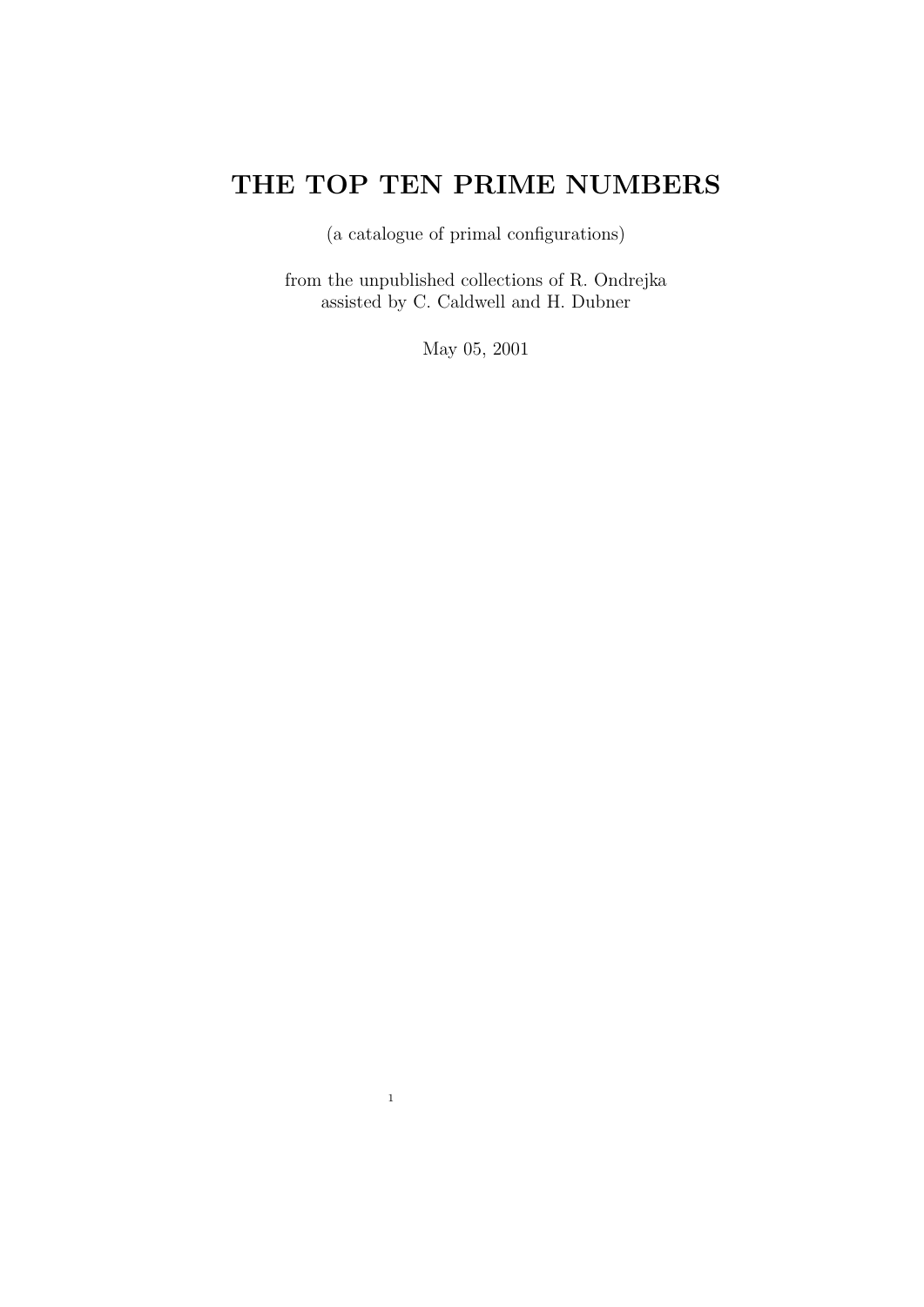#### Table of Contents

| Introduction                   |                                                                           | $\overline{4}$ |
|--------------------------------|---------------------------------------------------------------------------|----------------|
| An Unalphabetical Glossary     |                                                                           | $\overline{5}$ |
| Table 1:                       | The TOP TEN Prime Numbers                                                 | $\,$ $\,$      |
| Table 1.A:                     | The TOP TEN Mersenne Prime Numbers                                        | 9              |
| Table 1.B:                     | The TOP TEN non-Mersenne prime Numbers                                    | 10             |
| Table 2:                       | The TOP TEN Prime Factors of Fermat Numbers                               | 11             |
| Table 2.A                      | The Five Known Fermat Prime Numbers                                       | 11             |
| Table 2 B:                     | The TOP TEN Generalized Fermat Prime Numbers                              | 12             |
| Table 3.A:                     | The TOP TEN Cullen Primes: $C_n = n \cdot 2^n + 1$                        | 13             |
| Table 3.B:                     | The TOP TEN Woodall Primes: $W_n = n \cdot 2^n - 1$                       | 14             |
| Table 4:                       | The TOP TEN Known Largest Primes with Total Digits Prime                  | 15             |
| Table 5:                       | The TOP TEN Naughtiest Prime Numbers                                      | 16             |
| Table 6 :                      | The TOP TEN Almost-All-Even-Digits Prime Numbers                          | 17             |
| Table 7:                       | The TOP TEN Quasiall-Even-Digits Prime Numbers                            | 18             |
| Table 8:                       | The TOP TEN All Odd Digits Prime Numbers                                  | 19             |
| Table 9:                       | The TOP TEN Primes with Long Repdigit Strings                             | 20             |
| Table 9 A:                     | The TOP TEN Leading Repdigit Prime Numbers                                | 21             |
| Table 9.B:                     | The TOP TEN Internal Repdigit (0) Prime Numbers                           | 22             |
| Table 9 B.1:                   | The TOP TEN Internal Repdigit (nonzero) Primes                            | 23             |
| Table 9.C:                     | The TOP TEN Ending Repdigit(9) Primes                                     | 24             |
| Table 10:                      | The TOP TEN Palindromic Prime Numbers                                     | 25             |
| Table 10.A:                    | The TOP TEN Tetradic Prime Numbers                                        | 26             |
| Table 10.B:                    | The TOP TEN Triadic Prime Numbers                                         | 27             |
| Table 10.C:                    | The TOP TEN Quasi-Even-Digits Palindromic Prime Numbers                   | 28             |
| Table 10.D:                    | The TOP TEN Zero-free Palindromic Primes                                  | 29             |
| Table 10.E:                    | The TOP TEN Near-Repdigit Palprimes                                       | 30             |
| Table 10.F:                    | The TOP TEN All-Odd Digits Palprimes                                      | 31             |
| Table 10.G:                    | The Top Beastly Palindromic Prime Numbers                                 | 32             |
| Table 10.G.1:                  | The TOP TEN Generalized Beastly Palindromic Primes                        | 33             |
| Table 10.H:                    |                                                                           | 34             |
| Table 10.I:                    | The TOP TEN Pandigital, Palindromic Prime Numbers                         | 35             |
| Table 10.I.1:                  | The TOP TEN Alternate-Digit Palprimes                                     | 36             |
|                                | The TOP TEN Primes with Alternating Unholey/Holey Digits                  | 37             |
| Table 10.1.2:<br>Table 10.I.3: | The TOP TEN Primes with Alternating Straight/Curved Digits                | 38             |
|                                | The TOP TEN Primes with Alternating Prime/Composite Digits                |                |
| Table $10.J.:$                 | The TOP TEN Palprimes with Composite Digits & The TOP TEN Holey Palprimes | 39             |
| Table 10.K:                    | The TOP TEN Palprimes with Curved Digits                                  | 40             |
| Table $10.L.:$                 | The TOP TEN Unholey Palprimes                                             | 41             |
| Table 10 M.:                   | The TOP TEN Invertible Palprime Pairs                                     | 42             |
| Table 10 N.:                   | The TOP TEN Smoothly Undulating Palprimes                                 | 43             |
| Table 10.0:                    | The TOP TEN Palprimes with Prime Digits                                   | 44             |
| Table 10.P:                    | The TOP TEN Palindromic Quasi-Repdigit Prime Numbers                      | 45             |
| Table 10.P.1:                  | The TOP TEN $P^{latea}u$ Prime Numbers                                    | 46             |
| Table 10.P.2:                  | The TOP TEN $D_{epressio}$ Prime Numbers                                  | 47             |
| Table $10.Q$ :                 | The TOP TEN Palprimes with Straight Digits                                | 48             |
| Table 10.R:                    | The Five Repunit Primes Known                                             | 48             |
| Table 10.S:                    | The TOP TEN Known Palindromic Primes in Arithmetic Progression            | 49             |
| Table 11:                      | The TOP TEN Primes with Square Digits                                     | 51             |
| Table 12:                      | The TOP TEN Prime Numbers with Cube Digits                                | 52             |
| Table 13:                      | The TOP TEN Anti-Yarborough Primes with 1's and 0's Digits                | 53             |
| Table 14:                      | The TOP TEN Yarborough Prime Numbers; The TOP TEN Zero-free Primes        | 53             |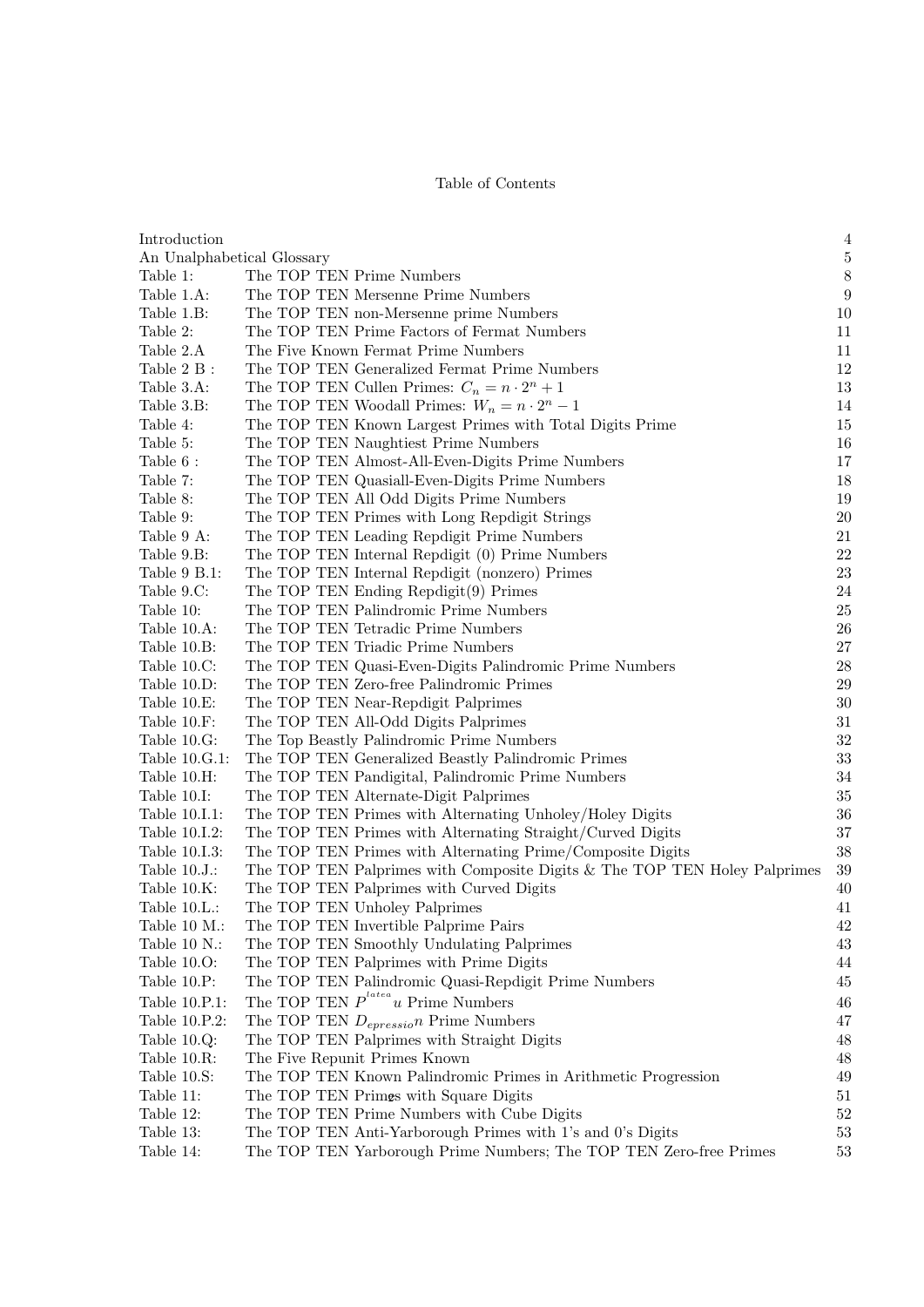| Table 15:   | The TOP TEN Prime Twins                                           | 54     |
|-------------|-------------------------------------------------------------------|--------|
| Table 15.A: | The TOP TEN Prime Triplets                                        | $55\,$ |
| Table 15.B: | The Top k-tuplets of Primes                                       | 56     |
| Table 16.A: | The TOP TEN Near Repdigit Prime Numbers $AB_n$                    | 57     |
| Table 16.B: | The TOP TEN Near-Repdigit Prime Numbers $A_{n-k-1} BA_k$          | $58\,$ |
| Table 16.C: | The TOP TEN Near Repdigit Prime Numbers $A_nB$                    | $59\,$ |
| Table 16.D: | The TOP TEN Near-Repunit Prime Numbers                            | $60\,$ |
| Table 17:   | The TOP TEN Quasi-Repdigit Prime Numbers                          | 61     |
| Table 18:   | The TOP TEN Factorial Prime Numbers                               | $62\,$ |
| Table 18.A: | The TOP TEN Factorial-Plus-One Primes                             | 63     |
| Table 18.B: | The TOP TEN Factorial-Minus-One Primes                            | 64     |
| Table 19:   | The TOP TEN Primes of Alternating Sums of Factorials              | 65     |
| Table 20:   | The TOP TEN Primorial Prime Numbers                               | 66     |
| Table 20.A: | The TOP TEN Primorial-Plus-One Primes                             | 67     |
| Table 20.B: | The TOP TEN Primorial-Minus-One Primes                            | 68     |
| Table 21:   | The TOP TEN Multifactorial Prime Numbers                          | 69     |
| Table 21.A: | The TOP TEN Double Factorial Prime Numbers                        | $70\,$ |
| Table 21.B: | The TOP TEN Triple Factorial Prime Numbers                        | 71     |
| Table 21.C: | The TOP TEN Quadruple Factorial Prime Numbers                     | $72\,$ |
| Table 21.D: | The TOP TEN Quintuple Factorial Prime Numbers                     | 73     |
| Table 21.E: | The TOP TEN Sextuple Factorial Prime Numbers                      | 74     |
| Table 21.F: | The TOP TEN Septuple Factorial Prime Numbers                      | 75     |
| Table 22:   | The TOP TEN Primes w. Composite Digits & the TOP TEN Holey Primes | 76     |
| Table 23:   | The TOP TEN Undulating Prime Numbers                              | 77     |
| Table 24:   | The TOP TEN Primes with Curved Digits                             | 78     |
| Table 25:   | The TOP TEN Sophie Germain Primes                                 | $79\,$ |
| Table 26:   | The TOP TEN Anti-Palindromic Prime Numbers                        | 80     |
| Table 27:   | The TOP TEN Generalized Repunit Primes                            | 81     |
| Table 28:   | The TOP TEN Strobogrammatic Primes (nonpalindromic)               | $82\,$ |
| Table 29:   | The TOP TEN Beastly Primes (nonpalindromic)                       | $83\,$ |
| Table 30:   | The TOP TEN Sub <sub>script</sub> Prime Numbers                   | 84     |
| Table 31:   | The TOP TEN Unholey Primes                                        | 85     |
| Table 32:   | The TOP TEN Prime Numbers with Prime Digits                       | 86     |
| Table 33:   | The TOP TEN Lucas Prime Numbers                                   | $87\,$ |
| Table 34:   | The TOP TEN Prime Fibonacci Numbers                               | 88     |
| Table 35:   | The TOP TEN Countdown Prime Numbers                               | $89\,$ |
| Table 36:   | The TOP TEN Reversible Primes (nonpalindromic)                    | $90\,$ |
| Table 37:   | The TOP TEN Primes with Straight Digits                           | 91     |
| Table 38:   | The TOP TEN Primes with Largest Unique Periods                    | 92     |
| Table 39:   | The TOP TEN Absolute Prime Numbers                                | 93     |
| Talbe 40:   | The TOP TEN Consecutive Primes in Arithmetic Progression          | 94     |
| Table 41:   | The TOP TEN Known Factors of Googolplex Plus One                  | 95     |
| Table 42:   | Ten Types of "Rare" Prime Numbers                                 | 96     |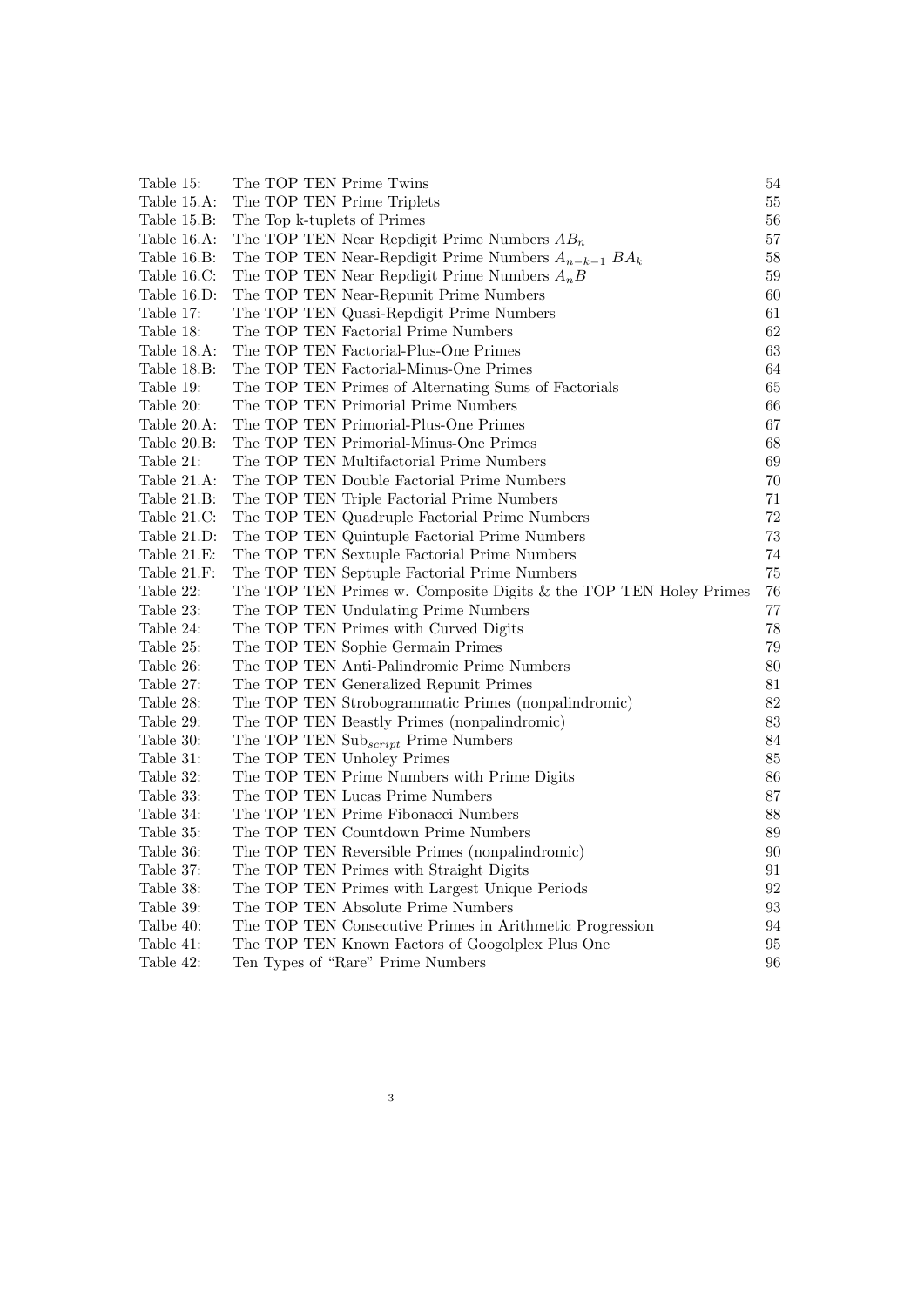#### Introduction

The infinity of prime numbers (or primes) may be categorizied in many ways, as will be seen in the TOP TEN tabular listings or charts. One may divide the primes into two groups: the Mersenne and non-Mersenne types. The former, named after the French friar-mathematician Marin Mersenne (1588-1648), are rather special, as they are generally the world's largest known. Also, they are directly linked with even perfect numbers:  $[2^{p-1} \tcdot (2^p - 1)]$ ; those rare numbers whose proper divisors sum to the above expression. For completeness, all known Mersenne primes  $(2^P - 1)$  can be found in table 1.A, including the latest and largest one.

The non-Mersenne primes, infinite in number, may be subdivided into palindromic and non-palimdromic classes. The palindromic prime numbers (or palprimes) are thought to be infinite in number, but this is only a conjecture. Of the 20 palprime tables listed, six will be mentioned: (1) the rare repunit primes,  $R_n$ , which are a small subclass of the tetradics; (2) the tetradic or 4-way primes: those palprimes which are unchanged when turned upside down or reflected in a mirror; (3) the triadic or 3-way primes; (4) the near repdigit, which are some of the prettiest palprimes, having all like digits except for the center digit; (5) Q-E-D palprimes, those whose digits are all even, except for the end, odd digits; (6) pandigital palprimes are those having all ten (0 to 9) digits represented.

The class of nonpalindromic primes are an infinite and diverse lot. Listing of "The TOP TEN" primorials, factorials, and multifactorials are found in the following pages. These primes are: products of consecutive primes, plus or minus unity; products of the first N consecutive integers, plus or minus one; and generalizations of the factorials, respectively. The famous Fermat primes  $(2^{2^n} + 1)$  and generalizations of the Fermat primes are charted, along with listings of Cullen primes and Sophie Germain primes. Some primes on a list (like Fibonacci or Cullen) exceed ten in number, and if all are known, are included for completeness; a few lists (like Fermat or repunits), are also included, though lacking the requisite number (10). As in all the lists, the number 1 prime will include its discoverer(s) and date.

A set of primes having many zeros (thousands), or primes with none are reported; as well as primes with long repdigit strings; most leading and ending strings of thousands of like digits. There are tables of "odd" digit primes and odd digit primes, as well as primes having almost all even digits. The digits of primes may be characterized in other ways: primes with all prime digits or all composite digits; all "straight" digits or all "curved" digits, and digits with "holes"; even primes having all digits "square" or all "cube". Tables of absolute primes, alternate-digit primes and antipalindromic primes, among others are here for the asking. Among the 80 odd tables or charts are found: the largest known TOP TEN prime twin pairs; beastly and unholey primes (two entirely different species); undulating primes, unique-period primes, etc.

On the last page is a table of rare primes ranked by rarity. Should anyone having a fast computer, decide to set a new record by finding a larger, rare prime, one should first tackle the "easier" types, like: "B", "C", "G", or "J".

A small glossary follows for those who may be unfamiliar with some of the nomenclature above, or technical terms in the prime listings.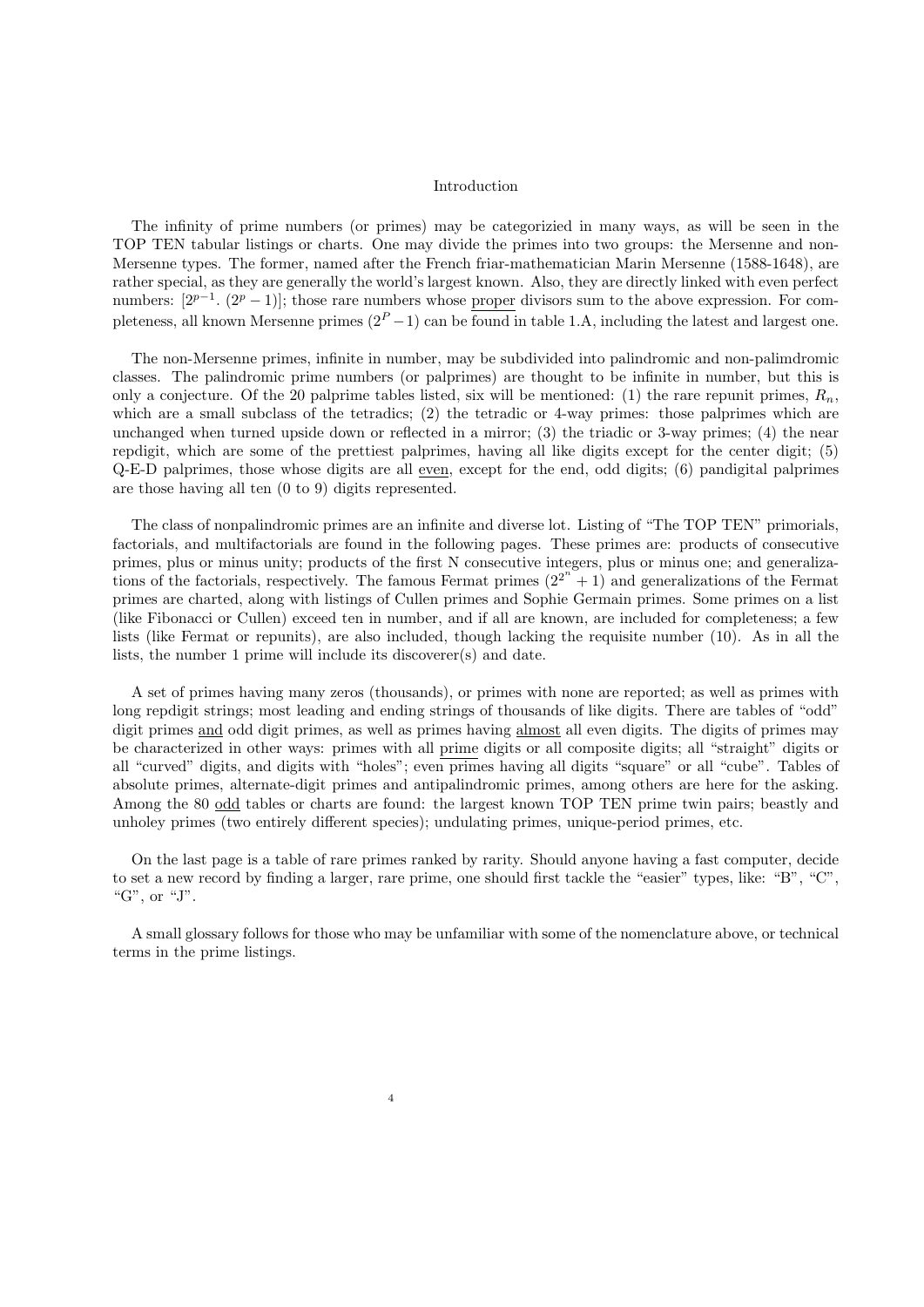#### An Unalphabetical Glossary

A Mersenne Prime, generally the worlds largest, is of the form  $M_p = 2^p - 1$ , p always prime.

A naught-y or naught-iest prime is one having a very high percentage of naughts or zeros.

A near-repdigit prime is one with all like or repeated digits, but one.

A quasi-repdigit prime is an all repeating digit prime, except for two digits.

Q-E-D prime: a quasiall-even-digits prime-a prime with even digits and two odd digits.

An almost-all-even-digits prime: a prime with even digits and one odd, right-most digit.

A palindromic prime (or palprime), is the same, whether read from left to right or vice versa.

A tetradic prime is a 4-way prime: palindromic, as well as the same upside down and mirror reflected.

A triadic prime is a 3-way prime: having up-down or vertical mirror symmetry, as well as palindromicity.

A beastly prime is a palindrome with 666 in the center, 0's surrounding these digits, and 1 or 7 at the end.

A non-palindromic beastly prime will start with 666, followed by 0's, and either a 1 or 7 at the right end.

Pandigital means all 10 digits (0 to 9); almost pandigital means 9 digits (usually zero is the missing digit).

Almost-equi-pandigital means all digits are equal in number, except for one particular digit.

Prime digit primes only have the digits: 2, 3, 5, or 7; composite digit primes have only: 4, 6, 8, or 9.

Holey primes are primes having digits with holes, like the composite digits primes, and can include the zero.

Wholly, holey primes are primes, all of their digits have holes; unholey primes do not have holes in digits.

A repunit prime,  $R_n = (10^n - 1)/9$ , is a prime with all repeated 1's.

A near-repunit prime has almost all repeated units, except one.

An alternate-digit prime has alternating odd and even digits.

In an **undulating prime number**, the neighboring digits are consistently greater or less than the digits adjacent to them.

In a smoothly undulating prime (palindromic), only two types of digits are involved.

A Yarborough prime can have any number of the digits: 2, 3, 4, 5, 6, 7, 8, or 9, only.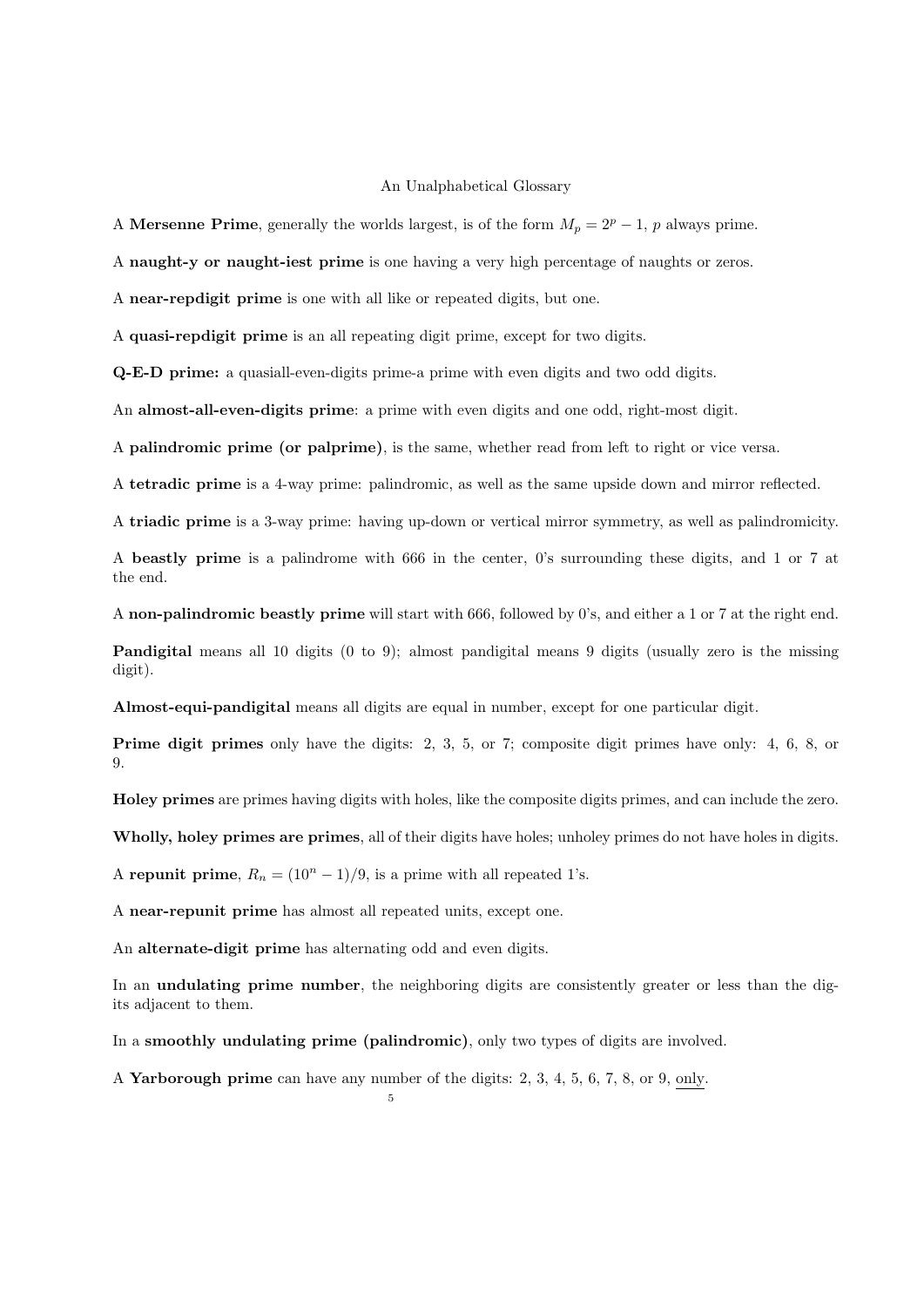A depression prime is a palprime having all interior digits repeating, and smaller than its two end digits.

A plateau prime is a palprime having all interior digits repeating, and larger than its two end digits.

A factorial prime is the product of the first n consecutive integers, plus or minus unity.

A primorial prime is the product of the first n consecutive primes, plus or minus unity.

**Multifactorial primes**  $N!_k \pm 1$ , are generalizations of the factorial prime:

double factorial primes  $(N! : \pm 1) = N \cdot (N-2)(N-4)(N-6) \cdots \pm 1;$ triple factorial primes  $(N! \ 1 \pm 1) = N \cdot (N-3)(N-6)(N-9) \dots$ , etc.

An odd digit prime has a single "odd" digit in its decimal representation; an all odd digit prime has all its digits odd.

A Fermat prime is of the form  $2^{2^N} + 1$ ; a generalized Fermat prime is of the form  $b^{2^N} + 1$ .

Primes with curved digits are composed only of 0's, 3's, 6's, 8's, or 9's; primes with straight digits only, include 1's, 4's, or 7's.

An anti-Yarborough prime can have any number of 1's and 0's only.

An antipalindromic prime must have a total even number of digits; and the digits in the first half of the prime must differ from the corresponding digits of the second half, resulting in a coincidence ratio of zero.

A Cullen prime is of the form:  $C_n = n \cdot 2^n + 1$ ; A Woodall prime is of the form:  $W_n = n \cdot 2^n - 1$ .

Subscript primes are so called because they are usually expressed in their subscriptal notation.

A Sophie Germain prime is an odd prime p for which  $2p + 1$  is also prime.

A unique-period prime  $(P)$  is one, whose reciprocal  $(1/p)$ , is a period not shared by any other prime.

An absolute prime is one that remains a prime, for all permutations of its digits.

Generalized repunit primes are primes of the form  $(b<sup>n</sup> - 1)/(b - 1)$  b not equal to 2 or 10.

A strobogrammatic prime remains unchanged when turned upside down or rotated  $180^0$ ).

A generalized beastly prime is a palindrome not limited to only zeros surrounding the infamous "666."

A "k-tuplet" is a sequence of k consecutive primes:  $q_1$   $q_2$ ... $q_k$ , with  $q_k - q_1$  as small as possible.

**Prime twins**  $(p \text{ and } p+2)$  are the smallest of these sequences; followed by prime triplets, quadruplets, etc.

A countdown prime is one whose leading digits descend: 10 or 9 8 7 6 5 4 3 2 1.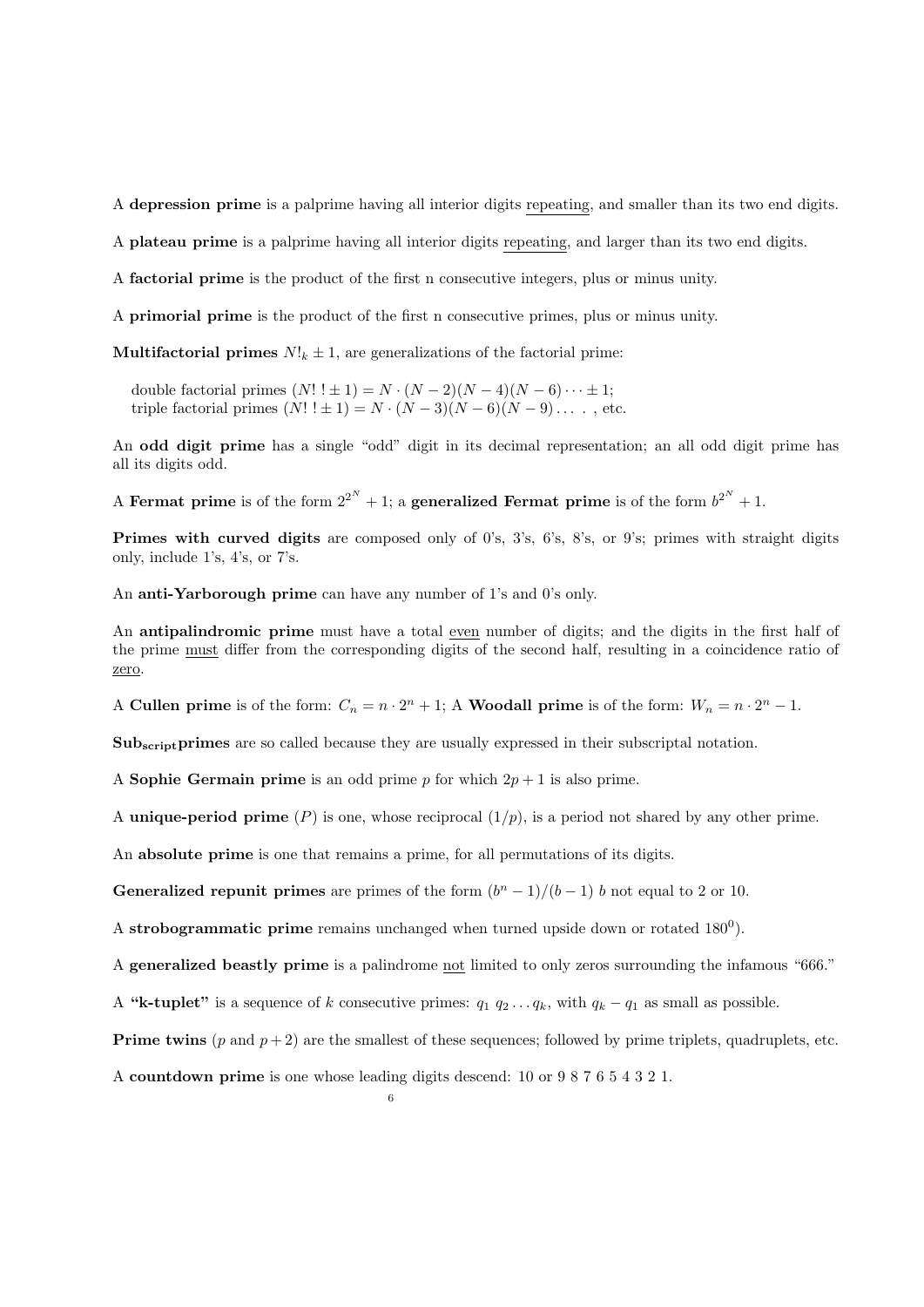**Lucas numbers**  $(L_n)$  unlike their famous Fibonacci cousins  $(F_n)$ , are derived initially from the sequence 2, 1, 3, 4, 7, 11, 18, 29, 47.

An Invertible prime number is one that, when turned upside down (revolved  $180^0$ ), results in a new different prime. Digits like 0, 1, 6, 8, or 9, must be only used.

A Nonpalindromic reversible prime (also known as an emirp), produces a different prime, when all its digits are reversed; .e.g. 13 and 31.

Googolplex, a number impossible to represent fully in decimal, is equal to  $10^{10^{10}}$ , or ten to the googol power, i.e. one followed by a zeros  $[10^{100} \text{zeros}]$ .

A Googol is a number of 101 digits, or more precisely, one followed by 100 zeros.

7

**Subscriptal digits** are sometimes used to show repeated decimal digits; e.g.  $13_4 = 13333$ ;  $(23)_3 = 232323$ .

A Titanic Prime is a number having one thousand or more digits; a Gigantic Prime has ten thousand or more digits; a **Megaprime** is a prime number having one million or more digits.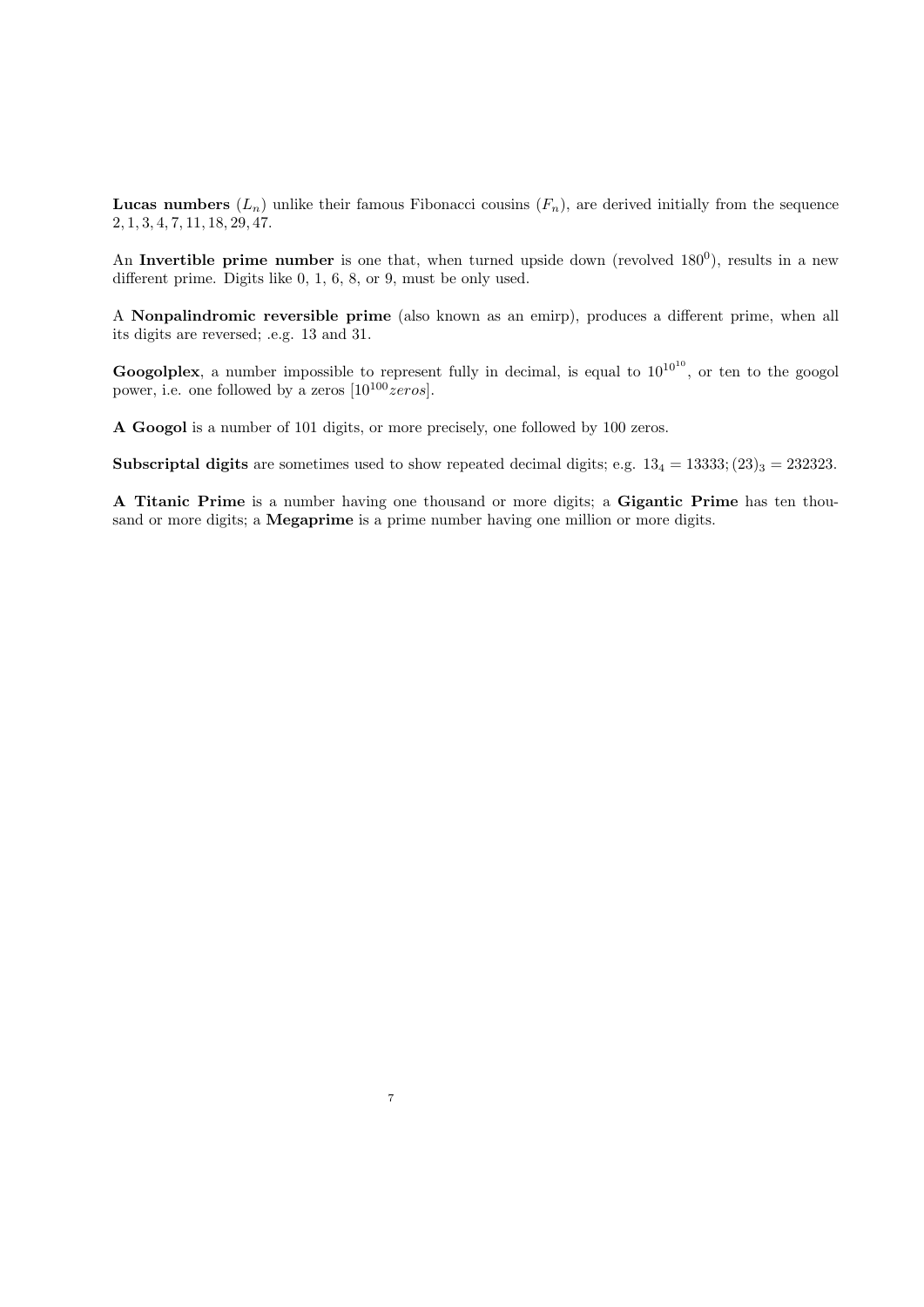Table 1. The TOP TEN Prime Numbers

| $[M_p = 2^p - 1; k \cdot 2^N \pm 1]$ |  |  |  |  |  |
|--------------------------------------|--|--|--|--|--|
|--------------------------------------|--|--|--|--|--|

|                                              | Digits |                                   |
|----------------------------------------------|--------|-----------------------------------|
| 1. $M_{6972593} = 2^{6972593} - 1$           |        | 2098960 [N.Hajratwala, etal:1999] |
| *2. $M_{3021377} = 2^{3021377} - 1$          | 909526 |                                   |
| *3. $M_{2976221} = 2^{2976221} - 1$          | 895932 |                                   |
| *4. $M_{1398269} = 2^{1398269} - 1$          | 420921 |                                   |
| *5. $M_{1257787} = 2^{1257787} - 1$          | 378632 |                                   |
| **6. $48594^{65536}+1$                       | 307140 |                                   |
| *7. $M_{859433} = 2^{859433} - 1$            | 258716 |                                   |
| *8. $M_{756839} = 2^{756839} - 1$            | 227832 |                                   |
| ***9. 667071 $\cdot$ 2 <sup>667071</sup> - 1 | 200815 |                                   |
| **10. $1041870^{32768} + 1$                  | 197192 |                                   |

- \* Former Mersenne world record holder
- \*\* Generalized Fermat prime number<br>\*\*\* Woodall prime number
- Woodall prime number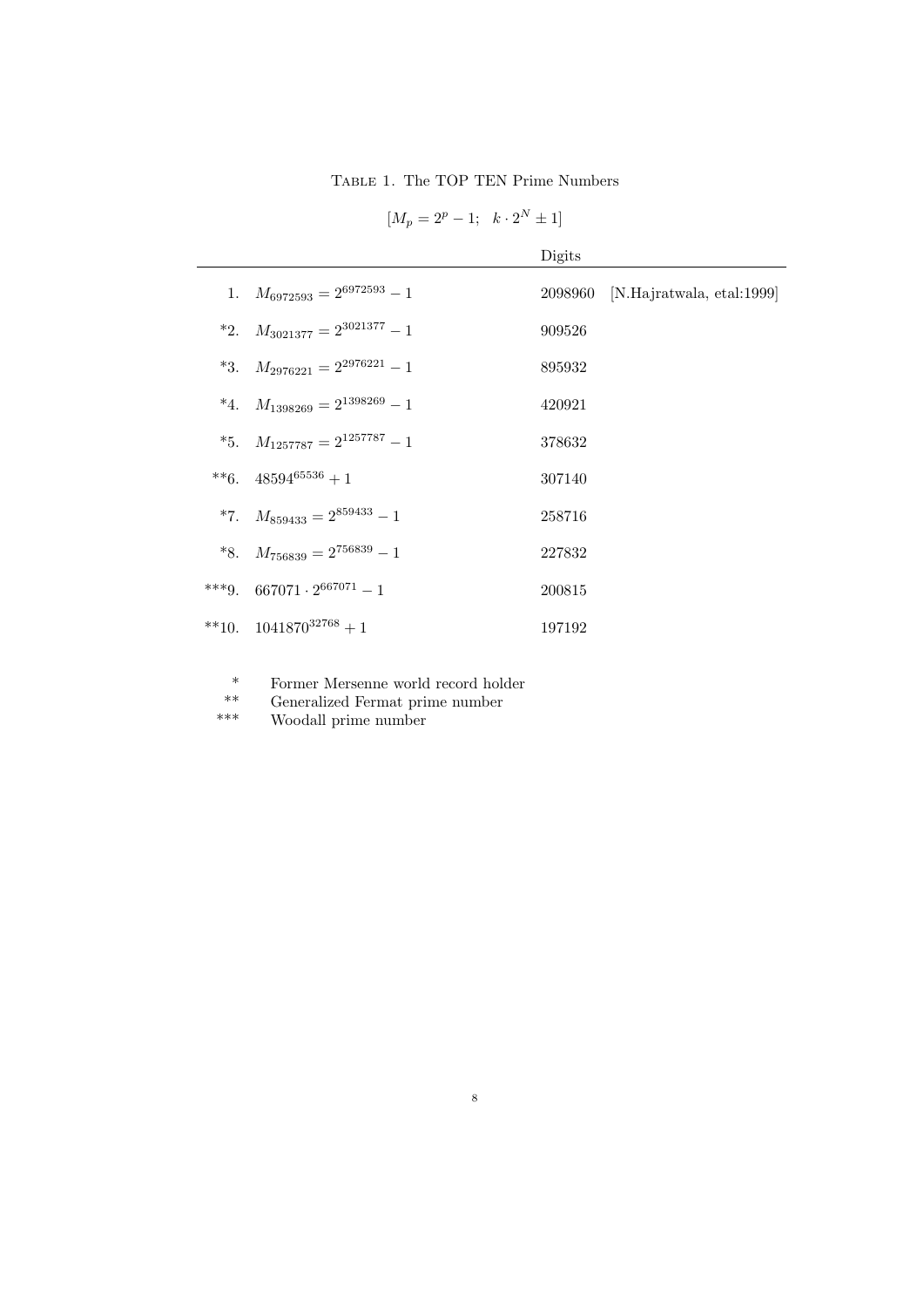Table 1. A: The TOP TEN Mersenne Prime Numbers

| I |  |  |  |
|---|--|--|--|
|---|--|--|--|

| o |
|---|
|   |

|                                           |       | 1. $M_{6972593} = 2^{6972593} - 1$ 2098960 [N.Hajratwala, etal;1999] |
|-------------------------------------------|-------|----------------------------------------------------------------------|
| 2. $M_{3021377} = 2^{3021377} - 1$ 909526 |       |                                                                      |
| 3. $M_{2976221} = 2^{2976221} - 1$ 895932 |       |                                                                      |
| 4. $M_{1398269} = 2^{1398269} - 1$ 420921 |       |                                                                      |
| 5. $M_{1257787} = 2^{1257787} - 1$ 378632 |       |                                                                      |
| 6. $M_{859433} = 2^{859433} - 1$ 258716   |       |                                                                      |
| 7. $M_{756839} = 2^{756839} - 1$ 227832   |       |                                                                      |
| 8. $M_{216091} = 2^{216091} - 1$          | 65050 |                                                                      |
| 9. $M_{132049} = 2^{132049} - 1$          | 39751 |                                                                      |
| 10. $M_{110503} = 2^{110503} - 1$         | 33265 |                                                                      |
|                                           |       |                                                                      |

|     |             |       |     | and the rest |      |     |          |                |
|-----|-------------|-------|-----|--------------|------|-----|----------|----------------|
|     |             | D     |     |              | D    |     |          | Ð              |
| 11. | $M_{86243}$ | 25962 | 20. | $M_{4253}$   | 1281 | 29. | $M_{89}$ | 27             |
| 12. | $M_{44497}$ | 13395 | 21. | $M_{3217}$   | 969  | 30. | $M_{61}$ | 19             |
| 13. | $M_{23209}$ | 6987  | 22. | $M_{2281}$   | 687  | 31. | $M_{31}$ | 10             |
| 14. | $M_{21701}$ | 6533  | 23. | $M_{2203}$   | 664  | 32. | $M_{19}$ | 6              |
| 15. | $M_{19937}$ | 6002  | 24. | $M_{1279}$   | 386  | 33. | $M_{17}$ | 6              |
| 16. | $M_{11213}$ | 3376  | 25. | $M_{607}$    | 183  | 34. | $M_{13}$ | 4              |
| 17. | $M_{9941}$  | 2993  | 26. | $M_{521}$    | 157  | 35. | $M_7$    | 3              |
| 18. | $M_{9689}$  | 2917  | 27. | $M_{127}$    | 39   | 36. | $M_5$    | $\mathfrak{D}$ |
| 19. | $M_{4423}$  | 1332  | 28. | $M_{107}$    | 33   | 37. | $M_3$    | 1              |
|     |             |       |     |              |      | 38. | М2       |                |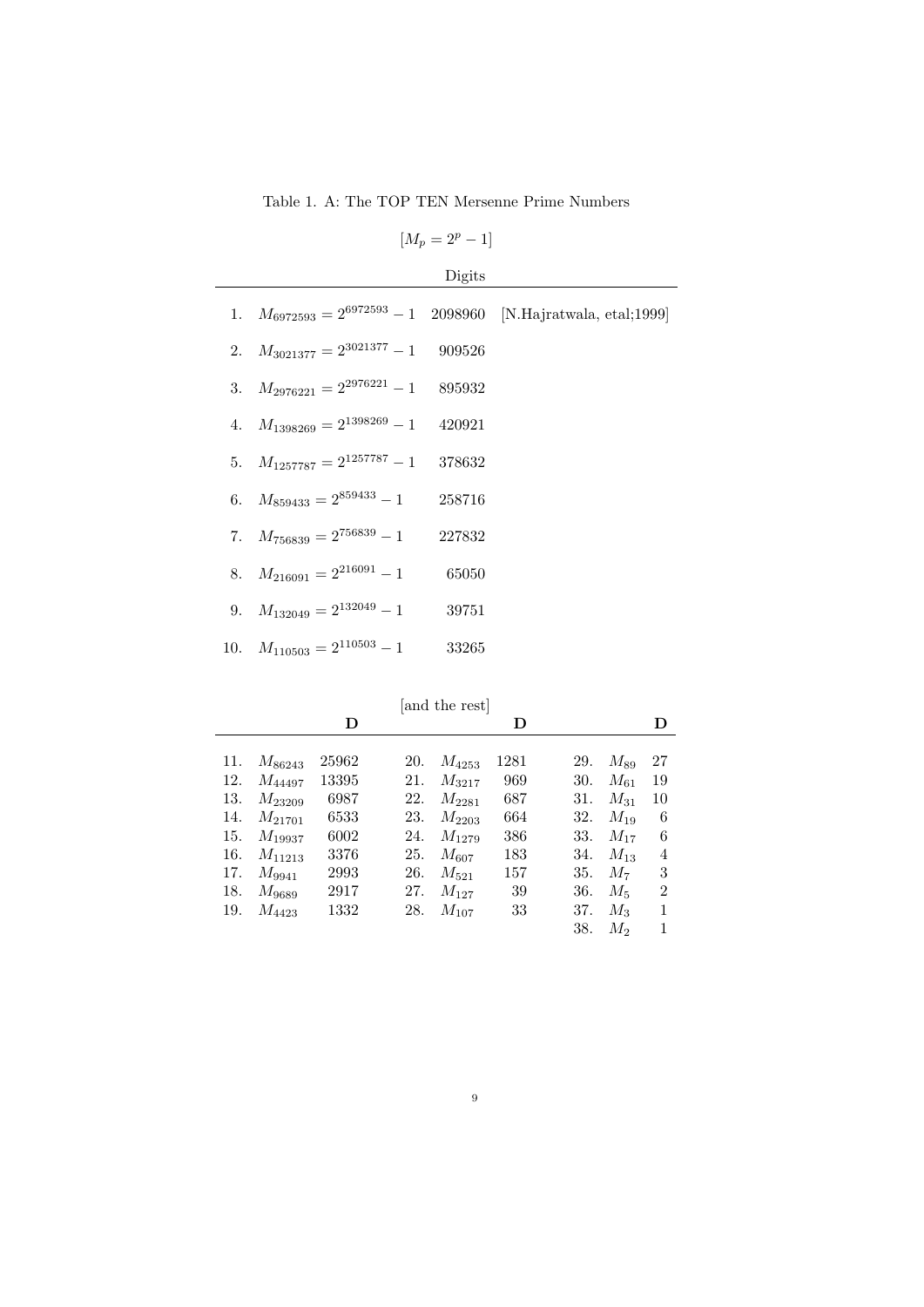|    |                                     | Digits |                                  |
|----|-------------------------------------|--------|----------------------------------|
|    | *1. $48954^{65536}+1$               |        | 307140 [S.Scott & Y.Gallot:2000] |
|    | **2. $667071 \cdot 2^{667071} - 1$  | 200815 |                                  |
|    | *3. $1041870^{32768} + 1$           | 197192 |                                  |
|    | *4. $999236^{32768} + 1$            | 196598 |                                  |
|    | *5. $524552^{32768} + 1$            | 187427 |                                  |
|    | *6. $167176^{32768} + 1$            | 171153 |                                  |
| 7. | $169719 \cdot 2^{557557} + 1$       | 167487 |                                  |
|    | 8. $302627325 \cdot 2^{530101} + 1$ | 159585 |                                  |
|    | 9. $43541 \cdot 2^{507098} - 1$     | 152657 |                                  |
|    | 10. $144643 \cdot 2^{498079} - 1$   | 149942 |                                  |

Table 1. B: The TOP TEN Non-Mersenne Prime Numbers

\* Generalized Fermat prime

\*\* Woodall prime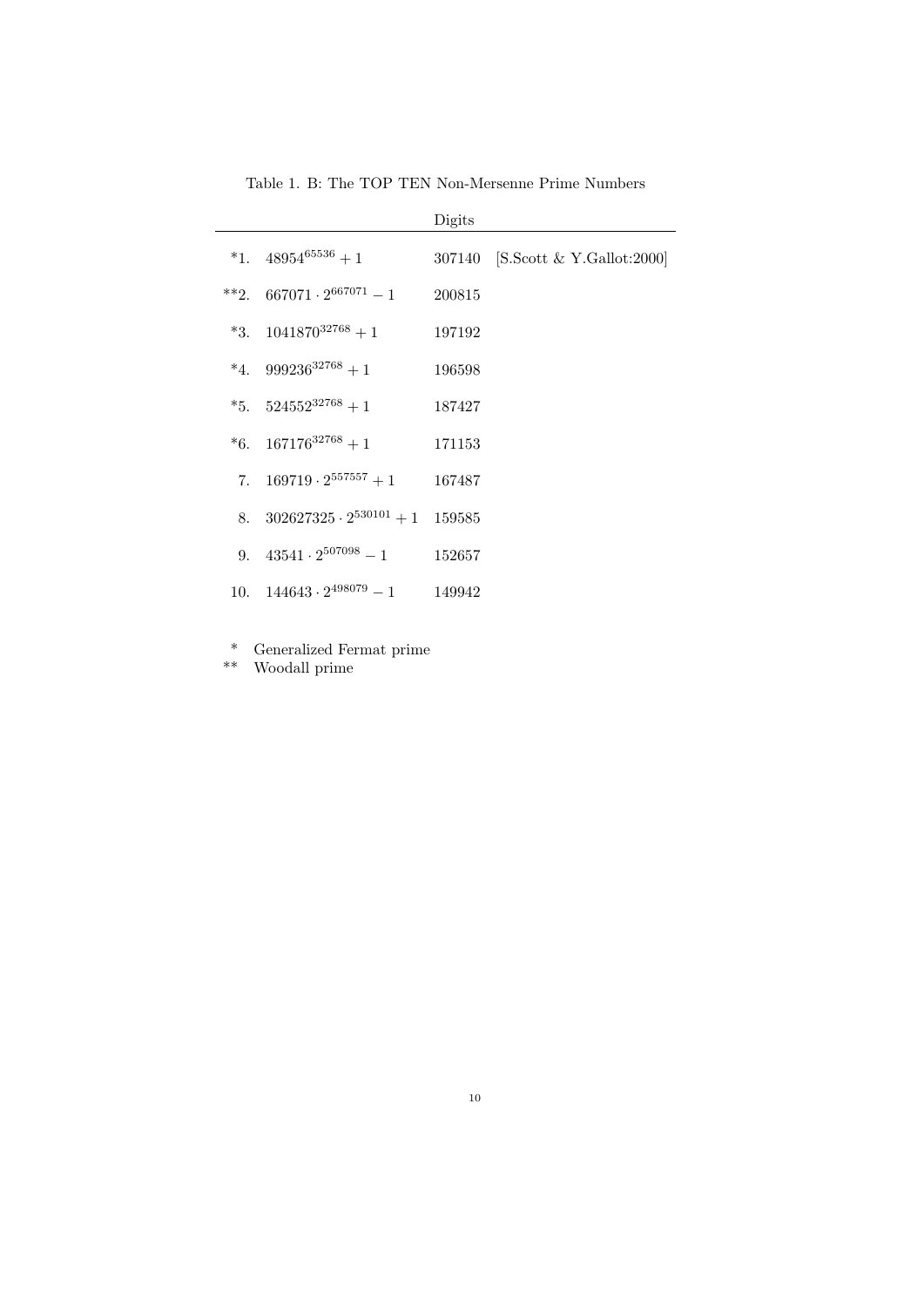### Table 2: The TOP TEN Prime Factors of Fermat Numbers

```
F_m = 2^{2^m} + 1
```
 $[k \cdot 2^n + 1]$ 

|                                           | Fermat           |                                                                          |
|-------------------------------------------|------------------|--------------------------------------------------------------------------|
|                                           | Digits $\exp(m)$ |                                                                          |
|                                           |                  | 1. $3 \cdot 2^{382449} + 1$ 115130 382447 [J. Cosgrove & Y. Gallot:1998] |
| 2. $3 \cdot 2^{303093} + 1$ 91241 303088  |                  |                                                                          |
| 3. $3 \cdot 2^{213321} + 1$ 64217 213319  |                  |                                                                          |
| 4. $3 \cdot 2^{157169} + 1$ 47314 157167  |                  |                                                                          |
| 5. $57 \cdot 2^{146223} + 1$ 44020 146221 |                  |                                                                          |
| 6. $5 \cdot 2^{125413} + 1$ 37754 125410  |                  |                                                                          |
| 7. $13 \cdot 2^{114296} + 1$              | 34408 114293     |                                                                          |
| 8. $39 \cdot 2^{113549} + 1$              | 34184 113547     |                                                                          |
| 9. $7 \cdot 2^{95330} + 1$ 28699 95328    |                  |                                                                          |
| 10. $21 \cdot 2^{94801} + 1$ 28540 94798  |                  |                                                                          |

Table 2. A: The Five Known Fermat Prime Numbers

| רי<br>–<br>. | n<br>.<br>.<br>u. |  |
|--------------|-------------------|--|
|--------------|-------------------|--|

|                                                                                                              | $Actual*$<br>Primes |                                                  |
|--------------------------------------------------------------------------------------------------------------|---------------------|--------------------------------------------------|
| 2. $F_3 = 2^{2^3} + 1 =$<br>3. $F_2 = 2^{2^2} + 1 =$<br>4. $F_2 = 2^{2^1} + 1$ -<br>5. $F_0 = 2^{2^0} + 1 =$ | 257<br>17<br>5      | 1. $F_4 = 2^{2^4} + 1 = 65537$ [P. Fermat: 1640] |

\* Actual Primes; the next 26 Fermat numbers,  $F_5$  to  $F_{30}$  are composite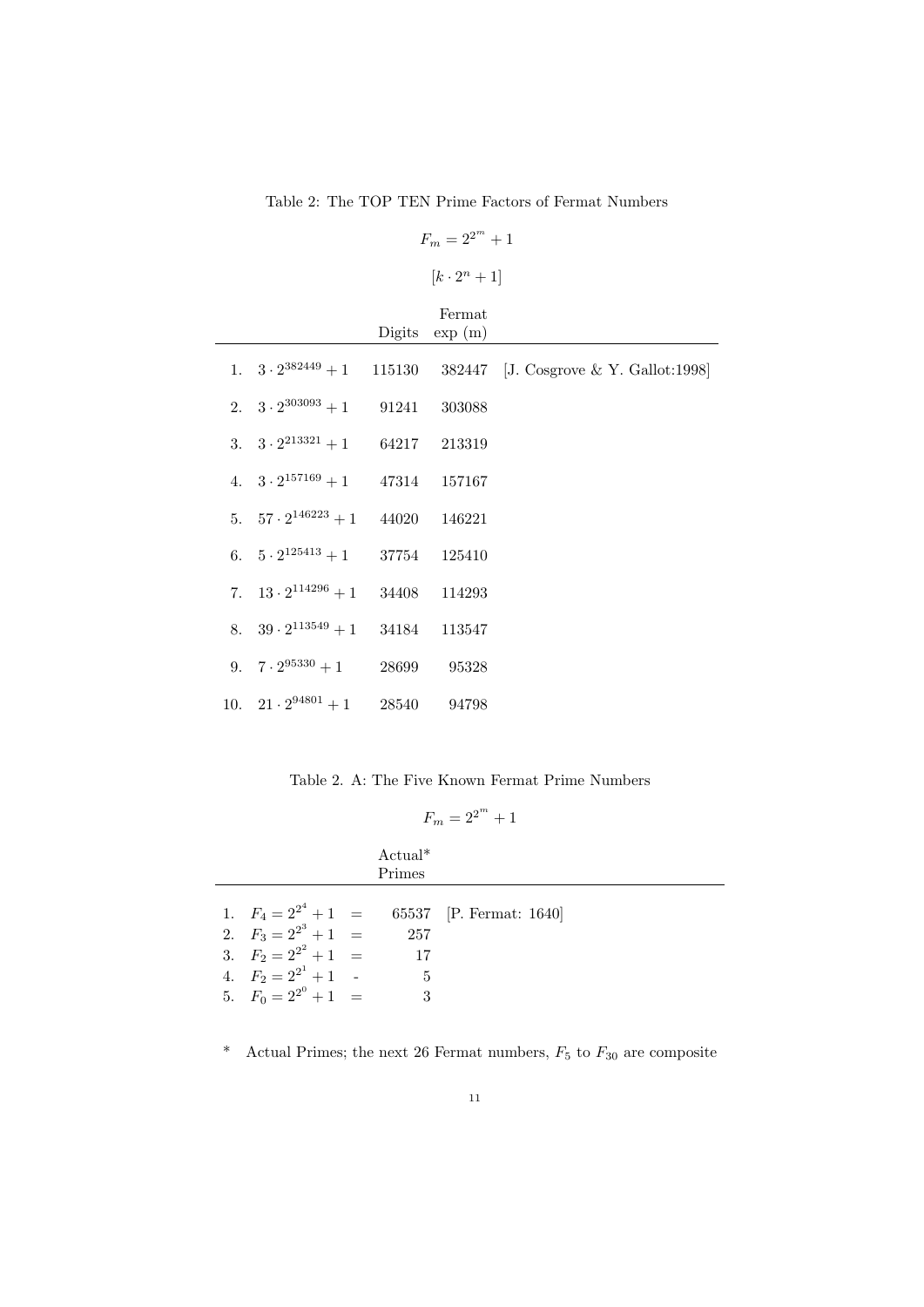Table 2. B: The TOP TEN Generalized Fermat Prime Numbers

 $[P = b^{2^n} + 1]$ 

|                                  | Digits |                                                             |
|----------------------------------|--------|-------------------------------------------------------------|
|                                  |        | 1. $48594^{2^{16}} + 1$ 307140 [S. Scott & Y. Gallot: 2000] |
| 2. $1041870^{2^{15}} + 1$ 197192 |        |                                                             |
| 3. $999236^{2^{15}} + 1$ 196598  |        |                                                             |
| 4. $524552^{2^{15}} + 1$ 187427  |        |                                                             |
| 5. $167176^{2^{15}} + 1$ 171153  |        |                                                             |
| 6. $840796^{2^{14}} + 1$ 97071   |        |                                                             |
| 7. $704930^{2^{14}} + 1$ 95817   |        |                                                             |
| 8. $656210^{2^{14}} + 1$ 95307   |        |                                                             |
| 9. $641762^{2^{14}} + 1$ 95149   |        |                                                             |
| 10. $638980^{2^{14}} + 1$ 95118  |        |                                                             |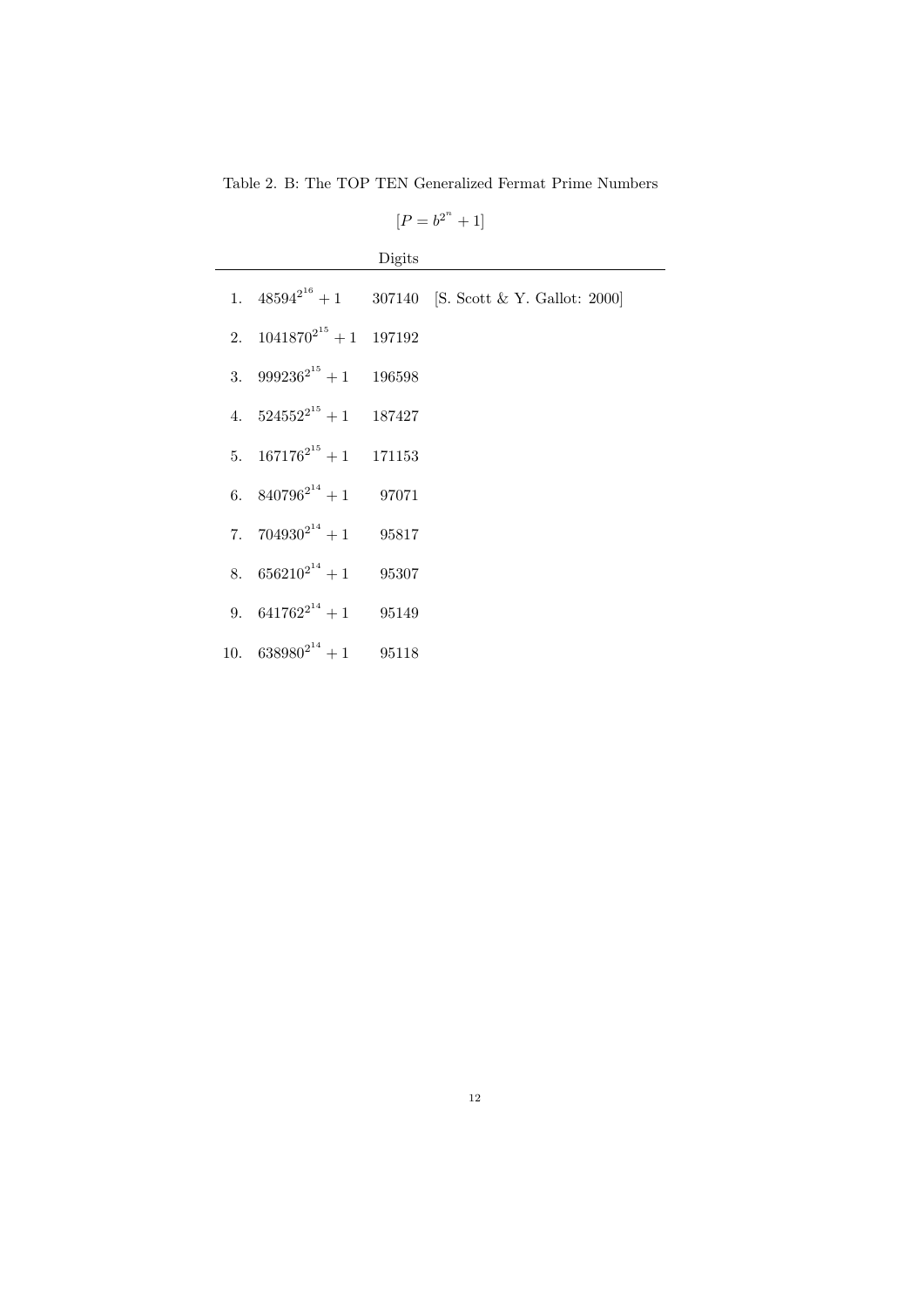|    | $C_n$                                | Digits         |                                                                |
|----|--------------------------------------|----------------|----------------------------------------------------------------|
| 1. |                                      |                | $481899 \cdot 2^{481899} + 1$ 145072 [M.Morii & Y.Gallot:1998] |
| 2. | $361275 \cdot 2^{361275} + 1$ 108761 |                |                                                                |
| 3. | $262419 \cdot 2^{262419} + 1$ 79002  |                |                                                                |
| 4. | $90825 \cdot 2^{90825} + 1$          | 27347          |                                                                |
|    | 5. $59656 \cdot 2^{59656} + 1$       | 17964          |                                                                |
|    | 6. $32469 \cdot 2^{32469} + 1$       | 9779           |                                                                |
|    | 7. $32292 \cdot 2^{32292} + 1$       | 9726           |                                                                |
| 8. | $18496 \cdot 2^{18496} + 1$          | 5573           |                                                                |
| 9. | $6611 \cdot 2^{6611} + 1$            | 1994           |                                                                |
|    | 10. $5795 \cdot 2^{5795} + 1$        | 1749           |                                                                |
|    |                                      | [and the rest] |                                                                |
|    | 11. $4713 \cdot 2^{4713} + 1$        | 1423           |                                                                |
|    | 12. $141 \cdot 2^{141} + 1$          | 45             |                                                                |
|    | 13. $1 \cdot 2^1 + 1$                | $\mathbf 1$    |                                                                |

Table 3. A: The TOP TEN Cullen Primes  $C_n = n \cdot 2^n + 1$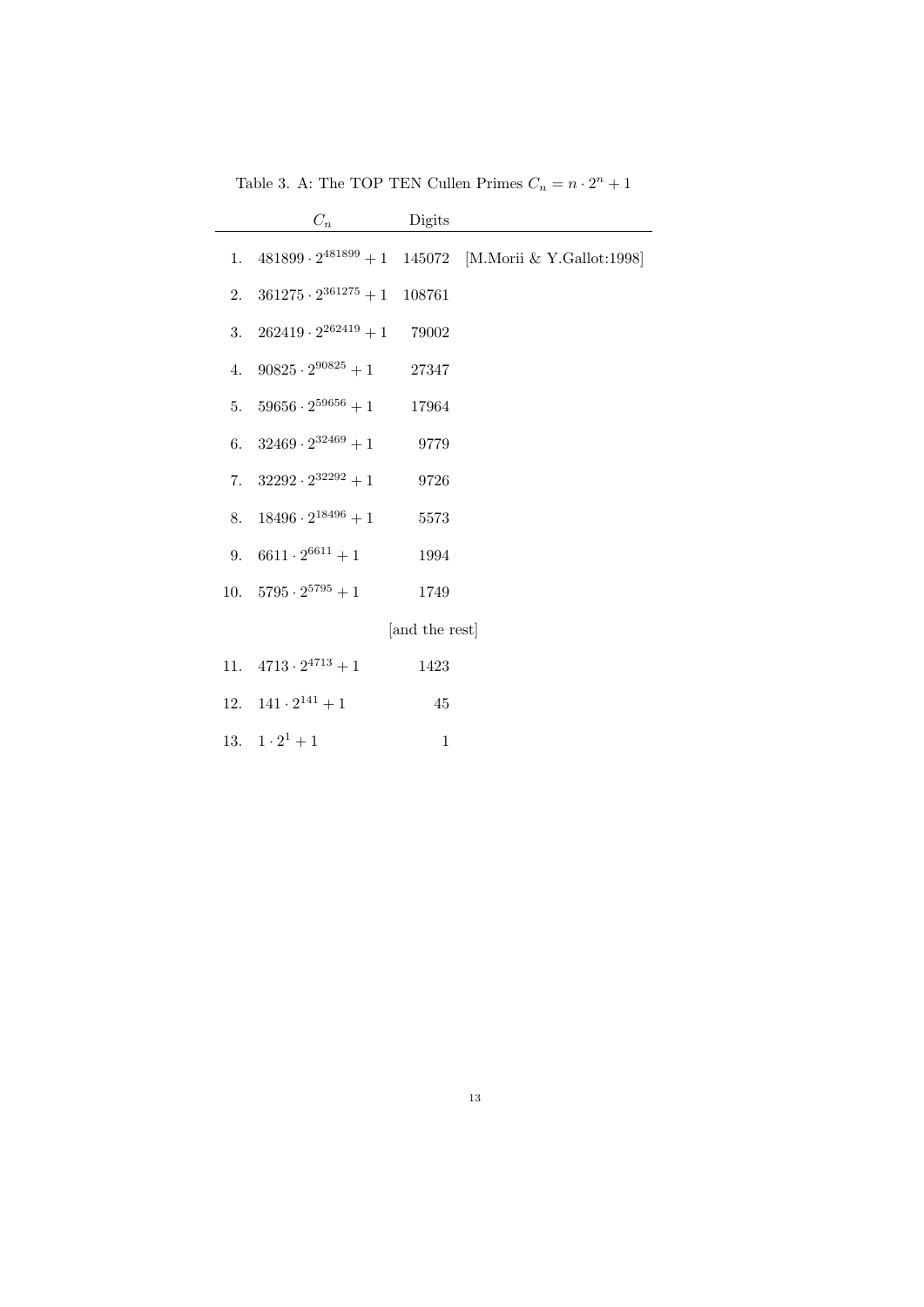|  |  | Table 3. B: The TOP TEN Woodall Primes $W_n = n \cdot 2^n - 1$ |  |  |
|--|--|----------------------------------------------------------------|--|--|
|--|--|----------------------------------------------------------------|--|--|

| $W_n$                                  | Digits |                                                                    |
|----------------------------------------|--------|--------------------------------------------------------------------|
|                                        |        | 1. $667071 \cdot 2^{667071} - 1$ 200815 [M.Toplic & Y.Gallot:2000] |
| 2. $151023 \cdot 2^{151023} - 1$ 45468 |        |                                                                    |
| 3. $143018 \cdot 2^{143018} - 1$       | 43058  |                                                                    |
| 4. $98726 \cdot 2^{98726} - 1$ 29725   |        |                                                                    |
| 5. $23005 \cdot 2^{23005} - 1$         | 6930   |                                                                    |
| 6. $22971 \cdot 2^{22971} - 1$         | 6920   |                                                                    |
| 7. $18885 \cdot 2^{18885} - 1$         | 5690   |                                                                    |
| 8. $15822 \cdot 2^{15822} - 1$         | 4768   |                                                                    |
| 8. $12379 \cdot 2^{12379} - 1$         | 3731   |                                                                    |
| 10. $9531 \cdot 2^{9531} - 1$          | 2874   |                                                                    |
|                                        |        |                                                                    |

[ and the rest]

| $W_n$                              | D   | $W_n$                          | $D_{-}$        |
|------------------------------------|-----|--------------------------------|----------------|
| 11. $7755 \cdot 2^{7755} - 1$ 2339 |     | 20. $123 \cdot 2^{123} - 1$ 40 |                |
| 12. $5312 \cdot 2^{5312} - 1$ 1603 |     | 21. $115 \cdot 2^{115} - 1$ 37 |                |
| 13. $822 \cdot 2^{822} - 1$        | 251 | 22. $81 \cdot 2^{81} - 1$      | 27             |
| 14. $751 \cdot 2^{751} - 1$        | 229 | 23. $75 \cdot 2^{75} - 1$      | 25             |
| 15. $512 \cdot 2^{512} - 1$        | 157 | 24. $30 \cdot 2^{30} - 1$      | 11             |
| 16. $462 \cdot 2^{462} - 1$        | 142 | 25. $6 \cdot 2^6 - 1$          | 3              |
| 17. $384 \cdot 2^{384} - 1$        | 119 | 26. $3 \cdot 2^3 - 1$          | $\mathfrak{D}$ |
| 18. $362 \cdot 2^{362} - 1$        | 112 | 27. $2 \cdot 2^2 - 1$          | 1              |
| 19. $249 \cdot 2^{249} - 1$        | 78  |                                |                |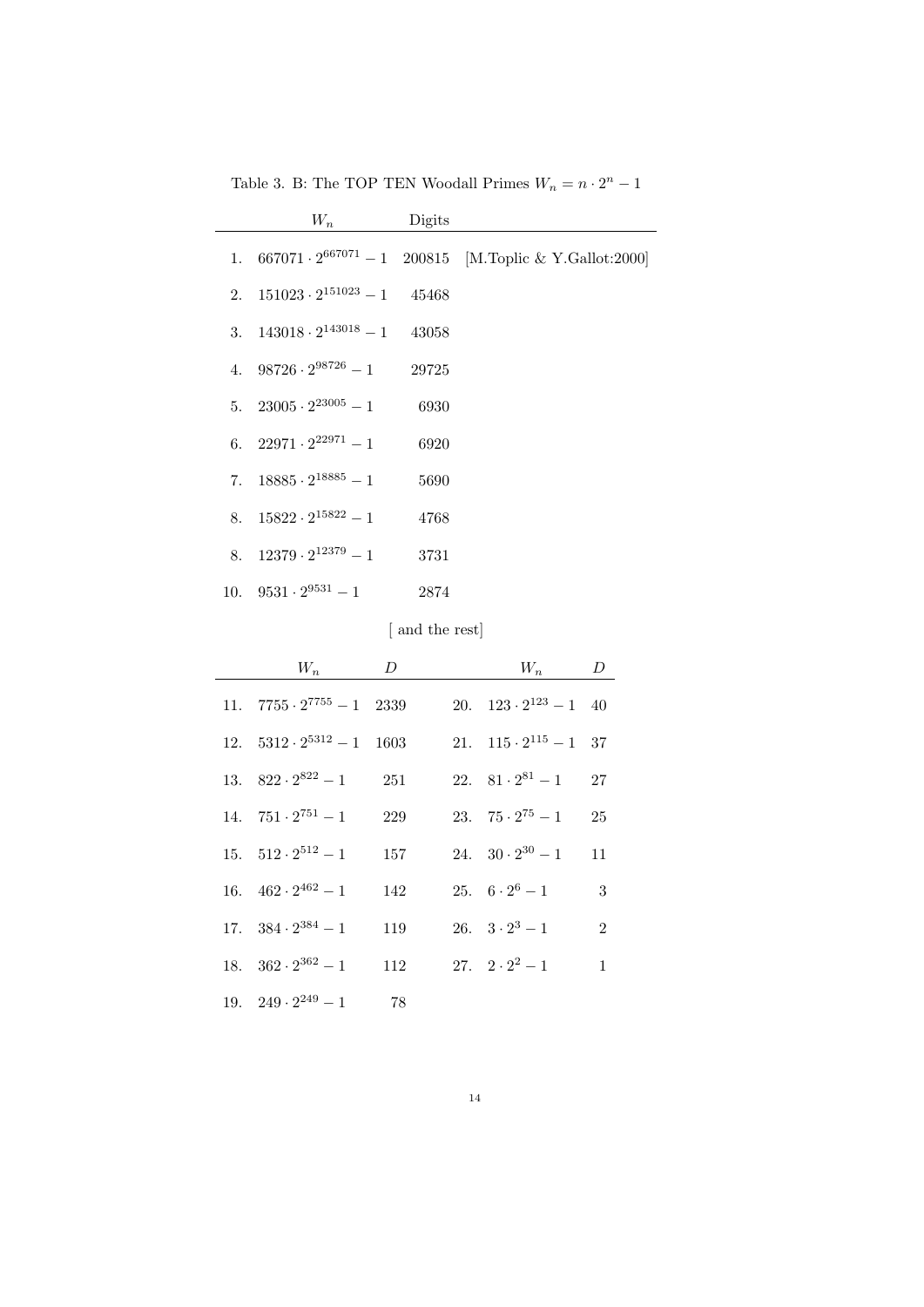|                                     | $[k \cdot 2^n \pm 1]$ |                                         |
|-------------------------------------|-----------------------|-----------------------------------------|
|                                     | Total<br>Digits       |                                         |
| 1. $43541 \cdot 2^{507098} - 1$     |                       | 152657 [R. Ballinger & Y. Gallot: 2000] |
| * 2. $361275 \cdot 2^{361275} + 1$  | 108761                |                                         |
| 3. $115947 \cdot 2^{350003} + 1$    | 105367                |                                         |
| 4. $189453 \cdot 2^{324103} - 1$    | 97571                 |                                         |
| ** 5. $422666^{16384} + 1$          | 92177                 |                                         |
| 6. $144817 \cdot 2^{258857} - 1$    | 77929                 |                                         |
| 7. $15809 \cdot 2^{256640} - 1$     | 77261                 |                                         |
| 8. $892451707 \cdot 2^{239848} + 1$ | 72211                 |                                         |
| 9. $73 \cdot 2^{227334} + 1$        | 68437                 |                                         |
| *** 10. $3 \cdot 2^{213321} + 1$    | 64217                 |                                         |

Table 4: The TOP TEN Known Largest Primes with Total Digits Prime

\* Cullen prime

\*\* Generalized Fermat prime

\*\*\* Fermat factor of  $2^{213319} + 1$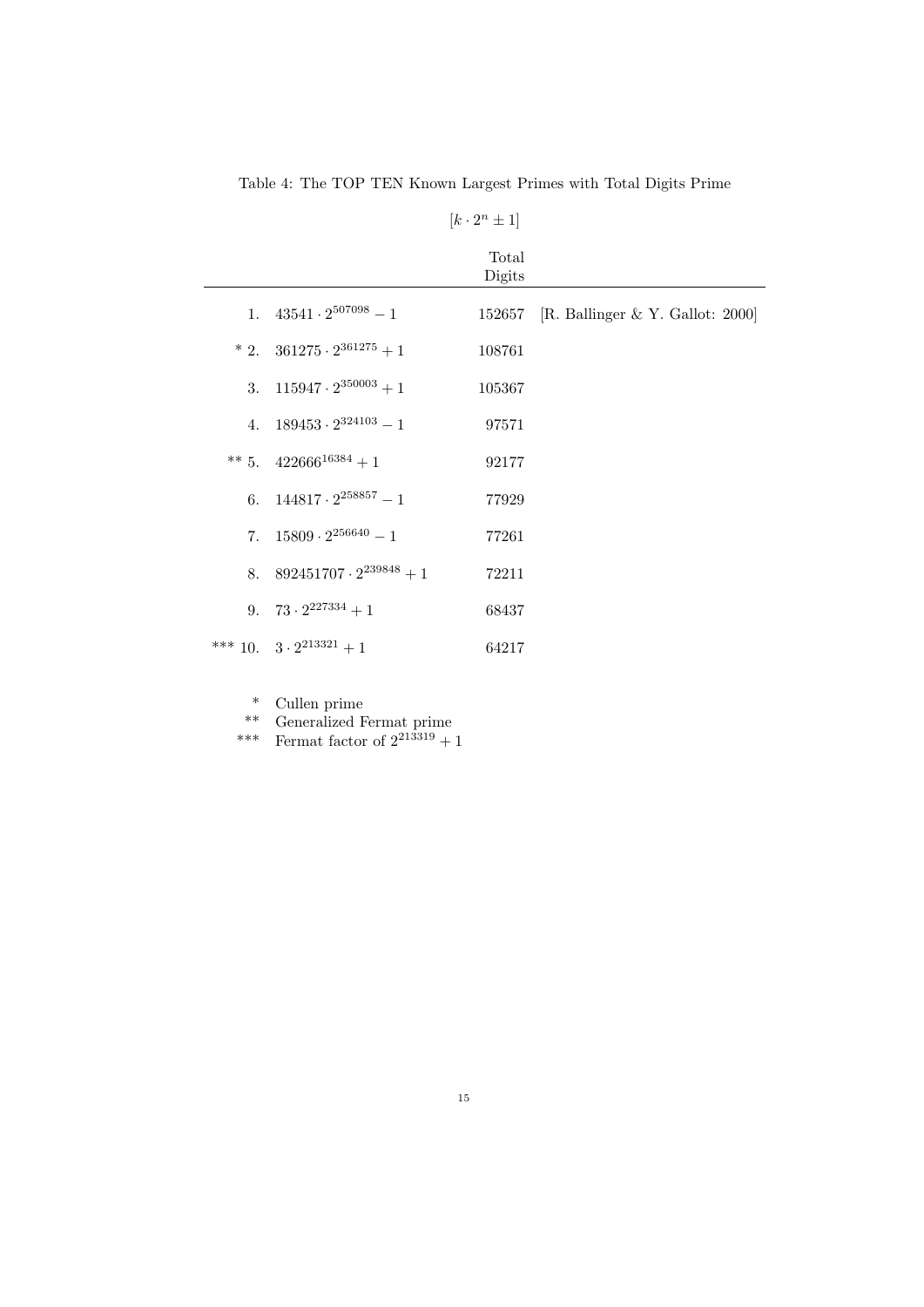### Table 5: The TOP TEN Naughtiest Prime Numbers

|                                                   |        | Naughts Naught\% | Total<br>Digits |                                     |
|---------------------------------------------------|--------|------------------|-----------------|-------------------------------------|
| $* 1. 105594 \cdot 10^{105994} + 1$               | 105994 |                  |                 | 99.994 106000 [Loeh & Gallot: 2000] |
| 2. $193 \cdot 10^{69004} + 1$                     | 69003  | 99.994           | 69007           |                                     |
| 3. $49521 \cdot 10^{49521} + 1$                   | 49520  | 99.988           | 49526           |                                     |
| ** 4. $10^{35352} + 2049402 \cdot 10^{17673} + 1$ | 35346  | 99.980           | 35353           |                                     |
| 5. $127 \cdot 10^{31000} + 1$                     | 30999  | 99.987           | 31003           |                                     |
| ** 6. $10^{30802} + 1110111 \cdot 10^{15398} + 1$ | 30795  | 99.974           | 30803           |                                     |
| 7. $3 \cdot 10^{27720} + 1$                       | 27719  | 99.993           | 27721           |                                     |
| 8. $9964227 \cdot 10^{21244} + 1$                 | 21243  | 99.96            | 21251           |                                     |
| 9. $247 \cdot 10^{20006} + 1$                     | 20005  | 99.98            | 20009           |                                     |
| 10. $10^{20000}10^{19536} + 1$                    | 19535  | 97.68            | 20000           |                                     |

[ Naught/cifre/zero/egg/oh/0 ]

<sup>\*</sup> Most consecutive zeros; highest zero %; more zeros than any known prime except  $M_{38}$ <br>\*\* Palindrome Palindrome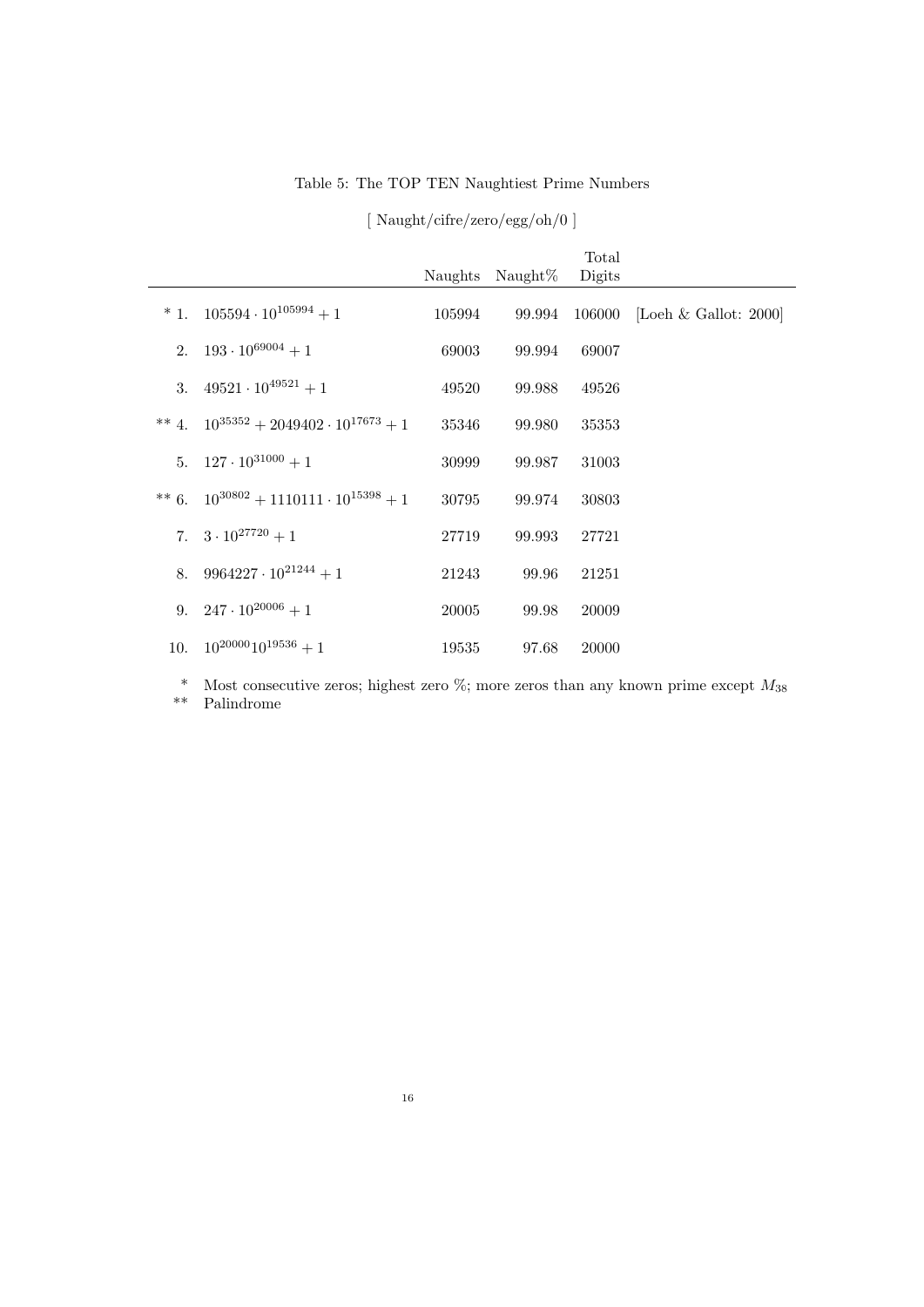Table 6: The TOP TEN Almost-All-Even-Digits Prime Numbers \*\*

|                                           | Digits $E-D\%$ |                               |
|-------------------------------------------|----------------|-------------------------------|
| 1. $8 \cdot R(12600) \cdot 10^{3705} + 1$ |                | 16305 99.994 [H. Dubner:1997] |
| *2. 666 $\cdot 10^{14020} + 1$            | 14023 99.993   |                               |
| 3. $80602 \cdot 10^{14013} + 1$           | 14018 99.993   |                               |
| 4. $4 \cdot R(10200) \cdot 10^{2894} + 1$ | 13094 99.992   |                               |
| 5. $2 \cdot R(10200) \cdot 10^{2396} + 1$ | 12596 99.992   |                               |
| 6. $6 \cdot R(10200) \cdot 10^{2057} + 1$ | 12257 99.992   |                               |
| 7. $8 \cdot R(10080) \cdot 10^{1003} + 1$ | 11083 99.991   |                               |
| 8. $4 \cdot R(9240) \cdot 10^{151} + 1$   | 9391 99.989    |                               |
| *9. $666 \cdot 10^{9198} + 1$             | 9201 99.989    |                               |
| 10. $4 \cdot R(7560) \cdot 10^{1023} + 1$ | 8583 99.988    |                               |

 $[K \cdot 10^N + 1; \quad D \cdot R(N) \cdot 10^K + 1, \quad D = 2, 4, 6, 8]$ 

\* Beastly prime (non palindromic)

\*\* All primes discovered by H. Dubner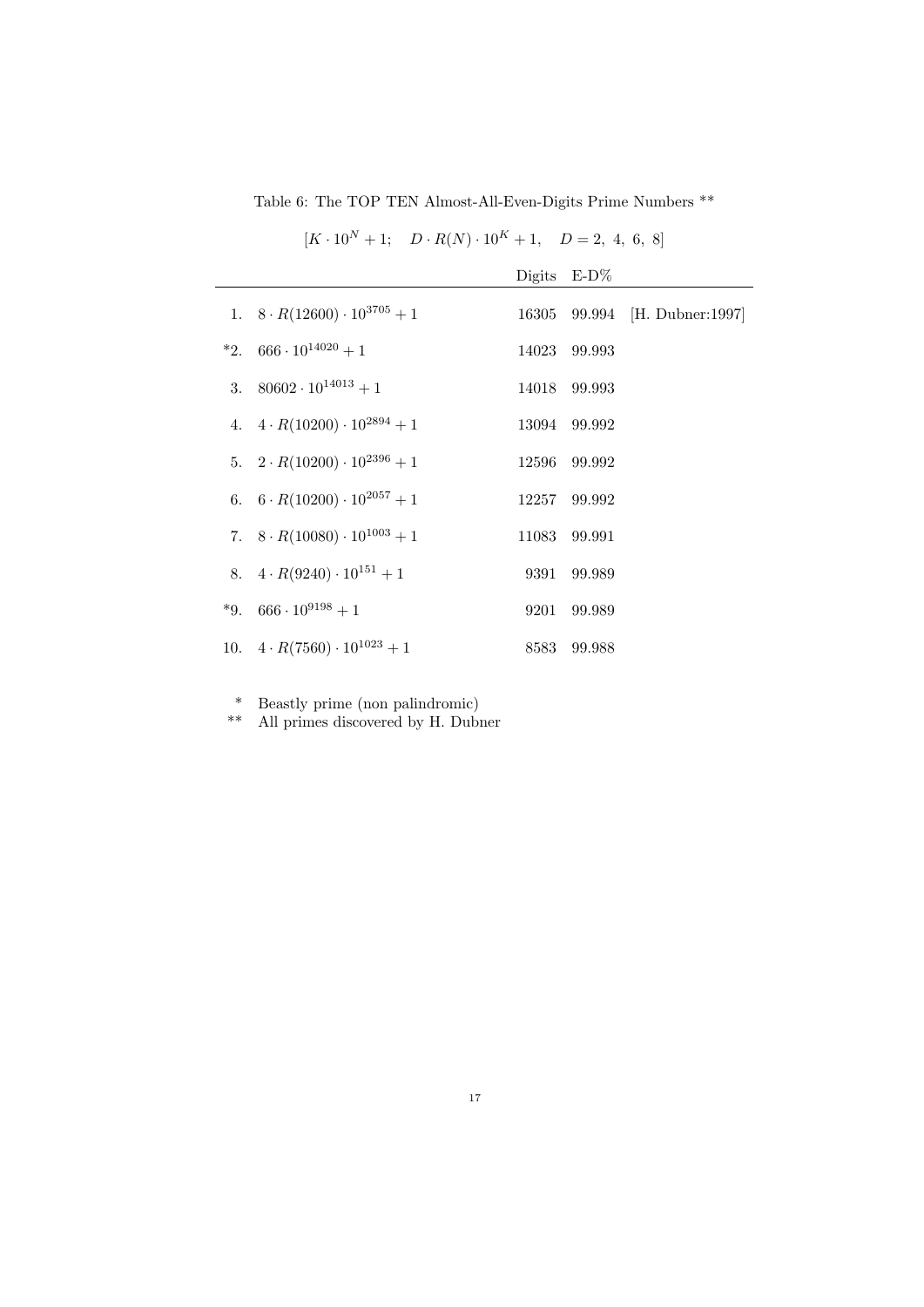Table 7: The TOP TEN Quasiall-Even-Digits Prime Numbers

## $[Q - E - D$  Primes; 0, 2, 4, 6, 8]

|                                       |             | Digits $E-D\%$ |                              |
|---------------------------------------|-------------|----------------|------------------------------|
| **1. $(10_{14285}80_{14285}1)$        |             |                | 28573 99.993 [D. Heuer:2001] |
| $*2. \quad 30_{27719}1$               |             | 27721 99.993   |                              |
| 3. $2470_{20005}1$                    |             | 20009 99.990   |                              |
| 4. $10_{13326}20840_{6658}1$          |             | 20000 99.990   |                              |
| ** 5. $(10_{7771}42606240_{7771}1)$   | 15551 99.98 |                |                              |
| *** 6. $261840_{12090}1$              | 12096       | 99.98          |                              |
| $* 7. \quad 30_{10452}1$              | 10454 99.98 |                |                              |
| 8. $362640_{8061}1$                   |             | 8067 99.98     |                              |
| ** 9. $(10_{3525}22202220_{3525}1)$   |             | 7059 99.97     |                              |
| **** 10. $(10_{2864}6_{15}0_{2864}1)$ |             | 5745 99.97     |                              |

- \* Quasi-repdigit prime
- \*\* Palindrome
- \*\*\* All even digits represented<br>\*\*\*\* Generalized beastly palind:
- Generalized beastly palindrome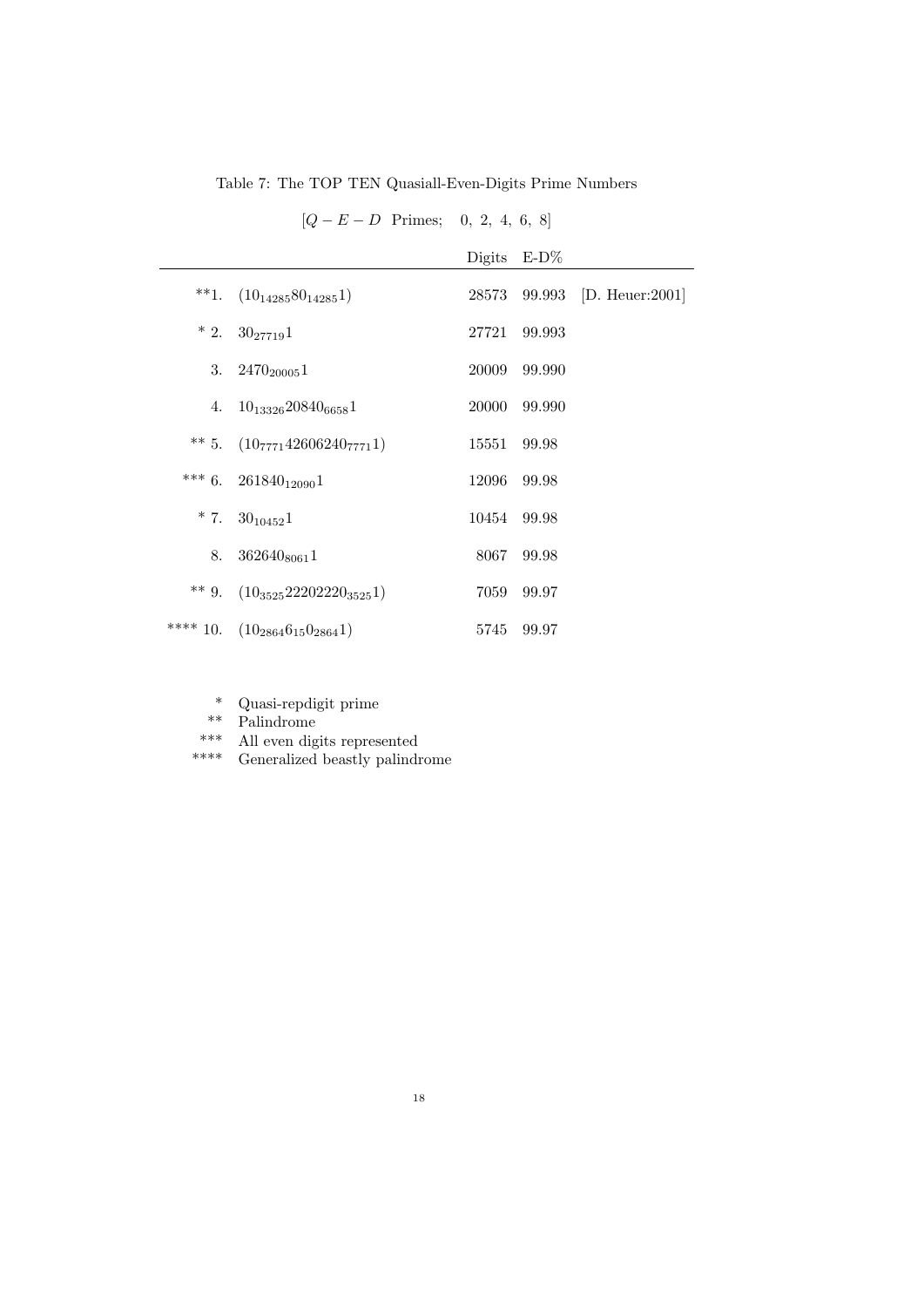Table 8: The TOP TEN All Odd Digits Prime Numbers

 $[K \cdot 10^N - 1]$ 

|                                                                        |                         | Digits |                          |
|------------------------------------------------------------------------|-------------------------|--------|--------------------------|
| *1. $10^{50103} - 4 \cdot 10^{50097} - 1$                              | or $9_559_{50097}$      |        | 50103 [P. Carmody: 2000] |
| $* 2. 10^{25000} - 4 \cdot 10^{18479} - 1$                             | or $9_{6521}59_{18479}$ | 25001  |                          |
| * 3. $10^{19999} - 2 \cdot 10^{18038} - 1$                             | or $9_{1960}79_{10838}$ | 19999  |                          |
| ** 4. $2 \cdot 10^{19233} - 1$                                         | or $19_{19233}$         | 19234  |                          |
| ** 5. $6 \cdot 10^{18668} - 1$                                         | or $59_{18668}$         | 18669  |                          |
| ** 6. $2 \cdot 10^{15749} - 1$                                         | or $19_{15749}$         | 15750  |                          |
| ** 7. $8 \cdot 10^{11336} - 1$                                         | or $79_{11336}$         | 11337  |                          |
| *** 8. $10 \cdot 159795 \cdot R(10080)/R(6) + 1$ or $(159795)_{1680}1$ |                         | 10081  |                          |
| ** 9. 2 $\cdot$ 10 <sup>7517</sup> - 1                                 | or $19_{7517}$          | 7518   |                          |
| ** 10. $2 \cdot 10^{5969} - 1$                                         | or $19_{5969}$          | 5970   |                          |

\* Near-repdigit prime

\*\* Near repdigit string prime

\*\*\* Palindrome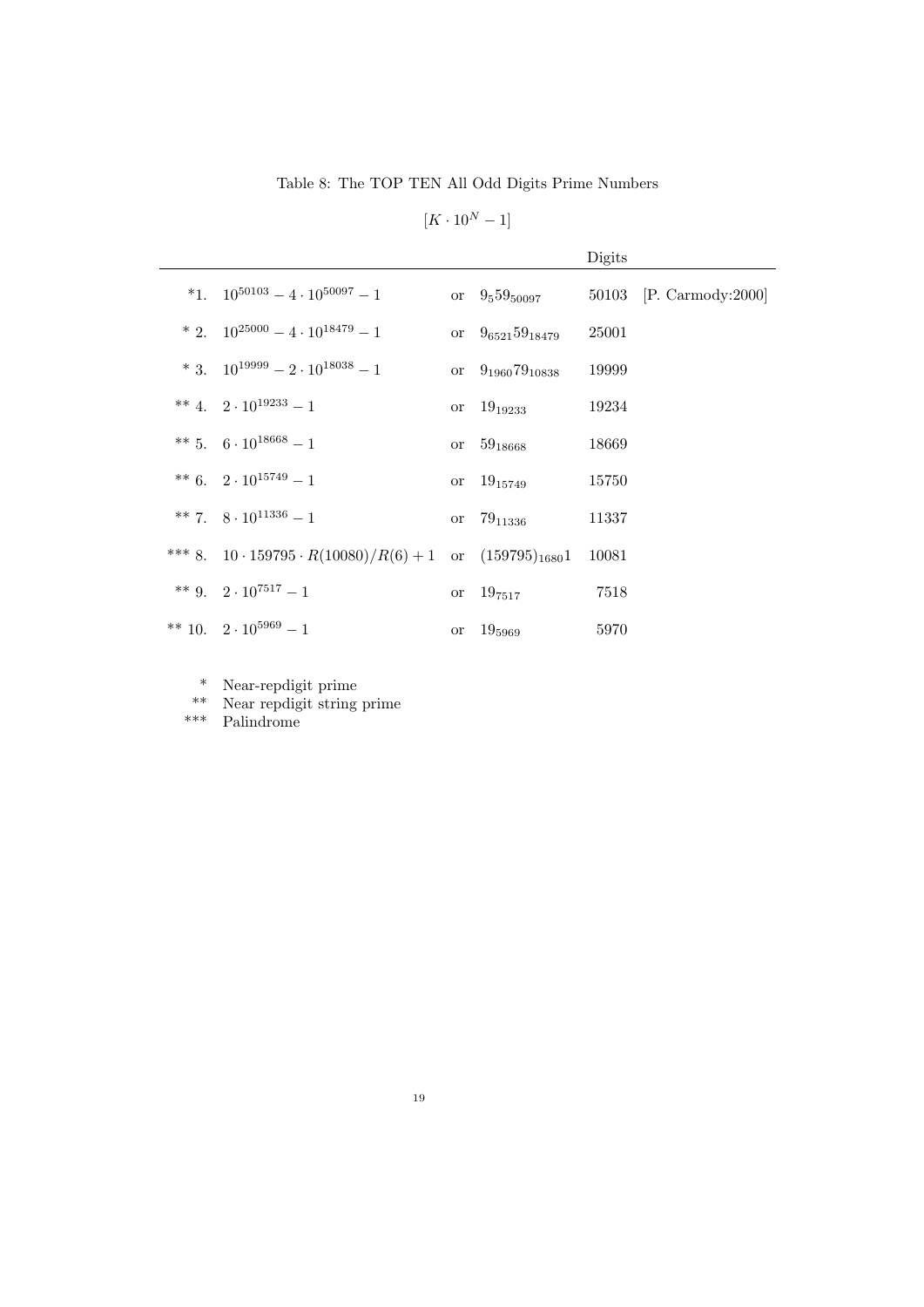Table 9: The Ten Top Primes with Long Repdigit Strings

| $K \cdot 10^{1}$ | V |  |
|------------------|---|--|
|------------------|---|--|

|                                            | String | Repdigit String % | Total<br>Digits |                                    |
|--------------------------------------------|--------|-------------------|-----------------|------------------------------------|
| $* 1. 105994 \cdot 10^{105994} + 1$        |        | 105993 99.993     |                 | 106000 [G. Loeh & Y. Gallot: 2000] |
| 2. $193 \cdot 10^{69004} + 1$              |        | 69003 99.994      | 69007           |                                    |
| **3. $10^{50103} - 4 \cdot 10^{50097} - 1$ | 50097  | 99.998            | 50103           |                                    |
| 4. $49521 \cdot 10^{49521} + 1$            |        | 49520 99.988      | 49526           |                                    |
| *** 5. 9 $\cdot$ 10 <sup>48051</sup> - 1   |        | 48051 99.998      | 48052           |                                    |
| ***6. $9 \cdot 10^{41475} - 1$             |        | 41475 99.998      | 41476           |                                    |
| **** 7. $3 \cdot 10^{33058} - 1$           |        | 33058 99.997      | 33059           |                                    |
| 8. $127 \cdot 10^{31000} + 1$              |        | 30999 99.987      | 31003           |                                    |
| *****9. $3 \cdot 10^{27720} + 1$           |        | 27719 99.993      | 27721           |                                    |
| **** 10. $3 \cdot 10^{26044} - 1$          |        | 26044 99.996      | 26045           |                                    |

\* Most consecutive 0's<br>\*\* Most consecutive end

\*\* Most consecutive ending 9's<br>
\*\*\* Highest string %

\*\*\* Highest string  $\%$ <br>\*\*\*\* Near-rendigit pri

\*\*\*\* Near-repdigit prime<br>\*\*\*\*\* O-E-D prime

 $Q$ -E-D prime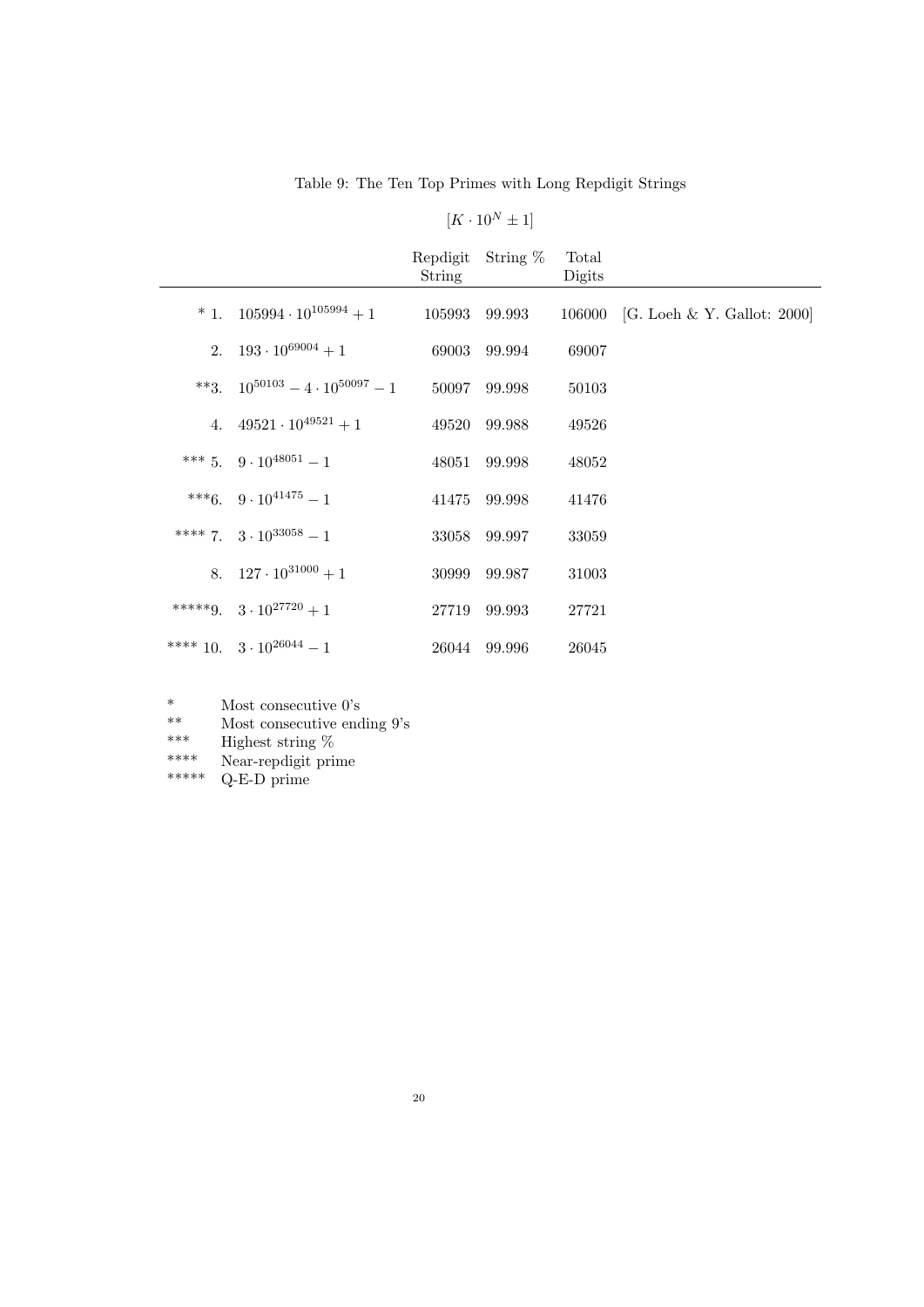Table 9. A: The TOP TEN Leading Repdigit Prime Numbers

 $[D \cdot R(n) \cdot 10^{k} + 1]$ 

| Digit   |                               |                                    | Repdigits | String $%$ | Total<br>Digits |          |
|---------|-------------------------------|------------------------------------|-----------|------------|-----------------|----------|
| 1.      | $R(10080)\cdot 10^{2136}+1$   | or $1_{10080}$ $0_{2135}$ 1        | 10080     | 82.51      | 12216           | $[1996]$ |
| 2.      | $2R(10200)\cdot 10^{2396}+1$  | or $2_{10200}0_{2395}1$            | 10200     | 80.98      | 12596           | [1996]   |
| 3.      | $3R(10080)\cdot 10^{2286}+1$  | or $3_{10080}$ $0_{2285}$ 1        | 10080     | 81.51      | 12366           | $[1996]$ |
| 4.      | $4R(10200)\cdot 10^{2894}+1$  | or $4_{10200}$ $0_{2893}$ 1        | 10200     | 77.90      | 13094           | [1996]   |
| $*5.$   | $5R(12600)\cdot 10^{68}+1$    | or $5_{12600}$ $0_{67}$ 1          | 12600     | 99.46      | 12668           | [1997]   |
| 6.      | $6R(10200)\cdot 10^{2057}+1$  | or $6_{10200}0_{2056}1$            | 10200     | 83.22      | 12257           | [1996]   |
| 7.      | $7R(12600)\cdot 10^{381}+1$   | or $7_{12600}0_{380}1$             | 12600     | 97.06      | 12981           | $[1996]$ |
| 8.      | $8R(12600)\cdot 10^{3705}+1$  | or $8_{12600}$ 0 <sub>3704</sub> 1 | 12600     | 77.28      | 16305           | [1997]   |
| $**Q$   | $10^{38500} - 10^{18168} - 1$ | or $9_{20332}89_{18168}$           | 20332     | 52.81      | 38501           | $[2000$  |
| $***9.$ | $10^{30000} - 10^{13560} - 1$ | or $9_{16440}89_{13560}$           | 16440     | 54.80      | 30001           | $[2000]$ |

\* Highest string percentage<br>\*\* Most leading rendigit

\*\* Most leading repdigit<br>\*\*\* Discovered by P Und

Discovered by P. Underwood; all other primes by H. Dubner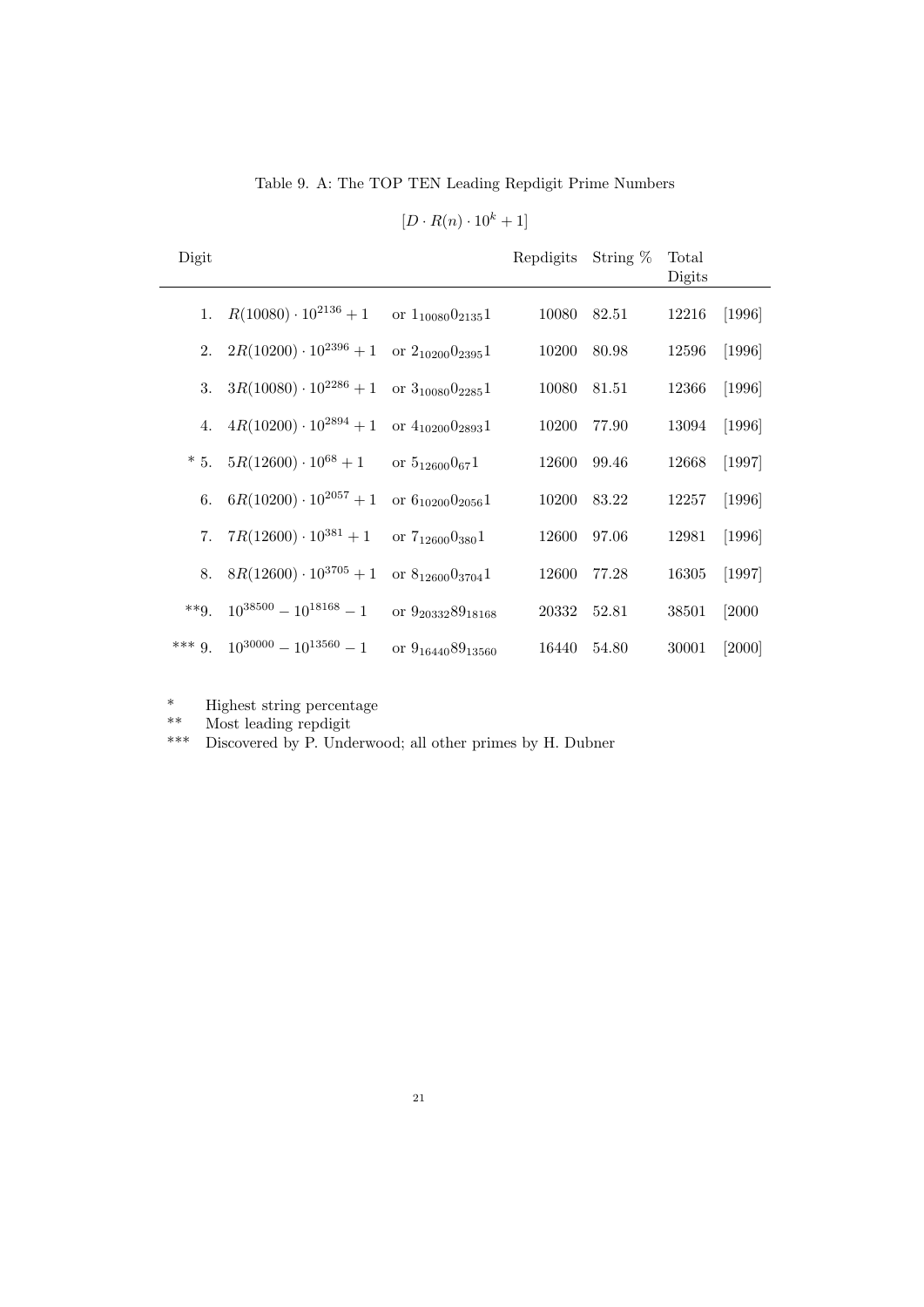Table 9. B: The TOP TEN Internal Repdigit (0) Prime Numbers

|                                                  | Repdigit<br>String | String $%$ | Total<br>Digits |                                   |
|--------------------------------------------------|--------------------|------------|-----------------|-----------------------------------|
| 1. $105994 \cdot 10^{105994} + 1$                | 105993             | 99.993     |                 | 106000 [G. Loeh & Y. Gallot:2000] |
| *2. $193 \cdot 10^{69004} + 1$                   | 69003              | 99.994     | 69007           |                                   |
| 3. $49521 \cdot 10^{49521} + 1$                  | 49520              | 99.988     | 49526           |                                   |
| 4. $127 \cdot 10^{31000} + 1$                    | 30999              | 99.987     | 31003           |                                   |
| 5. $3 \cdot 10^{27720} + 1$                      | 27719              | 99.993     | 27721           |                                   |
| 6. $9964227 \cdot 10^{21244} + 1$                | 21243              | 99.96      | 21251           |                                   |
| 7. $247 \cdot 10^{20006} + 1$                    | 20005              | 99.98      | 20009           |                                   |
| 8. $10^{20000} - 10^{19536} + 1$                 | 19535              | 97.67      | 20001           |                                   |
| **9. $10^{35352} + 2049402 \cdot 10^{17673} + 1$ | 17672              | 49.99      | 35353           |                                   |
| 10. $10^{16201} + 37$                            | 16199              | 99.98      | 16202           |                                   |

<sup>\*</sup> Highest string %

\*\* Palindrome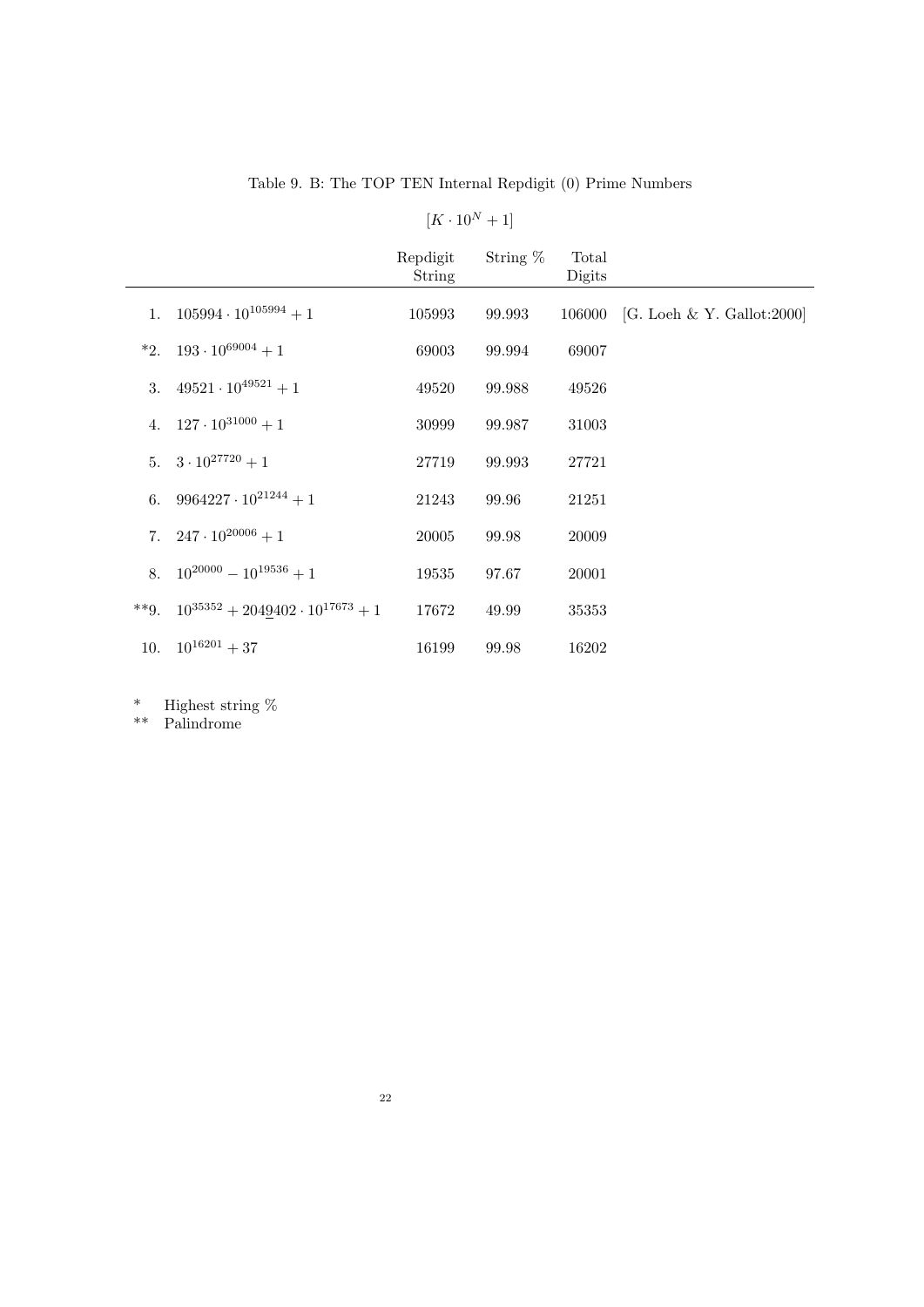| Digit          |                                   | Repdigits | String $%$ | Total Digits |
|----------------|-----------------------------------|-----------|------------|--------------|
| 1              | $16671_{10075}094441$             | 10075     | 99.90      | 10085        |
| $\overline{2}$ | $113882_{10075}108341$            | 10075     | 99.89      | 10086        |
| 2              | 223072 <sub>10074</sub> 1999151   | 10074     | 99.88      | 10086        |
| 3              | 643 <sub>7557</sub> 2691          | 7557      | 99.92      | 7563         |
| 4              | 12896734 <sub>5033</sub> 31547711 | 5033      | 99.70      | 5048         |
| $*5$           | $285_{10078}271$                  | 10078     | 99.95      | 10083        |
| 6              | $26_{6995}39_{54}1_{6996}$        | 6995      | 49.80      | 14047        |
| 7              | 35047 <sub>10076</sub> 42731      | 10076     | 99.91      | 10085        |
| 8              | 13965168 <sub>5033</sub> 74923721 | 5033      | 99.70      | 5048         |
| 9              | 17309 <sub>10076</sub> 82691      | 10076     | 99.91      | 10085        |

Table 9. B. 1: The TOP TEN Internal Repdigit (nonzero) Primes \*\*

\* Most internal repdigits/highest string %

\*\* All discovered by H. Dubner (1997)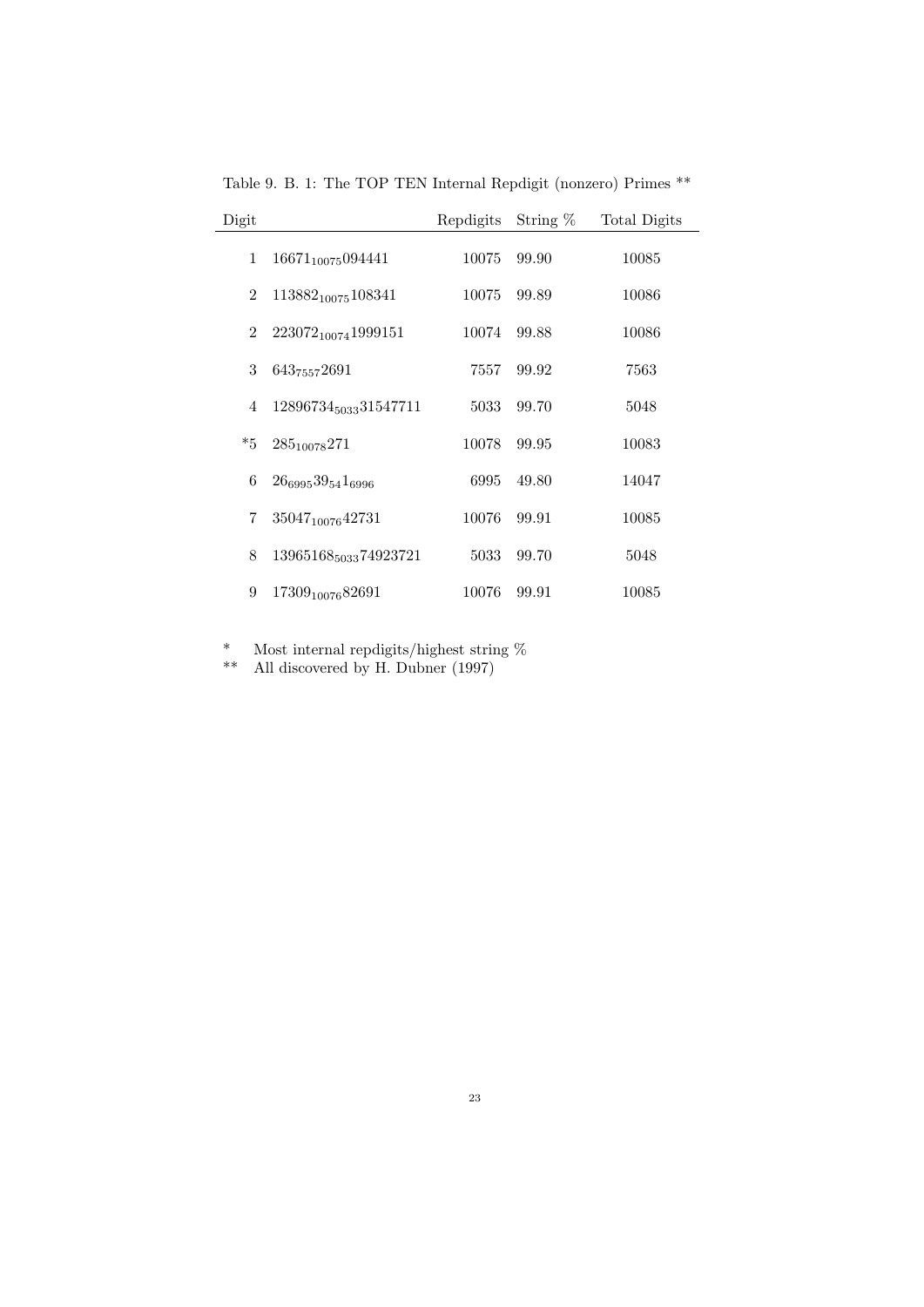Table 9. C: The TOP TEN Ending Repdigit (9) Primes \*\*

|    |                                               | $[AB_n; K \cdot 10^n - 1]$ |                   |                 |                         |
|----|-----------------------------------------------|----------------------------|-------------------|-----------------|-------------------------|
|    |                                               | <b>String</b>              | Repdigit String % | Total<br>Digits |                         |
|    | $1 \quad 10^{50103} - 4 \cdot 10^{50097} - 1$ | 50097                      | 99.988            |                 | 50103 [P. Carmody:2000] |
|    | *2. $9 \cdot 10^{48051} - 1$                  | 48051                      | 99.988            | 48052           |                         |
|    | *3. $9 \cdot 10^{41475} - 1$                  | 41475                      | 99.998            | 41476           |                         |
|    | *4. $3 \cdot 10^{33058} - 1$                  | 33058                      | 99.997            | 33059           |                         |
|    | *5. $3 \cdot 10^{26044} - 1$                  | 26044                      | 99.996            | 26045           |                         |
| 6. | $10^{30005} - 10^{23906} - 1$                 | 23906                      | 79.67             | 30006           |                         |
| 7. | $10^{30007} - 10^{22717} - 1$                 | 22717                      | 75.70             | 30008           |                         |
| 8. | $10^{25000} - 7 \cdot 10^{22632} - 1$         | 22632                      | 90.52             | 25001           |                         |
| 9. | $10^{30006} - 10^{21425} - 1$                 | 21425                      | 71.40             | 30007           |                         |
|    | 10. $10^{30002} - 10^{21020} - 1$             | 21020                      | 70.06             | 30003           |                         |

\* Near-repdigit string prime

\*\* Plus three other ending repdigit (1, 3, 7) primes:

| Repdigit |                                                                    | Repdigit<br>String | String% | Total<br>Digits |
|----------|--------------------------------------------------------------------|--------------------|---------|-----------------|
|          |                                                                    |                    |         |                 |
| (1)      | $26_{6995}39_{54}1_{6996}$                                         | 6996               | 49.80   | 14047           |
| (3)      | $13_{5216}19_{2300}3_{5217}$                                       | 5217               | 40.97   | 12735           |
| (7)      | 2668319 <sub>5694</sub> 7331680 <sub>2299</sub> 17 <sub>5700</sub> | 5700               | 41.59   | 13706           |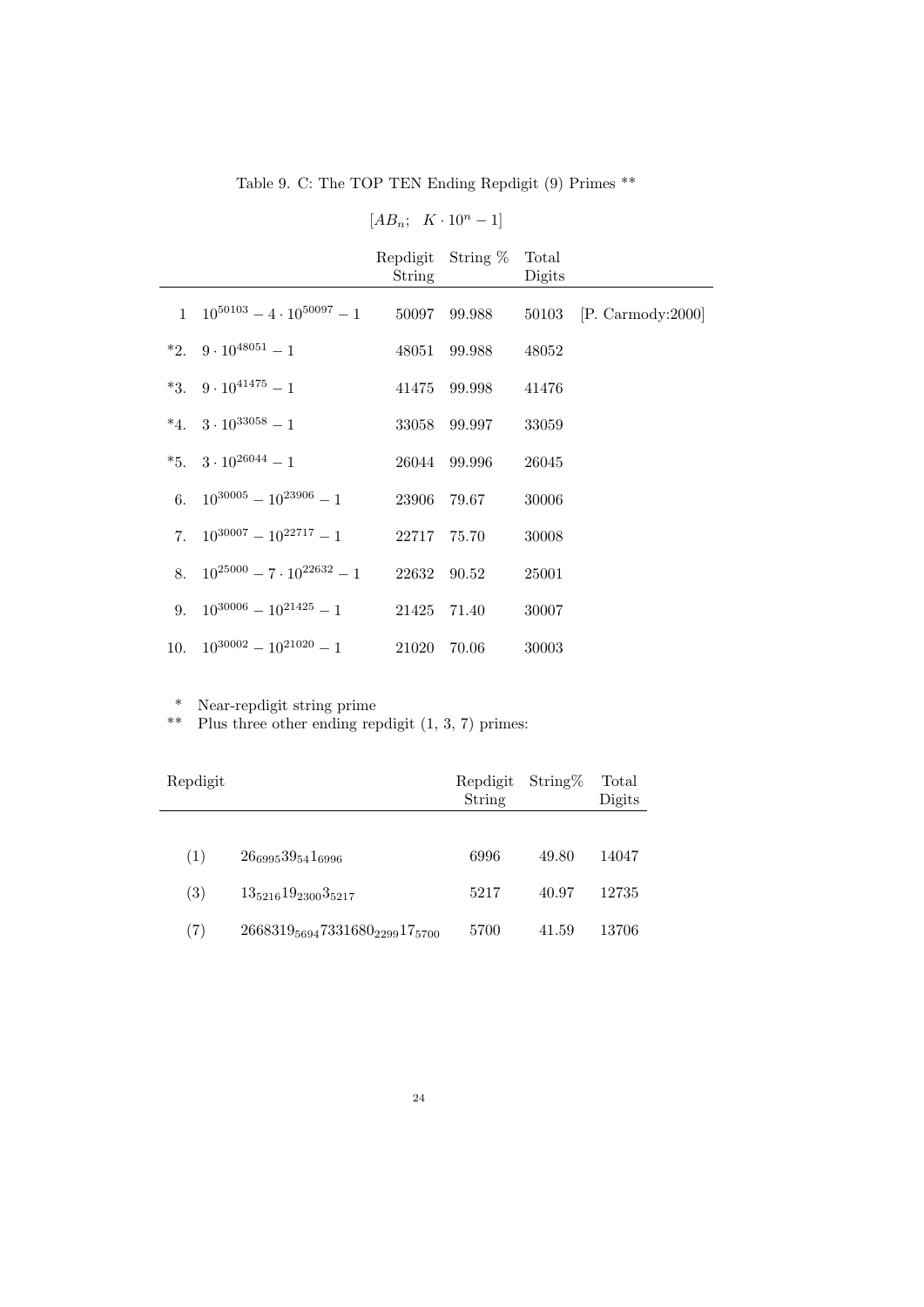Table 10: The TOP TEN Palindromic Prime Numbers

 $[10^A + K \cdot 10^B + 1]$ 

|                                                                                     |                                  | Digits |                        |
|-------------------------------------------------------------------------------------|----------------------------------|--------|------------------------|
| 1. $10^{35352} + 2049402 \cdot 10^{17673} + 1$ or $(10_{17672}20494020_{1762}1)$    |                                  |        | 35353 [H.Dubner :1999] |
| * 2. $10^{30802} + 1110111 \cdot 10^{15398} + 1$ or $(10_{15397}11101110_{15397}1)$ |                                  | 30803  |                        |
| * 3. $10^{28572} + 8 \cdot 10^{14286} + 1$                                          | or $(10_{14285}80_{14285}1)$     | 28573  |                        |
| 4. $10^{19390} + 4300034 \cdot 10^{9692} + 1$                                       | or $(10_{9691}43000340_{9691}1)$ | 19391  |                        |
| 5. $10^{16650} + 53735 \cdot 10^{8323} + 1$                                         | or $(10_{8322}537350_{8322}1)$   | 16651  |                        |
| 6. $10^{16360} + 3644463 \cdot 10^{8177} + 1$                                       | or $(10_{8176}36444630_{8176}1)$ | 16361  |                        |
| ** 7. $10^{15640} + 3 \cdot 10^{7820} + 1$                                          | or $(10_{7819}30_{7819}1)$       | 15641  |                        |
| 8. $10^{15550} + 7410147 \cdot 10^{7772} + 1$                                       | or $(10_{7771}74101470_{7771}1)$ | 15551  |                        |
| 8. $10^{15550} + 7105017 \cdot 10^{7772} + 1$                                       | or $(10_{7771}71050170_{7771}1)$ | 15551  |                        |
| *** 8. $10^{15550} + 4260624 \cdot 10^{7772} + 1$                                   | or $(10_{7771}42606240_{7771}1)$ | 15551  |                        |
| 8. $10^{15550} + 3698963 \cdot 10^{7772} + 1$ or $(10_{7771}36989630_{7771}1)$      |                                  | 15551  |                        |

\* Tetradic or 4-way prime

\*\* Triadic or 3-way prime

\*\*\* Q-E-D palprime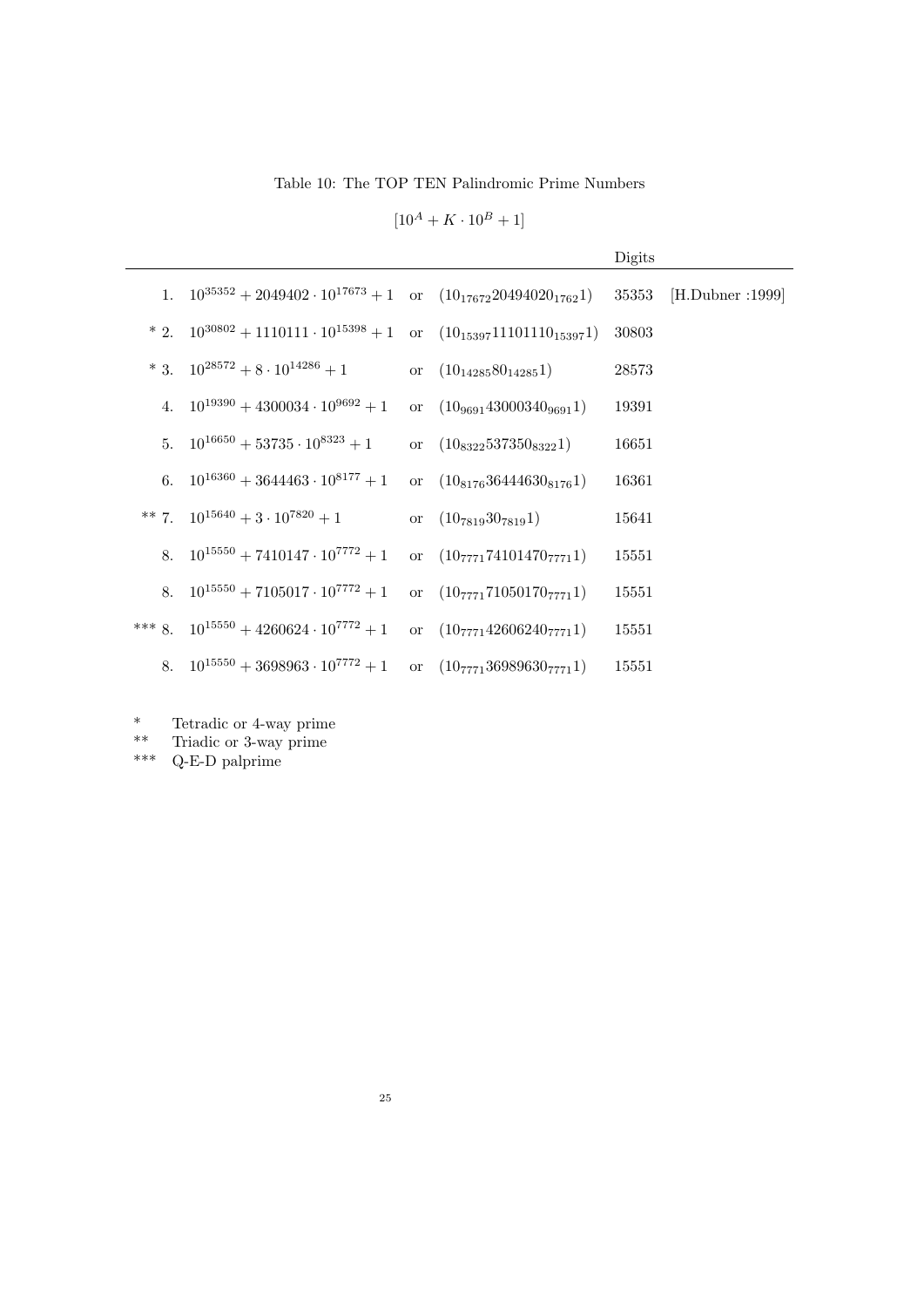### Table 10. A: The TOP TEN Tetradic Prime Numbers

### [4-way Palprimes]

## $[\;0,\,1,\,8\;]$

|                                                                                                     |                                   | Digits |                    |
|-----------------------------------------------------------------------------------------------------|-----------------------------------|--------|--------------------|
| * 1. $10^{30802} + 1110111 \cdot 10^{15398} + 1$                                                    | or $(10_{15397}1110111_{15397}1)$ |        | 30803 [H.D. :1999] |
| ** 2. $10^{28572} + 8 \cdot 10^{14286} + 1$                                                         | or $(10_{14285}80_{14285}1)$      | 28573  |                    |
| * 3. $10 \cdot 110101 \cdot R(10080)/R(6) + 1$                                                      | or $(110101)_{1680}1$             | 10081  |                    |
| 4. $10^{6906} + 881118818181811188 \cdot 10^{3445} + 1$ or $(10_{3444}8811188181818111880_{3444}1)$ |                                   | 6907   |                    |
| * 5. $10^{4840} + 111111111 \cdot 10^{2416} + 1$                                                    | or $(10_{2415}1_90_{2415}1)$      | 4841   |                    |
| ** 6. $10^{4186} + 888 \cdot 10^{2092} + 1$                                                         | or $(10_{2091}8880_{2091}1)$      | 4187   |                    |
| 7. $10^{3628} + 881118818181811188 \cdot 10^{1806} + 1$ or $(10_{1805}8811188181818111880_{1805}1)$ |                                   | 3629   |                    |
| 8. $10^{3504} + 88111818881811188 \cdot 10^{1744} + 1$ or $(10_{1743}881118188818111880_{1743}1)$   |                                   | 3505   |                    |
| * 9. $10^{2992} + 111111111 \cdot 10^{1492} + 1$                                                    | or $(10_{1491}1_90_{1491}1)$      | 2993   |                    |
| * 10. $10^{2810} + 1_5 \cdot 10^{1403} + 1$                                                         | or $(10_{1402}1_50_{1402}1)$      | 2811   |                    |

\* Anti-Yarborough palprime

\*\* Quasi-even-digit palprime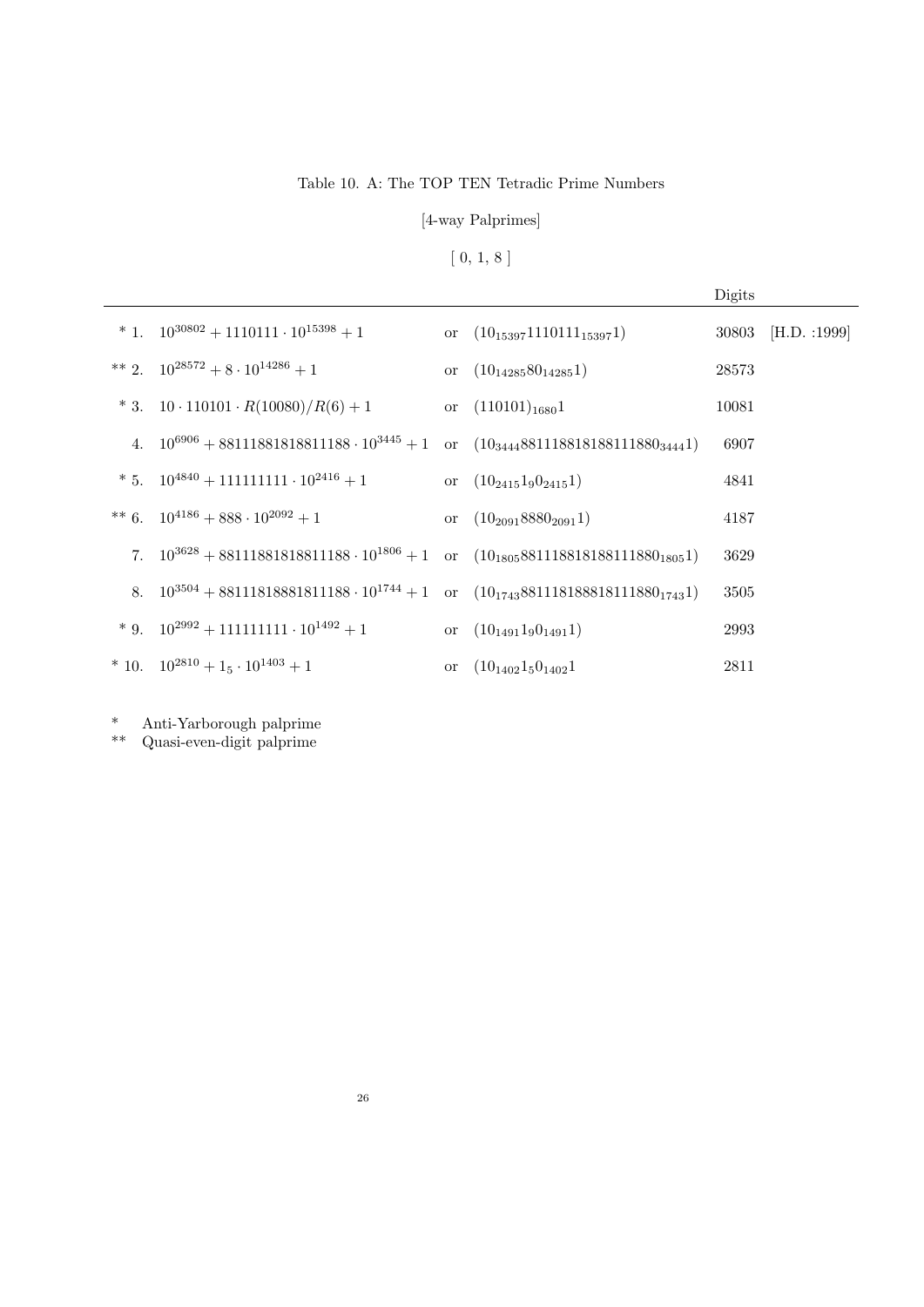### Table 10. B: The TOP TEN Triadic Prime Numbers \*

[3-way Palprimes]

# $[0,\,1,\,3,\,8$  ]

|                                                                                    |                                      |       | Digits            |
|------------------------------------------------------------------------------------|--------------------------------------|-------|-------------------|
| 1. $10^{15640} + 3 \cdot 10^{7820} + 1$                                            | or $(10_{7819}30_{7819}1)$           |       | 15641 [H.D: 1999] |
| 2. $10^{11650} + 3 \cdot 10^{5825} + 1$                                            | or $(10_{5824}30_{5824}1)$           | 11651 |                   |
| 3. $10 \cdot 13003 \cdot (10^{9240} - 1)/(10^5 - 1) + 1$                           | or $(13003)_{1848}1$                 | 9241  |                   |
| 4. $10 \cdot 13388833 \cdot (10^{7560} - 1)/(10^8 - 1) + 1$ or $(13388833)_{945}1$ |                                      | 7561  |                   |
| 5. $10^{6572} + 3 \cdot 10^{3286} + 1$                                             | or $(10_{3285}30_{3285}1)$           | 6573  |                   |
| 6. $10^{5030} + 11101310111 \cdot 10^{2510} + 1$                                   | or $(10_{2509}111013101110_{2509}1)$ | 5031  |                   |
| 7. $10^{4594} + 3 \cdot 10^{2297} + 1$                                             | or $(10_{2296}30_{2296}1)$           | 4595  |                   |
| 8. $10^{3830} + 3 \cdot 10^{1915} + 1$                                             | or $(10_{1914}30_{1914}1)$           | 3831  |                   |
| 9. $10^{3054} + 131 \cdot 10^{1526} + 1$                                           | or $(10_{1525}1310_{1525}1)$         | 3055  |                   |
| 10. $10^{2976} + 3 \cdot 10^{1488} + 1$                                            | or $(10_{1487}30_{1487}1)$           | 2977  |                   |

\* All discovered by H. Dubner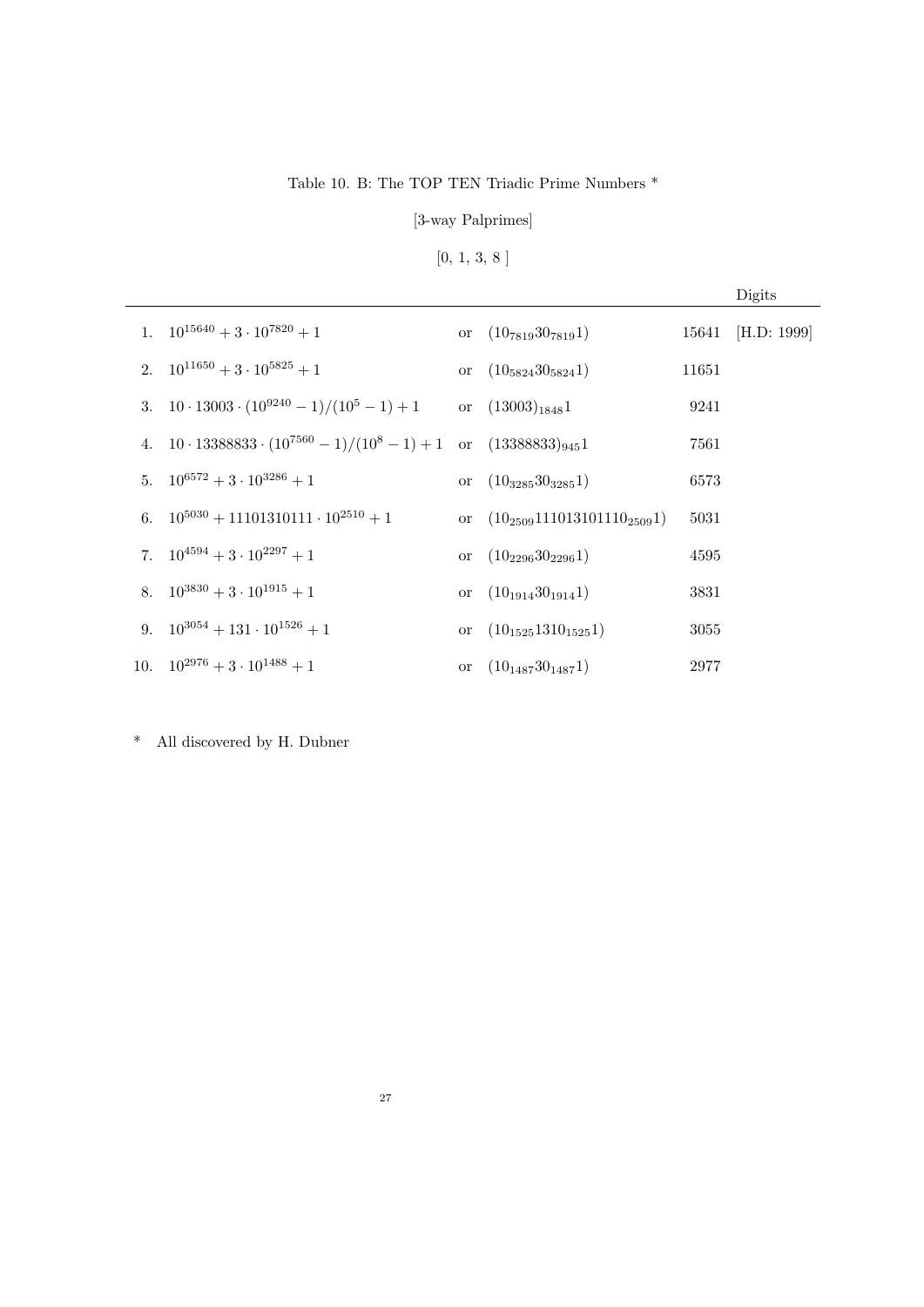Table 10. C: The TOP TEN Quasi-Even-Digits Palindromic Prime Numbers

[ Q-E-D Palprimes; 0, 2, 4, 6, 8 ]

|                                                                                |                                  |             | Digits $E-D\%$ |                             |
|--------------------------------------------------------------------------------|----------------------------------|-------------|----------------|-----------------------------|
| *** 1. $10^{28572} + 8 \cdot 10^{14286} + 1$                                   | or $(10_{14285}80_{14285}1)$     |             |                | 28573 99.99 [D. Heur: 2001] |
| 2. $10^{15550} + 4260624 \cdot 10^{7772} + 1$ or $(10_{7771}42606240_{7771}1)$ |                                  | 15551 99.99 |                |                             |
| 3. $10^{7058} + 2220222 \cdot 10^{3526} + 1$                                   | or $(10_{3525}22202220_{3525}1)$ |             | 7059 99.97     |                             |
| * 4. $10^{5744} + 6_{15} \cdot 10^{2865} + 1$                                  | or $(10_{2864}6_{15}0_{2864}1)$  |             | 5745 99.97     |                             |
| ** 5. $10^{5250} + 666 \cdot 10^{2624} + 1$                                    | or $(10_{2623}6660_{2623}1)$     |             | 5251 99.96     |                             |
| ** 6. $10^{4948} + 666 \cdot 10^{2473} + 1$                                    | or $(10_{2472}6660_{2472}1)$     |             | 4949 99.96     |                             |
| * 7. $10^{4784} + 6_{15} \cdot 10^{2385} + 1$                                  | or $(10_{2384}6_{15}0_{2384}1)$  |             | 4785 99.96     |                             |
| *** 8. $10^{4186} + 888 \cdot 10^{2092} + 1$                                   | or $(10_{2091}8880_{2091}1)$     |             | 4187 99.95     |                             |
| * 9. $10^{3322} + 6_{21} \cdot 10^{1651} + 1$                                  | or $(10_{1650}6_{21}0_{1650}1)$  |             | 3323 99.94     |                             |
| * 10. $10^{2752} + 6_{15} \cdot 10^{1369} + 1$                                 | or $(10_{1368}6_{15}0_{1368}1)$  |             | 2753 99.93     |                             |
|                                                                                |                                  |             |                |                             |

- \* Generalized beastly palindrome
- \*\* Beastly palindrome
- \*\*\* Tetradic or 4-way prime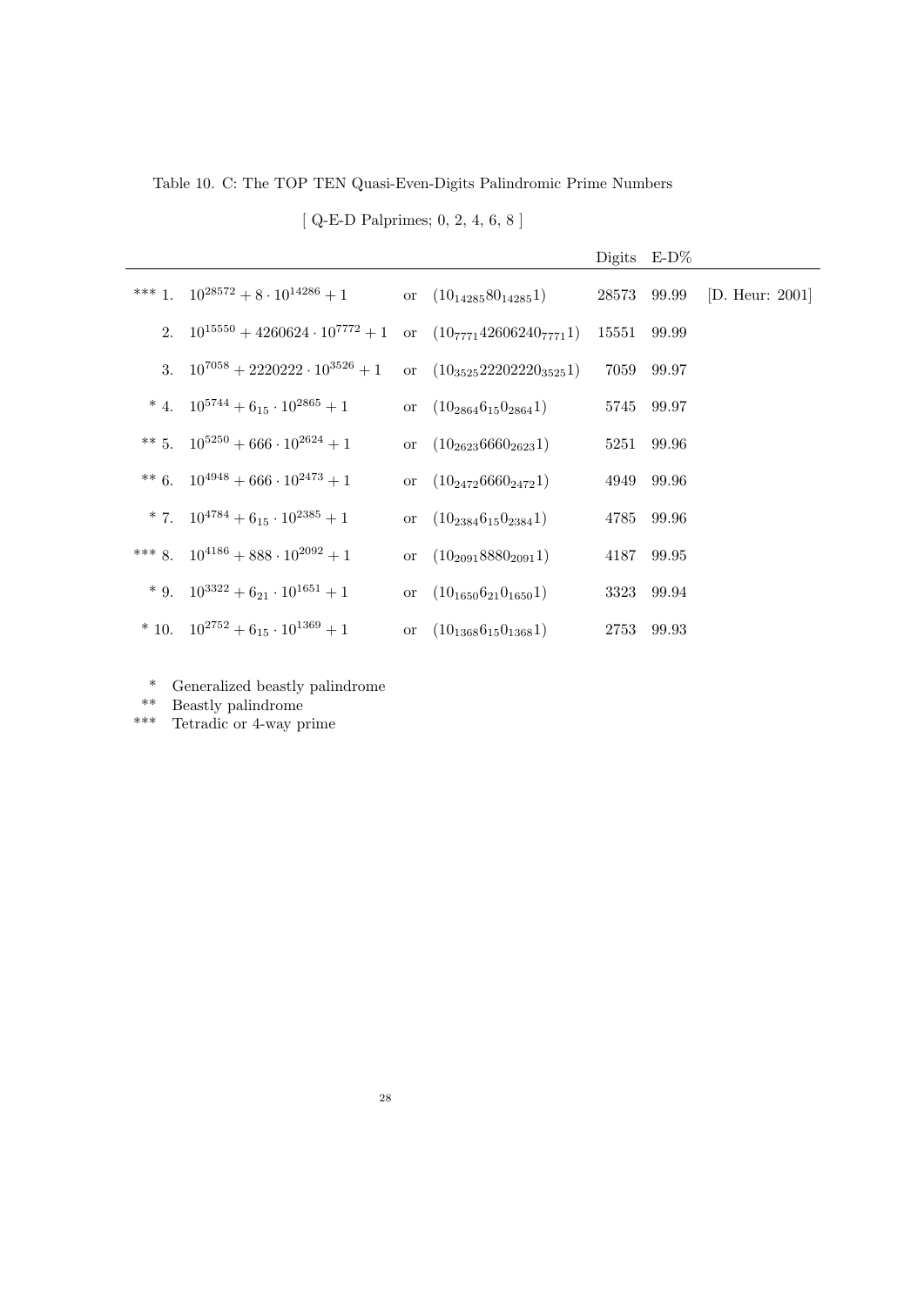Table 10. D: The TOP TEN Zero-free Palindromic Primes

 $[1, 2, 3, 4, 5, 6, 7, 8, 9]$ 

|                            | Digits |                       |
|----------------------------|--------|-----------------------|
| * 1. $(9_{6768}29_{6768})$ |        | 13537 [H.Dubner:1999] |
| * 2. $(9_{5876}29_{5876})$ | 11753  |                       |
| 3. $(1818535818)_{1008}1$  | 10081  |                       |
| ** 4. $(159795)_{1680}1$   | 10081  |                       |
| *** 5. $(13388833)_{945}1$ | 7561   |                       |
| * 6. $(9_{2874}29_{2874})$ | 5749   |                       |
| **** 7. $(1676)_{1170}1$   | 4681   |                       |
| * 8. $(9_{1918}29_{1918})$ | 3837   |                       |
| **** 9. $(1676)_{948}1$    | 3793   |                       |
| 10. $(11925291)_{450}1$    | 3601   |                       |

- \* Near-repdigit prime
- \*\* All odd digits
- \*\*\* Triadic prime<br>\*\*\*\* Alternate digit
- Alternate digit prime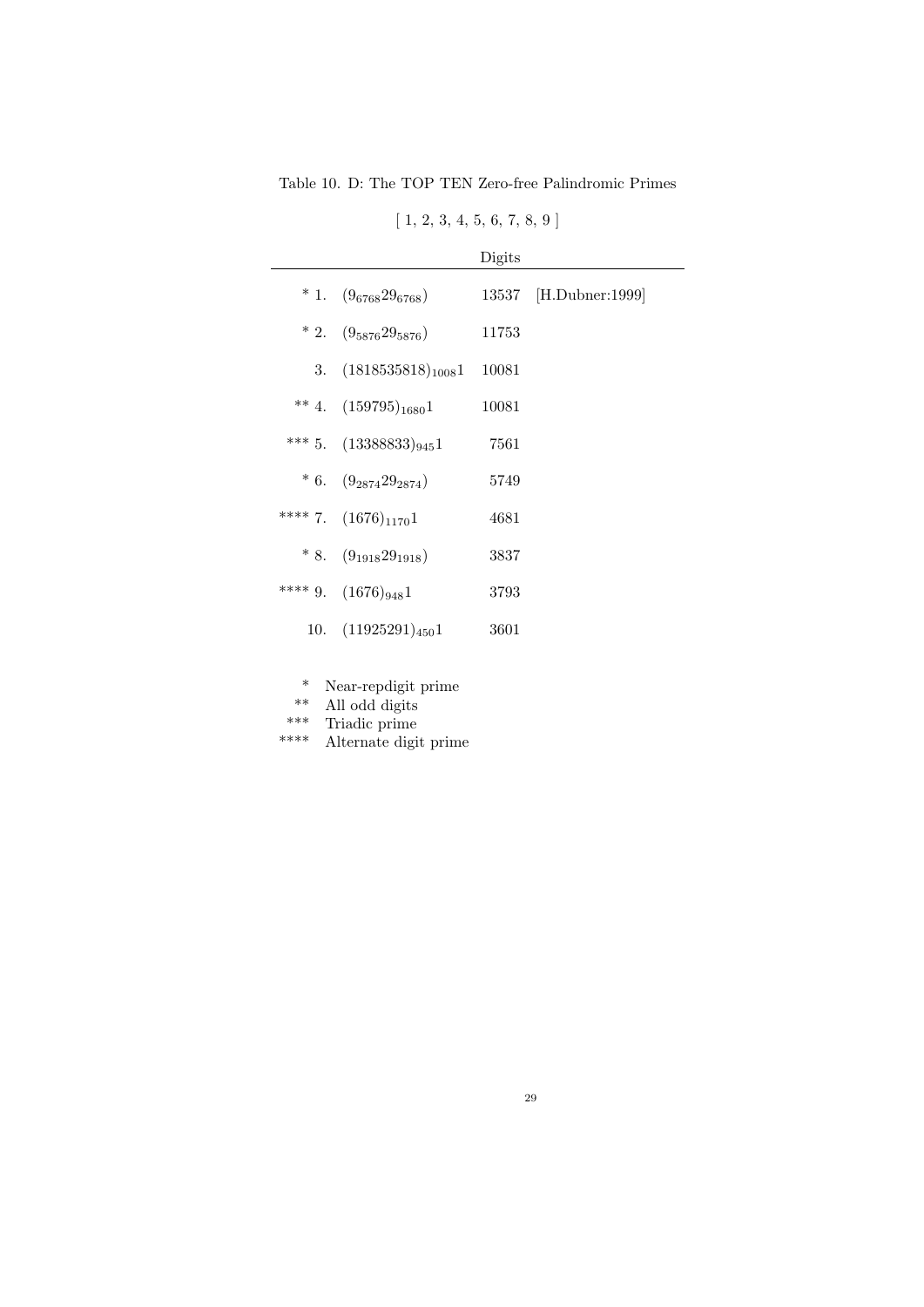Table 10. E: The TOP TEN Near-Repdigit Palprimes

 $[A_N B A_N]$ 

|    |                                             |                          | Digits |                        |
|----|---------------------------------------------|--------------------------|--------|------------------------|
|    | 1. $9R(13537) - 7 \cdot 10^{6768}$          | or $(9_{6768}29_{6768})$ |        | 13537 [H.Dubner: 1999] |
|    | 2. $9R(11753) - 7 \cdot 10^{5876}$          | or $(9_{5876}29_{5876})$ | 11753  |                        |
| 3. | $10^{5749} - 7 \cdot 10^{2874} - 1$         | or $(9_{2874}29_{2874})$ | 5749   |                        |
|    | 4. $10^{3837} - 7 \cdot 10^{1918} - 1$      | or $(9_{1918}29_{1918})$ | 3837   |                        |
|    | * 5. $10^{3597} - 10^{1798} - 1$            | or $(9_{1798}89_{1798})$ | 3597   |                        |
|    | ** 6. $10^{3159} - 8 \cdot 10^{1579} - 1$   | or $(9_{1579}19_{1579})$ | 3159   |                        |
|    | ** 7. $10^{3017} - 8 \cdot 10^{1508} - 1$   | or $9_{1508}19_{1508}$ ) | 3017   |                        |
|    | 8. $10^{2631} - 7 \cdot 10^{1315} - 1$      | or $(9_{1315}29_{1315})$ | 2631   |                        |
|    | * 9. $10^{2493} - 10^{1246} - 1$            | or $(9_{1246}89_{1246})$ | 2493   |                        |
|    | *** 10. $10^{2273} - 5 \cdot 10^{1136} - 1$ | or $(9_{1136}49_{1136})$ | 2273   |                        |

- \* All composite digits and curved digits
- \*\* All odd digits
- \*\*\* All composite digits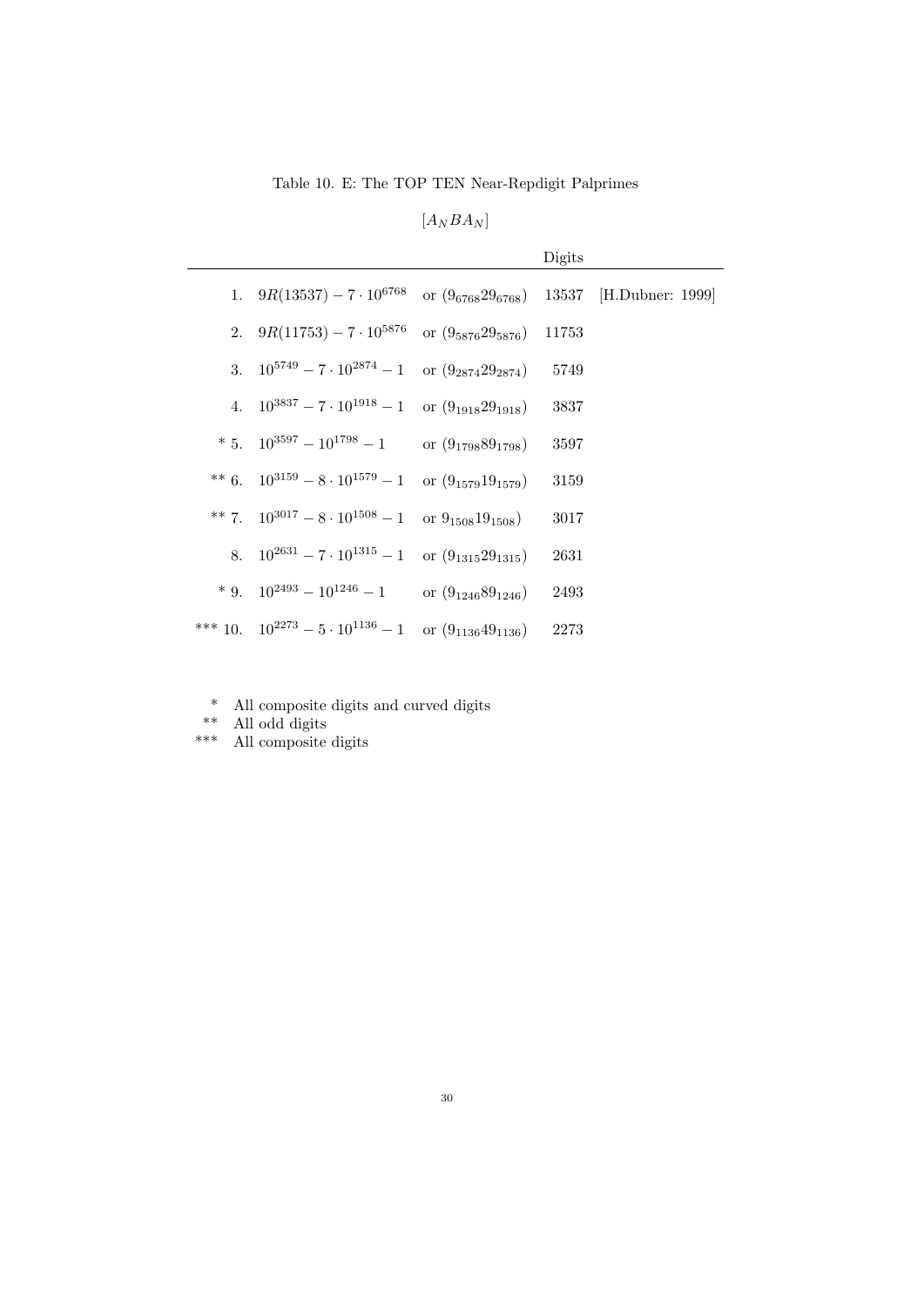Table 10. F: The TOP TEN All-Odd Digits Palprimes

|  |  | $1, 3, 5, 7, \text{or } 9$ |  |
|--|--|----------------------------|--|
|  |  |                            |  |

|                               | Digits |                       |
|-------------------------------|--------|-----------------------|
| 1. $(159795)_{1680}1$         |        | 10081 [H.Dubner:1996] |
| $*2. \quad 9_{1579}19_{1579}$ | 3159   |                       |
| 3. $(13919193)_{390}1$        | 3121   |                       |
| 4. $(9_{1508}19_{1508})$      | 3017   |                       |
| **5. $(37)_{1441}$ 3          | 2883   |                       |
| *** 6. $(35_{1973}3)$         | 1975   |                       |
| 7. $(19)_{984}1$              | 1969   |                       |
| 8. $(37)_{946}3$              | 1893   |                       |
| 9. $(15)_{895}1$              | 1791   |                       |
| 10. $(1_{874}91_{874})$       | 1749   |                       |

- \* Largest all odd, near-repdigit palprime
- \*\* Largest, smoothly undulating prime with prime digits
- \*\*\* Plateau prime with prime digits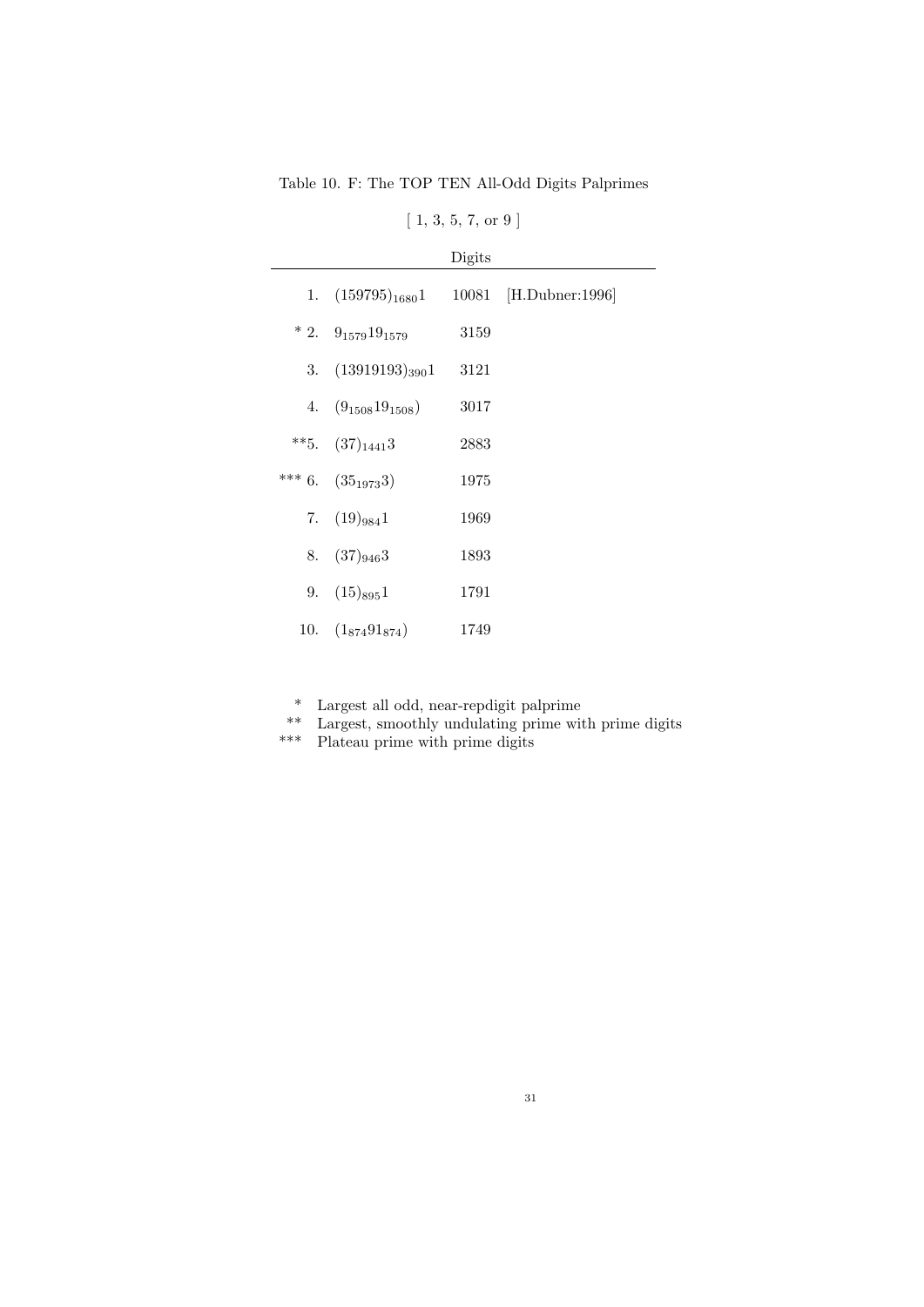Table 10. G: The Top Beastly Palindromic Prime Numbers\*

| $[(10^n + 666) \cdot 10^{n-2} + 1]$ |  |
|-------------------------------------|--|
|-------------------------------------|--|

|                                                                         |                            | Digits |                        |
|-------------------------------------------------------------------------|----------------------------|--------|------------------------|
| 1. $(10^{2626} + 666) \cdot 10^{2624} + 1$ or $(10_{2623}6660_{2623}1)$ |                            |        | 5251 [H. Dubner: 1988] |
| 2. $(10^{2475} + 666) \cdot 10^{2473} + 1$ or $(10_{2472}6660_{2472}1)$ |                            | 4949   |                        |
| 3. $(10^{611} + 666) \cdot 10^{609} + 1$                                | or $(10_{608}6660_{608}1)$ | 1221   |                        |
| 4. $(10^{509} + 666) \cdot 10^{507} + 1$                                | or $(10_{506}6660_{506}1)$ | 1017   |                        |
| 5. $(10^{45} + 666) \cdot 10^{43} + 1$                                  | or $(10_{42}6660_{42}1)$   | 89     |                        |
| 6. $(10^{16} + 666) \cdot 10^{14} + 1$                                  | or $(10_{13}6660_{13}1)$   | 31     |                        |
| 7. $(10^3 + 666) \cdot 10 + 1$                                          | or $(16661)$               | 5      |                        |

\* All discovered by H.Dubner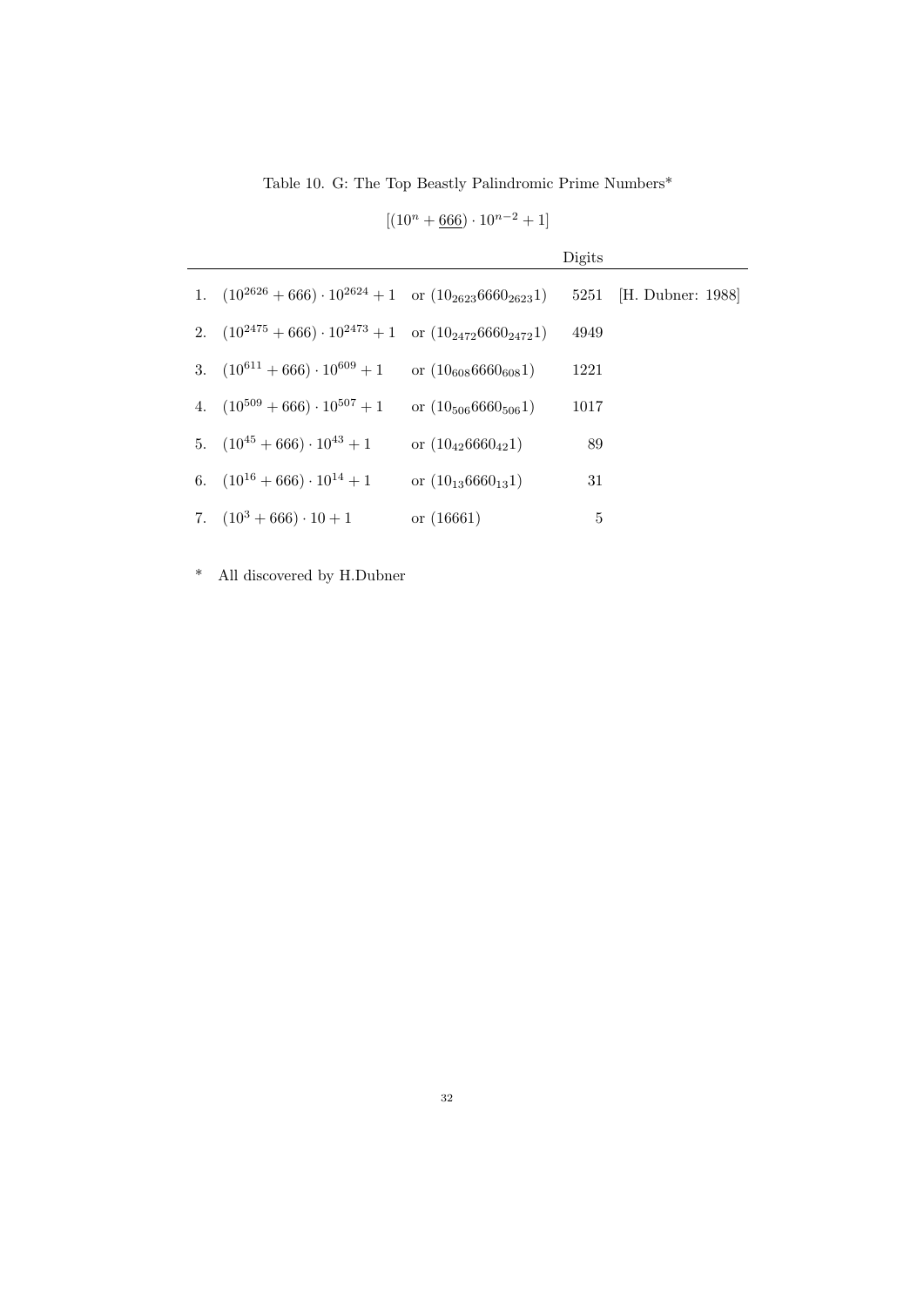Table 10. G. 1: The TOP TEN Generalized Beastly Palindromic Primes

 $[10 \dots \underline{X666X} \dots 01]$ 

|                                                      |                                          | Digits |                |
|------------------------------------------------------|------------------------------------------|--------|----------------|
| 1. $10^{9008} + 2166612 \cdot 10^{4501} + 1$         | or $(10_{4500}21666120_{4500}1)$         | 9009   | [H.Dubner1990] |
| 2. $10^{5744} + 6_{15} \cdot 10^{2865} + 1$          | or $(10_{2864}6_{15}0_{2864}1)$          | 5745   |                |
| 3. $10^{4784} + 6_{15} \cdot 10^{2385} + 1$          | or $(10_{2384}6_{15}0_{2384}1)$          | 4785   |                |
| 4. $10^{3322} + 6_{21} \cdot 10^{1651} + 1$          | or $(10_{1650}6_{21}0_{1650}1)$          | 3323   |                |
| 5. $10^{2752} + 6_{15} \cdot 10^{1369} + 1$          | or $(10_{1368}6_{15}0_{1368}1)$          | 2753   |                |
| 6. $10^{2692} + 666999666999666 \cdot 10^{1339} + 1$ | or $(10_{1338}6_39_36_39_36_30_{1338}1)$ | 2693   |                |
| 7. $10^{2414} + 10536663501 \cdot 10^{1202} + 1$     | or $(10_{1201}105366635010_{1201}1)$     | 2415   |                |
| 8. $10^{2046} + 6_{15} \cdot 10^{1016} + 1$          | or $(10_{1015}6_{15}0_{1015}1)$          | 2047   |                |
| 9. $10^{1888} + 6660066600666 \cdot 10^{938} + 1$    | or $(10_{937}66600666006660_{937}1)$     | 1889   |                |
| 10. $10^{1812} + 6_{21} \cdot 10^{896} + 1$          | or $(10_{895}6_{21}0_{895}1)$            | 1813   |                |
|                                                      |                                          |        |                |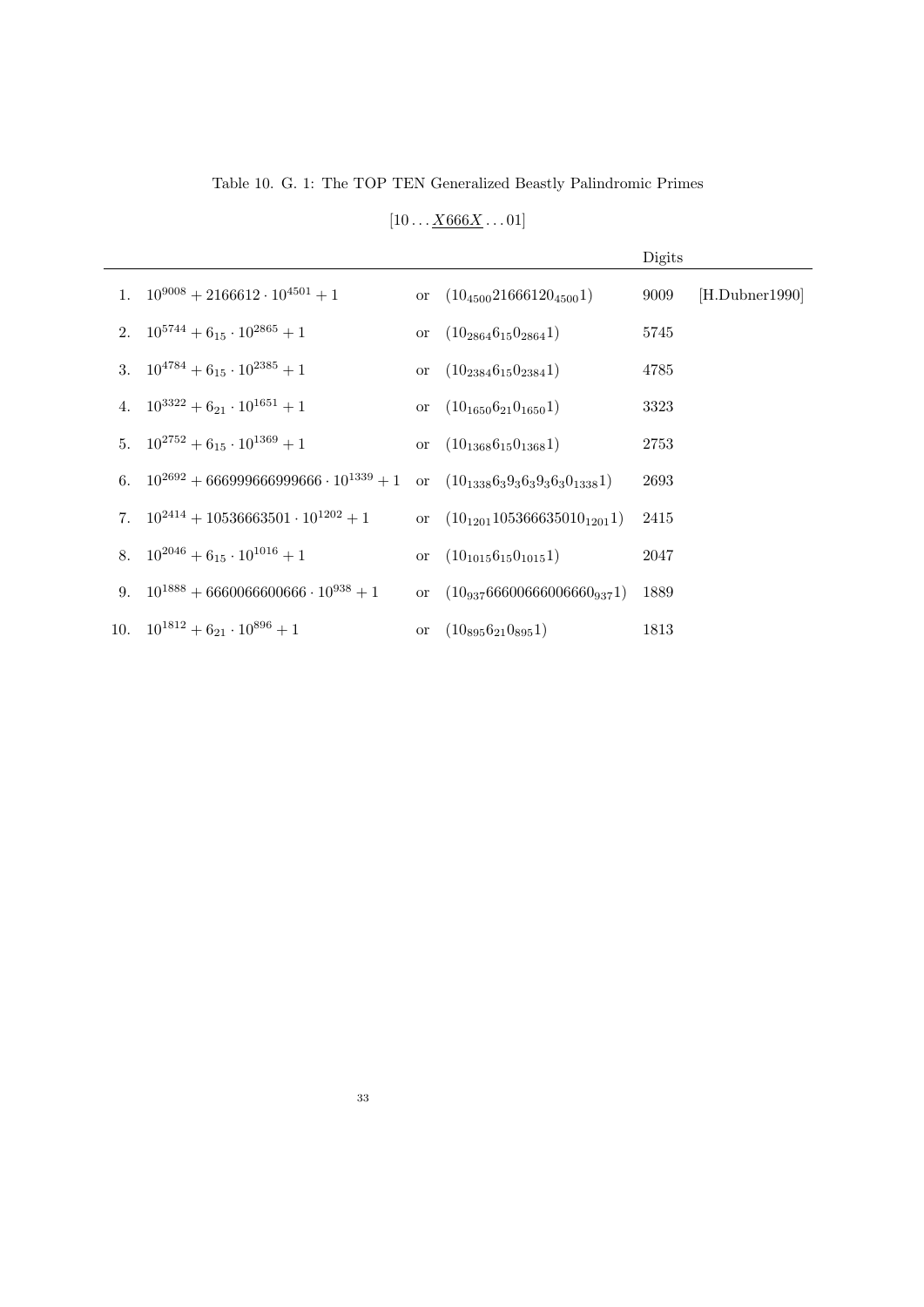Table 10. H: The TOP TEN Pandigital, Palindromic Prime Numbers\*

 $[0, 1, 2, 3, 4, 5, 6, 7, 8, 9]$ 

|  |                                                                                                   |                                            | Digits |         |
|--|---------------------------------------------------------------------------------------------------|--------------------------------------------|--------|---------|
|  | 1. $10^{4954} + 976543282345679 \cdot 10^{2470} + 1$                                              | or $(10_{2469}9765432823456790_{2469}1)$   | 4955   | HD:1987 |
|  | 2. $10^{3826} + 234567989765432 \cdot 10^{1906} + 1$                                              | or $(10_{1905}2345679897654320_{1905}1)$   | 3827   |         |
|  | 3. $10^{3802} + 23456789198765432 \cdot 10^{1893} + 1$                                            | or $(10_{1892}234567891987654320_{1892}1)$ | 3803   |         |
|  | 4. $10^{3106} + 987654323456789 \cdot 10^{1546} + 1$                                              | or $(10_{1545}9876543234567890_{1545}1)$   | 3107   |         |
|  | 5. $10^{2594} + 23456789198765432 \cdot 10^{1289} + 1$                                            | or $(10_{1288}234567891987654320_{1288}1)$ | 2595   |         |
|  | 6. $10^{2468} + 23456789198765432 \cdot 10^{1226} + 1$ or $(10_{1225}234567891987654320_{1225}1)$ |                                            | 2469   |         |
|  | 7. $10^{2220} + 56789123432198765 \cdot 10^{1102} + 1$                                            | or $(10_{1101}56789123432198765_{1101}1)$  | 2221   |         |
|  | 8. $10^{1890} + 23456790809765432 \cdot 10^{937} + 1$                                             | or $(10_{936}234567908097654320_{936}1)$   | 1891   |         |
|  | 9. $10^{1612} + 23456789298765432 \cdot 10^{798} + 1$                                             | or $(10_{797}234567892987654320_{797}1)$   | 1613   |         |
|  | 10. $10^{1522} + 234567989765432 \cdot 10^{754} + 1$                                              | or $(10_{753}2345679897654320_{753}1)$     | 1523   |         |
|  |                                                                                                   |                                            |        |         |

\* All discovered by H. Dubner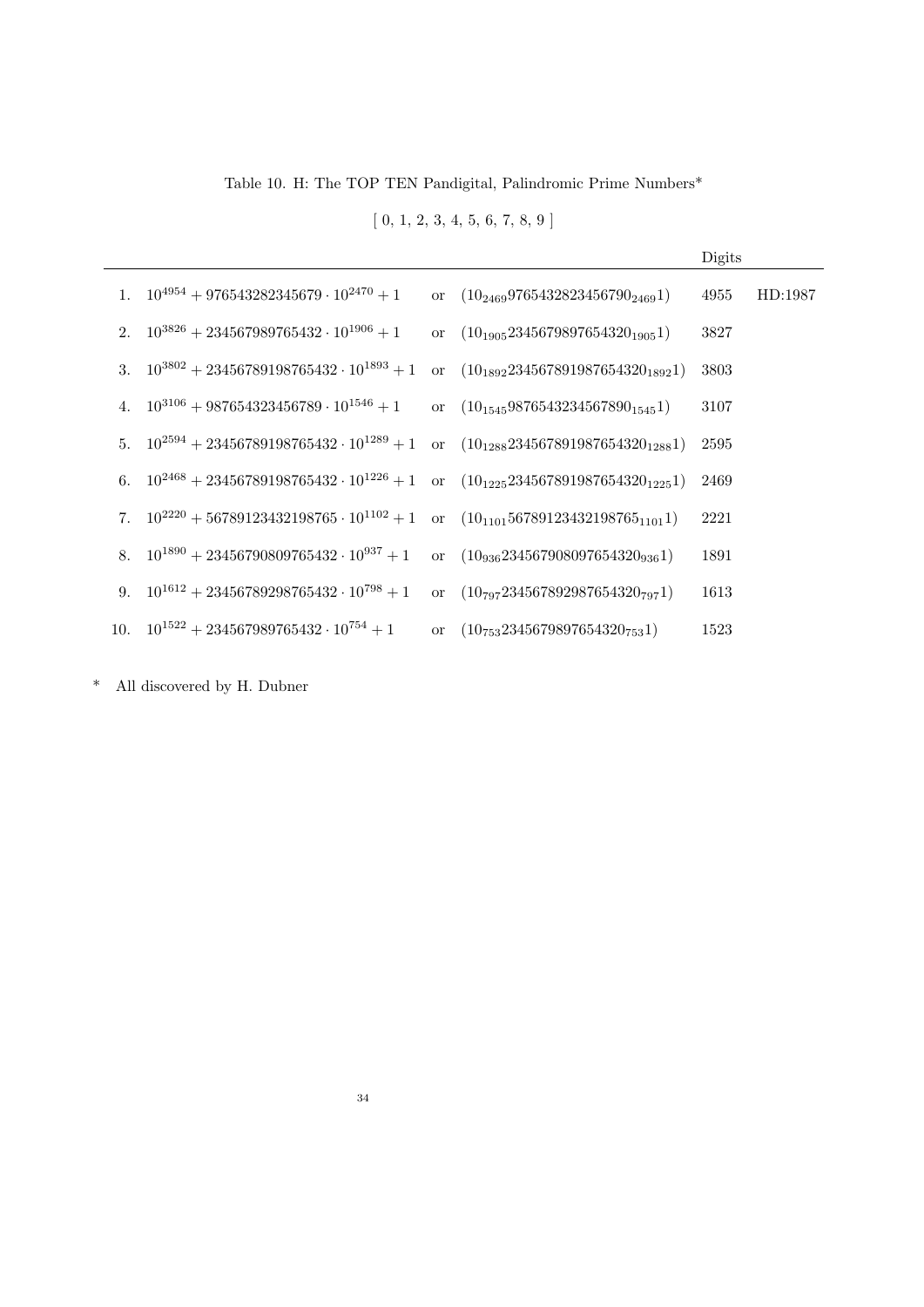Table 10. I: The TOP TEN Alternate-Digit Palprimes

| [odd-even-odd-odd] |  |
|--------------------|--|
|--------------------|--|

J.

|                          | Digits |                   |
|--------------------------|--------|-------------------|
| 1. $(1676)_{1170}1$ 4681 |        | [H. Dubner: 1997] |
| 2. $(1676)_{948}1$       | 3793   |                   |
| $*3. (12)_{989}1$        | 1979   |                   |
| **4. $(1858)_{414}1$     | 1657   |                   |
| **5. $(1838)_{410}1$     | 1641   |                   |
| *6. $(14)_{815}1$        | 1631   |                   |
| 7. $(1232)_{402}1$       | 1609   |                   |
| $*8. (12)_{798}1$        | 1597   |                   |
| $*9. \quad (18)_{739}1$  | 1479   |                   |
| *10. $(12)_{699}1$       | 1399   |                   |

- \* Smoothly undulating
- \*\* Undulating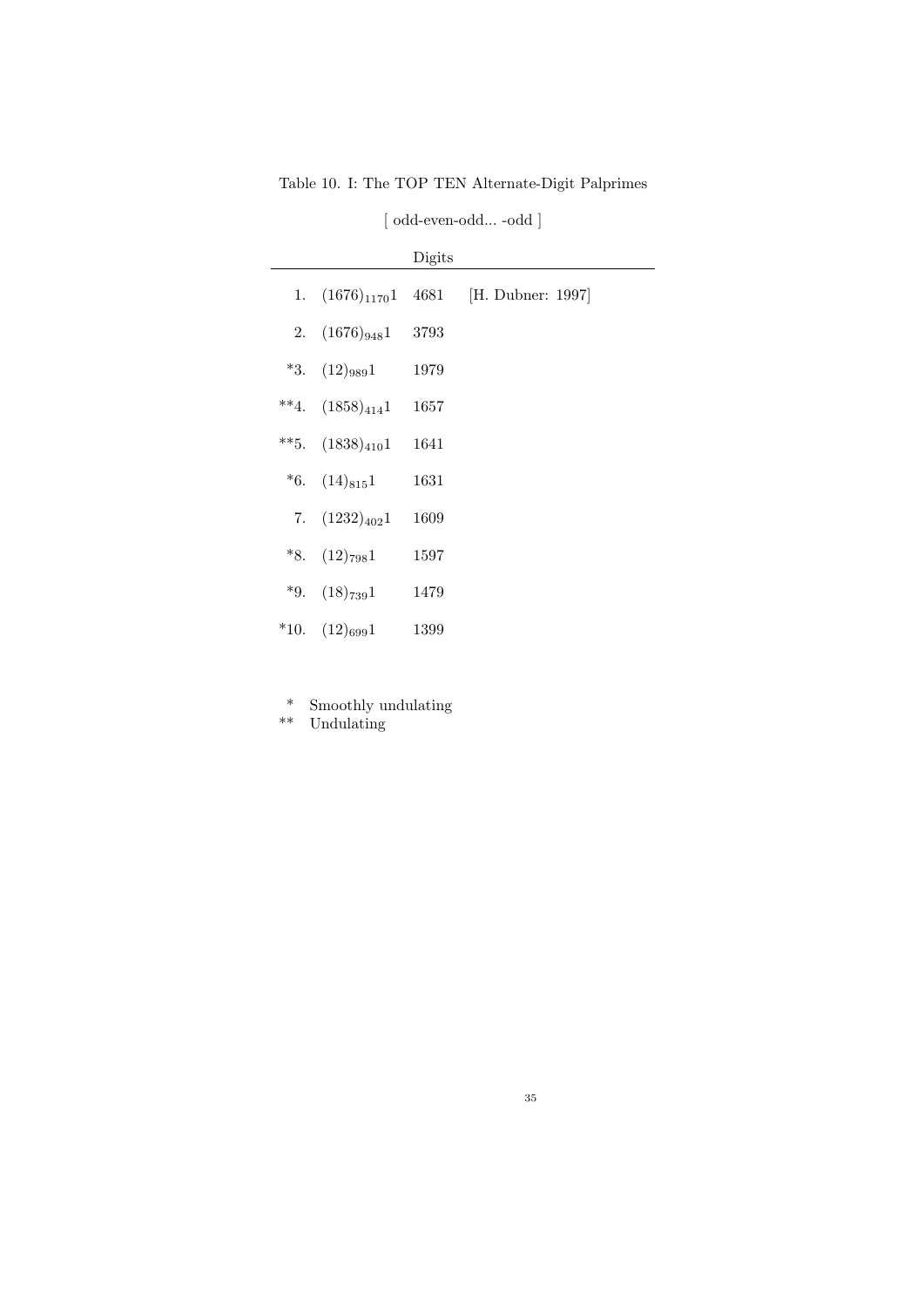Table 10. I. 1: The TOP TEN Primes w Alternating Unholey/Holey Digits

|                       | Digits |                   |
|-----------------------|--------|-------------------|
| 1. $(1676)_{1170}1$   | 4681   | [H. Dubner: 1997] |
| 2. $(1676)_{948}1$    | 3793   |                   |
| *3. $(19)_{984}1$     | 1969   |                   |
| **4. $(1858)_{414}1$  | 1657   |                   |
| **5. $(1838)_{410}1$  | 1641   |                   |
| *6. $(14)_{815}1$     | 1631   |                   |
| *7. $(18)_{739}1$     | 1479   |                   |
| *8. $(16)_{480}1$     | 961    |                   |
| 9. $(1474)_{231}1$    | 925    |                   |
| **10. $(1434)_{205}1$ | 821    |                   |

 $[1, 2, 3, 5, 7/0, 4, 6, 8, 9]$ 

\* Smoothly Undulating

\*\* Undulating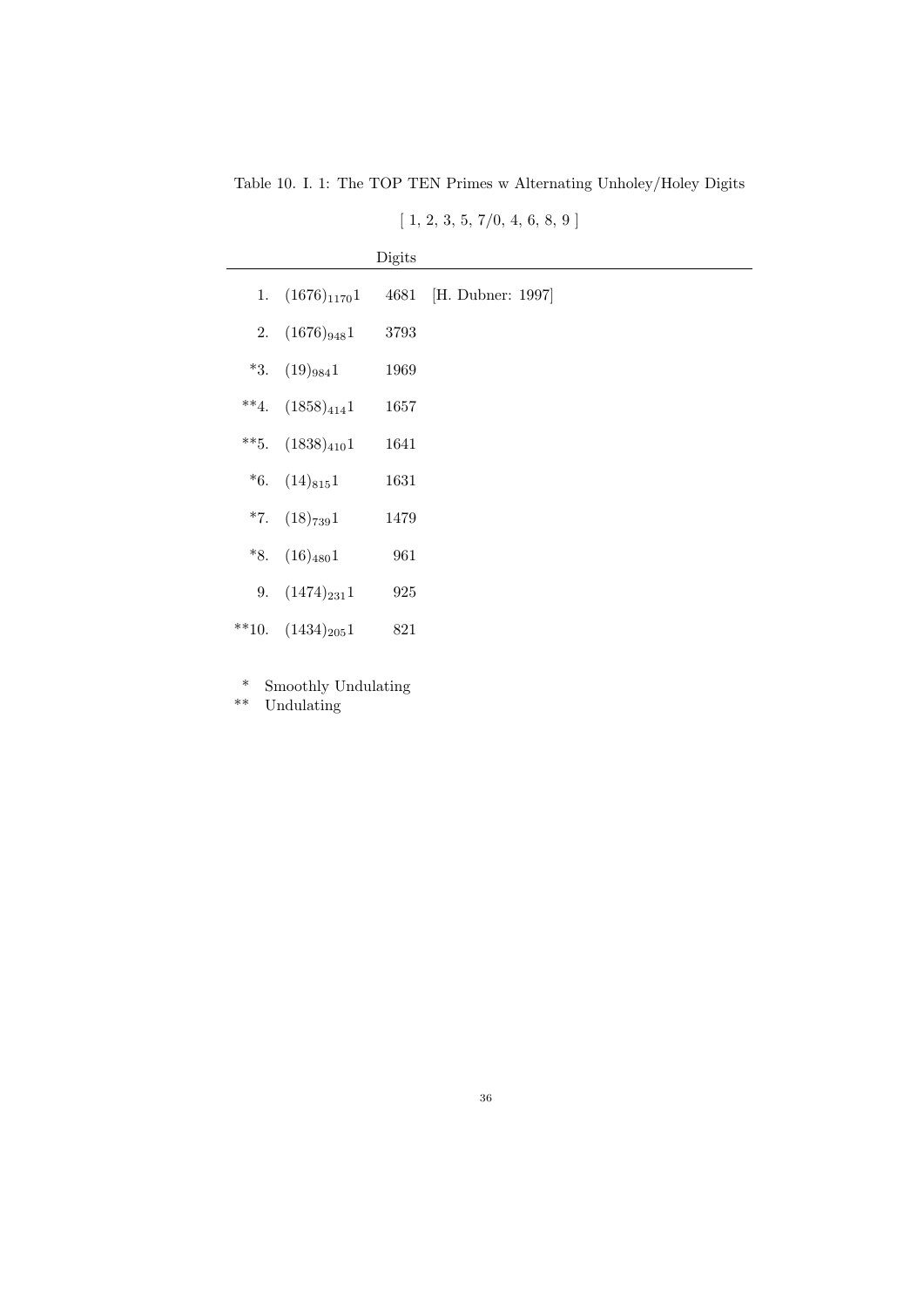Table 10. I. 2: The TOP TEN Primes w. Alternating Straight/Curved Digits

| [1, 4, 7 / 3, 6, 8, 9, 0] |  |  |  |  |  |
|---------------------------|--|--|--|--|--|
|                           |  |  |  |  |  |

|                          | Digits |                   |
|--------------------------|--------|-------------------|
| 1. $(1676)_{1170}1$ 4681 |        | [H. Dubner: 1997] |
| 2. $(1676)_{948}1$       | 3793   |                   |
| $*3$ (37) $14413$        | 2883   |                   |
| *4. $(19)_{984}1$        | 1969   |                   |
| *5 $(37)_{946}3$         | 1893   |                   |
| $*6.$ $(18)_{739}1$      | 1479   |                   |
| $*7. (16)_{480}1$        | 961    |                   |
| *8. $(37)_{424}3$        | 849    |                   |
| *9. $(37)_{157}3$        | 315    |                   |
| *10. $(16)_{114}1$       | 229    |                   |

\* Smoothly undulating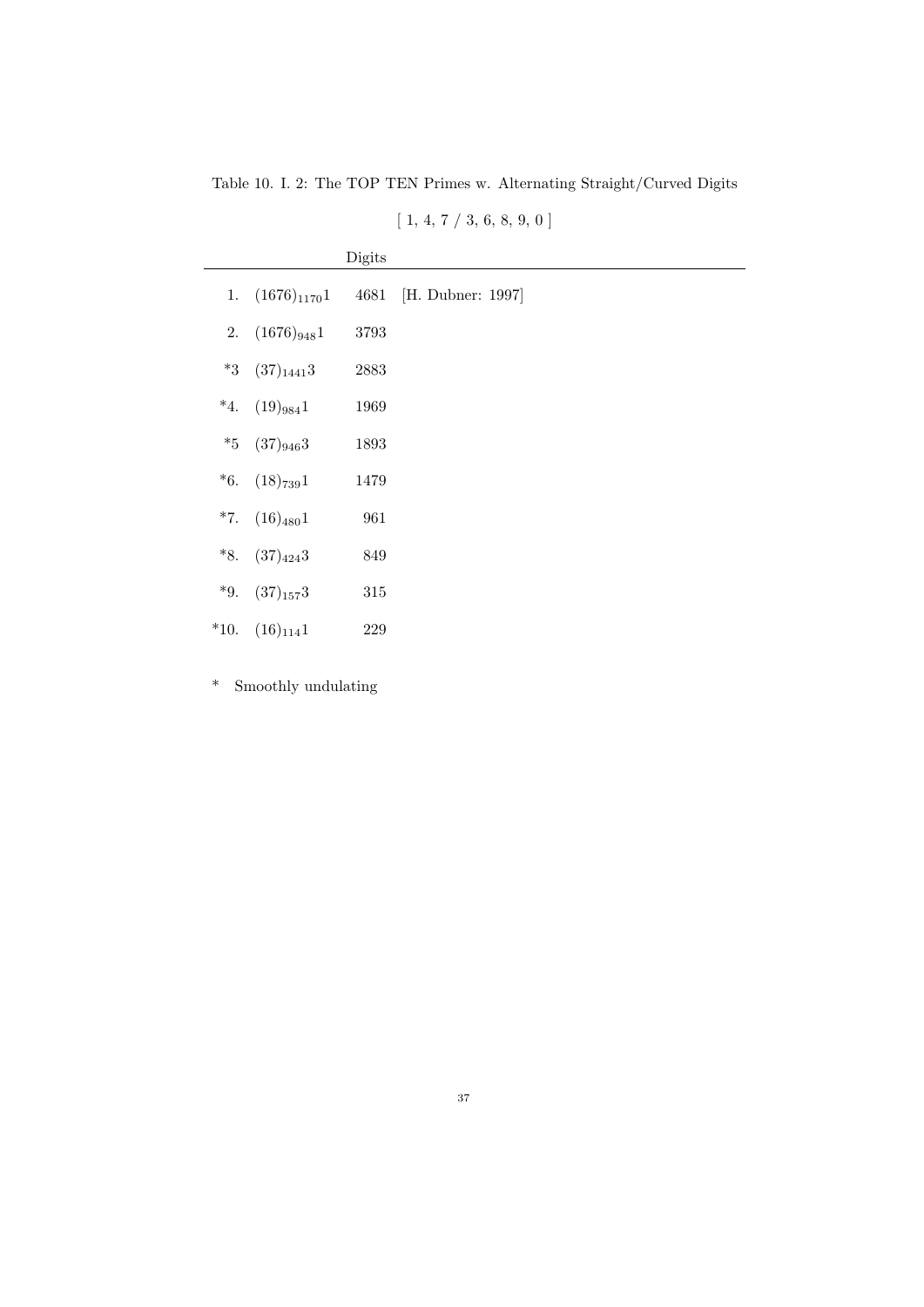### Table 10. I. 3: The TOP TEN Primes with Alternating Prime/Composite Digits

|                 | Digits |                       |  |
|-----------------|--------|-----------------------|--|
| 1. $(92)_{97}9$ |        | 195 [H. Dubner: 1991] |  |
| 2. $(78)_{47}7$ | 95     |                       |  |
| 3. $(38)_{28}3$ | $57\,$ |                       |  |
| 4. $(97)_{22}9$ | 45     |                       |  |
| 5. $(97)_{13}9$ | 27     |                       |  |
| 6. $(78)_{13}7$ | 27     |                       |  |
| 7. $(78)_{10}7$ | 21     |                       |  |
| 8. $(38)_{10}3$ | 21     |                       |  |
| 9. $(95)_89$    | $17\,$ |                       |  |
| 10. $(74)_87$   | 17     |                       |  |

 $[2, 3, 5, 7 / 4, 6, 8, 9]$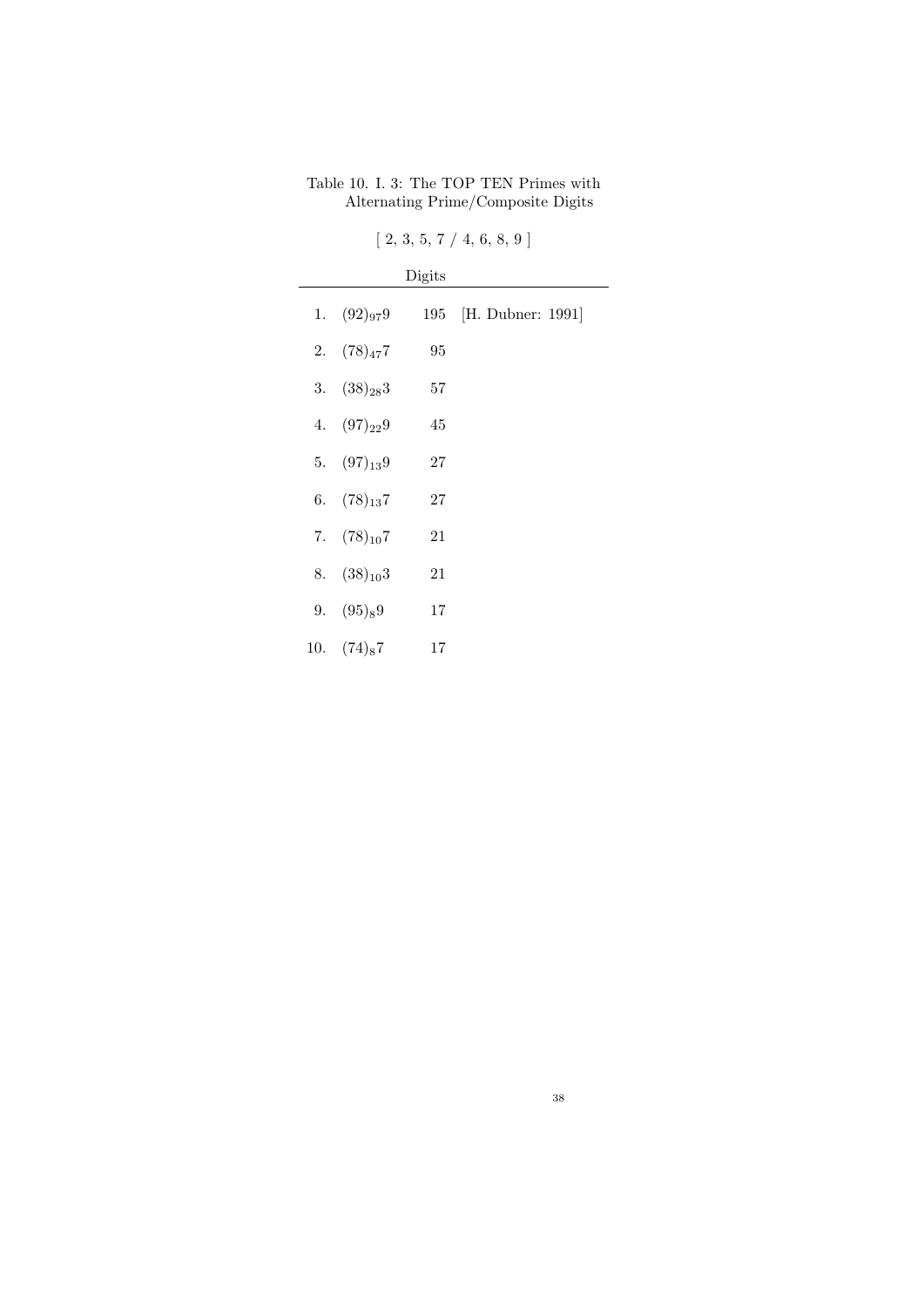#### Table 10. J: The TOP TEN Palprimes w. Composite Digits & The TOP TEN Holey Palprimes

# $[\ 4,\,6,\,8,\,9;\,0\ ]$

|          |                          | Digits |           | Holes $H/D \%$ |                   |
|----------|--------------------------|--------|-----------|----------------|-------------------|
| 1.       | $9_{1798}89_{1798}$      | 3597   | 3598      | $100.03\%$     | [H. Dubner: 1989] |
| 2.       | $9_{1246}89_{1246}$      | 2493   | 2494      | $100.04\%$     |                   |
| 3.       | $9_{1136}49_{1136}$      |        | 2273 2273 | $100.00\%$     |                   |
|          | 3 A. $9_{874}8089_{874}$ | 1751   |           | 1753 100.11%   |                   |
| $*$ 3 B. | $9_{593}400049_{593}$    | 1191   | 1191      | 100.00%        |                   |
| $** 4.$  | 989839                   | 985    | 1968      | 199.80%        |                   |
| 5.       | $9_{378}89_{378}$        | 757    | 758       | 100.13%        |                   |
| 6.       | $9_{104}49_{104}$        | 209    | 209       | 100.00%        |                   |
| 7.       | $98_{203}9$              | 205    | 408       | 199.02%        |                   |
| 8.       | $(98)_{80}9$             | 161    |           | 241 149.69%    |                   |
| 9.       | $(94)_{71}9$             | 143    |           | 143 100.00%    |                   |
| 10.      | $98_{113}9$              | 115    | 228       | 198.26%        |                   |

\* Holey palprime only

\*\* Highest holes/digits percentage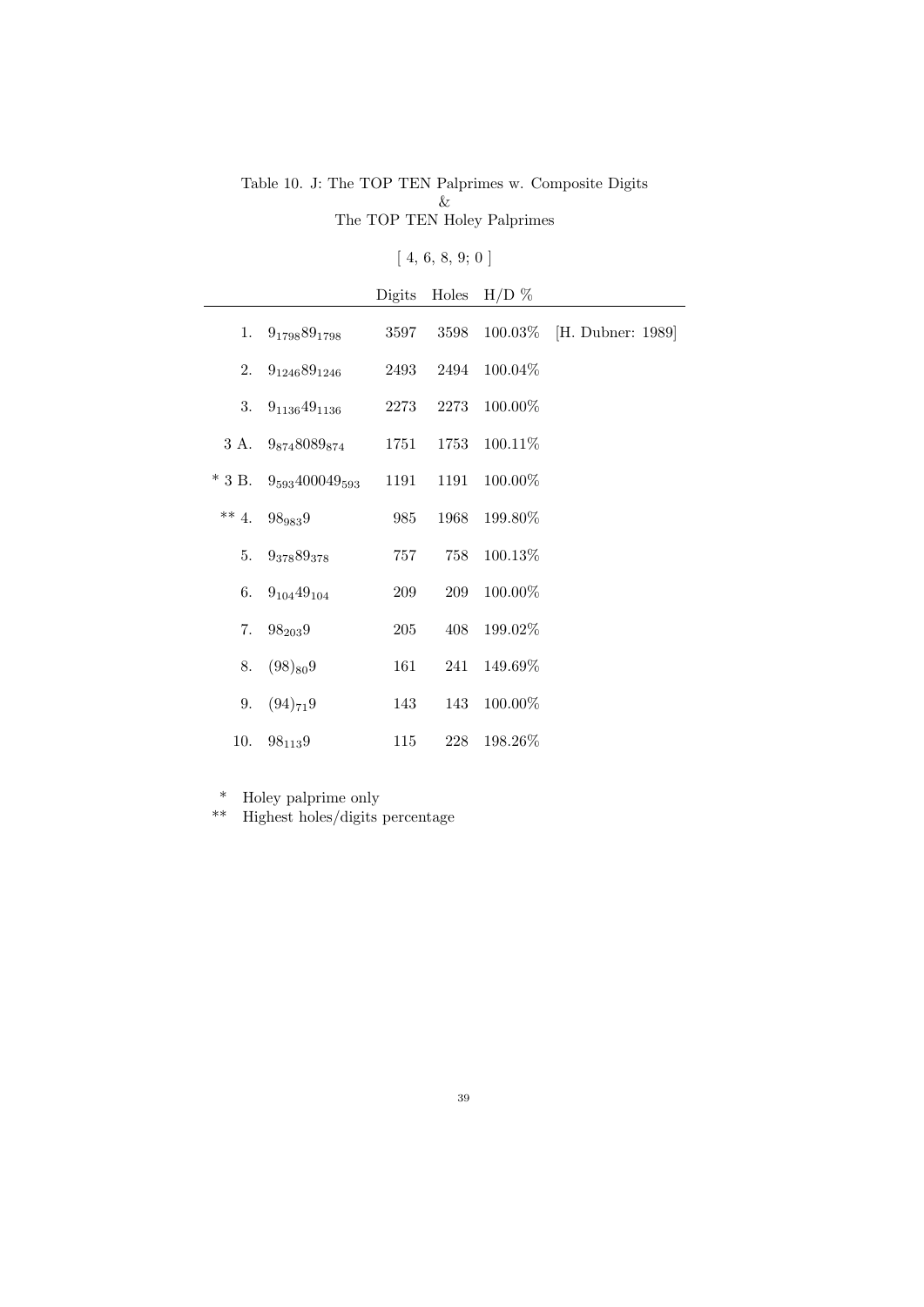Table 10. K: The TOP TEN Palprimes w. Curved Digits

| $[\;0,\;3,\;6,\;8,\;9\;]$ |  |  |  |  |  |  |  |
|---------------------------|--|--|--|--|--|--|--|
|---------------------------|--|--|--|--|--|--|--|

|                               | Digits |                        |
|-------------------------------|--------|------------------------|
| $*1. \quad 9_{1798}89_{1798}$ |        | 3597 [H. Dubner: 1989] |
| * 2. $9_{1246}89_{1246}$      | 2493   |                        |
| $*3.98_{983}9$                | 985    |                        |
| * 4. $9_{378}89_{378}$        | 757    |                        |
| 5. $38_{631}3$                | 633    |                        |
| 6. $38_{289}3$                | 291    |                        |
| $* 7. \quad 98_{203}9$        | 205    |                        |
| 8. $3_{94}83_{94}$            | 189    |                        |
| 9. $3_{85}83_{85}$            | 171    |                        |
| $*10. (98)_{80}9$             | 161    |                        |

\* All composite digits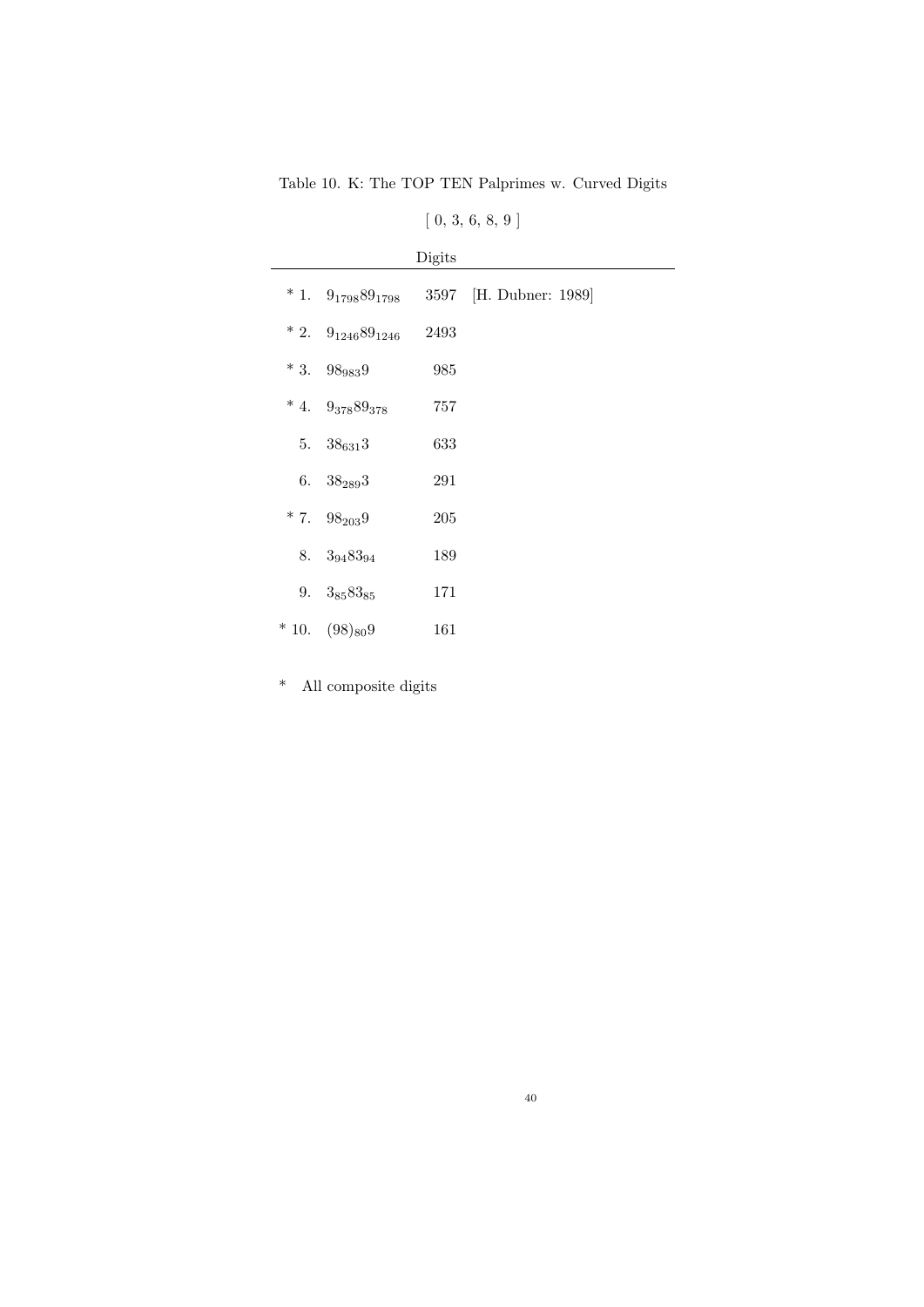Table 10. L: The TOP TEN Unholey Palprimes

 $[1, 2, 3, 5, 7]$ 

|       |                                                                                                                | <b>or</b>                             | Digits        |
|-------|----------------------------------------------------------------------------------------------------------------|---------------------------------------|---------------|
|       | * 1. $[(17275727273727273727275727)R_{3120}/R_{26}] \cdot 10 + 1$                                              | $(17275727273727273727275727)_{120}1$ | 3121 H.D:1992 |
| 2.    | $[(1(2)_{17}35553(2)_{17})(R_{3120}/R_{40})]\cdot 10 + 1$                                                      | $(1(2)_{17}35553(2)_{17})_{78}1$      | 3121          |
|       | **3. $370 \cdot ((100^{1441}) - 1)/99 + 3$                                                                     | $(37)_{1441}$ 3                       | 2883          |
| $*4.$ | $[(173737573725727257272737573737)R_{2160}/R_{30}]\cdot 10 + 1 \quad (173737573727572727572737573737)_{72}1$   |                                       | 2161          |
| $*5.$ | $[(173737572727375757372727573737)R_{2160}/R_{30}] \cdot 10 + 1 \quad (173737572727375757372727573737)_{72}1$  |                                       | 2161          |
| $*6.$ | $[(17372737575757572727575757372737)R_{2160}/R_{30}]\cdot 10 + 1 \quad (173727375757572727575757372737)_{72}1$ |                                       | 2161          |
|       | ** 7. $120 \cdot R(1978)/R(2) + 1$                                                                             | $(12)_{989}1$                         | 1979          |
|       | *** 8. $32 \cdot R(1974) + 1$                                                                                  | $35_{1973}3$                          | 1975          |
|       | **9. $370 \cdot ((100^{946}) - 1)/99 + 3$                                                                      | $(37)_{946}3$                         | 1893          |
|       | ** 10. $150 \cdot R(1790)/R(2) + 1$                                                                            | $(15)_{895}1$                         | 1791          |

\* Undulating prime

\*\* Smoothly undulating prime

\*\*\* Largest prime with prime digits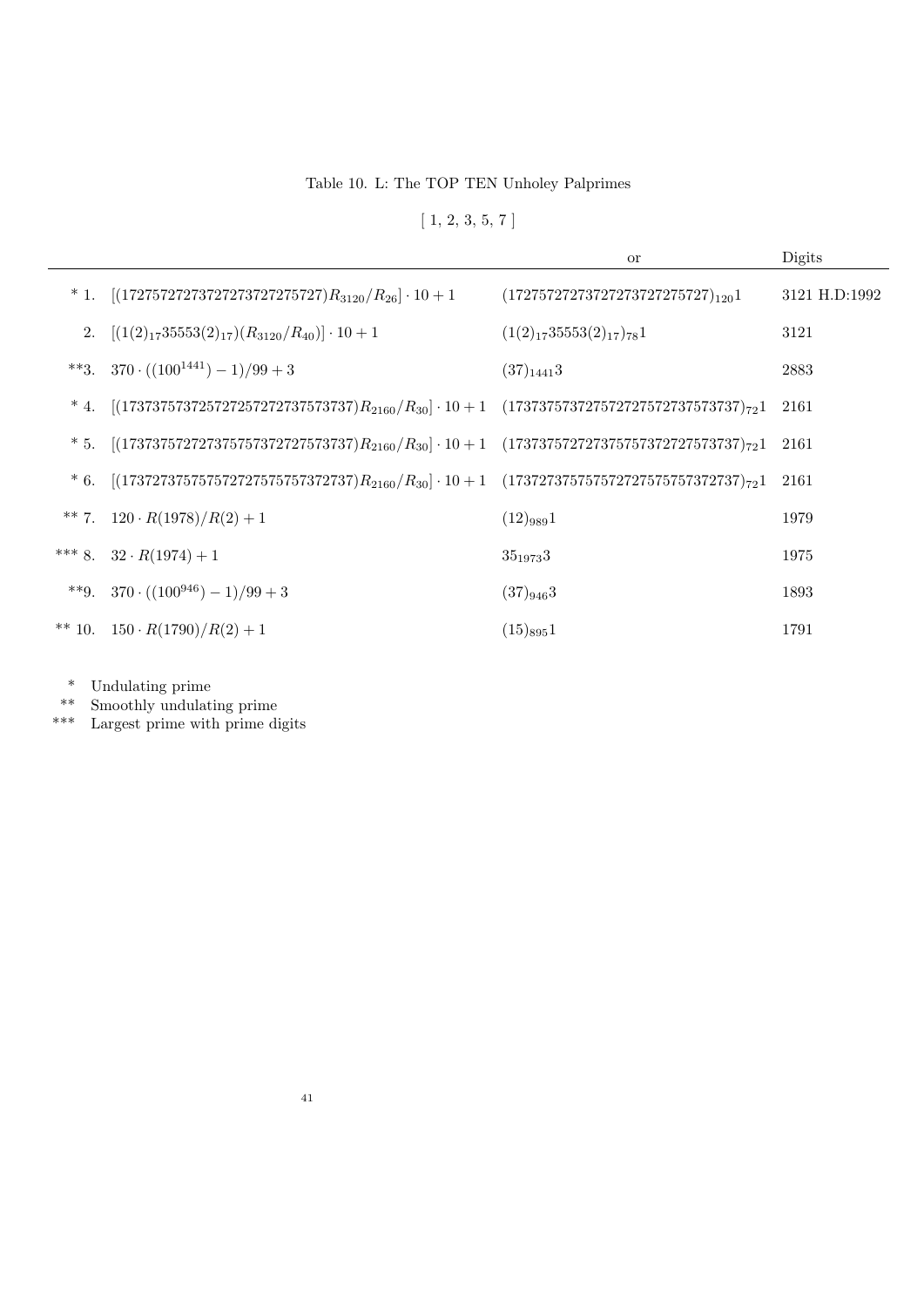|                | 0, 1, 6, 8, 9                                     | Digits   |                 |
|----------------|---------------------------------------------------|----------|-----------------|
| $1\mbox{\AA}.$ | $(10_{1137}88088108180898081801880880_{1137}1)$   | 2301     | H. Dubner: 2000 |
| 1B.            | $(10_{1137}88088108180868081801880880_{1137}1)$   | 2301     |                 |
| 2A.            | $(10_{1038}801111181089801811111080_{1038}1)$     | $2101\,$ |                 |
| 2B.            | $(10_{1038}801111181086801811111080_{1038}1)$     | 2101     |                 |
| 3A.            | $(10_{748}800880081819181800880080_{748}1)$       | 1521     |                 |
| 3B.            | $(10_{748}800880081816181800880080_{748}1)$       | 1521     |                 |
| 4A.            | $(10_{742}18180101800898008101081810_{742}1)$     | 1511     |                 |
| 4B.            | $(10_{742}18180101800868008101081810_{742}1)$     | 1511     |                 |
| 5A.            | $(10_{736}8101880180118981108108810180_{736}1)$   | 1501     |                 |
| 5B.            | $(10_{736}8101880180118681108108810180_{736}1)$   | 1501     |                 |
| 6A.            | $(10_{735}100088010081819181800108800010_{735}1)$ | $1501\,$ |                 |
| 6B.            | $(10_{735}100088010081816181800108800010_{735}1)$ | 1501     |                 |
| 7A.            | $(10_{685}808008808881009001888088008080_{685}1)$ | 1401     |                 |
| 7B.            | $(10_{685}808008808881006001888088008080_{685}1)$ | 1401     |                 |
| 8A.            | $(10_{685}181188011110189810111108811810_{685}1)$ | 1401     |                 |
| 8B.            | $(10_{685}181188011110186810111108811810_{685}1)$ | 1401     |                 |
| 9A.            | $(10_{685}111110888080189810808880111110_{685}1)$ | 1401     |                 |
| 9B.            | $(10_{685}111110888080186810808880111110_{685}1)$ | 1401     |                 |
| 10A.           | $(10_{685}100080108088089808808010800010_{685}1)$ | 1401     |                 |
| 10B.           | $(10_{685}100080108088086808808010800010_{685}1)$ | 1401     |                 |

Table 10. M: The TOP TEN Invertible Palprime Pairs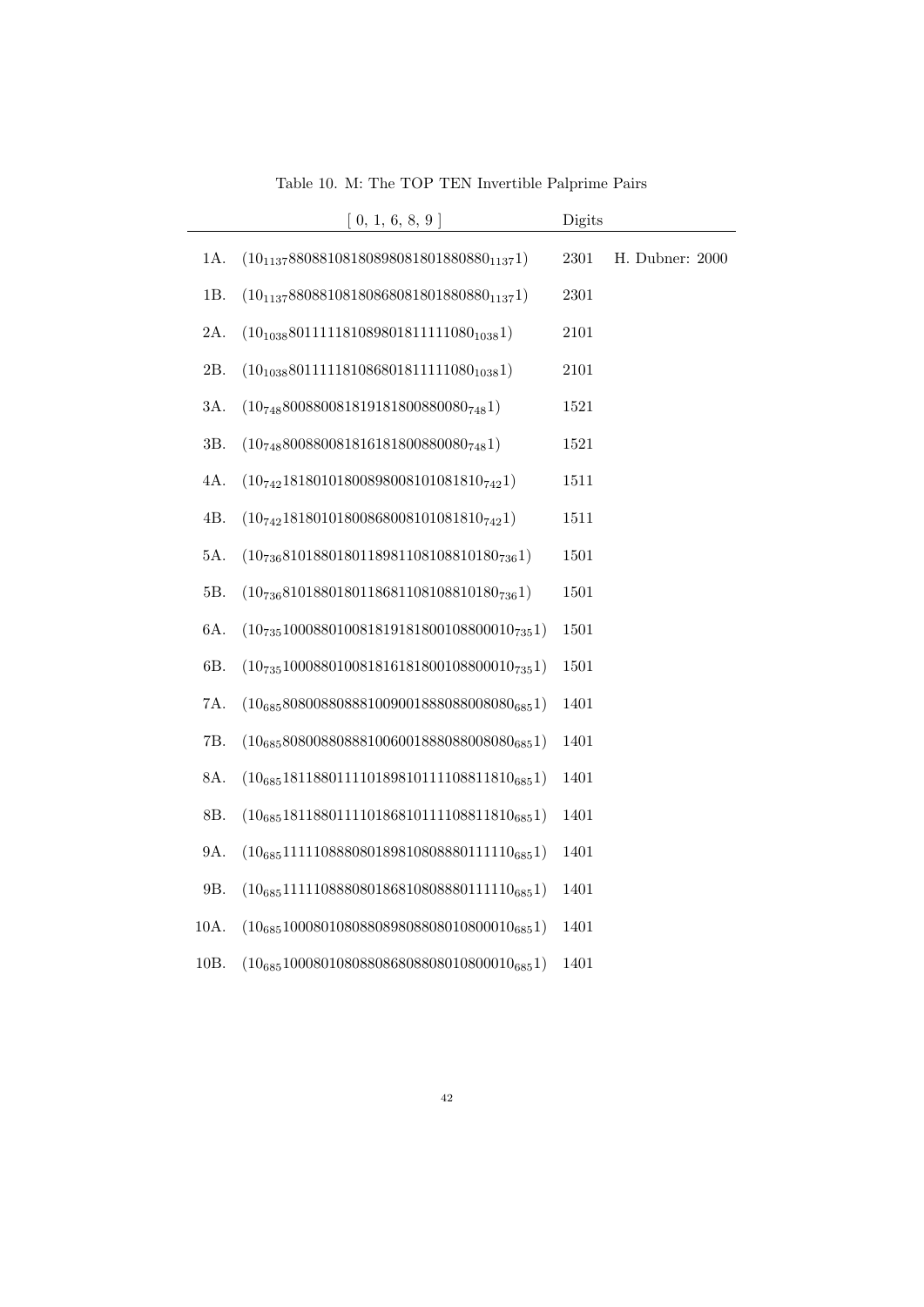Table 10. N: The TOP TEN Smoothly Undulating Palprimes

|     |                | Digits |                   |
|-----|----------------|--------|-------------------|
| 1.  | $(37)_{1441}3$ | 2883   | [L.C. Noll: 1997] |
| 2.  | $(12)_{989}1$  | 1979   |                   |
| 3.  | $(19)_{984}1$  | 1969   |                   |
| 4.  | $(37)_{946}3$  | 1893   |                   |
| 5.  | $(15)_{895}1$  | 1791   |                   |
| 6.  | $(14)_{815}1$  | 1631   |                   |
| 7.  | $(12)_{798}1$  | 1597   |                   |
| 8.  | $(18)_{739}1$  | 1479   |                   |
| 9.  | $(12)_{699}1$  | 1399   |                   |
| 10. | $(16)_{480}1$  | 961    |                   |

 $[AB_NA] % \begin{center} \includegraphics[width=\linewidth]{imagesSupplemental/Imom} \caption{The image shows the image shows a function of the number of times, and the number of times, and the number of times, are the number of times, and the number of times, are the number of times, and the number of times, are the number of times, and the number of times, are the number of times, and the number of times, are the number of times, and the number of times, are the number of times, and the number of times, are the number of times, and the number of times, are the number of times, and the number of times, are the number of times, and the number of times, are the number of times, and the number of times, are the number of times, and the number of times, are the number of times, and the number of times, are the number of times, and the number of times, are the number of times, and the$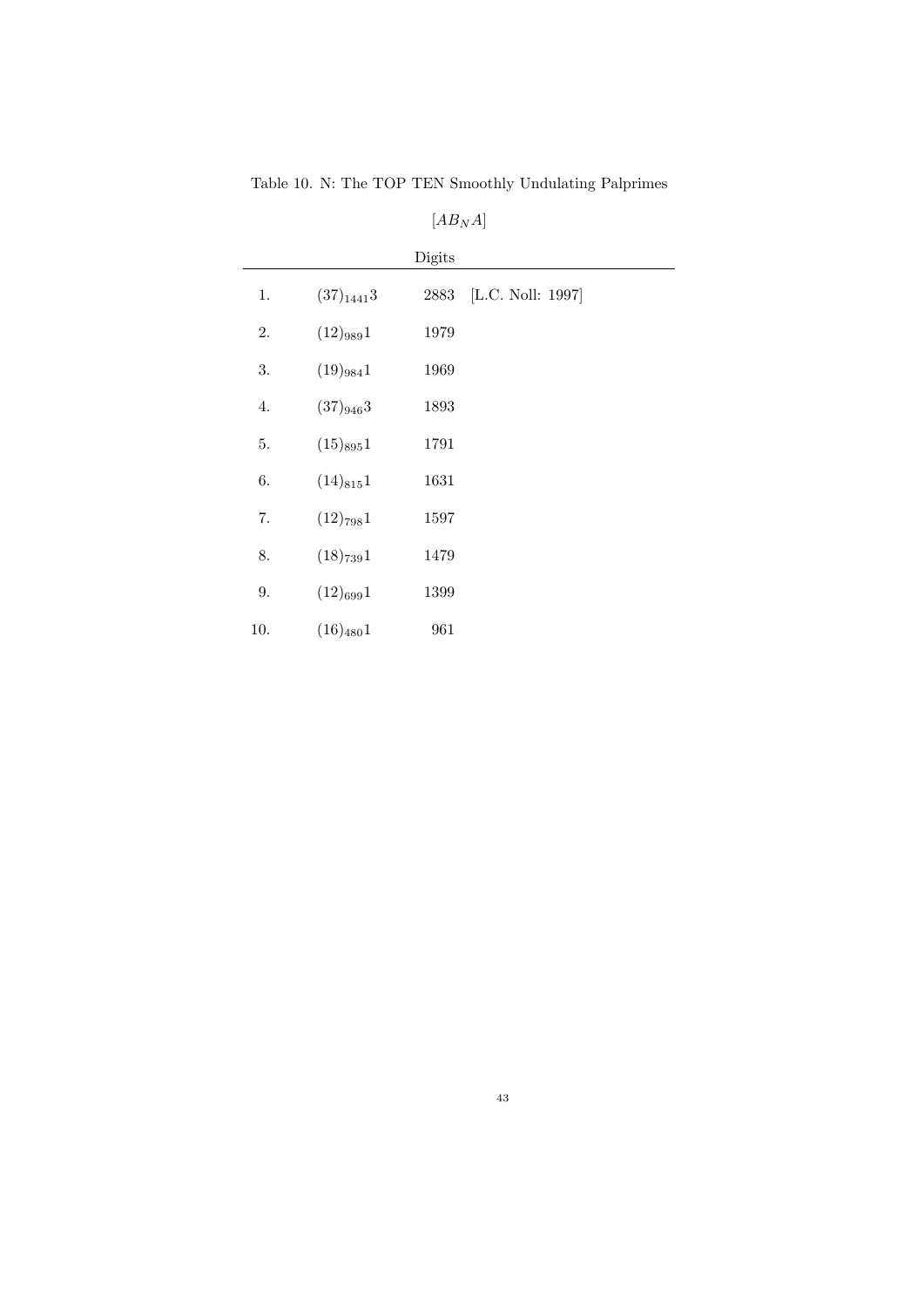Table 10. O: The TOP TEN Palprimes w. Prime Digits

|                                         |                                                                                                                                                                                                                             | $1 - 2$ |                       |  |
|-----------------------------------------|-----------------------------------------------------------------------------------------------------------------------------------------------------------------------------------------------------------------------------|---------|-----------------------|--|
|                                         |                                                                                                                                                                                                                             | Digits  |                       |  |
| $*1$ .                                  | $(37)_{1441}3$                                                                                                                                                                                                              |         | 2883 [L.C. Noll:1997] |  |
| $** 2.$                                 | $35_{1973}3$                                                                                                                                                                                                                | 1975    |                       |  |
| $*3.$                                   | $(37)_{946}3$                                                                                                                                                                                                               | 1893    |                       |  |
| *** $4.$                                | $32_{893}3$                                                                                                                                                                                                                 | 895     |                       |  |
|                                         | $* 5. (37)_{424}3$                                                                                                                                                                                                          | 849     |                       |  |
|                                         | ***** 6. $(2p+1)$                                                                                                                                                                                                           | 727     |                       |  |
|                                         | ** 7. $35_{725}3$                                                                                                                                                                                                           | 727     |                       |  |
|                                         | *** 8. $72_{723}7$                                                                                                                                                                                                          | 725     |                       |  |
| **** $9.$                               | $7_{253}57_{253}$                                                                                                                                                                                                           | 507     |                       |  |
| $** 10.$                                | $35_{461}3$                                                                                                                                                                                                                 | 463     |                       |  |
| $\ast$<br>$***$<br>***<br>****<br>***** | Smoothly undulating prime<br>Plateau prime<br>Depression prime<br>Near-repdigit prime<br>Undulating prime: to prove a prime $(p)$ to be of the Sophie Germain<br>type, $(2p + 1)$ must also be found prime (H.Dubner: 1999) |         |                       |  |

[ 2, 3, 5, 7 ]

 $(2p+1)=$ 

7272727232323272323232723272327272327232727272327232323272723232323232 3232323232323232323232323232323232323232323232323232323232323232323232 3232323232323232323232323232323232323232323232323232323232323232323232 3232323232323232323232323232323232323232323232323232323232323232323232 3232323232323232323232323232323232323232323232323232323232323232323232 3232323232323232323232323232323232323232323232323232323232323232323232 3232323232323232323232323232323232323232323232323232323232323232323232 3232323232323232323232323232323232323232323232323232323232323232323232 3232323232323232323232323232323232323232323232323232323232323232323232 3232323232323232323232323232323232323272723232327232727272327232727232 723272323232723232327272727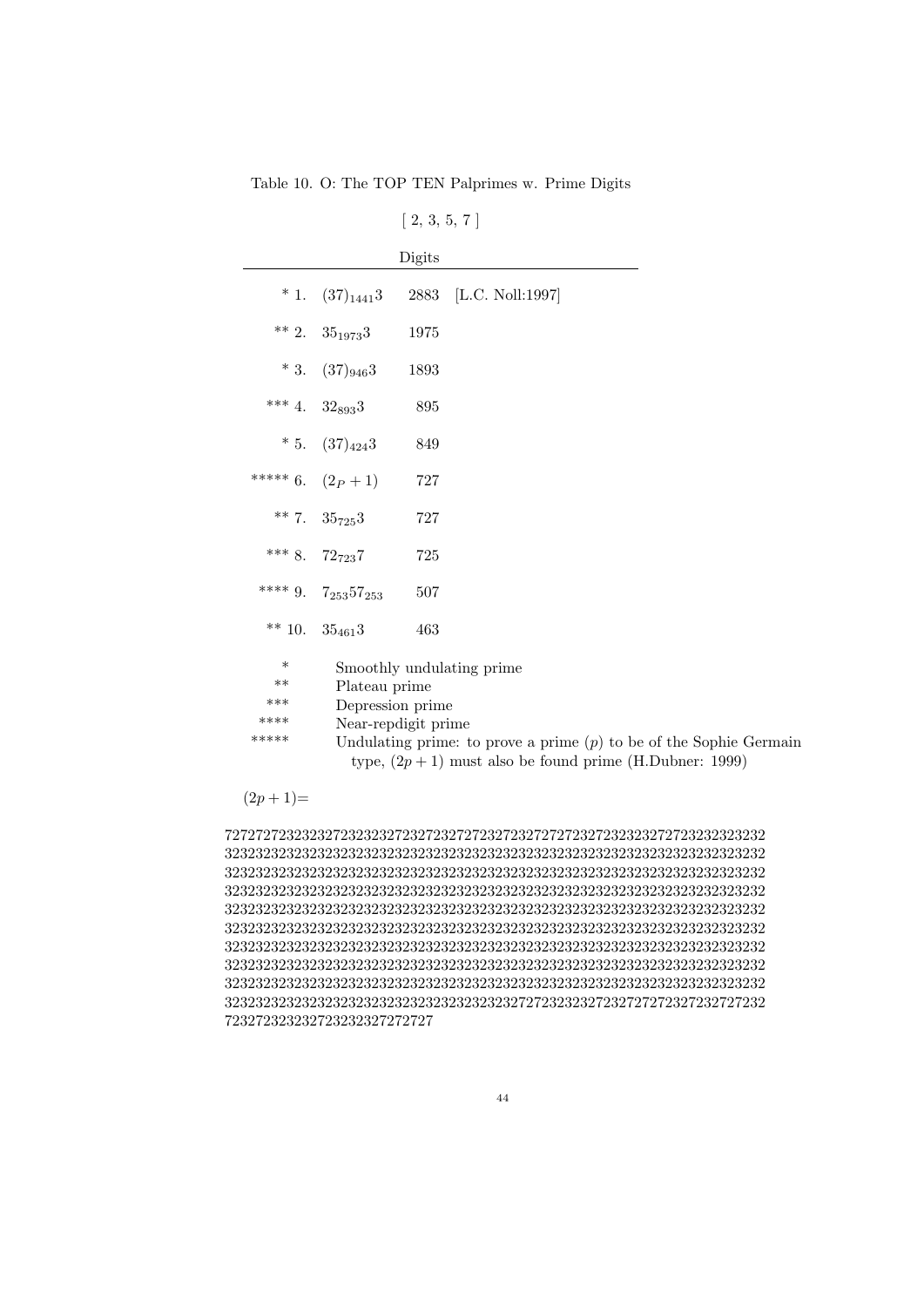|     |              |           | $(AB_nA)$ |                 |
|-----|--------------|-----------|-----------|-----------------|
|     |              | Repdigits | Repd. %   |                 |
| 1.  | $35_{1973}3$ | 1973      | 99.90     | [C.Rivera:1997] |
| 2.  | $13_{1469}1$ | 1469      | 99.86     |                 |
| 3.  | $17_{1001}1$ | 1001      | 99.80     |                 |
| 4.  | 989839       | $983\,$   | 99.80     |                 |
| 5.  | $32_{893}3$  | 893       | 99.78     |                 |
| 6.  | $18_{883}1$  | 883       | 99.77     |                 |
| 7.  | $19_{729}1$  | $729\,$   | 99.73     |                 |
| 8.  | $35_{725}3$  | 725       | 99.72     |                 |
| 9.  | $72_{723}7$  | 723       | 99.72     |                 |
| 10. | $38_{631}3$  | 631       | 99.68     |                 |

Table 10. P: The TOP TEN Palindromic Quasi-Repdigit Prime Numbers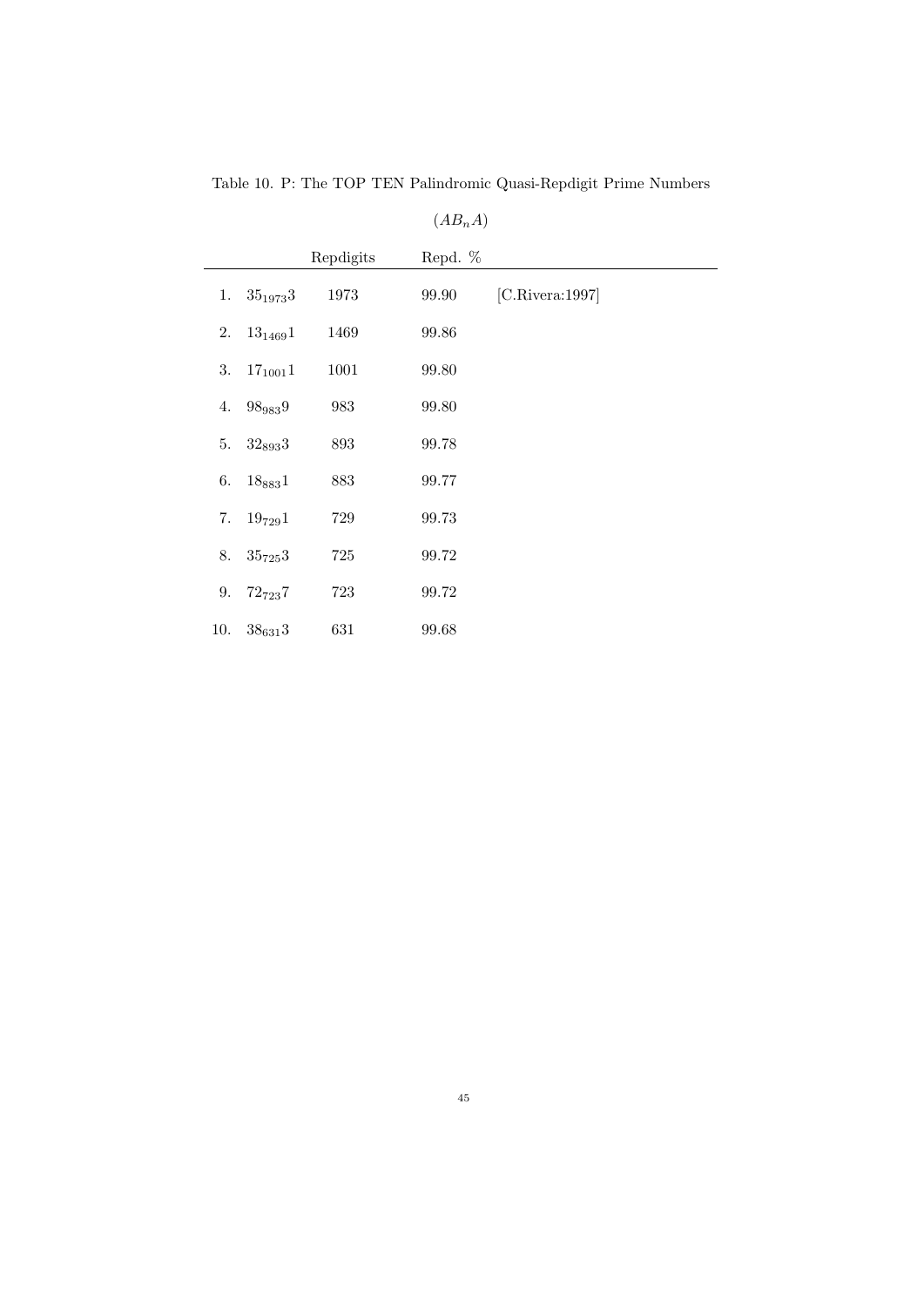Table 10. P. 1: The TOP TEN  $P^{late}u$  Prime Numbers

|     |                | Repdigits | Repd. % |                 |
|-----|----------------|-----------|---------|-----------------|
| 1.  | $35_{1973}3$   | 1973      | 99.90   | [C.Rivera:1997] |
| 2.  | $13_{1469}1$   | 1469      | 99.86   |                 |
| 3.  | $17_{1001}1$   | 1001      | 99.80   |                 |
| 4.  | $18_{883}1$    | 883       | 99.77   |                 |
| 5.  | $19_{729}1$    | 729       | 99.73   |                 |
|     | 6. $35_{725}3$ | 725       | 99.72   |                 |
|     | 7. $38_{631}3$ | 631       | 99.68   |                 |
|     | 8. $78_{565}7$ | 565       | 99.65   |                 |
| 9.  | $15_{561}1$    | 561       | 99.64   |                 |
| 10. | $34_{491}3$    | 491       | 99.59   |                 |

 $(AB_nA), A < B$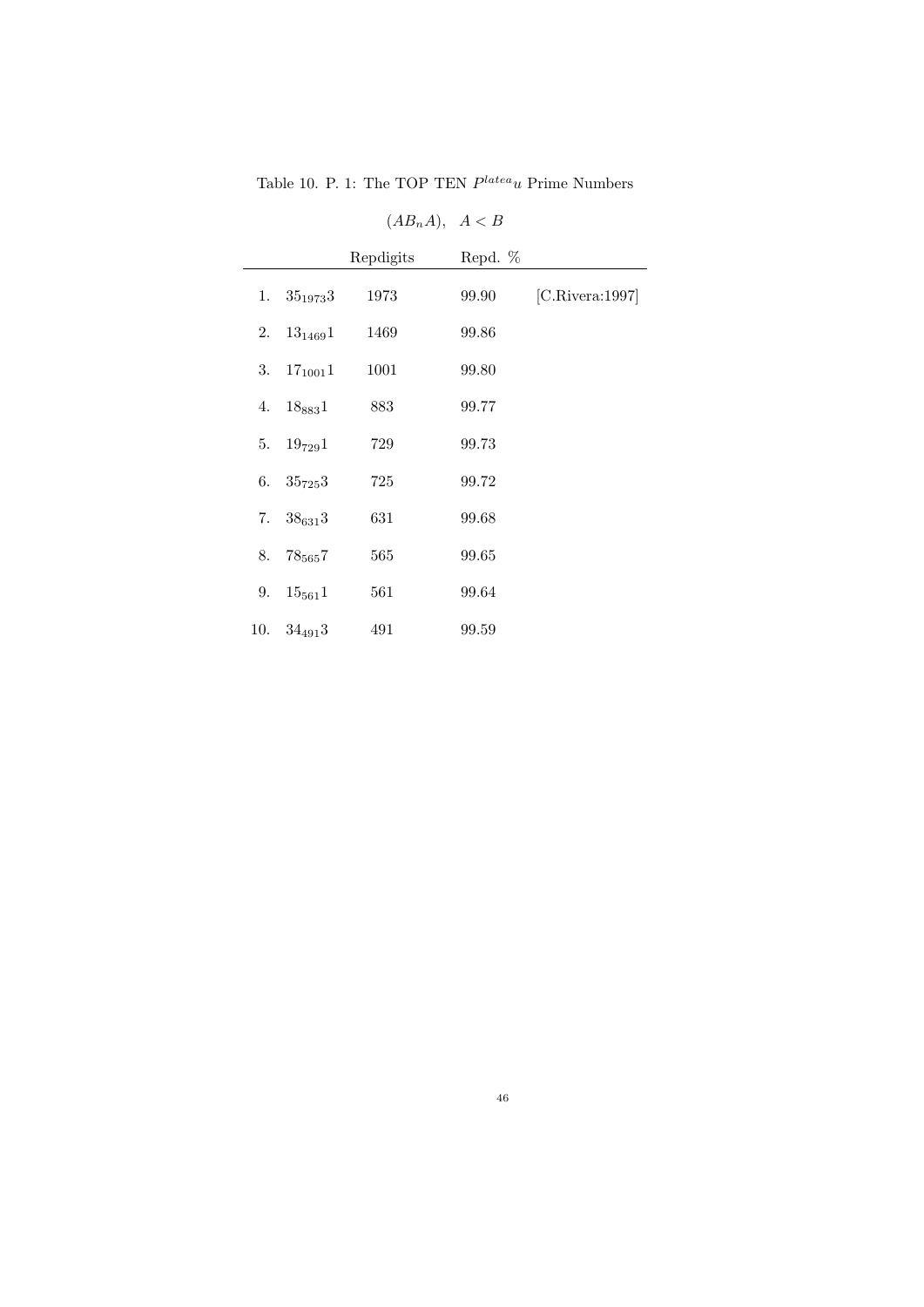Table 10. P. 2: The TOP TEN $\mathcal{D}_{epressio}n$  Prime Numbers

|     |                | Repdigits | Repd. % |                       |
|-----|----------------|-----------|---------|-----------------------|
|     | 1. $98_{983}9$ | 983       | 99.80   | [R. Carr, etal: 2000] |
| 2.  | $32_{893}3$    | 893       | 99.78   |                       |
|     | 3. $72_{723}7$ | 723       | 99.72   |                       |
|     | 4. $31_{599}3$ | 599       | 99.67   |                       |
| 5.  | $76_{573}7$    | 573       | 99.65   |                       |
|     | 6. $74_{483}7$ | 483       | 99.59   |                       |
|     | 7. $76_{453}7$ | 453       | 99.56   |                       |
| 8.  | $75_{421}7$    | 421       | 99.53   |                       |
| 9.  | $75_{349}7$    | 349       | 99.43   |                       |
| 10. | $31_{341}3$    | 341       | 99.42   |                       |

 $[ (AB<sub>n</sub>A), A > B ]$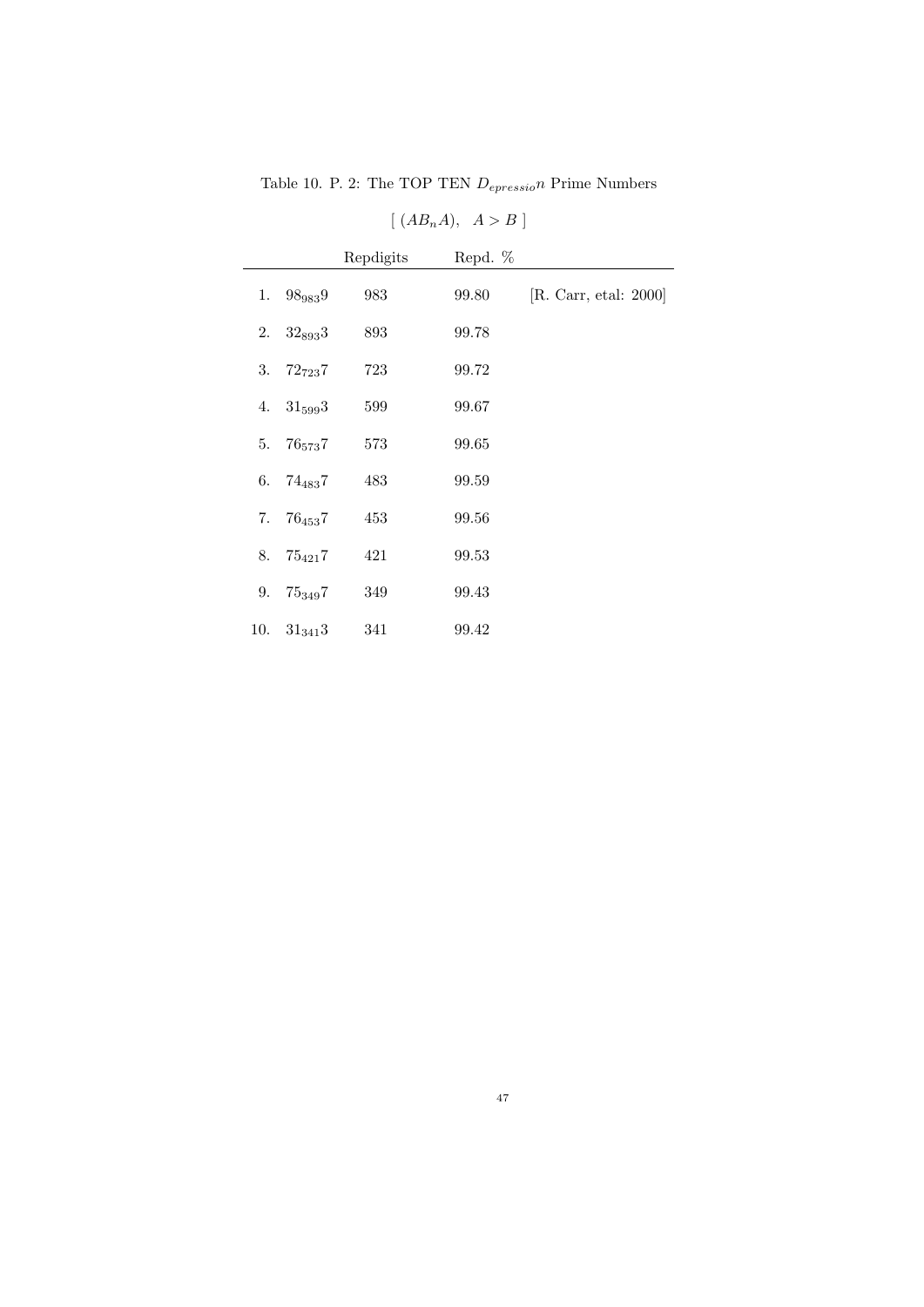Table 10. Q: The TOP TEN Palprimes w. Straight Digits

| [1, 4, 7]          |        |                       |  |  |  |  |
|--------------------|--------|-----------------------|--|--|--|--|
|                    | Digits |                       |  |  |  |  |
| 1. $(14)_{815}1$   |        | 1631 [C. Rivera:1997] |  |  |  |  |
| $* 2. R_{1031}$    | 1031   |                       |  |  |  |  |
| 3. $17_{1001}1$    | 1003   |                       |  |  |  |  |
| 4. $(1474)_{231}1$ | 925    |                       |  |  |  |  |
| 5. $(14)_{291}1$   | 583    |                       |  |  |  |  |
| 6. $74_{483}7$     | 485    |                       |  |  |  |  |
| 7. $(14)_{239}1$   | 479    |                       |  |  |  |  |
| 8. $17_{365}1$     | 367    |                       |  |  |  |  |
| 9. $R_{317}$       | 317    |                       |  |  |  |  |
| 10. $(14)_{138}1$  | 277    |                       |  |  |  |  |

\* Largest known repunit prime:  $(10^{1031} - 1)/9$ 

Table 10. R: The Five Repunit Primes Known \*

$$
[ R_n = (10^n - 1)/9 = 1_n ]
$$

Digits

|                                                  |             | <b>DISIUS</b> |                                                                                      |
|--------------------------------------------------|-------------|---------------|--------------------------------------------------------------------------------------|
|                                                  |             |               | 1. $R_{1031} = (10^{1031} - 1)/9$ or $1_{1031}$ 1031 [H.C. Williams & H.Dubner:1985] |
| 2. $R_{317} = (10^{317} - 1)/9$ or $1_{317}$ 317 |             |               |                                                                                      |
| 3. $R_{23} = (10^{23} - 1)/9$ or $1_{23}$        |             | - 23          |                                                                                      |
| 4. $R_{19} = (10^{19} - 1)/9$                    | or $1_{19}$ | - 19          |                                                                                      |
| 5. $R_2 = (10^2 - 1)/9$ or $1_2$                 |             |               |                                                                                      |
|                                                  |             |               |                                                                                      |

\* All other repunits up to R(49080) are composite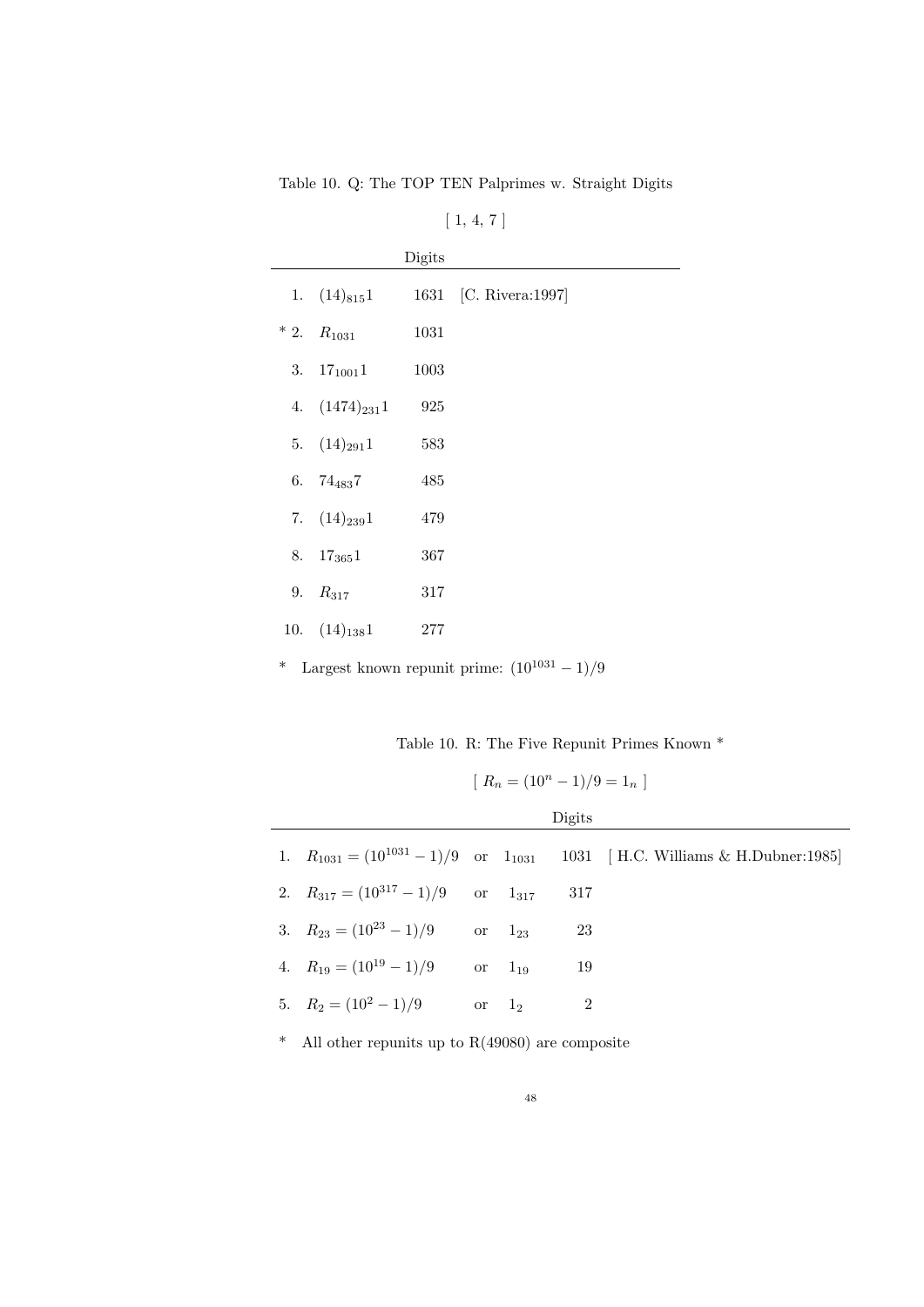|     |        |     |     |     |         |     |     |         | 27 Digits |                                            |
|-----|--------|-----|-----|-----|---------|-----|-----|---------|-----------|--------------------------------------------|
|     | 1. 742 | 950 | 290 | 879 | 090     | 978 | 092 | 059 247 |           | [H.Dubner, T.Forbes, M.Toplic, etal: 1999] |
| 2.  | 742    | 950 | 290 | 878 | 080     | 878 | 092 | 059     | 247       |                                            |
| 3.  | 742    | 950 | 290 | 877 | 070     | 778 | 092 | 059     | 247       |                                            |
| 4.  | 742    | 950 | 290 | 876 | 060     | 678 | 092 | 059     | 247       |                                            |
| 5.  | 742    | 950 | 290 | 875 | 050     | 578 | 092 | 059     | 247       |                                            |
| 6.  | 742    | 950 | 290 |     | 874 040 | 478 | 092 | 059     | 247       |                                            |
| 7.  | 742    | 950 | 290 | 873 | 030     | 378 | 092 | 059     | 247       |                                            |
| 8.  | 742    | 950 | 290 | 872 | 020     | 278 | 092 | 059     | 247       |                                            |
| 9.  | 742    | 950 | 290 | 871 | 010     | 178 | 092 | 059     | 247       |                                            |
| 10. | 742    | 950 | 290 | 870 | 000     | 078 | 092 | 059     | 247       |                                            |
|     |        |     |     |     |         |     |     |         |           |                                            |

Table 10. S: The TOP TEN Known Palindromic Primes in Arithmetic Progression

Common difference =  $1 \quad 010 \quad 100 \quad 000 \quad 000$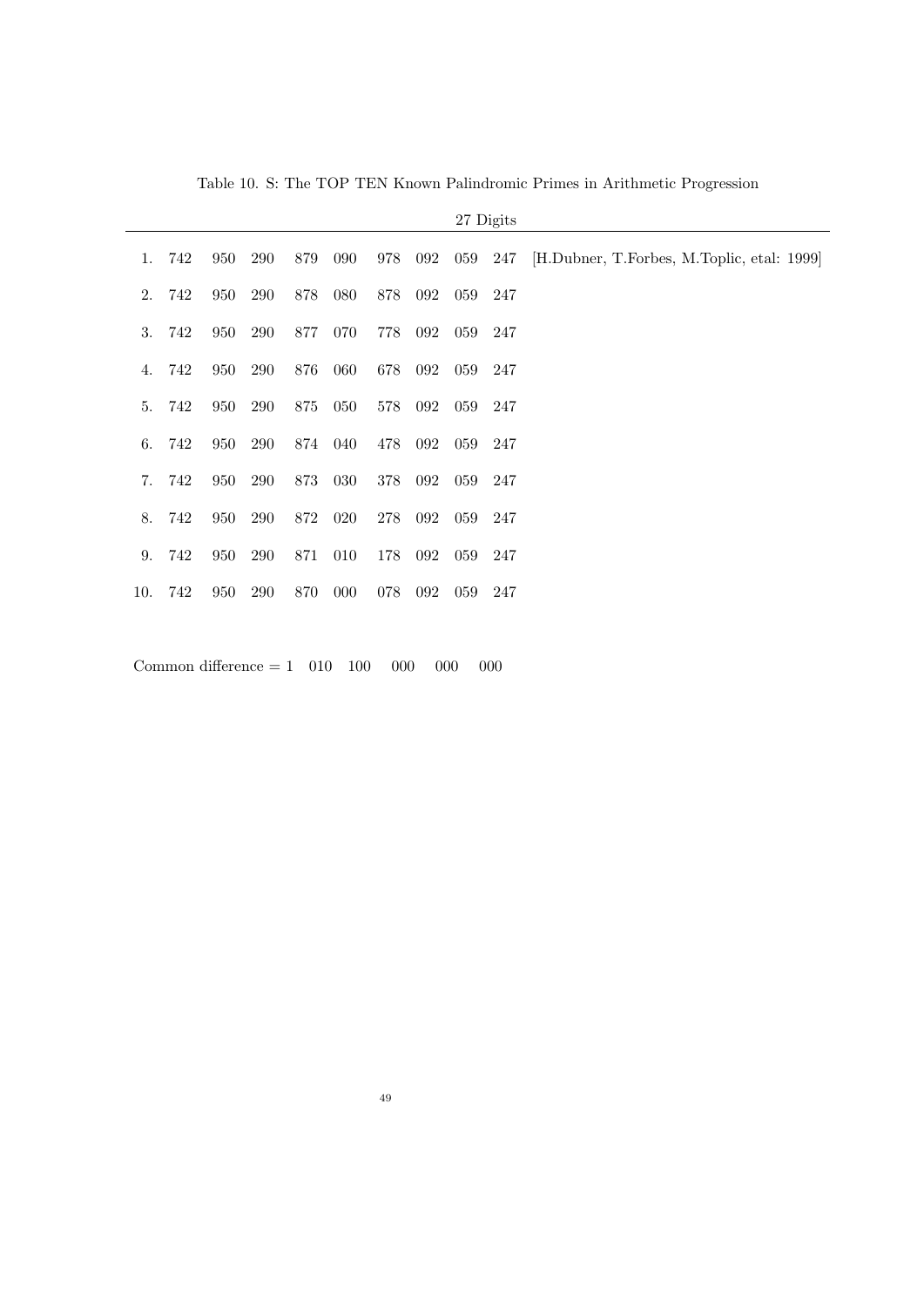Table 11: The TOP TEN Primes with Square Digits

# $[ 0, 1, 4, 9 ]$

|                                                          | Digits |  |
|----------------------------------------------------------|--------|--|
| * 1. $10_{15397}11101110_{15397}1$ 30803 [H.Dubner:1999] |        |  |
| ** 2. $19_{19233}$                                       | 19234  |  |
| ** 3. $49_{16131}$                                       | 16132  |  |
| ** 4. $49_{15796}$                                       | 15797  |  |
| ** 5. $19_{15749}$                                       | 15750  |  |
| 6. $4_{10200}$ $0_{2893}$ 1                              | 13094  |  |
| 7. $1_{10080}$ $0_{2135}$ 1                              | 12216  |  |
| 8. $9_{10080}0_{850}1$                                   | 10931  |  |
| 9. $190_{10146}1$                                        | 10149  |  |
| 10. $4_{9240}0_{150}1$                                   | 9391   |  |

\* Tetradic or 4-way prime

\*\* Near repdigit string prime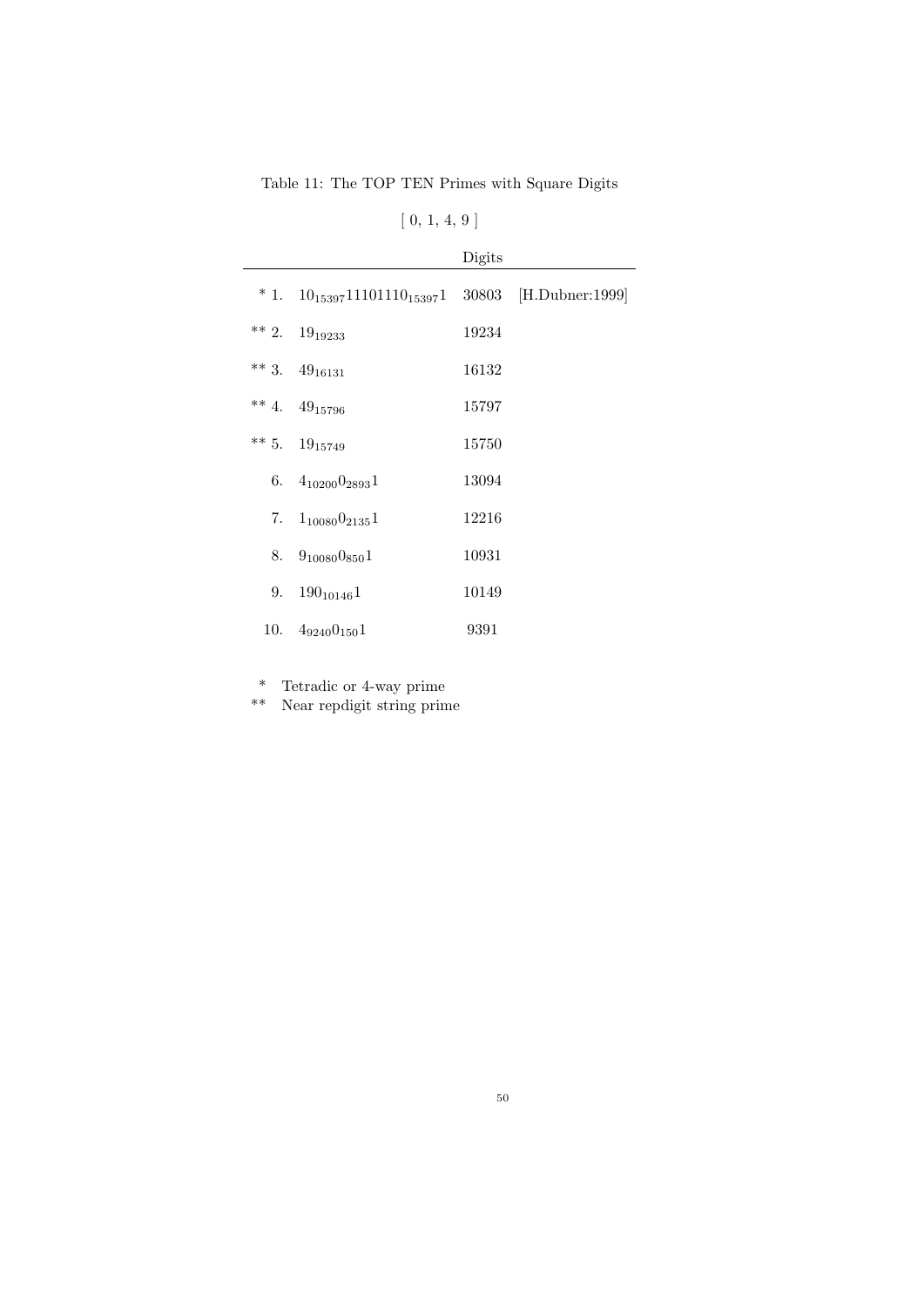Table 12: The TOP TEN Prime Numbers w. Cube Digits \*\*

|       |                                        | Digits |                        |
|-------|----------------------------------------|--------|------------------------|
|       | $* 1. (10_{15397}11101110_{15397}1)$   |        | 30803 [H. Dubner:1999] |
|       | * 2. $(10_{14285}80_{14285}1)$         | 28573  |                        |
|       | 3. $8_{12600}0_{3704}1$                | 16305  |                        |
|       | 4. $1_{10080}$ $0_{2135}$ 1            | 12216  |                        |
|       | 5. $8_{10080}$ 0 <sub>1002</sub> 1     | 11083  |                        |
|       | $* 6. (110101)_{1680}1$                | 10081  |                        |
|       | 7. $1_{6300}$ $0_{2137}$ 1             | 8438   |                        |
| $*8.$ | $(10_{3444}88111881818111880_{3444}1)$ | 6907   |                        |
|       | 9. $1_{2700}$ 0 <sub>3155</sub> 1      | 5856   |                        |
|       | 10. $1_{2502}0_{2611}1$                | 5114   |                        |

\* Tetradic or 4-way prime

\*\* All discovered by H. Dubner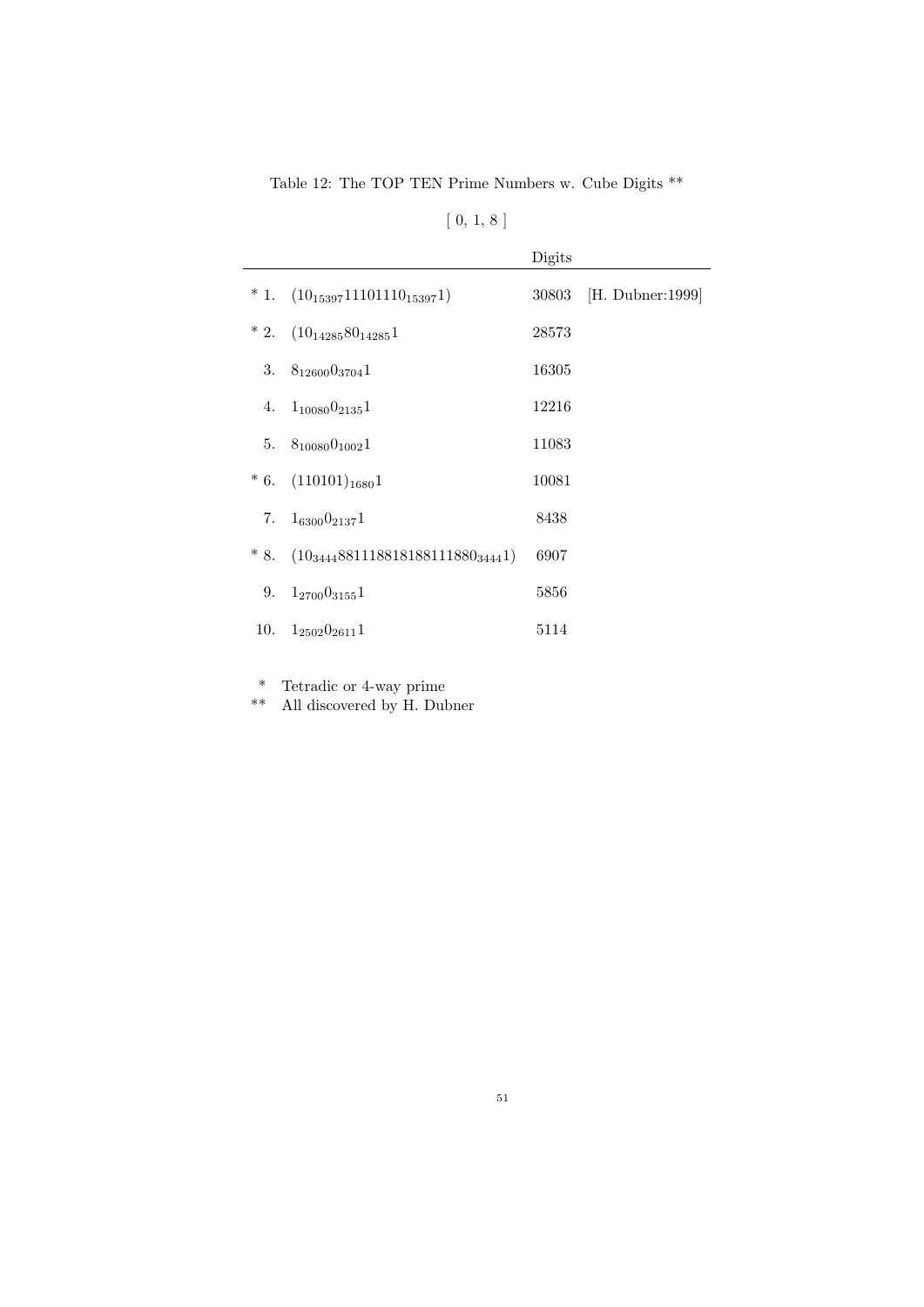|    |                                     | Digits |                        |
|----|-------------------------------------|--------|------------------------|
|    | $*1. (10_{15397}11101110_{15397}1)$ |        | 30803 [H. Dubner:1999] |
|    | 2. $1_{10080}$ $0_{2135}$ 1         | 12216  |                        |
|    | $*3.$ $(110101)_{1680}1$            | 10081  |                        |
|    | 4. $1_{6300}0_{2137}1$              | 8438   |                        |
|    | 5. $1_{2700}$ 0 <sub>3155</sub> 1   | 5856   |                        |
|    | 6. $1_{2502}0_{2611}1$              | 5114   |                        |
|    | 7. $1_{2502}0_{2501}1$              | 5004   |                        |
|    | $* 8. (10_{2415}1_90_{2415}1)$      | 4841   |                        |
| 9. | $1_{3120}0_{210}1$                  | 3331   |                        |
|    | 10. $1_{2062}0_{1051}1$             | 3114   |                        |

#### Table 13: The TOP TEN Anti-Yarborough Primes with 1' s and 0' s Digits  $\mathrm{^{**}}$

\* Tetradic or 4-way prime

\*\* All discovered by H. Dubner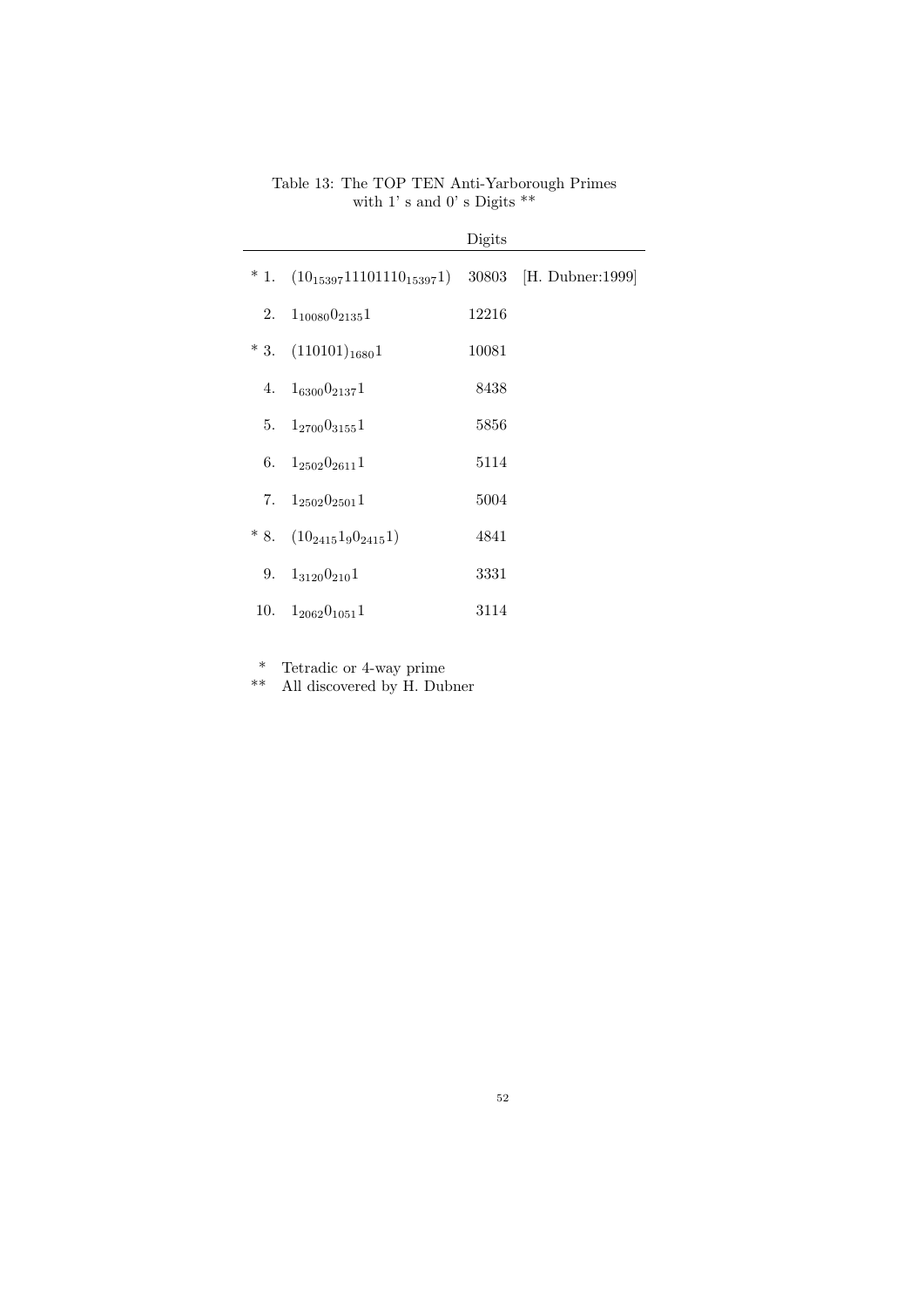#### Table 14: The TOP TEN Yarborough Prime Numbers

and

#### The TOP TEN Zero-Free Primes

 $[2, 3, 4, 5, 6, 7, 8, 9; 1]$ 

|         |                                           |             |                         | Digits    |                       |
|---------|-------------------------------------------|-------------|-------------------------|-----------|-----------------------|
|         | *1. $10^{50103} - 4 \cdot 10^{50097} - 1$ |             | or $9_5(5)9_{50097}$    | 50103     | [P. Carmody: $2000$ ] |
| $**2.$  | $9 \cdot 10^{48051} - 1$                  | $\hbox{or}$ | $(8)9_{48051}$          | 48052     |                       |
| $**3.$  | $9 \cdot 10^{41475} - 1$                  | <b>or</b>   | $(8)9_{14175}$          | 41476     |                       |
| $*_{4}$ | $10^{38500} - 10^{18168} - 1$             | or          | $9_{20332}(8)9_{18168}$ | 38501     |                       |
| $**5.$  | $3 \cdot 10^{33058} - 1$                  | or          | $(2)9_{33058}$          | 33059     |                       |
| $*6.$   | $10^{30007} - 10^{22717} - 1$             | or          | $9_{7290}(8)9_{22717}$  | 30008     |                       |
| $*7.$   | $10^{30006} - 10^{21425} - 1$             | or          | $9_{8581}(8)9_{21425}$  | $30007\,$ |                       |
| $*8.$   | $10^{30005} - 10^{23906} - 1$             | or          | $9_{6099}(8)9_{23906}$  | $30006\,$ |                       |
| $*9.$   | $10^{30004} - 10^{16623} - 1$             | or          | $9_{13380}(8)9_{16623}$ | 30004     |                       |
| $*9.$   | $10^{30004} - 10^{17794} - 1$             | or          | $9_{12209}(8)9_{17794}$ | 30004     |                       |
| $*9.$   | $10^{30003} - 10^{16681} - 1$             | <b>or</b>   | $9_{13322}(8)9_{16681}$ | 30004     |                       |
| $*9.$   | $10^{30003} - 10^{17640} - 1$             | <b>or</b>   | $9_{12363}(8)9_{17604}$ | 30004     |                       |

\* Near-repdigit prime

\*\* Near-repdigit string prime () The "Odd" digit of that prime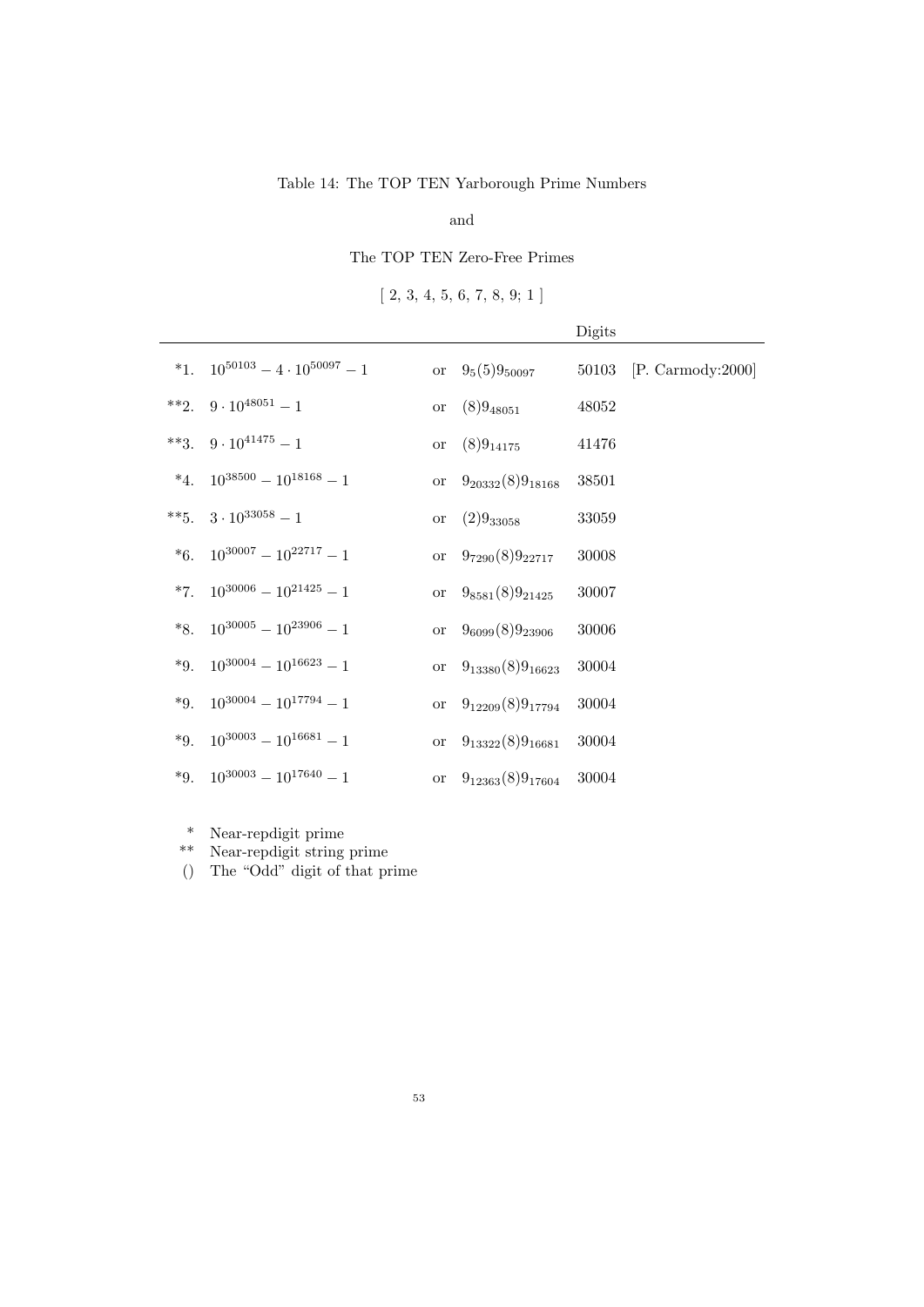Table 15: The TOP TEN Prime Twins

 $[K \cdot 2^N \pm 1]$ 

|     |                                          | Digits |                                   |
|-----|------------------------------------------|--------|-----------------------------------|
| 1.  | $1807318575 \cdot 2^{98305} \pm 1$       | 29603  | [D. Underbakke, P. Carmody: 2001] |
| 2.  | $665551035\cdot 2^{80025} \pm 1$         | 24099  |                                   |
| 3.  | $1693965 \cdot 2^{66443} \pm 1$          | 20008  |                                   |
| 4.  | $83475759 \cdot 2^{64955} \pm 1$         | 19562  |                                   |
| 5.  | $4648619711505 \cdot 2^{60000} \pm 1$    | 18075  |                                   |
|     | 6. $2409110779845 \cdot 2^{60000} \pm 1$ | 18075  |                                   |
| 7.  | $2230907354445 \cdot 2^{48000} \pm 1$    | 14462  |                                   |
| 8.  | $871892617365 \cdot 2^{48000} \pm 1$     | 14462  |                                   |
| 9.  | $361700055 \cdot 2^{39020} \pm 1$        | 11755  |                                   |
| 10. | $835335 \cdot 2^{39014} \pm 1$           | 11751  |                                   |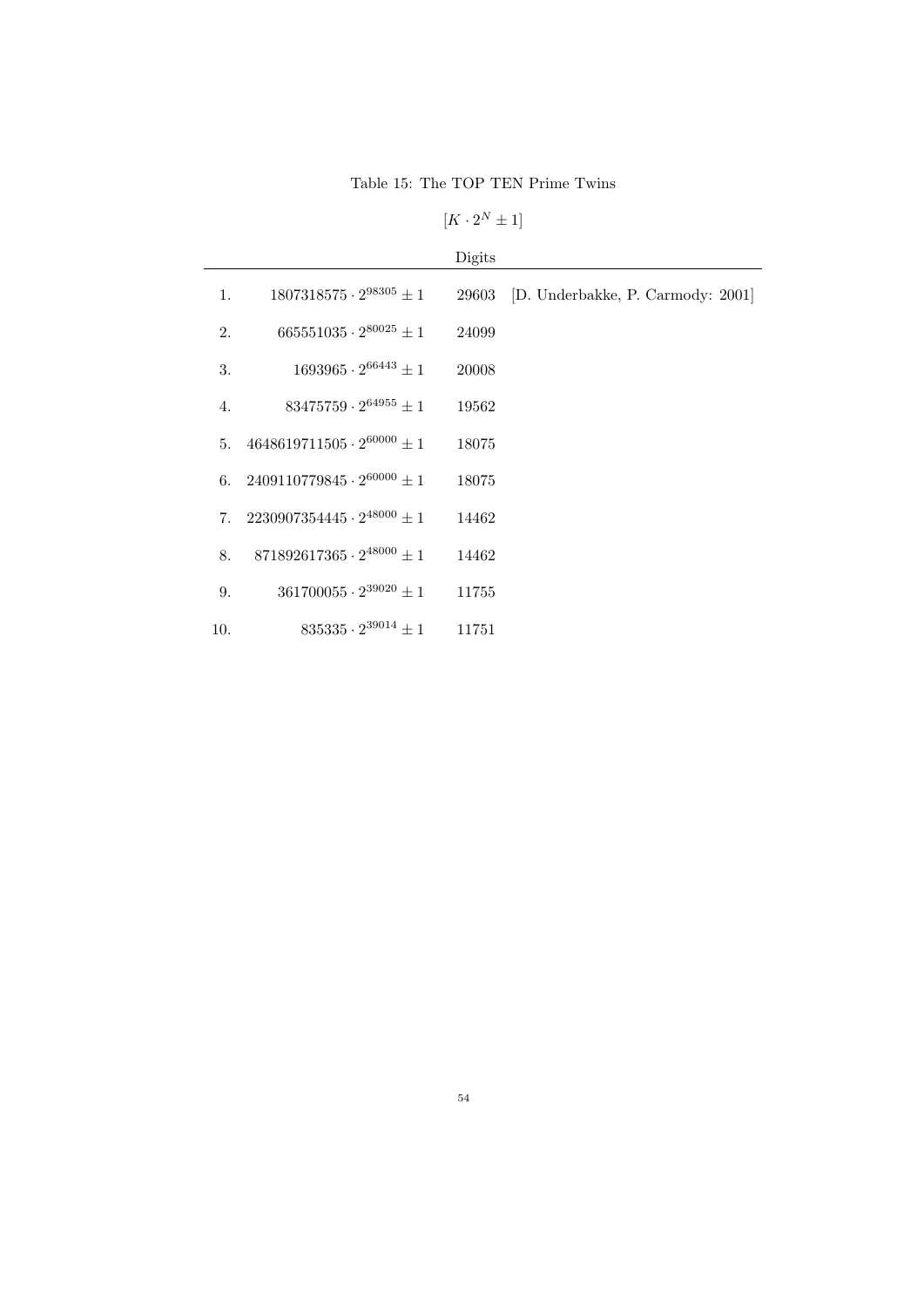Table 15. A: The TOP TEN Prime Triplets

 $[k - \text{tuples}, k = 3]$ 

|  |                                                  | Digits |                                      |
|--|--------------------------------------------------|--------|--------------------------------------|
|  | 1. p-1, p+1, p+5 $1852468459 \cdot 4999 \# / 35$ | 2141   | [H. Rosenthal $\&$ P. Jobling: 2001] |
|  | 2. p-1, p+1, p+5 $1042334284 \cdot 4999 \# / 35$ | 2141   |                                      |
|  | 3. p-1, p+1, p+5 $177299114 \cdot 4999 \neq 35$  | 2140   |                                      |
|  | 4. p-1, p-1, p+5 $1279378536 \cdot 4993 \neq 35$ | 2137   |                                      |
|  | 5. p-1, p+1, p+5 $508157676 \cdot 4993 \# / 35$  | 2137   |                                      |
|  | 6. p-1, p+1, p+5 $122194876 \cdot 4983 \neq 35$  | 2136   |                                      |
|  | 7. p-1, p+1, p+5 $1855266543 \cdot 4987 \neq 35$ | 2134   |                                      |
|  | 8. p-1, p+1, p+5 $167761138 \cdot 4987 \neq 35$  | 2134   |                                      |
|  | 9. p-5, p-1, p+1 $871453243 \cdot 4987 \neq 35$  | 2134   |                                      |
|  | 10. p-1, p+1, p+5 $388838923 \cdot 4987 \neq 35$ | 2133   |                                      |

 $p\# = 2 \cdot 3 \cdot 5 \cdot 7 \cdot 11 \dots p$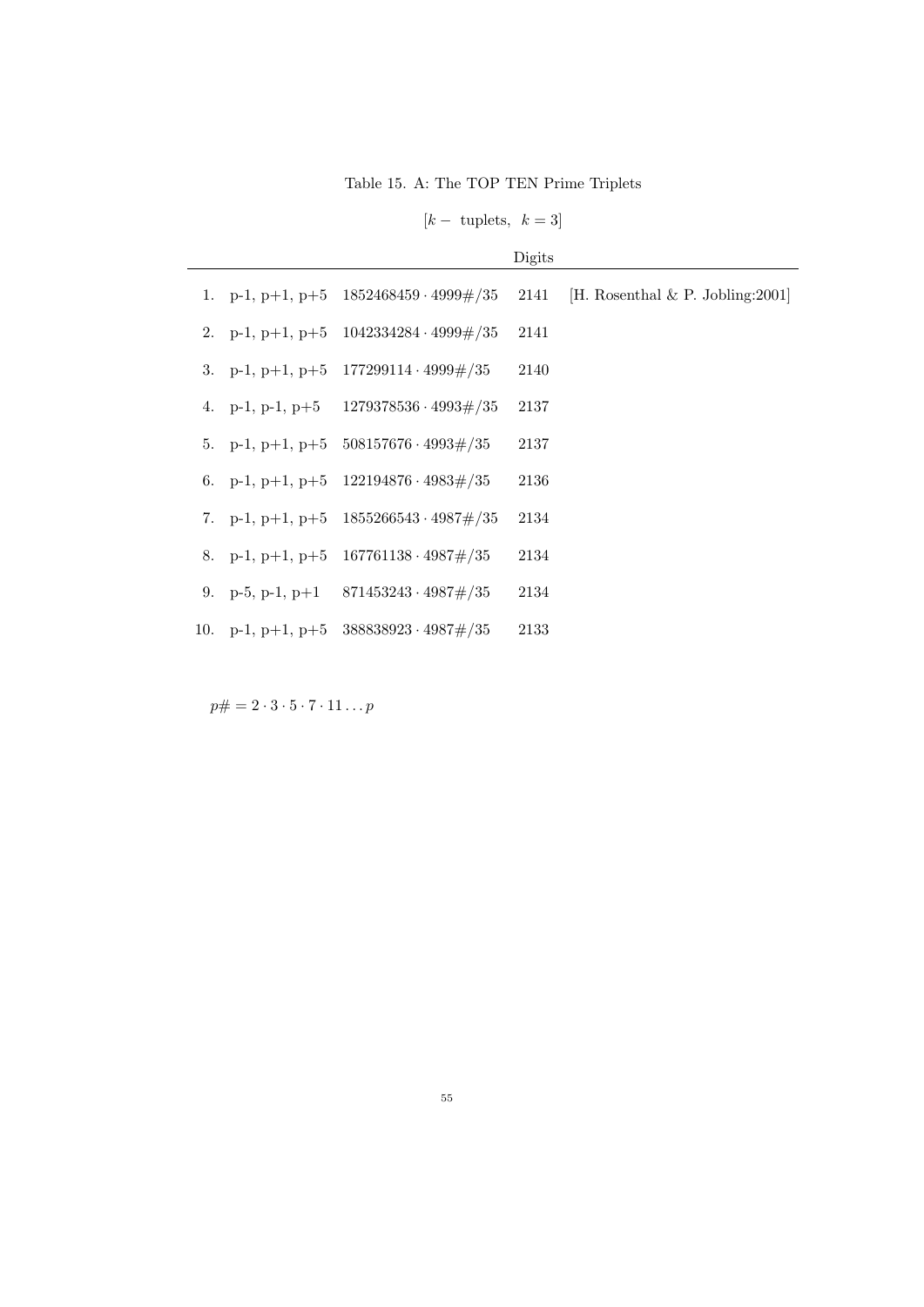### Table 15. B: The Top K-tuplets of Primes

 $[k > 3]$ 

[Prime Quadruplets, Quintuplets, Sextuplets, etc.]

|        |                                                                                       |                                                                    | Digits |                         |
|--------|---------------------------------------------------------------------------------------|--------------------------------------------------------------------|--------|-------------------------|
|        | 1. $4$ -tuplets:<br>$p-7$ , $p-5$ , $p-1$ , $p+1$                                     | $P = 8954571083387140525(2^{3423} - 2^{1141}) - 6 \cdot 2^{1141}$  | 1050   | [T. Forbes: 1999]       |
|        | 2. p-7, p-5, p-1, p+1                                                                 | $P = 24947432928741915235(2^{3363} - 21121) - 6 \cdot 2^{1121}$    | 1032   |                         |
|        | 3. p-7, p-5, p-1, p+1                                                                 | $P = 17293378403589618790(2^{3363} - 2^{1121}) - 6 \cdot 2^{1121}$ | 1032   |                         |
|        | 4. p-7, p-5, p-1, p+1                                                                 | $P = 11984747204231082960(2^{3363} - 2^{1121}) - 6 \cdot 2^{1121}$ | 1032   |                         |
|        | 5. p-7, p-5, p-1, p+1                                                                 | $P = 3510160221387831655(2^{3363} - 2^{1121}) - 6 \cdot 2^{1121}$  | 1031   |                         |
|        | 6. p-7, p-5, p-1, p+1                                                                 | $P = 331426625784936325(2^{3363} - 2^{1121}) - 6 \cdot 2^{1121}$   | 1030   |                         |
|        | 7. p-7, p-5, p-1, p+1                                                                 | $P = 76912895956636885(2^{3279} - 2^{1093}) - 6 \cdot 2^{1093}$    | 1004   |                         |
|        | 5-tuplets:<br>8. p, p+4, p+6, p+10, p+12                                              | $P = 3242281037 \cdot 900# + 1867$                                 |        | 384 [M. Bell: 2000]     |
| $*9.$  | 6-tuplets:<br>p, p+4, p+6, p+10, p+12, p+16                                           | $p = 97953153175 \cdot 670# + 16057$                               | 290    | [M.Bell, etal: $2001$ ] |
| $*10.$ | 7-tuplets:<br>p, p+2, p+8, p+12, p+14, p+18, p+20 $P = 60922342070 \cdot 350# + 5639$ |                                                                    | 152    | [M.Bell: $2001$ ]       |

\*  $p^{\#} = 2 \cdot 3 \cdot 5 \cdot 7 \cdot 11 \dots p$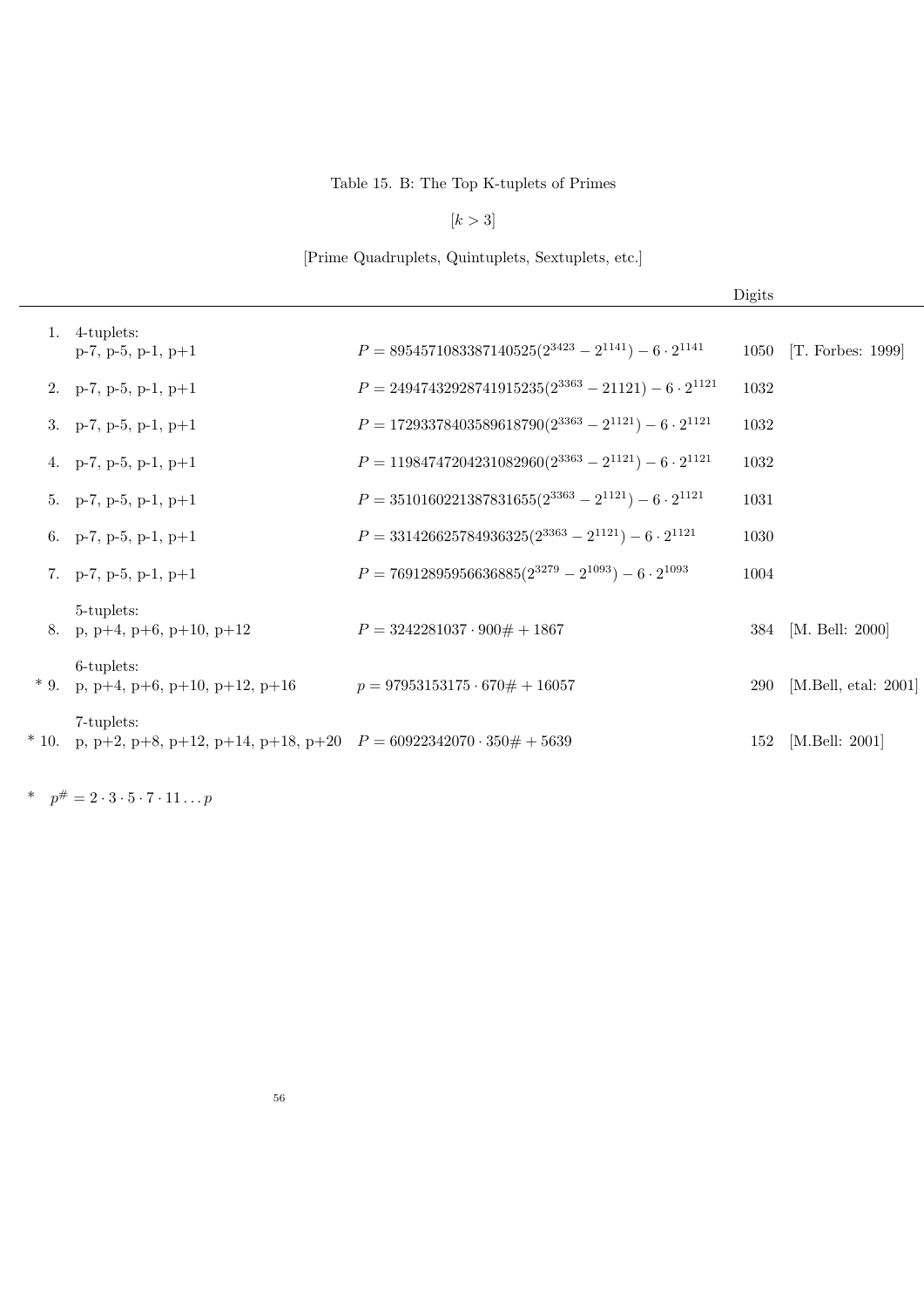Table 16. A: The TOP TEN Near Repdigit Prime Numbers  $AB_n$ 

[Streak or String Primes: ABBBBBBBBB. . .B]

|                                       |    |                 | Repdigits |                                 |
|---------------------------------------|----|-----------------|-----------|---------------------------------|
| *1. 9 $\cdot 10^{48051} - 1$          |    | or $89_{48051}$ | 48051     | [H. Dubner $&$ Y. Gallot: 2000] |
| $*2. \quad 9 \cdot 10^{41475} - 1$    |    | or $89_{41475}$ | 41475     |                                 |
| 3. $3 \cdot 10^{33058} - 1$           |    | or 2933058      | 33058     |                                 |
| 4. $3 \cdot 10^{26044} - 1$           |    | or $29_{26044}$ | 26044     |                                 |
| ** 5. $2 \cdot 10^{19233} - 1$        |    | or $19_{19233}$ | 19233     |                                 |
| ** 6. 6 \cdot 10 <sup>18668</sup> - 1 |    | or $59_{18668}$ | 18668     |                                 |
| * 7. $5 \cdot 10^{16131} - 1$         |    | or $49_{16131}$ | 16131     |                                 |
| $*8. \quad 5 \cdot 10^{15796} - 1$    |    | or $49_{15796}$ | 15796     |                                 |
| ** 9. $2 \cdot 10^{15749} - 1$        |    | or $19_{15749}$ | 15749     |                                 |
| ** 10. $8 \cdot 10^{11336} - 1$       | or | $79_{11336}$    | 11336     |                                 |

\* All composite digits

\*\* All odd digits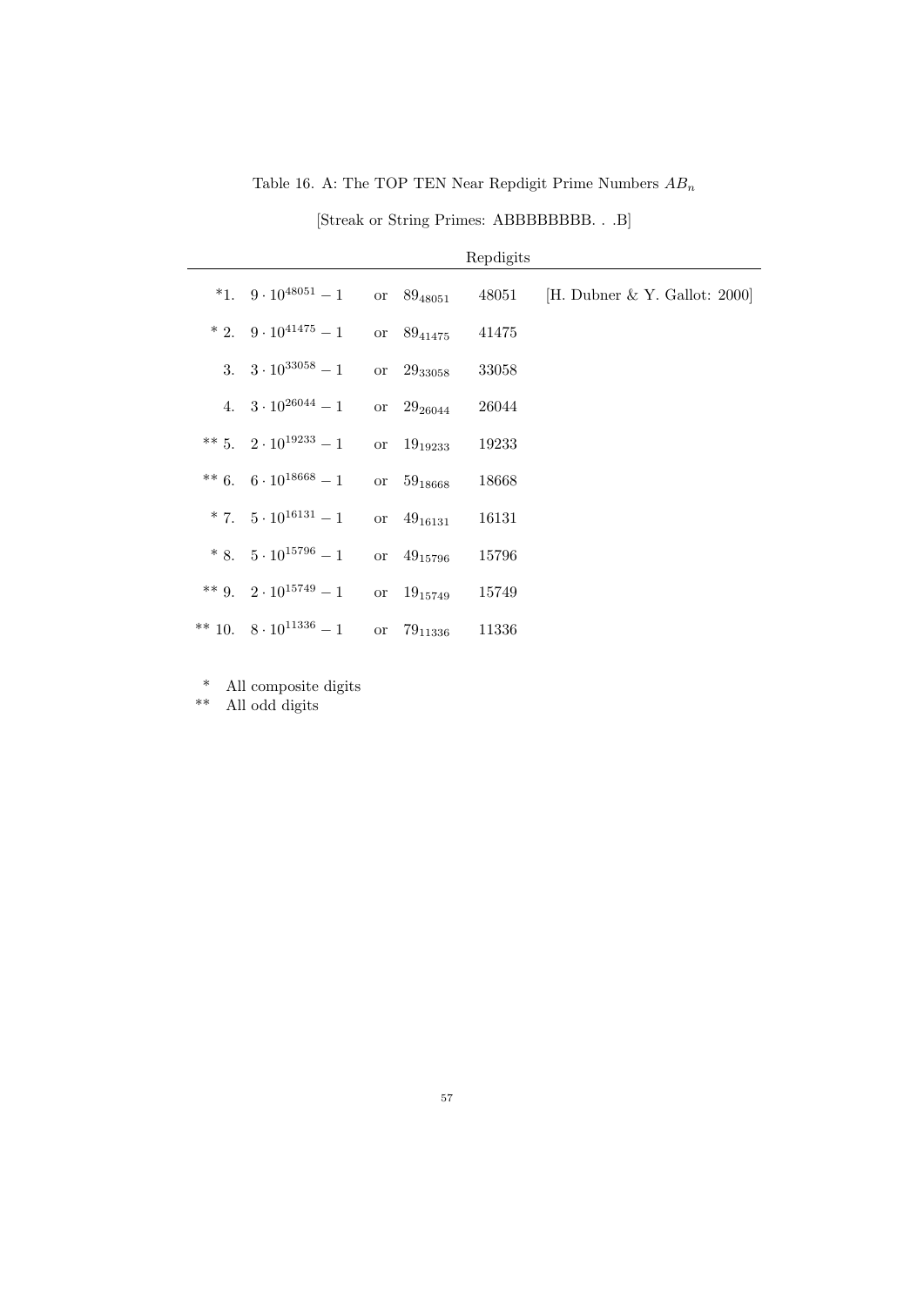|     |                                       |           |                          | Digits |                       |
|-----|---------------------------------------|-----------|--------------------------|--------|-----------------------|
| 1.  | $10^{50103} - 4 \cdot 10^{50097} - 1$ |           | or $9_559_{50097}$       | 50103  | [P. Carmody: $2000$ ] |
| 2.  | $10^{38500} - 10^{18168} - 1$         |           | or $9_{20332}89_{18168}$ | 38501  |                       |
| 3.  | $10^{30007} - 10^{22717} - 1$         | or        | $9_{7290}89_{22717}$     | 30008  |                       |
| 4.  | $10^{30006} - 10^{21425} - 1$         |           | or $9_{8581}89_{21225}$  | 30007  |                       |
| 5.  | $10^{30005} - 10^{23906} - 1$         |           | or $9_{6099}89_{23906}$  | 30006  |                       |
| 6.  | $10^{30004} - 10^{16623} - 1$         |           | or $9_{13380}89_{16623}$ | 30004  |                       |
| 7.  | $10^{30004} - 10^{17794} - 1$         | or        | $9_{12209}89_{17794}$    | 30004  |                       |
| 8.  | $10^{30003} - 10^{16681} - 1$         |           | or $9_{13322}89_{16681}$ | 30004  |                       |
| 9.  | $10^{30003} - 10^{17640} - 1$         | or        | $9_{12363}89_{17640}$    | 30004  |                       |
| 10. | $10^{30002} - 10^{21020} - 1$         | <b>or</b> | $9_{8982}89_{21020}$     | 30003  |                       |

Table 16. B: The TOP TEN Near-Repdigit Prime Numbers  $A_{n-k-1}BA_k$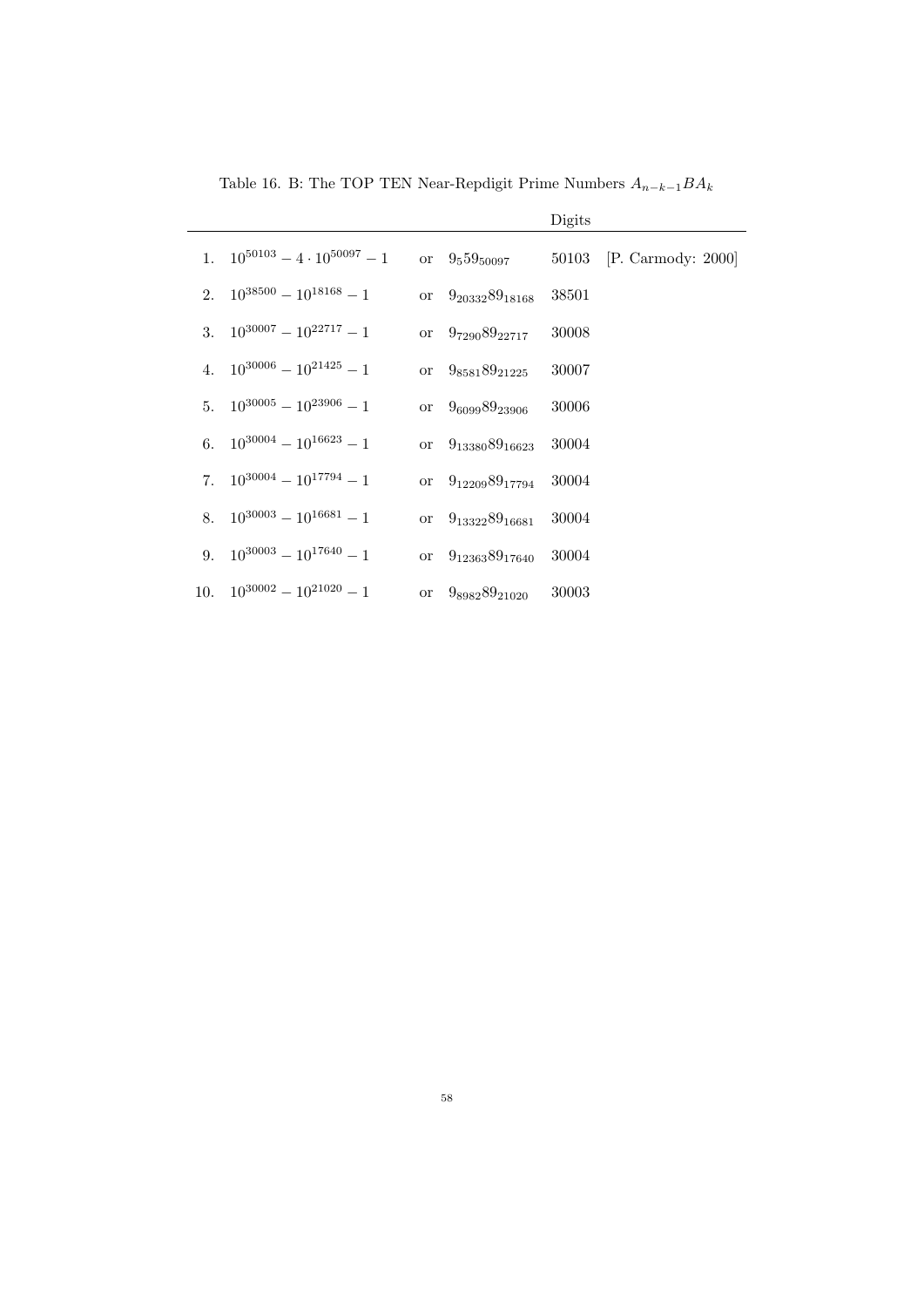Table 16. C: The TOP TEN Near Repdigit Prime Numbers  ${\cal A}_n B$ 

 $[{\cal A}_{N}{\cal B}]$ 

### [Streak or string primes: . . .AAAAAAAAAB]

|     |                           |               |                | Repdigits | Repd $%$ |                   |
|-----|---------------------------|---------------|----------------|-----------|----------|-------------------|
|     | 1. $30 \cdot R(1917) + 1$ |               | or $3_{1917}1$ | 1917      | 99.95    | [C. Rivera: 1997] |
| 2.  | $30 \cdot R(1731) + 1$    |               | or $3_{1731}1$ | 1731      | 99.94    |                   |
| 3.  | $90 \cdot R(1656) + 1$    |               | or $9_{1656}1$ | 1656      | 99.94    |                   |
| 4.  | $60 \cdot R(1599) + 1$    |               | or $6_{1599}1$ | 1599      | 99.94    |                   |
| 5.  | $20 \cdot R(1493) + 1$    |               | or $2_{1493}1$ | 1493      | 99.93    |                   |
|     | 6. $80 \cdot R(1421) + 7$ |               | or $8_{1421}7$ | 1421      | 99.93    |                   |
|     | 7. $80 \cdot R(1418) + 1$ |               | or $8_{1418}1$ | 1418      | 99.93    |                   |
| 8.  | $70 \cdot R(1368) + 1$    | $\alpha$      | $7_{1368}1$    | 1368      | 99.93    |                   |
| 9.  | $60 \cdot R(1363) + 7$    | <sub>or</sub> | $6_{1363}7$    | 1363      | 99.93    |                   |
| 10. | $20 \cdot R(1216) + 3$    | or or         | $2_{1216}3$    | 1216      | 99.92    |                   |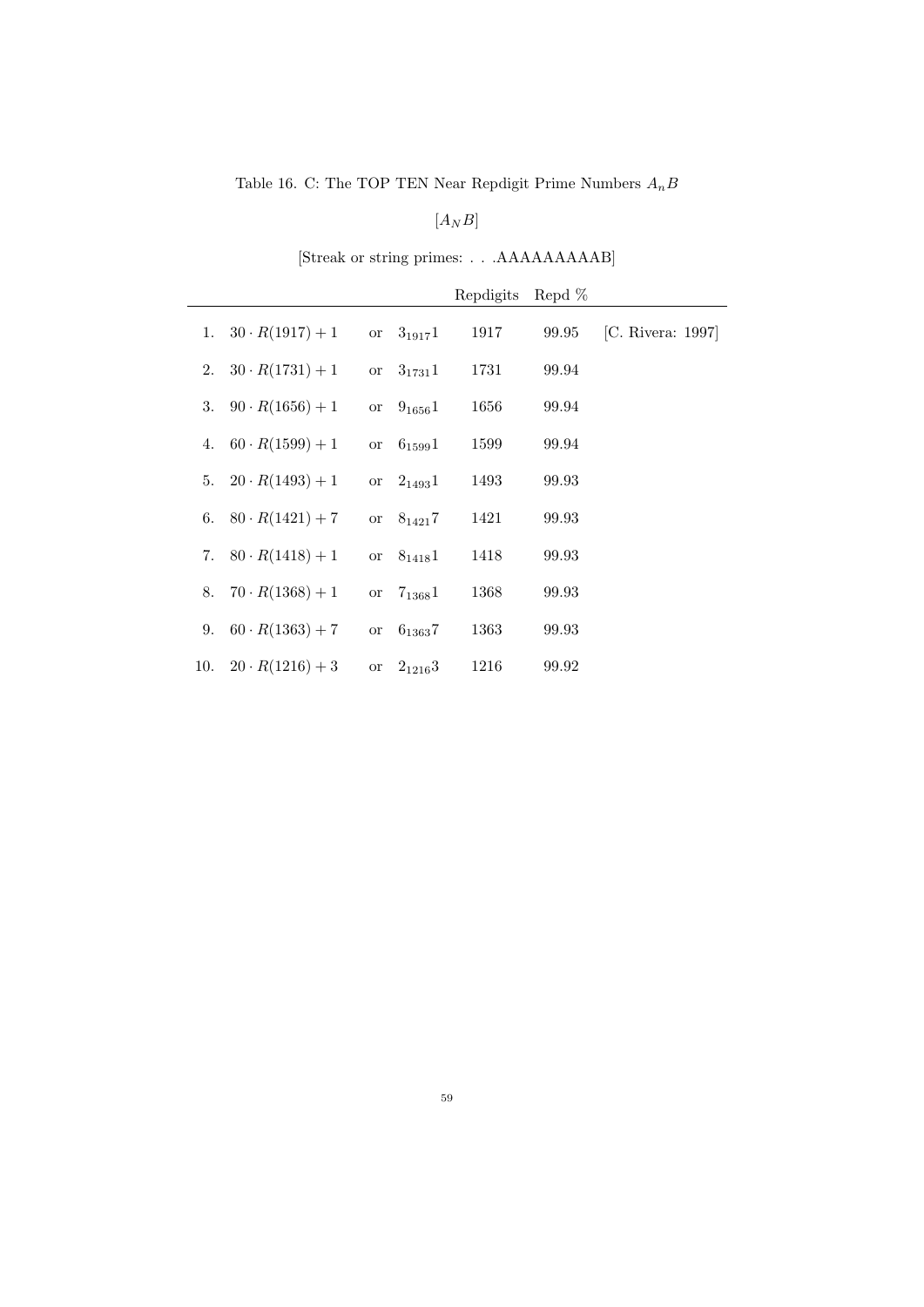Table 16. D: The TOP TEN Near-Repunit Prime Numbers

 $\left[1_{n-k-1}01_{k}\right]$ 

|                                       |                       | Digits |                        |
|---------------------------------------|-----------------------|--------|------------------------|
| 1. $R(179) \cdot 10^{1485} + R(1484)$ | or $1_{179}01_{1484}$ |        | 1664 [C. Rivera: 1997] |
| 2. $R(396) \cdot 10^{686} + R(685)$   | or $1_{396}01_{685}$  | 1082   |                        |
| 3. $R(359) \cdot 10^{721} + R(720)$   | or $1_{359}01_{720}$  | 1080   |                        |
| 4. $R(370) \cdot 10^{632} + R(631)$   | or $1_{370}01_{631}$  | 1002   |                        |
| 5. $R(29) \cdot 10^{973} + R(972)$    | or $1_{29}01_{972}$   | 1002   |                        |
| 6. $R(741) \cdot 10^{260} + R(261)$   | or $1_{740}21_{260}$  | 1001   |                        |
| 7. $R(534) - 10^{178}$                | or $1_{355}01_{178}$  | 534    |                        |
| 8. $R(381) - 10^{127}$                | or $1_{253}01_{127}$  | 381    |                        |
| 9. $R(332) - 10^{111}$                | or $1_{220}01_{111}$  | 332    |                        |
| 10. $R(282) - 10^{188}$               | or $1_{93}01_{188}$   | 282    |                        |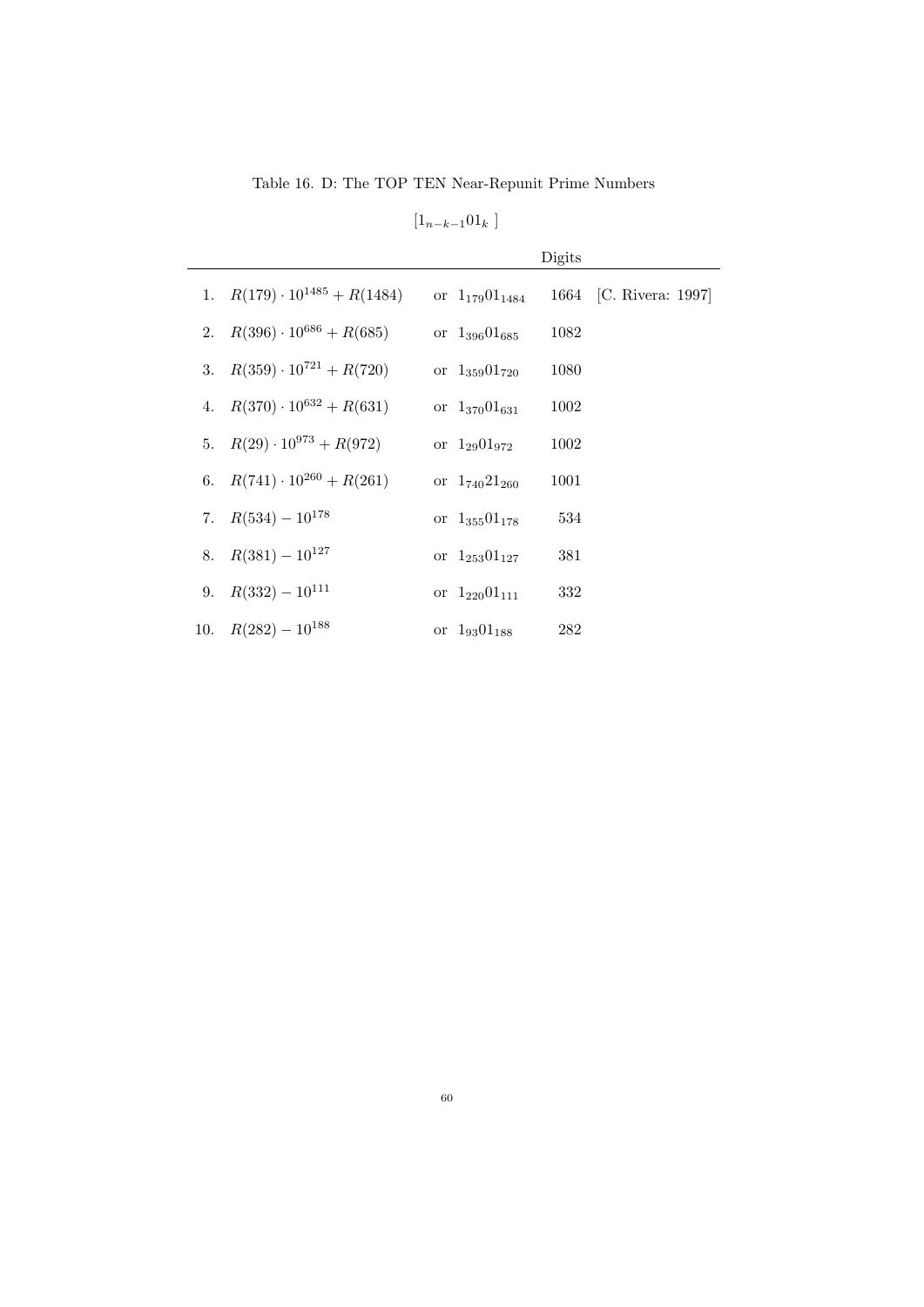Table 17: The TOP TEN Quasi-Repdigit Prime Numbers

 $[k \cdot 10^n + 1]$ 

|                                         |                  | Repdigits | Repd. % |                               |
|-----------------------------------------|------------------|-----------|---------|-------------------------------|
| * 1. $3 \cdot 10^{27720} + 1$           | or $30_{27719}1$ | 27719     | 99.99   | [J. Liddle & Y. Gallot: 2000] |
| * 2. $3 \cdot 10^{10453} + 1$           | or $30_{10452}1$ | 10452     | 99.98   |                               |
| ** 3. $6 \cdot 10^{4426} + 1$           | or $60_{4425}1$  | 4425      | 99.95   |                               |
| ** 4. $6 \cdot 10^{2629} + 1$           | or $60_{2628}1$  | 2628      | 99.92   |                               |
| * 5. $3 \cdot 10^{2620} + 1$            | or $30_{2619}1$  | 2619      | 99.92   |                               |
| ** 6. $6 \cdot 10^{2236} + 1$           | or $60_{2235}1$  | 2235      | 99.91   |                               |
| * 7. $7 \cdot 10^{2196} + 1$            | or $70_{2195}1$  | 2195      | 99.91   |                               |
| *** 8. $32 \cdot R(1974) + 1$           | or $35_{1973}3$  | 1973      | 99.90   |                               |
| $*$ 9. 3 $\cdot$ 10 <sup>1900</sup> + 1 | or $30_{1899}1$  | 1899      | 99.89   |                               |
| **** 10. $12 \cdot R(1470) - 1$         | or $13_{1469}1$  | 1469      | 99.86   |                               |

\* Quasi-even-digits prime

\*\* Almost-all-even-digits prime

\*\*\* Plateau palindrome with all prime digits

\*\*\*\* Plateau palindrome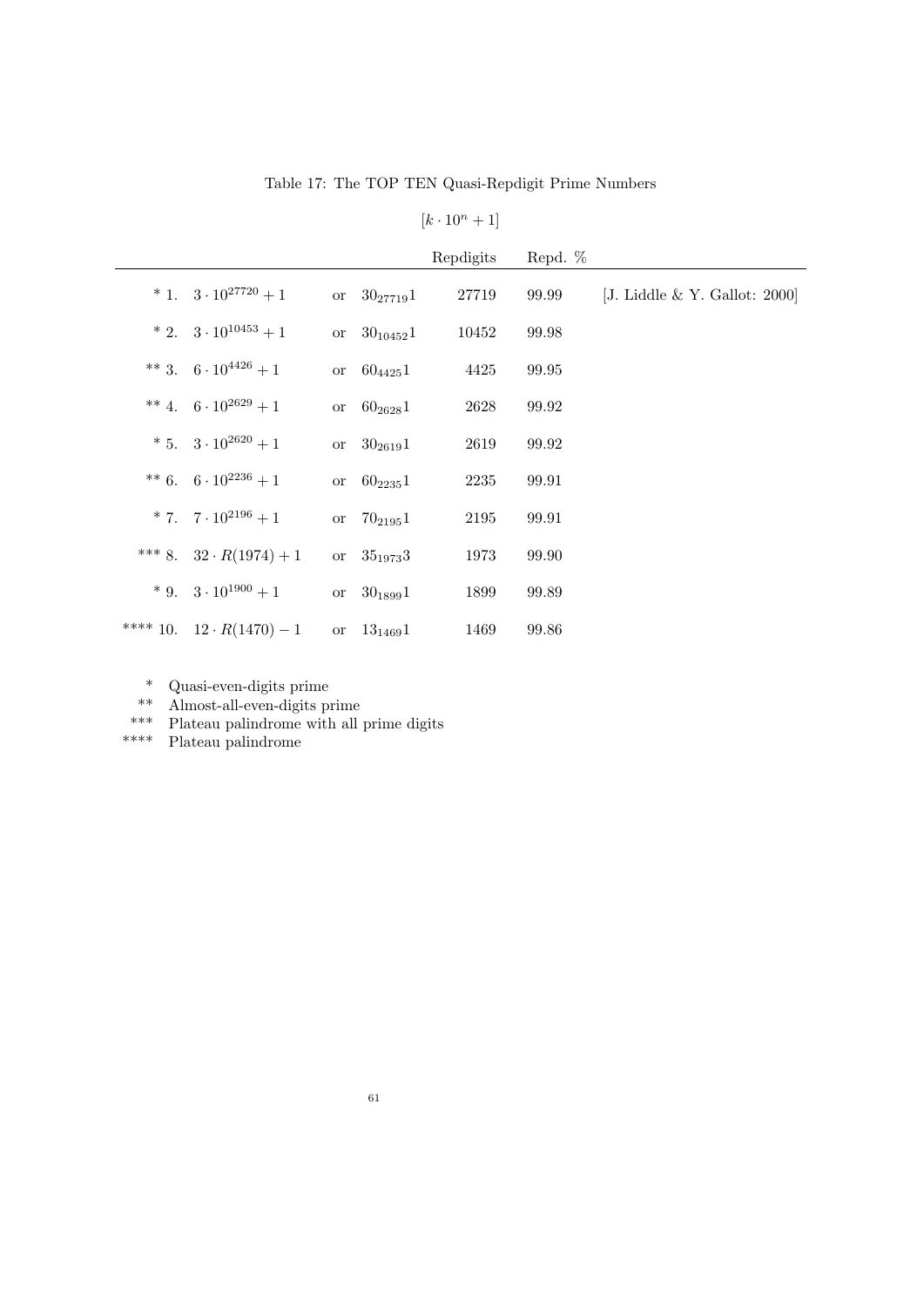Table 18: The TOP TEN Factorial Prime Numbers

| $N! \pm 1$           | Digits |                                       |
|----------------------|--------|---------------------------------------|
| 1. $6917! - 1$       |        | 23560 [C. Caldwell & Y. Gallot: 1998] |
| 2. $6380! + 1$       | 21507  |                                       |
| 3. $3610! - 1$ 11277 |        |                                       |
| 4. $3507! - 1$       | 10912  |                                       |
| 5. $1963! - 1$       | 5614   |                                       |
| 6. $1477! + 1$       | 4042   |                                       |
| 7. $974! - 1$        | 2490   |                                       |
| 8. $872! + 1$        | 2188   |                                       |
| 9. $546! - 1$        | 1260   |                                       |
| 10. $469! - 1$       | 1051   |                                       |

 $[N! \pm 1] = 1 \times 2 \times 3 \times 4 \dots N \pm 1]$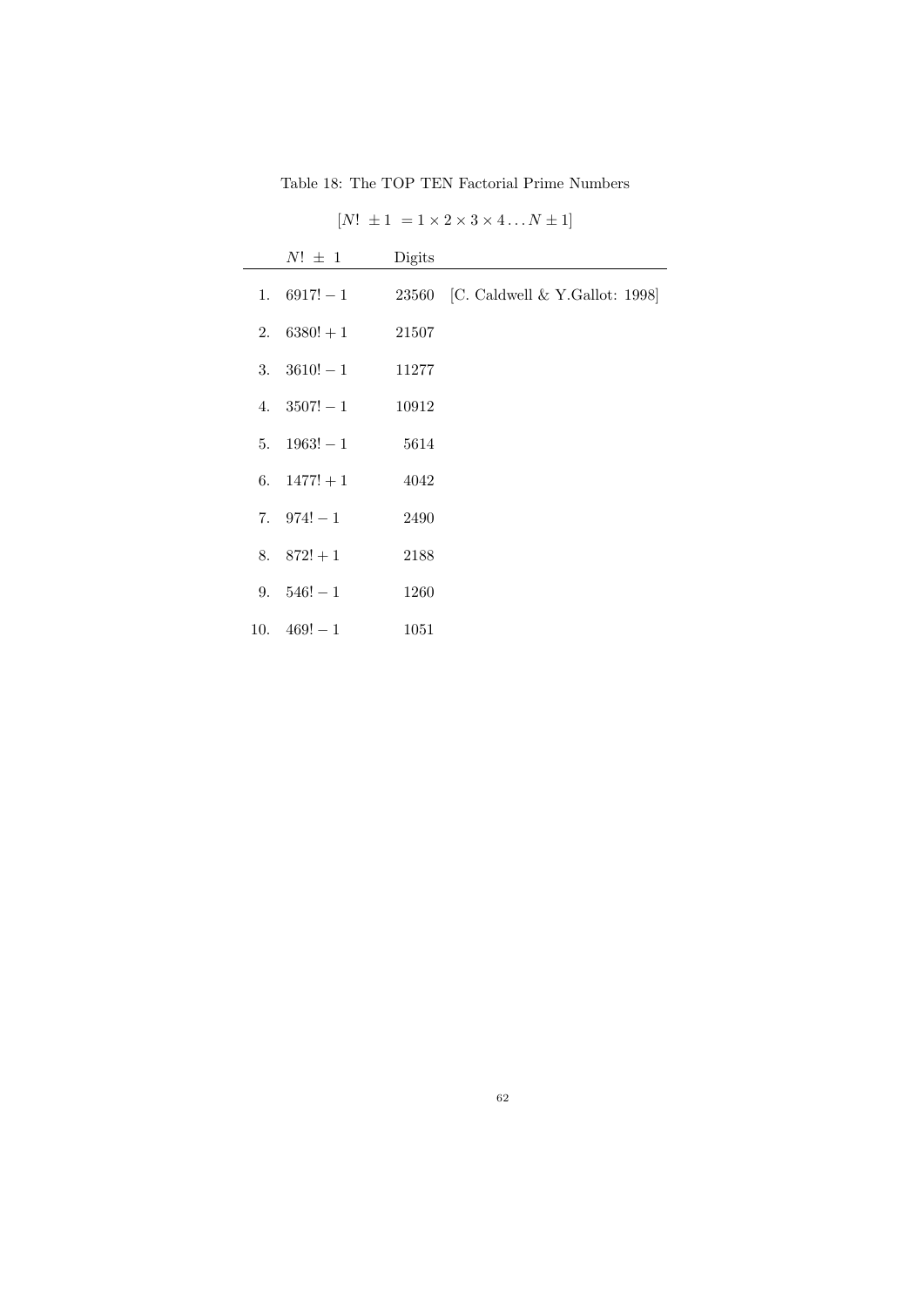Table 18. A: The TOP TEN Factorial -Plus-One Primes

|    | $N!+1$         | Digits |                                                     |
|----|----------------|--------|-----------------------------------------------------|
|    |                |        | 1. $6380! + 1$ 21507 [C. Caldwell & Y. Gallot:1998] |
|    | 2. $1477! + 1$ | 4042   |                                                     |
|    | 3. $872! + 1$  | 2188   |                                                     |
|    | 4. $427! + 1$  | 940    |                                                     |
|    | 5. $399! + 1$  | 867    |                                                     |
|    | 6. $340! + 1$  | 715    |                                                     |
|    | 7. $320! + 1$  | 665    |                                                     |
| 8. | $154! + 1$     | 272    |                                                     |
|    | 9. $116! + 1$  | 191    |                                                     |
|    | 10. $77! + 1$  | 114    |                                                     |

 $[N! + 1 = 1 \times 2 \times 3 \times \dots \ N + 1]$ 

[ and the rest ]

| $N!+1$ Digits |     | $N!+1$ Digits |                |
|---------------|-----|---------------|----------------|
| 11. $73! + 1$ | 106 | 15. $11!+1$ 8 |                |
| 12. $41! + 1$ | 50  | 16. $3! + 1$  | $\blacksquare$ |
| 13. $37! + 1$ | 44  | 17. $2! + 1$  | 1              |
| 14. $27! + 1$ | 29  | 18. $1!+1$    |                |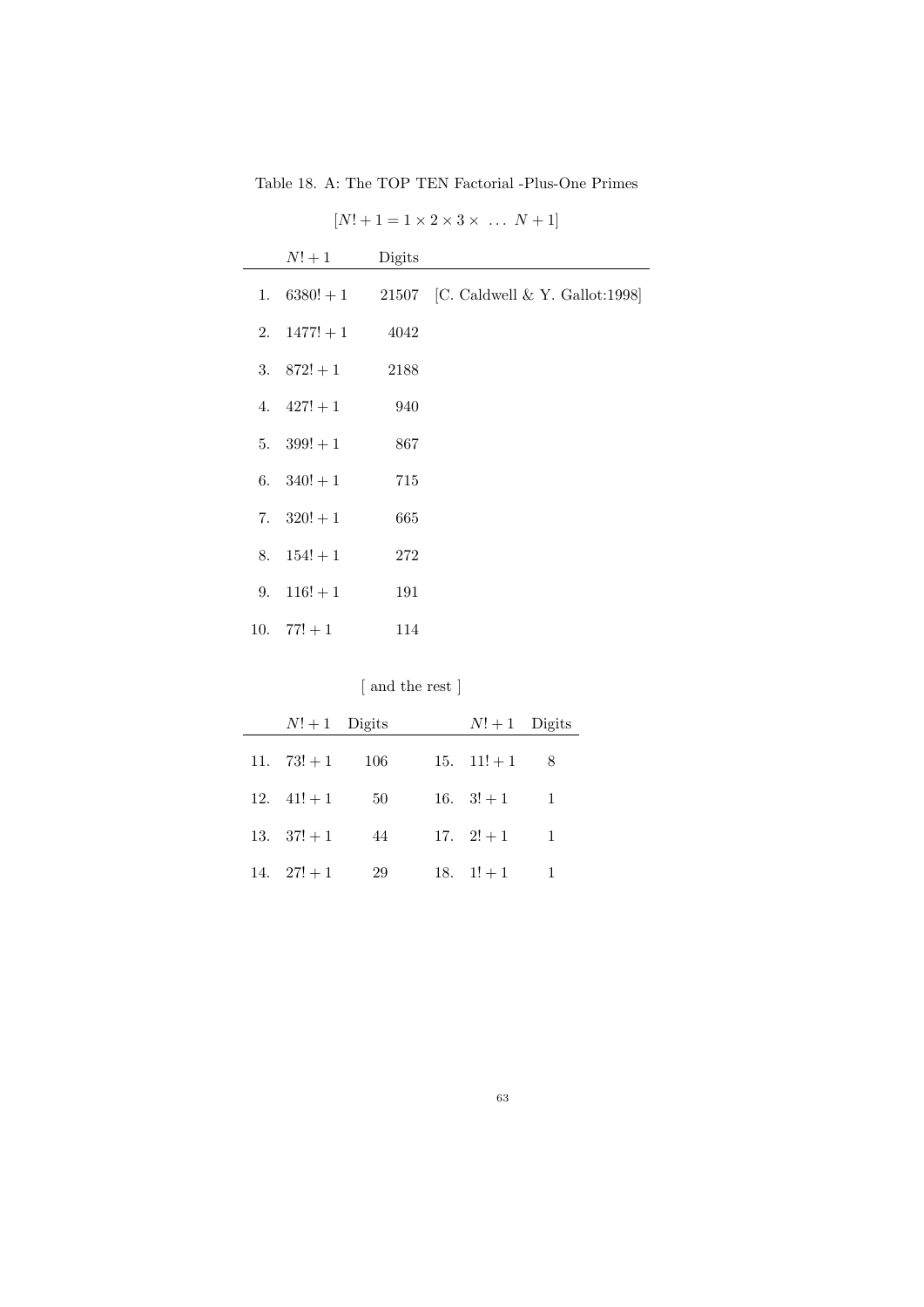Table 18. B: The TOP TEN Factorial -Minus-One Primes

|  | $N!-1$ Digits<br>2. $3610! - 1$ 11277<br>3. $3507! - 1$ 10912<br>4. $1963! - 1$ 5614<br>5. $974! - 1$ 2490<br>6. $546! - 1$ 1260<br>7. $469! - 1$ 1051<br>8. $379! - 1$ 815<br>9. $324! - 1$ 675<br>10. $166! - 1$ 298 | $\left  \frac{1}{2}, \frac{1}{2}, \ldots, \frac{1}{n} \right $<br>1. $6917! - 1$ 23560 [C. Caldwell & Y. Gallot: 1998] |
|--|------------------------------------------------------------------------------------------------------------------------------------------------------------------------------------------------------------------------|------------------------------------------------------------------------------------------------------------------------|

 $[N! - 1 = 1 \times 2 \times 3 \times \dots \times N - 1]$ 

[and the rest]

| $N!-1$ Digits       |    | $N!-1$ Digits               |                |
|---------------------|----|-----------------------------|----------------|
| 11. $94! - 1$ 147   |    | $17. \quad 12! - 1 \quad 9$ |                |
| 12. $38! - 1$       | 45 | 18. $7! - 1$ 4              |                |
| $13. \quad 33! - 1$ | 37 | $19. \quad 6! - 1 \quad 3$  |                |
| $14. \quad 32! - 1$ | 36 | $20.4! - 1$                 | $\overline{2}$ |
| 15. $30! - 1$       | 33 | 21. $3! - 1$ 1              |                |
| 16. $14! - 1$ 11    |    |                             |                |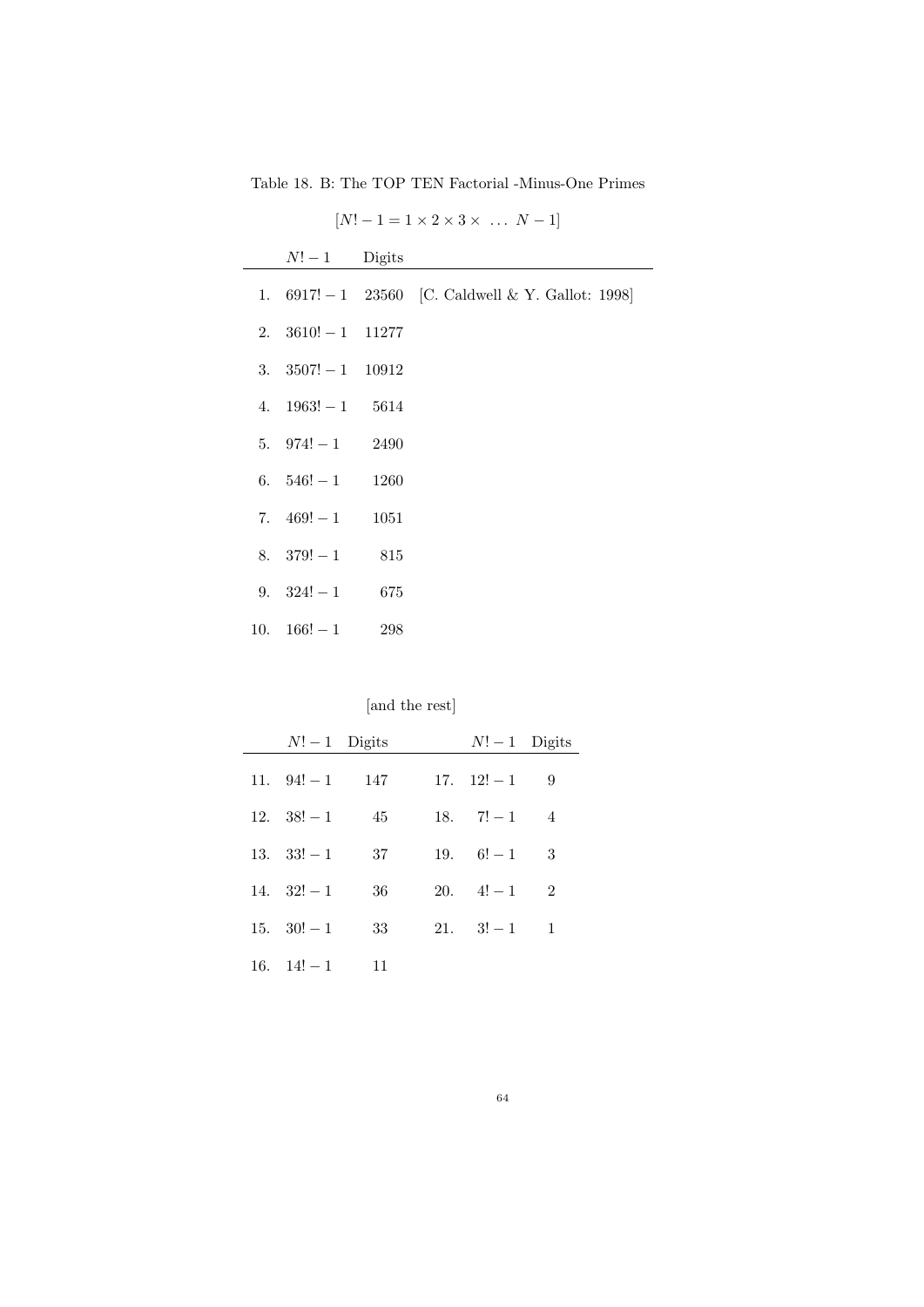Table 19: The TOP TEN Primes of Alternating Sums of Factorials

|    |                                         | Digits         |                 |
|----|-----------------------------------------|----------------|-----------------|
| 1. | $160! - 159! + 158! -  - 3! + 2! - 1!$  |                | 285   W.Keller: |
| 2. | $105! - 104! + 103! -  + 3! - 2! + 1!$  | 169            |                 |
| 3. | $61! - 60! + 59! -  + 3! - 2! + 1!$     | 84             |                 |
| 4. | $59! - 58! + 57! -  + 3! - 2! + 1!$     | 81             |                 |
| 5. | $41! - 40! + 39! -  + 3! - 2! + 1!$     | 50             |                 |
| 6. | $19! - 18! + 17! -  + 3! - 2! + 1!$     | 18             |                 |
| 7. | $15! - 14! + 13! -  + 3! - 2! + 1!$     | 13             |                 |
| 8. | $10! - 9! + 8! -  - 3! + 2! - 1!$       | 7              |                 |
| 9. | $8! - 7! + 6! - 5! + 4! - 3! + 2! - 1!$ | 5              |                 |
|    | 10. $7! - 6! + 5! - 4! + 3! - 2! + 1!$  | $\overline{4}$ |                 |

 $[A_n = n! - (n-1)! + (n-2)! - + \cdots - (-1)^n 1!]$ 

[and the rest]

| 11. $6! - 5! + 4! - 3! + 2! - 1!$ | 3 |
|-----------------------------------|---|
| 12. $5! - 4! + 3! - 2! + 1!$      | 3 |
| 13. $4! - 3! + 2! - 1!$           | 2 |
| 14. $3! - 2! + 1!$                |   |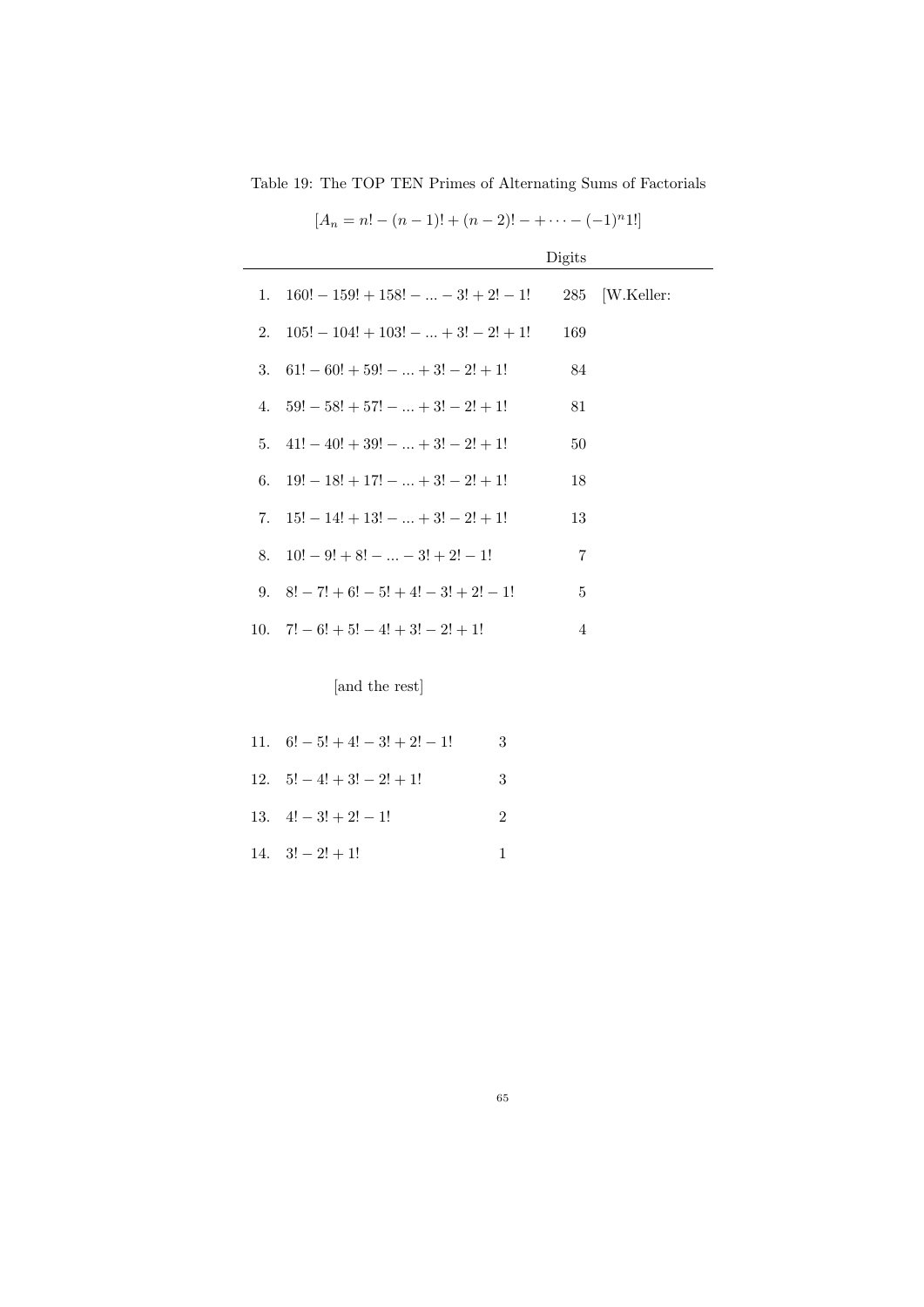Table 20: The TOP TEN Primorial Prime Numbers

| $[P^{\#} \pm 1 = 2 \times 3 \times 5 \times 7 \times  P \pm 1]$ |  |  |  |  |  |
|-----------------------------------------------------------------|--|--|--|--|--|
|-----------------------------------------------------------------|--|--|--|--|--|

|                          | Digits |                                                        |
|--------------------------|--------|--------------------------------------------------------|
|                          |        | 1. $145823^{\#} + 1$ 63142 [Anderson & Robinson: 2000] |
| 2. $42209^{\#}+1$ 18241  |        |                                                        |
| 3. $24029^{\#}+1$ 10387  |        |                                                        |
| 4. $23801^{\#}+1$ 10273  |        |                                                        |
| 5. $18523^{\#}+1$ 8002   |        |                                                        |
| 6. $15877^{\#} - 1$ 6845 |        |                                                        |
| 7. $13649^{\#}+1$ 5862   |        |                                                        |
| 8. $13033^{\#} - 1$ 5610 |        |                                                        |
| 9. $11549^{\#}+1$ 4951   |        |                                                        |
| 10. $6569^{\#} - 1$ 2811 |        |                                                        |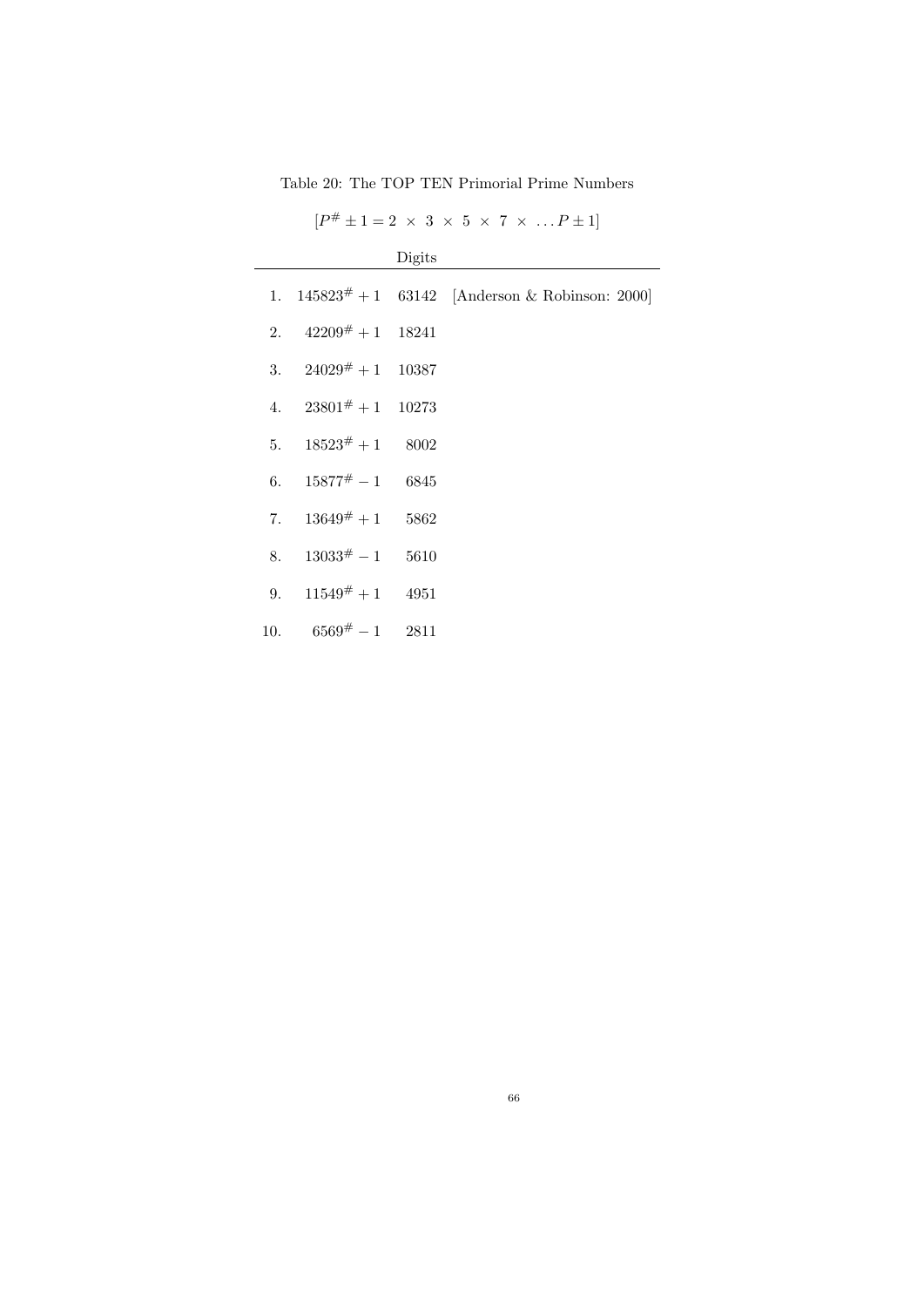Table 20. A: The TOP TEN Primorial-Plus-One Primes

 $[P^{\#}+1=2 \times 3 \times 5 \times ... P+1]$ 

|     |                        | Digits         |                                                     |
|-----|------------------------|----------------|-----------------------------------------------------|
| 1.  |                        |                | $145823^{\#} + 1$ 63142 [Anderson & Robinson: 2000] |
| 2.  | $42209^{\#}+1$ 18241   |                |                                                     |
| 3.  | $24029^{\#}+1$ 10387   |                |                                                     |
| 4.  | $23801^{\#}+1$ 10273   |                |                                                     |
| 5.  | $18523^{\#}+1$ 8002    |                |                                                     |
| 6.  | $13649^{\#}+1$ 5862    |                |                                                     |
| 7.  | $11549^{\#}+1$ 4951    |                |                                                     |
| 8.  | $4787^{\#}+1$ 2038     |                |                                                     |
| 9.  | $4547^{\#}+1$ 1939     |                |                                                     |
|     | 10. $3229^{\#}+1$ 1368 |                |                                                     |
|     | [ and the rest ]       |                |                                                     |
| 11. | $2657^{\#}+1$ 1115     |                |                                                     |
| 12. | $1021^{\#}+1$ 428      |                |                                                     |
| 13. | $1019^{\#}+1$          | 425            |                                                     |
|     | 14. $379^{\#}+1$       | 154            |                                                     |
| 15. | $31^{\#}+1$            | 12             |                                                     |
| 16. | $11^{\#}+1$ 4          |                |                                                     |
| 17. | $7^{\#}+1$             | 3              |                                                     |
| 18. | $5^{\#}+1$             | $\overline{2}$ |                                                     |
| 19. | $3^{\#}+1$             | $\mathbf{1}$   |                                                     |
| 20. | $2^{\#}+1$             | $\mathbf{1}$   |                                                     |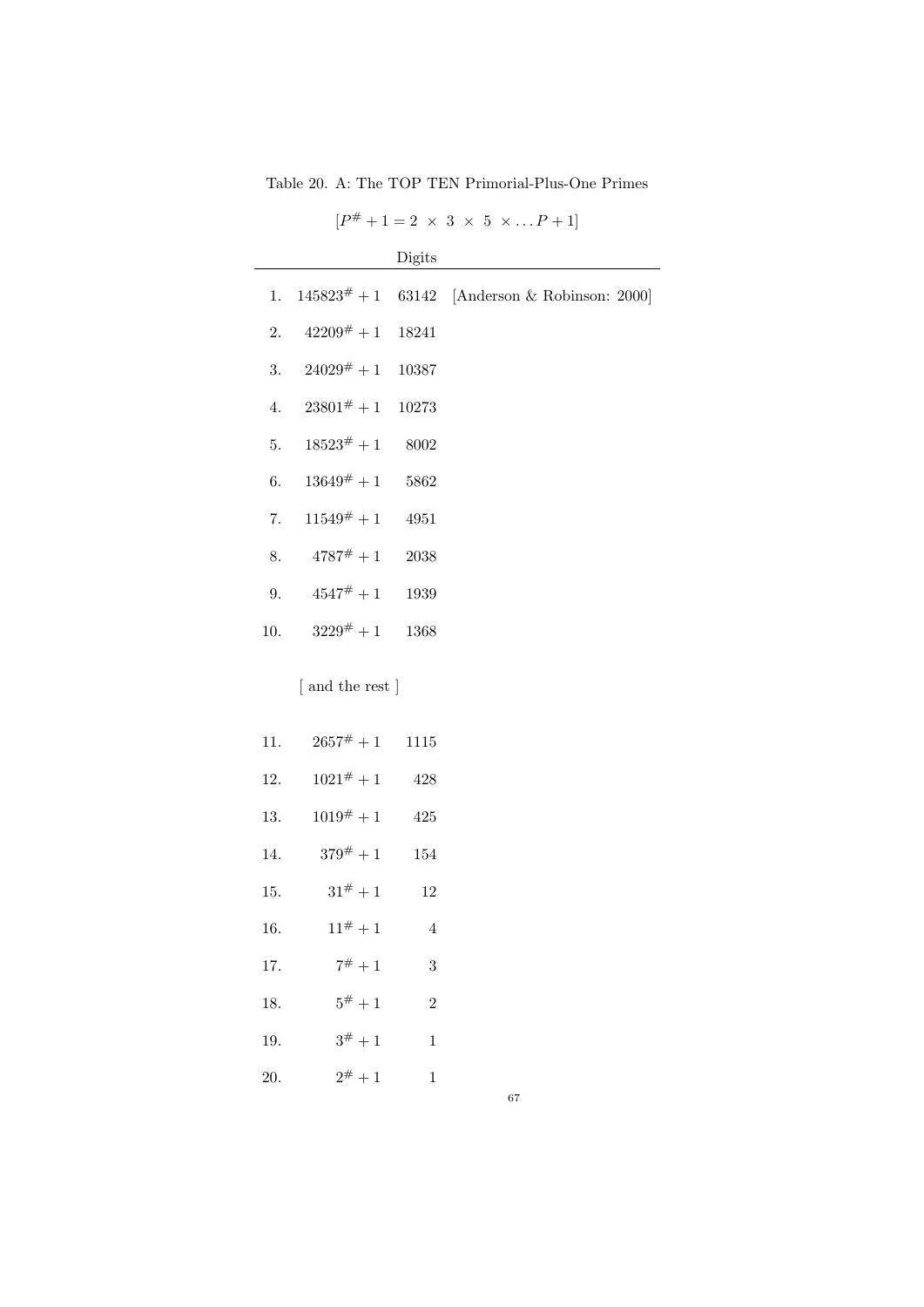Table 20. B: The TOP TEN Primorial-Minus-One Primes

|                          | Digits |                                                          |
|--------------------------|--------|----------------------------------------------------------|
|                          |        | 1. $15877^{\#} - 1$ 6845 [C. Caldwell & H. Dubner: 1992] |
| 2. $13033^{\#} - 1$ 5610 |        |                                                          |
| 3. $6569^{\#} - 1$ 2811  |        |                                                          |
| 4. $4583^{\#} - 1$ 1953  |        |                                                          |
| 5. $4297^{\#} - 1$ 1844  |        |                                                          |
| 6. $4093^{\#} - 1$ 1750  |        |                                                          |
| 7. $2377^{\#} - 1$ 1007  |        |                                                          |
| 8. $2053^{\#} - 1$ 866   |        |                                                          |
| 9. $1873^{\#} - 1$ 790   |        |                                                          |
| 10. $991^{\#} - 1$ 413   |        |                                                          |

 $[P^{\#} - 1 = 2x3x5x7x \dots P - 1]$ 

[and the rest]

| 11. | $337^{\#} - 1$ | 136            |
|-----|----------------|----------------|
| 12. | $317^{\#} - 1$ | 131            |
| 13. | $89^{\#} - 1$  | 35             |
| 14. | $41^{\#} - 1$  | 15             |
| 15. | $13^{\#} - 1$  | 5              |
| 16. | $11^{\#} - 1$  | 4              |
| 17. | $5^{\#} - 1$   | $\overline{2}$ |
| 18. | $3^{\#} - 1$   | 1              |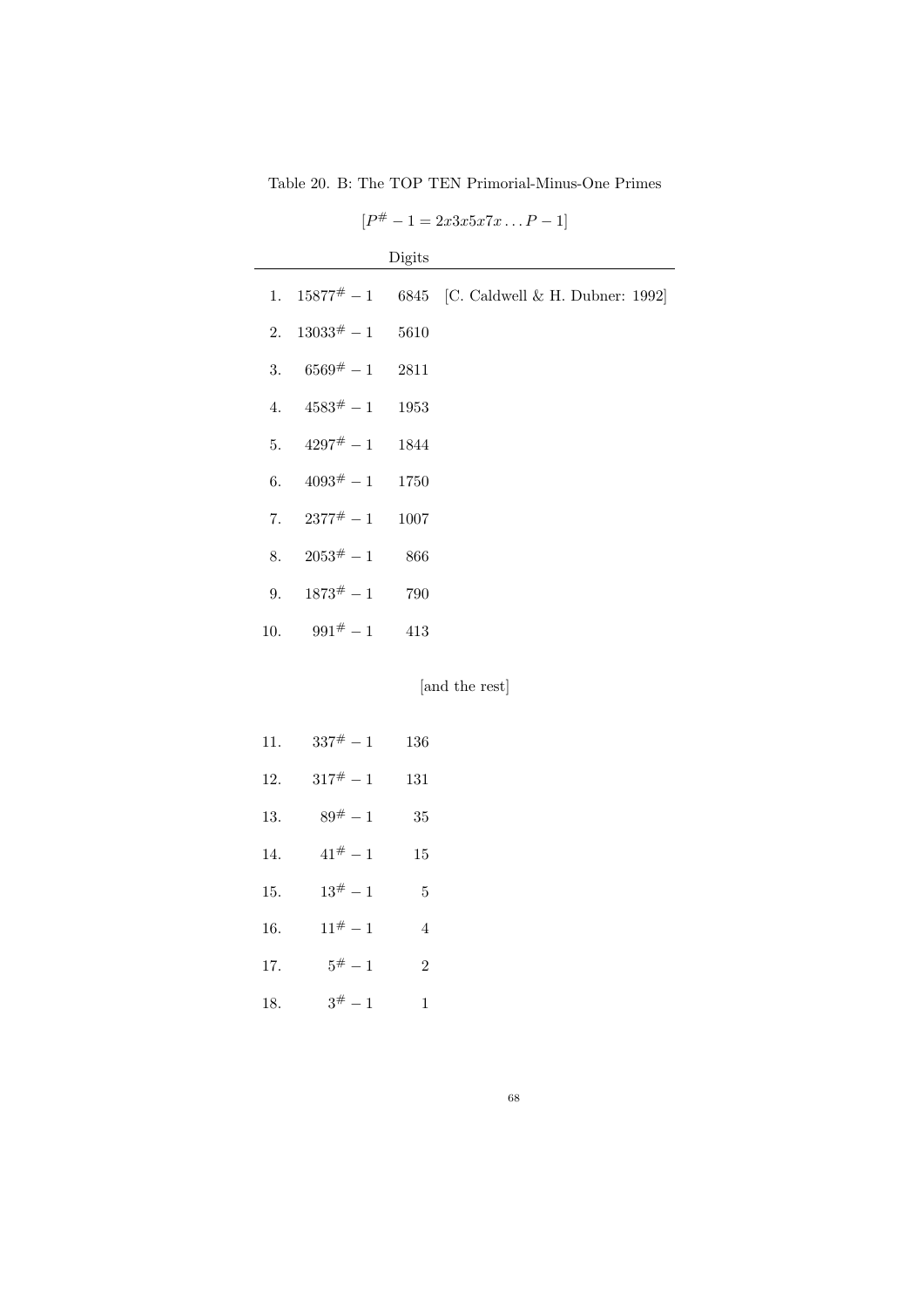Table 21: The TOP TEN Multifactorial Prime Numbers

# $[N! \ \mbox{\scriptsize $k\pm1$}]$

|                        | Digits |                         |
|------------------------|--------|-------------------------|
| 1. $34706$ !!! $-1$    |        | 47505 [S. Harvey: 2000] |
| 2. $34626!! - 1$       | 47384  |                         |
| 3. $32659!! + 1$ 44416 |        |                         |
| 4. 69114! $7 - 1$      | 43519  |                         |
| 5. $28565!!! + 1$      | 38295  |                         |
| 6. 61467! $7 - 1$      | 38238  |                         |
| 7. $54481! \t7 - 1$    | 33485  |                         |
| $8. \quad 24753!! + 1$ | 32671  |                         |
| 9. $23109!! - 1$       | 30272  |                         |
| 10. 41990! $_6 - 1$    | 29318  |                         |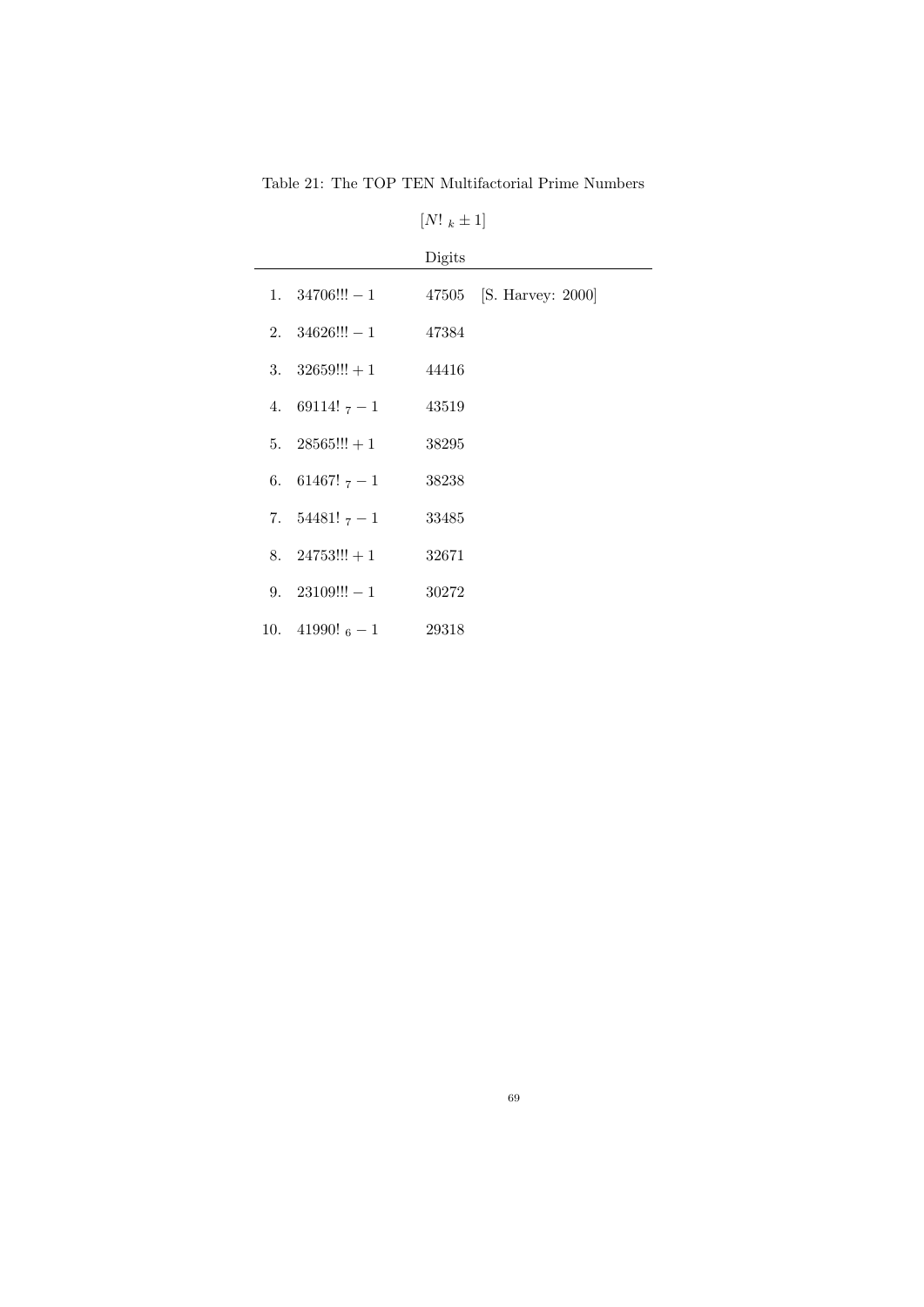Table 21. A: The TOP TEN Double Factorial Prime Numbers

| $[N!! \pm 1 = N \cdot (N-2) (N-4) (N-6) \dots (2) \pm 1]$ |        |                                          |  |
|-----------------------------------------------------------|--------|------------------------------------------|--|
|                                                           | Digits |                                          |  |
|                                                           |        | 1. $9682!! - 1$ 17196 [B. deWater: 1999] |  |
| 2. $8670!! - 1$ 15191                                     |        |                                          |  |
| 3. $6404!! - 1$ 10800                                     |        |                                          |  |
| 4. $3476!! - 1$ 5402                                      |        |                                          |  |
| 5. $2328!! - 1$ 3416                                      |        |                                          |  |
| 6. $888!! - 1$ 1118                                       |        |                                          |  |
| 7. $842!! - 1$ 1051                                       |        |                                          |  |
| 8. $728!! - 1$ 886                                        |        |                                          |  |
| 9. $518!!+1$ 593                                          |        |                                          |  |
|                                                           |        |                                          |  |

10.  $214!! - 1$  205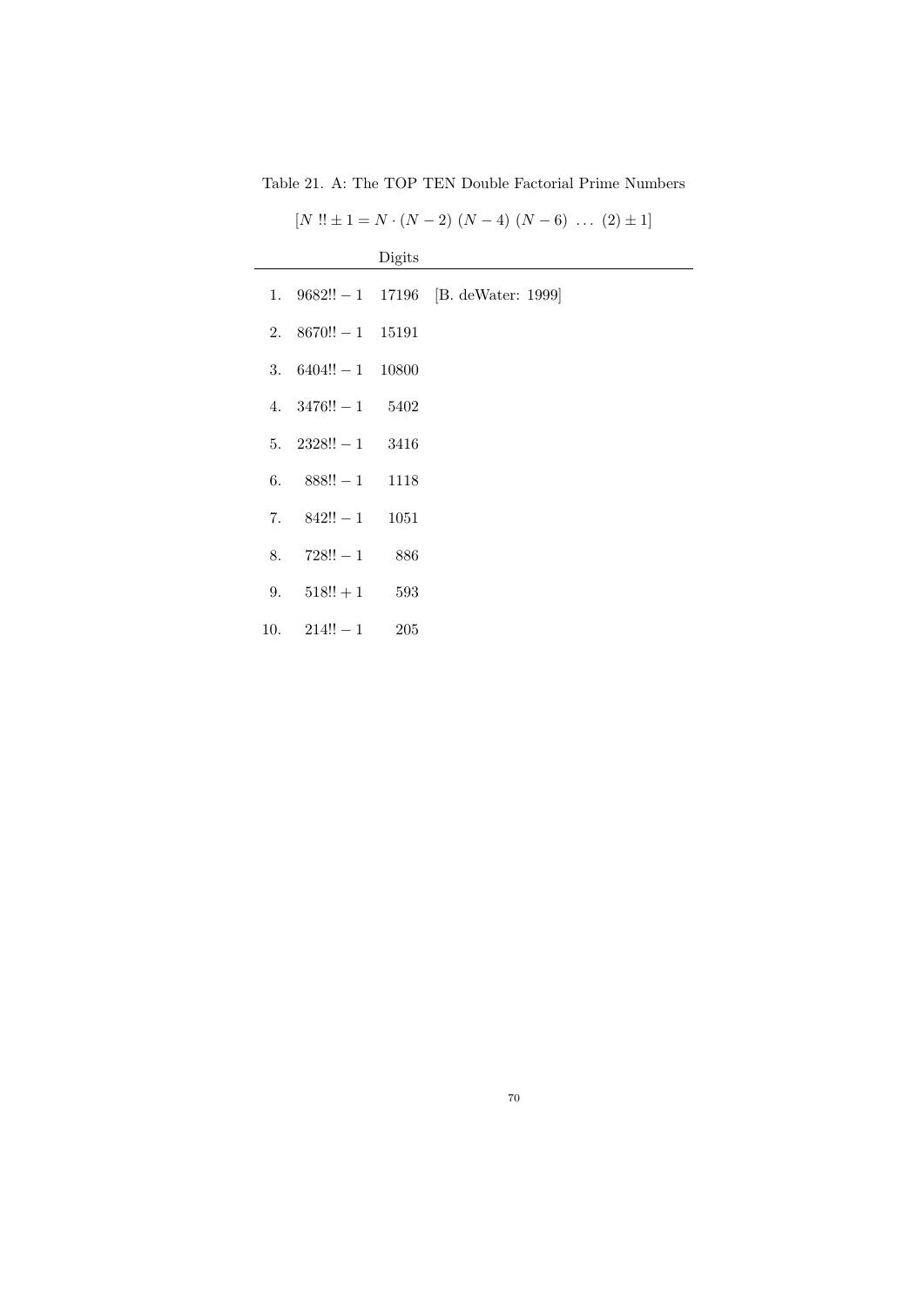Table 21. B: The TOP TEN Triple Factorial Prime Numbers

|  | $[N'!!:\pm 1 = N \cdot (N-3) (N-6) (N-9) \cdots \pm 1]$ |
|--|---------------------------------------------------------|
|  |                                                         |

|                          | Digits |                                             |
|--------------------------|--------|---------------------------------------------|
|                          |        | 1. $34706!!! - 1$ $47505$ [S. Harvey: 2000] |
| 2. $34626!! - 1$ $47384$ |        |                                             |
| 3. $32659!! + 1$ 44416   |        |                                             |
| 4. $28565!! + 1$ $38295$ |        |                                             |
| 5. $24753!!! + 1$ 32671  |        |                                             |
| 6. $23109!! - 1$ $30272$ |        |                                             |
| 7. $22326!! + 1$ $29135$ |        |                                             |
| 8. $21725!!! + 1$ 28265  |        |                                             |
| 9. $18037!!! + 1$ 22981  |        |                                             |
| 10. $16681!! + 1$ 21065  |        |                                             |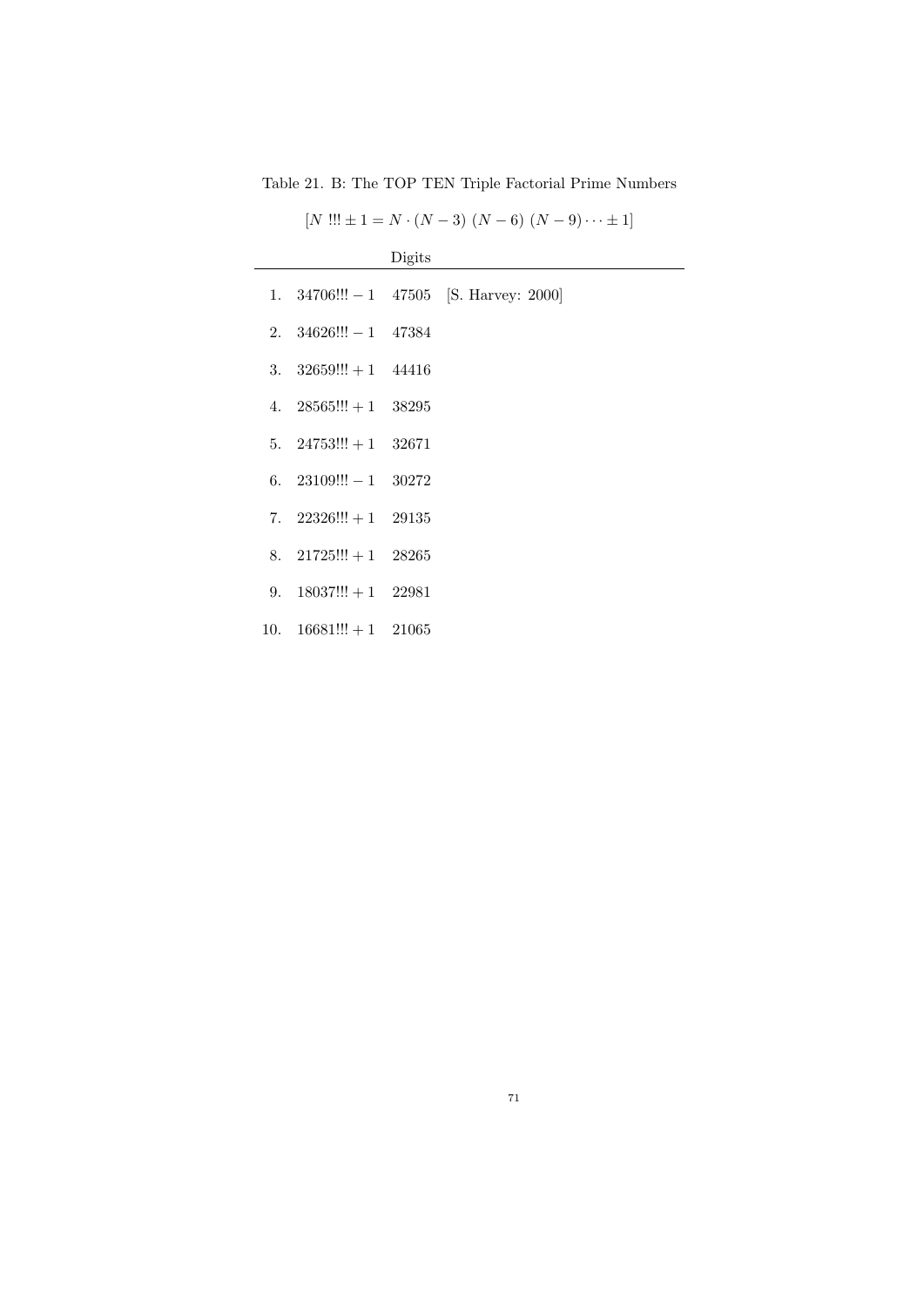Table 21. C: The TOP TEN Quadruple Factorial Prime Numbers

| $[N']]! \pm 1 = N \cdot (N-4) (N-8) (N-12) \ldots \pm 1]$ |  |  |
|-----------------------------------------------------------|--|--|
|                                                           |  |  |

|     |                      | Digits |                         |
|-----|----------------------|--------|-------------------------|
|     | 1. $27780$ !!!! $-1$ |        | 27848 [S. Harvey: 2000] |
|     | 2. $25938$ !!!! $-1$ | 25809  |                         |
|     | 3. $22726$ !!!! $-1$ | 22287  |                         |
| 4.  | $19978$ !!!! $-1$    | 19313  |                         |
|     | 5. $14614$ !!!! + 1  | 13632  |                         |
| 6.  | $12778$ !!!! $-1$    | 11733  |                         |
| 7.  | $6586$ !!!! + 1      | 5575   |                         |
| 8.  | $5920$ !!!! $-1$     | 4943   |                         |
| 9.  | $5680$ !!!! + 1      | 4717   |                         |
| 10. | $5612$ !!!! + 1      | 4653   |                         |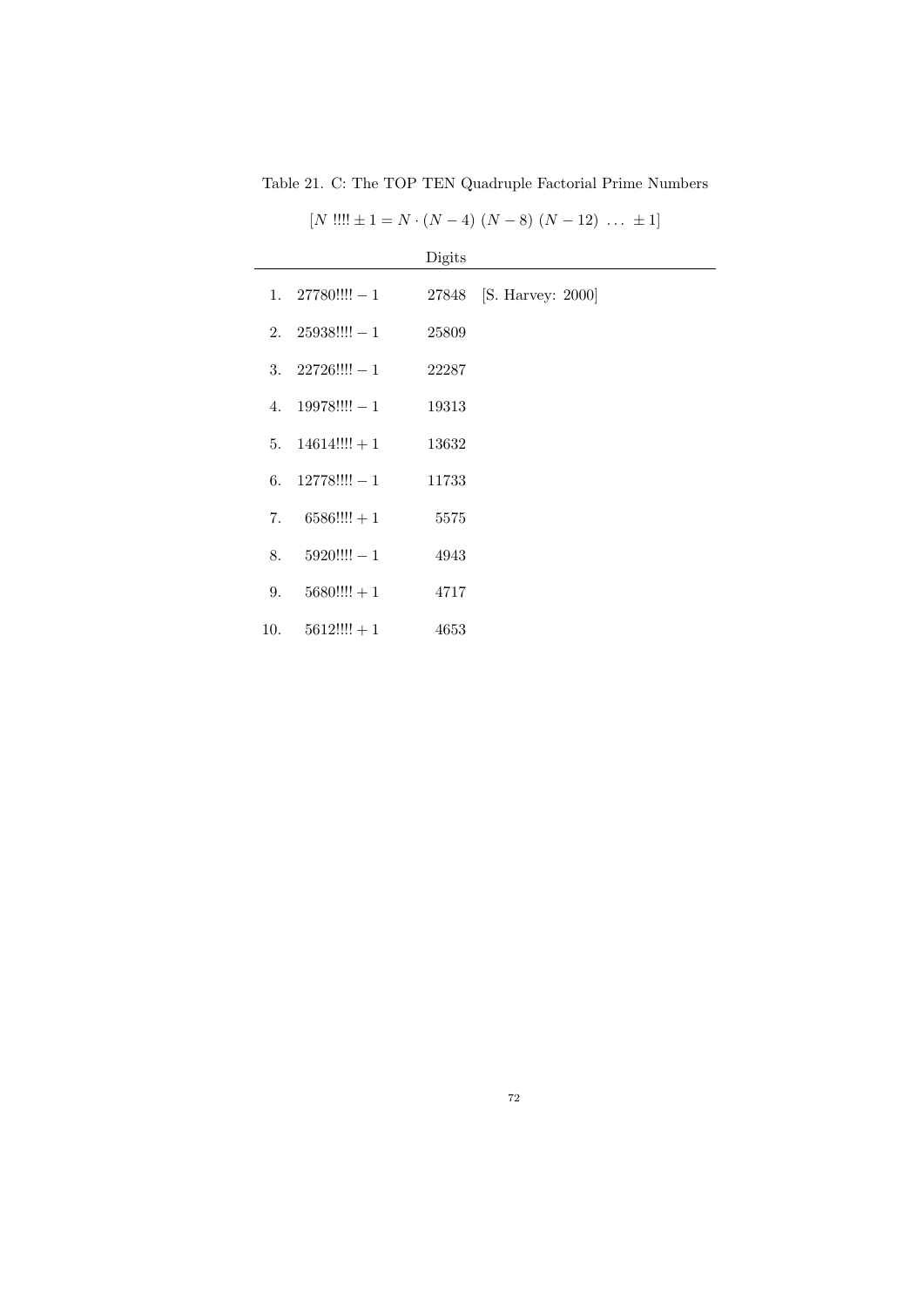Table 21. D: The TOP TEN Quintuple Factorial Prime Numbers

|  | $[N'$ !!!!! $\pm 1 = N \cdot (N-5) (N-10) (N-15) \cdots \pm 1$ |
|--|----------------------------------------------------------------|
|  |                                                                |

|     |                            | Digits |                          |
|-----|----------------------------|--------|--------------------------|
|     | 1. $22753$ !!!!! $-1$      |        | 17854 [B. deWater: 2000] |
|     | 2. $21092$ !!!!!! $-1$     | 16412  |                          |
|     | 3. $12415$ !!!!! $-1$      | 9090   |                          |
|     | 4. $12144$ !!!!!! $-1$     | 8868   |                          |
|     | $5. \quad 11915$ !!!!! + 1 | 8681   |                          |
| 6.  | $10448$ !!!!! $-1$         | 7493   |                          |
| 7.  | $10232$ !!!!! + 1          | 7320   |                          |
| 8.  | $9992$ !!!!!! $-1$         | 7128   |                          |
| 9.  | $9382$ !!!!! + 1           | 6641   |                          |
| 10. | $9202$ !!!!!! + 1          | 6498   |                          |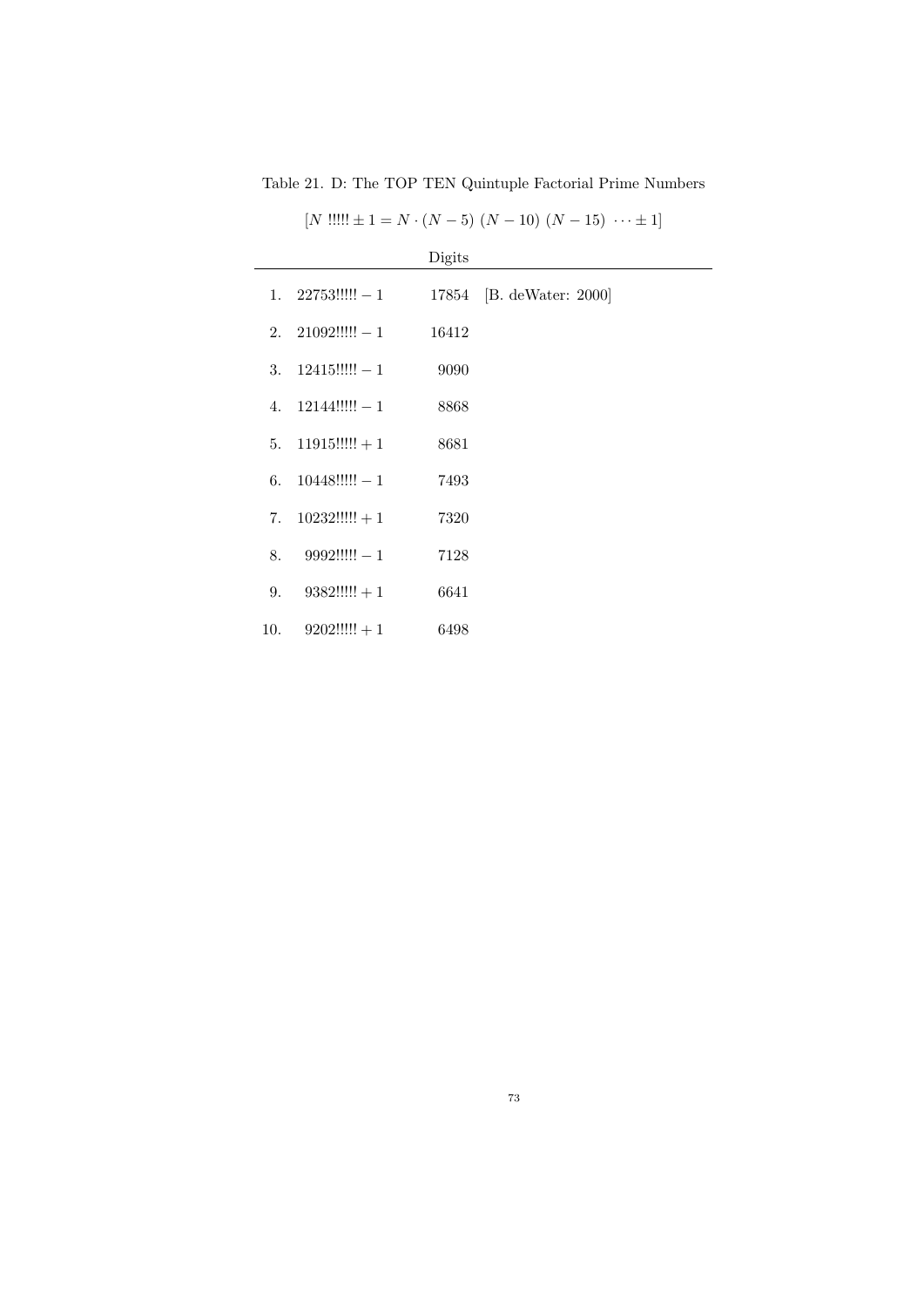Table 21. E: The TOP TEN Sextuple Factorial Prime Numbers

| $[N!_{6} \pm 1 = N(N-6) (N-12) (N-18) \cdots \pm 1]$ |  |  |  |
|------------------------------------------------------|--|--|--|
|                                                      |  |  |  |

|                    | Digits |                            |
|--------------------|--------|----------------------------|
| 1. 41990! $_6 - 1$ |        | 29318 [R. Ballinger: 2000] |
| 2. $38618!_{6}-1$  | 26730  |                            |
| 3. 29882! $_6 - 1$ | 20129  |                            |
| 4. 25848! $_6 - 1$ | 17141  |                            |
| 5. 25336! $_6 - 1$ | 16764  |                            |
| 6. 21906! $_6 - 1$ | 14264  |                            |
| 7. 21432! $_6 - 1$ | 13922  |                            |
| 8. 12798! $_6 + 1$ | 7837   |                            |
| 9. 12760! $_6 + 1$ | 7811   |                            |
| 10. $11250!$ 6 + 1 | 6784   |                            |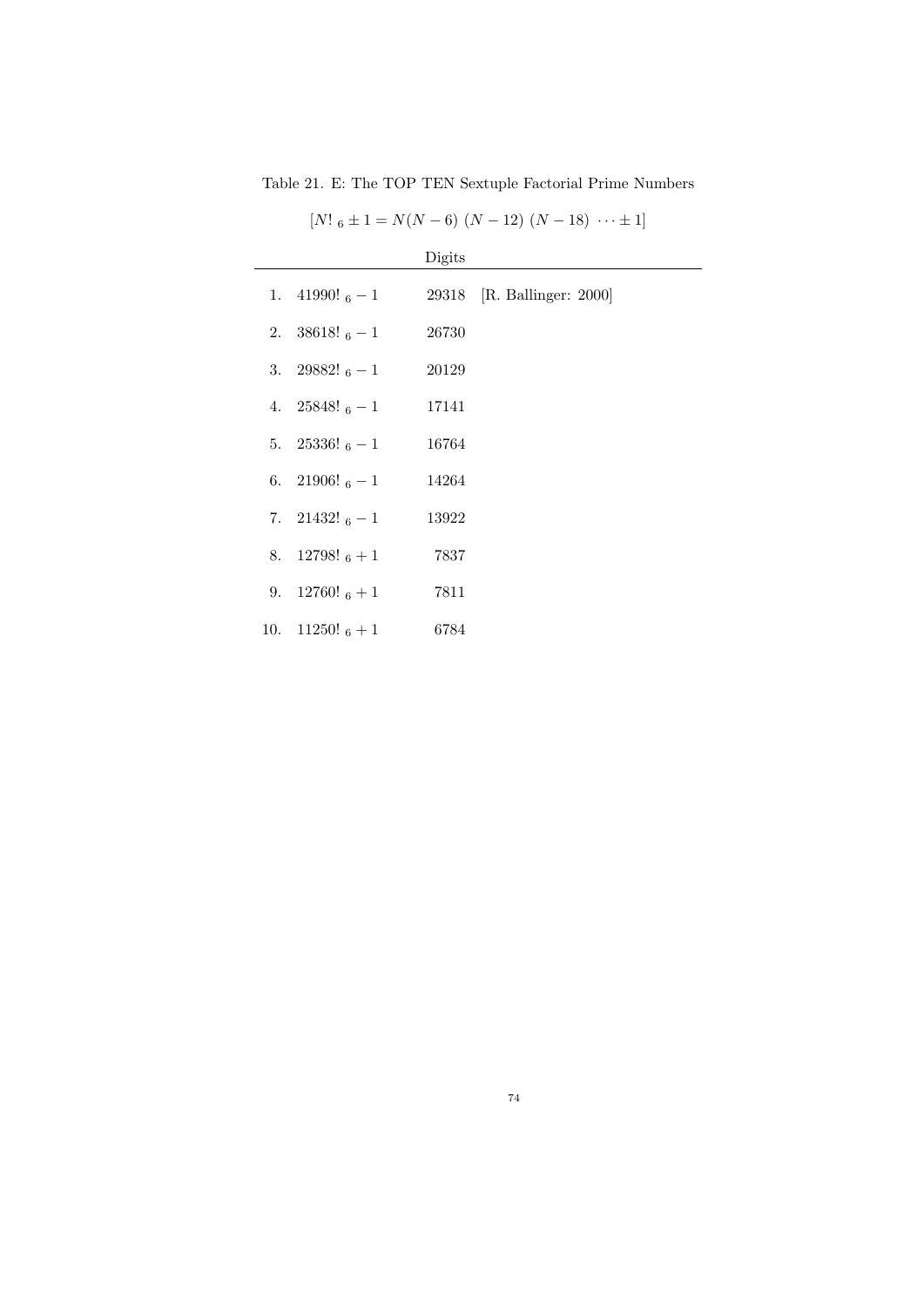Table 21. F: The TOP TEN Septuple Factorial Prime Numbers

| $[N! \; \tau \pm 1 = N(N-7) (N-14) (N-21) \cdots \pm 1]$ |
|----------------------------------------------------------|
|                                                          |

|                        | Digits |                                              |
|------------------------|--------|----------------------------------------------|
|                        |        | 1. 69144! $_{7} - 1$ 43519 [R. Dohmen: 2000] |
| 2. 61467! $7 - 1$      | 38238  |                                              |
| 3. $54481! \tau - 1$   | 33485  |                                              |
| 4. $45811! \t_{7} - 1$ | 27664  |                                              |
| 5. $43328! \t_7 - 1$   | 26015  |                                              |
| 6. $40707!$ $7-1$      | 24284  |                                              |
| 7. 31386! $7 - 1$      | 18218  |                                              |
| 8. 27430! $7 - 1$      | 15693  |                                              |
| 9. 26598! $7 - 1$      | 15166  |                                              |
| 10. 24014! $7 - 1$     | 13540  |                                              |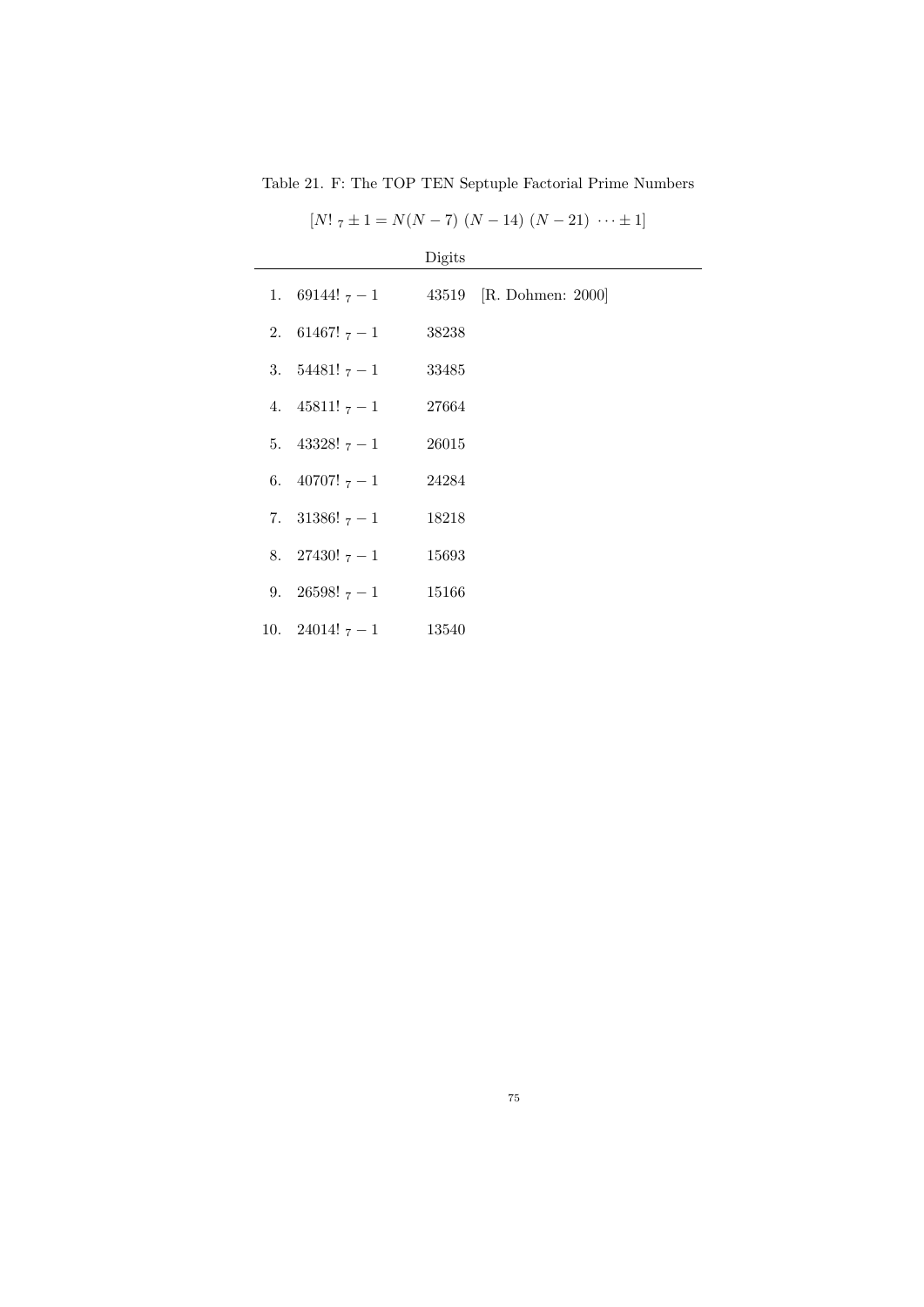## Table 22: The TOP TEN Primes with Composite Digits

and

The TOP TEN Holey Primes

 $[\;4,\;6,\;8,\;9;\;0\;]$ 

|    |                       | Digits | Holes |                                 |
|----|-----------------------|--------|-------|---------------------------------|
| 1. | 8948051               | 48052  | 48053 | [H. Dubner $& Y.$ Gallot: 2000] |
| 2. | 8941475               | 41476  | 41477 |                                 |
| 3. | $9_{20332}89_{18168}$ | 38051  | 38052 |                                 |
| 4. | $9_{7290}89_{22717}$  | 30008  | 30009 |                                 |
| 5. | $9_{8581}89_{21425}$  | 30007  | 30008 |                                 |
| 6. | 960998923906          | 30006  | 30007 |                                 |
| 7. | $9_{13380}89_{16623}$ | 30004  | 30005 |                                 |
| 7. | $9_{12209}89_{17794}$ | 30004  | 30005 |                                 |
| 7. | $9_{13322}89_{16681}$ | 30004  | 30005 |                                 |
| 7. | $9_{12363}89_{17640}$ | 30004  | 30005 |                                 |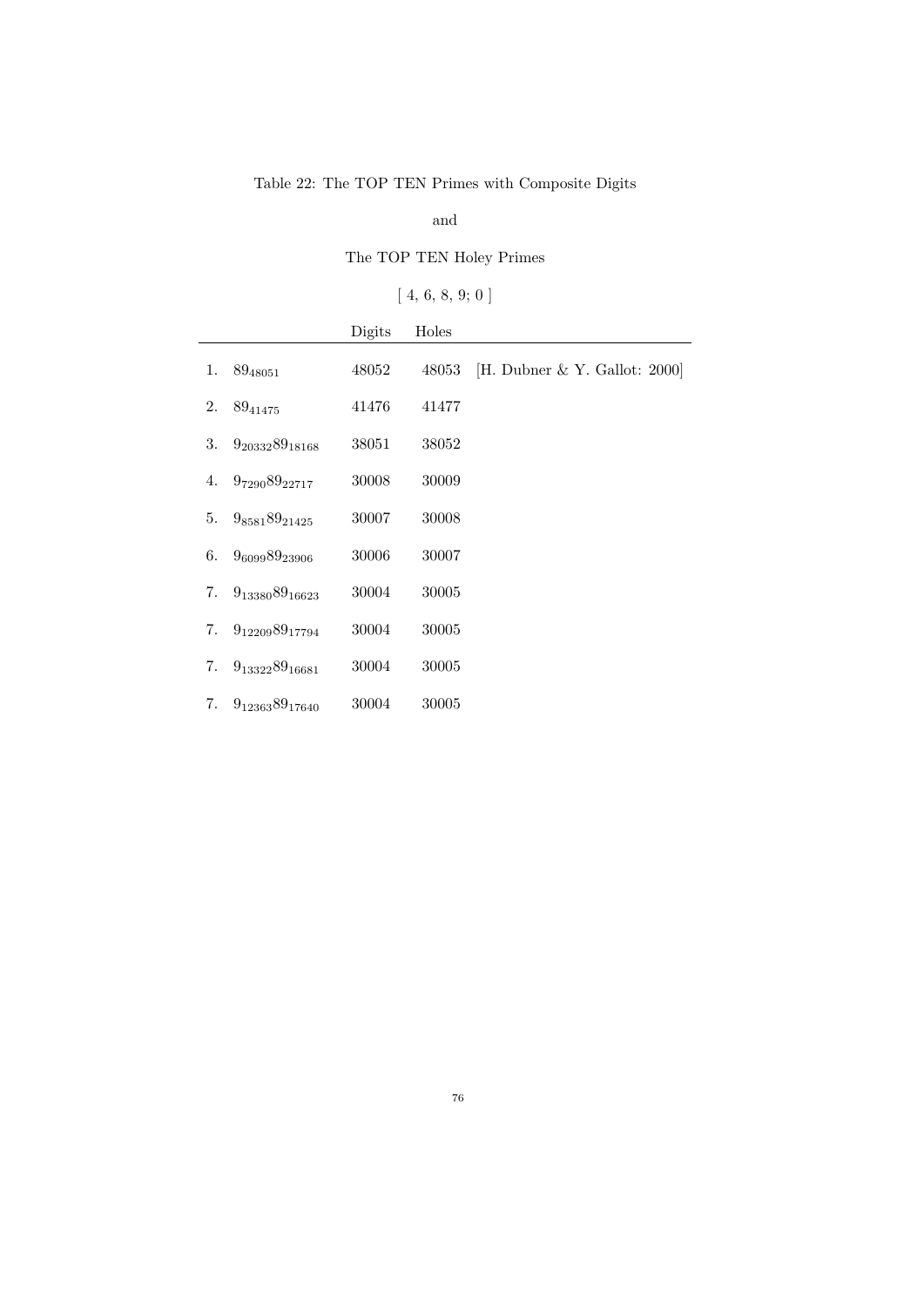|         |                                                                                                            | or                                       | Digits |            |
|---------|------------------------------------------------------------------------------------------------------------|------------------------------------------|--------|------------|
|         | *1. $10 \cdot 1704060407 \cdot R(12600)/R(10) + 1$                                                         | $(1704060407)_{1260}1$                   | 12601  | [HD: 1997] |
|         | *2. $10 \cdot 1506484605 \cdot R_{9240}/R_{10} + 1$                                                        | $(1506484605)_{924}1$                    | 9241   |            |
|         | *3. $[(17275727273727273727275727) \cdot R_{3120}/R_{26}] \cdot 10 + 1$                                    | $(17275727273727273727275727)_{120}1$    | 3121   |            |
| $**_4.$ | $(72323252323272325252)(10^{3120} - 1)/(10^{20} - 1) + 1$                                                  | $(72323252323272325252)_{156} + 1$       | 3120   |            |
| $**5.$  | $(72323232723232525252)(10^{3120} - 1)/(10^{20} - 1) + 1$                                                  | $(72323232723232525252)_{156} + 1$       | 3120   |            |
| $***6.$ | $370 \cdot ((100^{1441}) - 1)/99 + 3$                                                                      | $(37)_{1441}$ 3                          | 2883   |            |
| $*7.$   | $[(173737573727572727572737573737)R_{2160}/R30] \cdot 10 + 1 \quad (173737573727572727572737573737)_{72}1$ |                                          | 2161   |            |
| *8.     | $[(173737572727375757372727573737)R_{2160}/R_{30}] \cdot 10 + 1$                                           | $(173737572727375757372727573737)_{72}1$ | 2161   |            |
| $*9.$   | $[(173727375757572727575757372737)R_{2160}/R_{30}] \cdot 10 + 1$                                           | $(173727375757572727575757372737)_{72}1$ | 2161   |            |
| $**10.$ | $(723232523232327272)(10^{2160} - 1)/(10^{18} - 1) + 1$                                                    | $(723232523232327272)_{120} + 1$         | 2160   |            |
| $**10.$ | $(523232525252327272)(10^{2160} - 1)/(10^{18} - 1) + 1$                                                    | $(523232525252327272)_{120} + 1$         | 2160   |            |

## Table 23: The TOP TEN Undulating Prime Numbers

\* Palindrome

\*\* Anti-palindrome with prime digits

\*\*\* Smoothly undulating palindrome with prime digits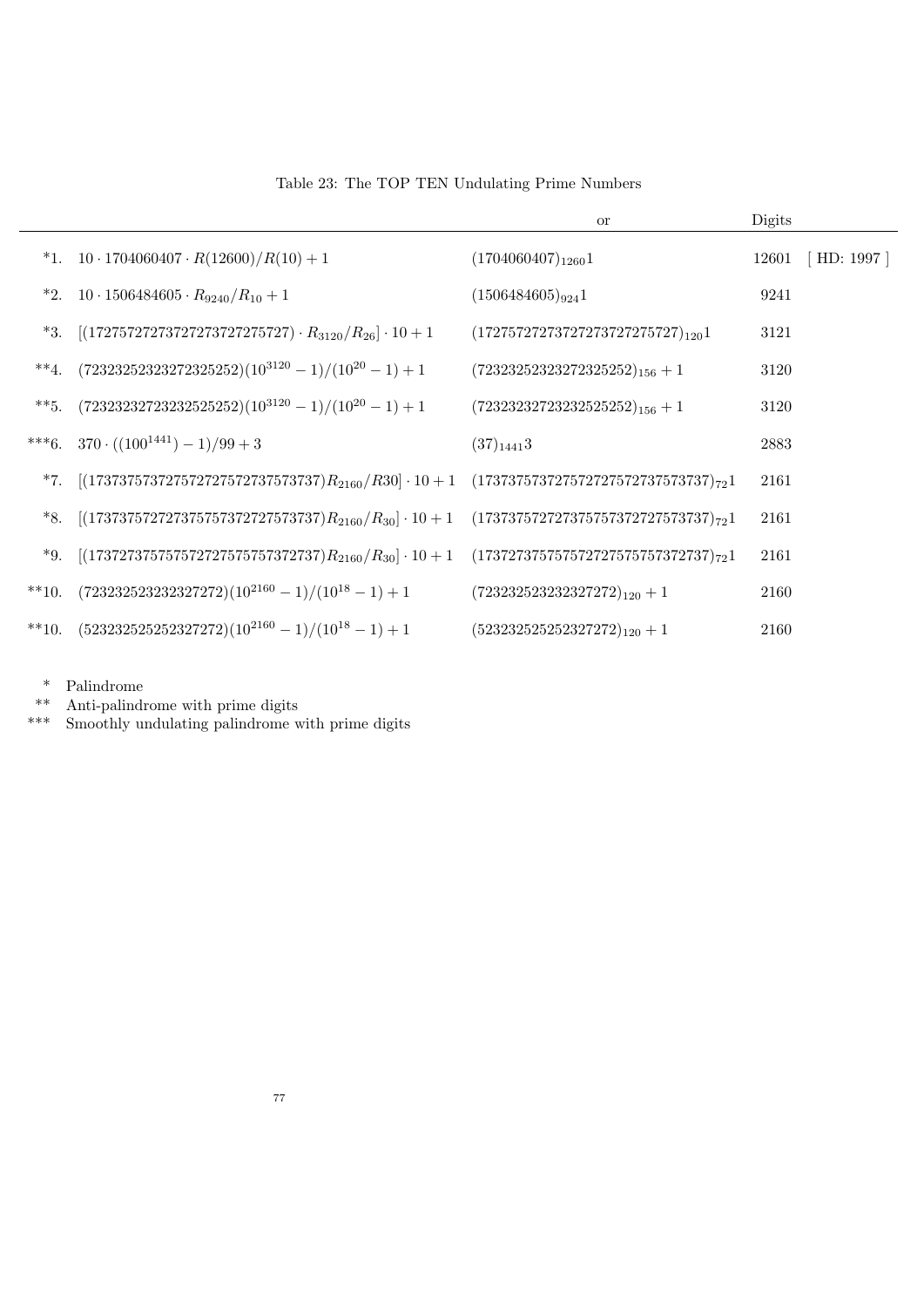Table 24: The TOP TEN Primes with Curved Digits

|  | [0, 3, 6, 8, 9] |  |  |
|--|-----------------|--|--|
|  |                 |  |  |

|    |                          | Digits |                                  |
|----|--------------------------|--------|----------------------------------|
| 1. | 8948051                  | 48052  | [H. Dubner & Y. Gallot: $2000$ ] |
| 2. | 89 <sub>41475</sub>      | 41476  |                                  |
| 3. | $9_{20332}89_{18168}$    | 38501  |                                  |
|    | 4. $9_{7290}89_{22717}$  | 30008  |                                  |
| 5. | $9_{8581}89_{21425}$     | 30007  |                                  |
| 6. | 960998923906             | 30006  |                                  |
| 7. | $9_{13380}89_{16623}$    | 30004  |                                  |
|    | 7. $9_{12209}89_{17794}$ | 30004  |                                  |
| 7. | $9_{13322}89_{16681}$    | 30004  |                                  |
| 7. | $9_{12363}89_{17640}$    | 30004  |                                  |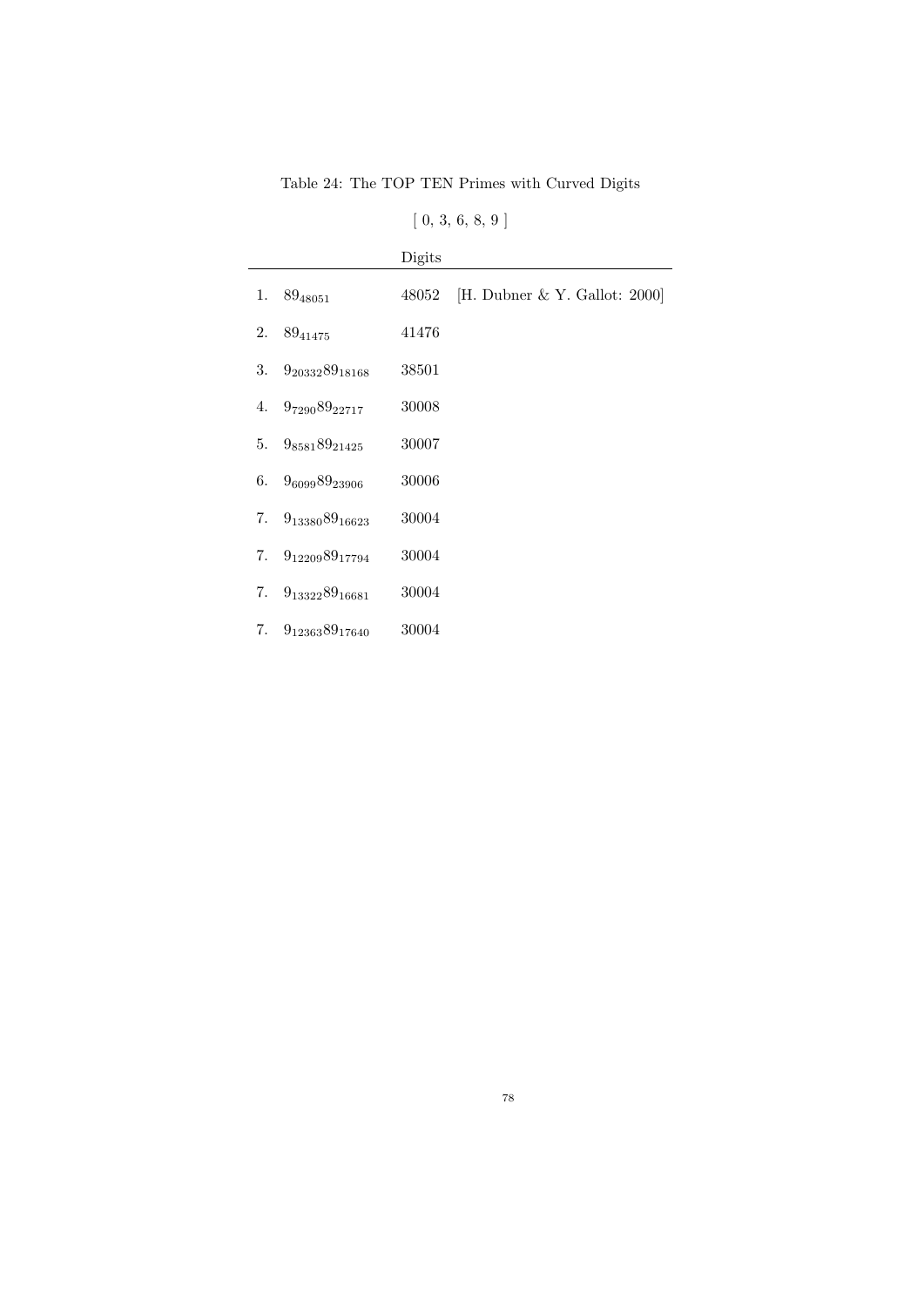Table 25: The TOP TEN Sophie Germain Primes

| $[P = k \cdot 2^n - 1 ; p = k \# \pm 1]$ |  |  |  |  |  |
|------------------------------------------|--|--|--|--|--|
|------------------------------------------|--|--|--|--|--|

| u<br>U |  |
|--------|--|
|        |  |
|        |  |

| 1. $109433307 \cdot 2^{66452} - 1$     |       | 20013 [Underbakke, Jobling, Gallot: 2001] |
|----------------------------------------|-------|-------------------------------------------|
| 2. $984798015 \cdot 2^{66444} - 1$     | 20011 |                                           |
| 3. $3714089895285 \cdot 2^{60000} - 1$ | 18075 |                                           |
| 4. $18131 \cdot 22817 \# - 1$          | 9853  |                                           |
| 5. $18458709 \cdot 2^{32611} - 1$      | 9825  |                                           |
| 6. $415365 \cdot 2^{30052} - 1$        | 9053  |                                           |
| 7. $1051054917 \cdot 2^{25000} - 1$    | 7535  |                                           |
| 8. $885817959 \cdot 2^{24711} - 1$     | 7448  |                                           |
| 9. $1392082887 \cdot 2^{24680} - 1$    | 7439  |                                           |
| 10. $14516877 \cdot 2^{24176} - 1$     | 7285  |                                           |

 $p\# = 2 \cdot 3 \cdot 5 \cdot 7 \cdot 11 \dots p$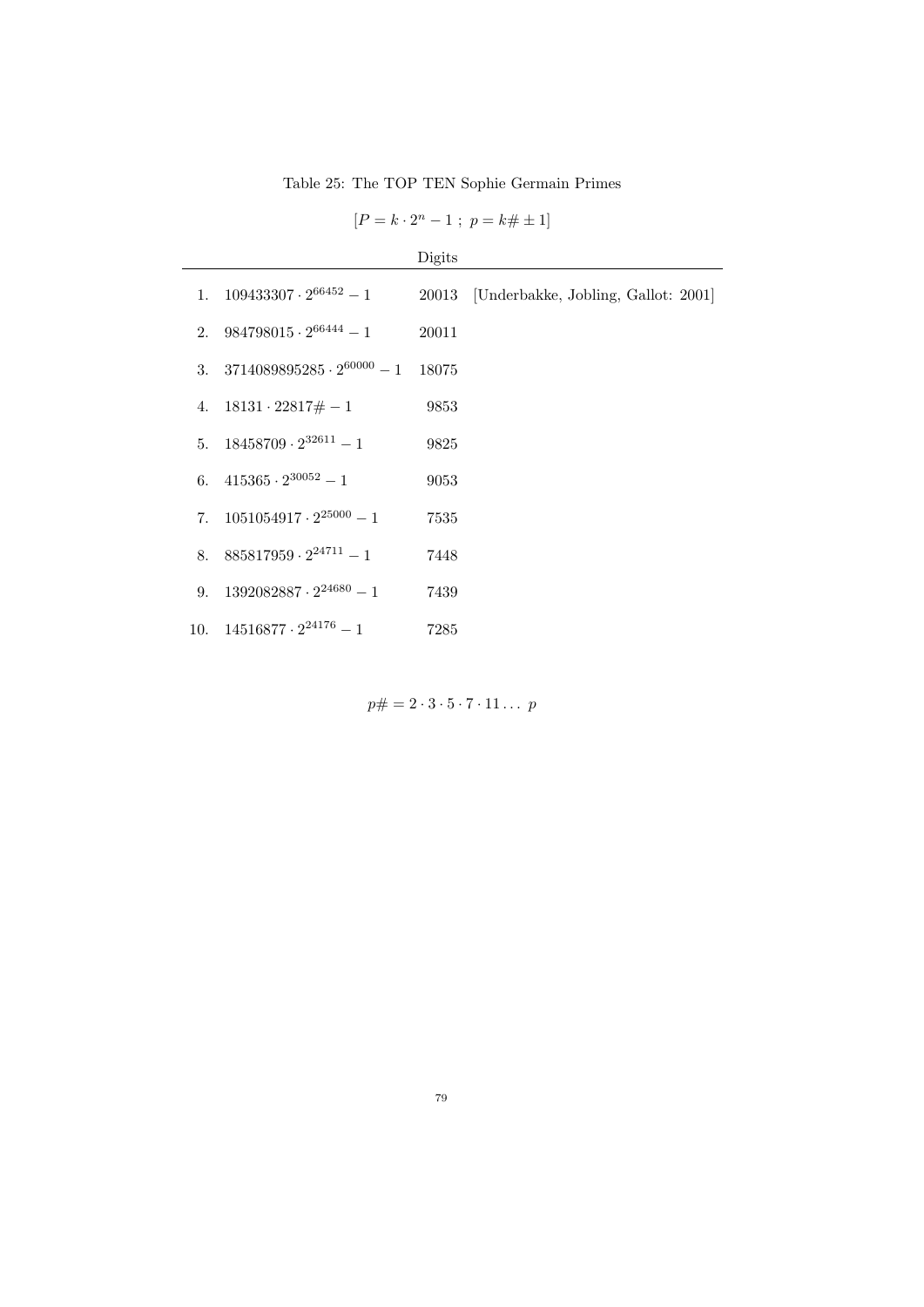Table 26: The TOP TEN Anti-Palindromic Prime Numbers

|                                                                                                  | <b>or</b>           | Digits |            |
|--------------------------------------------------------------------------------------------------|---------------------|--------|------------|
| **1. $2 \cdot R_{3038} \cdot 10^{3038} + 1$                                                      | $2_{3038}0_{3037}1$ | 6076   | H. D: 1990 |
| **2. $6 \cdot R_{2476} \cdot 10^{2476} + 1$                                                      | $6_{2476}0_{2475}1$ | 4952   |            |
| 3. $5 \cdot R_{2093} \cdot 10^{2093} + 1$                                                        | $5_{2093}0_{2092}1$ | 4186   |            |
| *4. $(723232523252325252)(10^{3120} - 1)/(10^{20} - 1) + 1$ $(723232523272325252)_{156} + 1$     |                     | 3120   |            |
| *5. $(72323232723232525252)(10^{3120} - 1)/(10^{20} - 1) + 1$ $(72323232723232525252)_{156} + 1$ |                     | 3120   |            |
| *6. $(723232523232327272)(10^{2160} - 1)/(10^{18} - 1) + 1$ $(723232523232327272)_{120} + 1$     |                     | 2160   |            |
| *7. $(523232525252327272)(10^{2160} - 1)/(10^{18} - 1) + 1$ $(523232525252327272)_{120} + 1$     |                     | 2160   |            |
| *8. $(5232325252525252)(10^{2160} - 1)/(10^{18} - 1) + 1$ $(5232323252525252)_{120} + 1$         |                     | 2160   |            |
| 9. $4 \cdot R(975) \cdot 10^{975} - 1$                                                           | 497439975           | 1950   |            |
| 10. $3 \cdot R(835) \cdot 10^{835} + 1$                                                          | $3_{835}0_{834}1$   | 1670   |            |

\* Undulating prime digits

\*\* Almost all even digits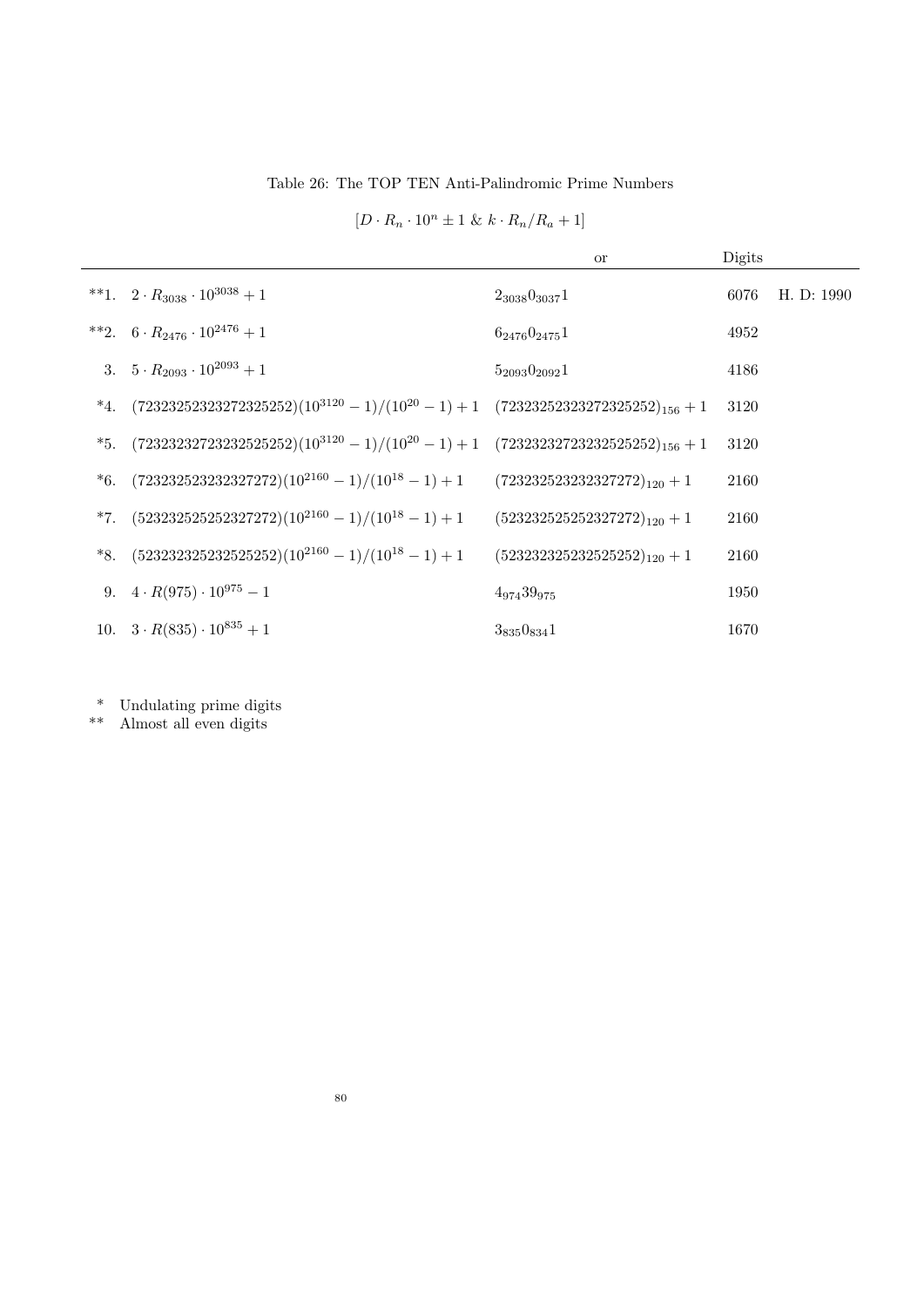Table 27: The TOP TEN Generalized Repunit Primes \*

|                                 | Digits |                          |
|---------------------------------|--------|--------------------------|
| 1. $(7568^{3361} - 1)/7567$     |        | 13034 [A. Steward: 2001] |
| 2. $(8854^{2521} - 1)/8853$     | 9947   |                          |
| 3. $(7147^{2161} - 1)/7146$     | 8325   |                          |
| 4. $(5701^{2161} - 1)/5700$     | 8113   |                          |
| 5. $(4411^{2161} - 1)/4410$     | 7873   |                          |
| 6. $(3709^{2161} - 1)/3708$     | 7710   |                          |
| 7. $(6878^{1801} - 1)/6877$     | 6908   |                          |
| 8. $(675065^{1153} - 1)/675064$ | 6716   |                          |
| 9. $(402^{2521} - 1)/401$       | 6563   |                          |
| 10. $(5507^{1621} - 1)/5506$    | 6061   |                          |

 $[(b<sup>n</sup> - 1) / (b - 1) ; b \neq 2 \text{ or } 10]$ 

\* Excluding Mersenne and repunit primes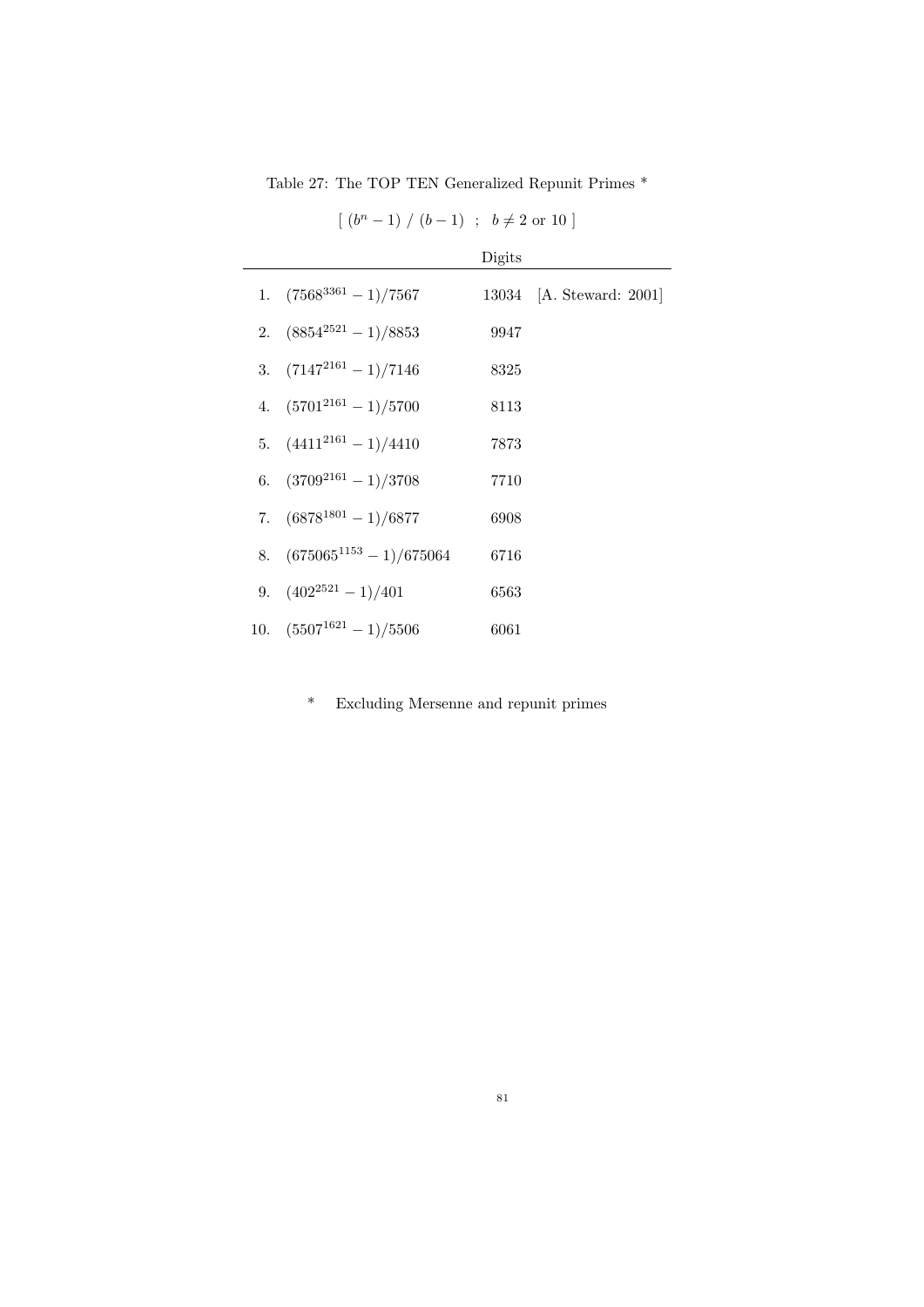Table 28: The TOP TEN Strobogrammatic Primes (nonpalindromic)

| [0, 1, 6, 8, 9] |  |  |  |  |  |  |
|-----------------|--|--|--|--|--|--|
|-----------------|--|--|--|--|--|--|

|     |                                      | Digits |                   |
|-----|--------------------------------------|--------|-------------------|
|     | 1. $10_{2709}6669990_{2709}1$        | 5426   | [H. Dubner: 1996] |
| 2.  | $10_{2301}6890_{2301}1$              | 4607   |                   |
| 3.  | $6_{1527}19_{1527}$                  | 3055   |                   |
| 4.  | $10_{1313}9996660_{1313}1$           | 2634   |                   |
| 5.  | $10_{1295}9996660_{1295}1$           | 2598   |                   |
| 6.  | $10_{899}66689990_{899}1$            | 1807   |                   |
| 7.  | $10_{801}$ 99906660 <sub>801</sub> 1 | 1611   |                   |
| 8.  | $10_{773}6890_{773}1$                | 1551   |                   |
| 9.  | $10_{754}66609990_{754}1$            | 1517   |                   |
| 10. | $6_{685}19_{685}$                    | 1371   |                   |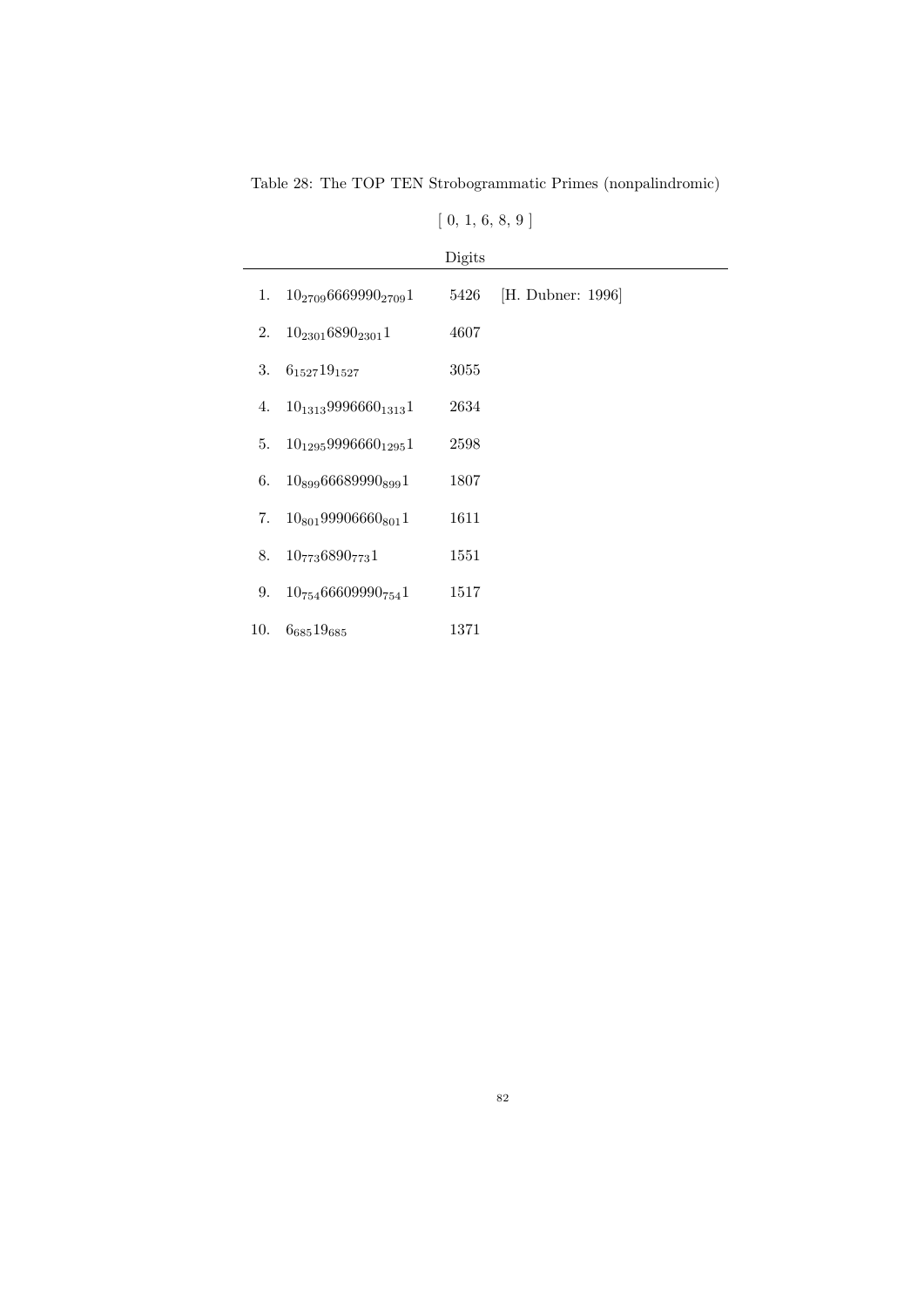Table 29: The TOP TEN Beastly Primes (nonpalindromic) \*

|  |                                             | or             | Digits |                                                                       |
|--|---------------------------------------------|----------------|--------|-----------------------------------------------------------------------|
|  |                                             |                |        | 1. $666 \cdot 10^{14020} + 1$ $6660_{14019}1$ 14023 [H. Dubner: 2000] |
|  | 2. $666 \cdot 10^{9198} + 1$ $6660_{9197}1$ |                | 9201   |                                                                       |
|  | 3. $666 \cdot 10^{4741} + 1$ $6660_{4740}1$ |                | 4744   |                                                                       |
|  | 4. $666 \cdot 10^{3076} + 1$                | $6660_{3075}1$ | 3079   |                                                                       |
|  | 5. $666 \cdot 10^{2928} + 1$                | $6660_{2927}1$ | 2931   |                                                                       |
|  | 6. $666 \cdot 10^{1592} + 1$                | $6660_{1591}1$ | 1595   |                                                                       |
|  | 7. $666 \cdot 10^{718} + 1$                 | 66607171       | 721    |                                                                       |
|  | 8. $666 \cdot 10^{619} + 1$                 | $6660_{618}1$  | 622    |                                                                       |
|  | 9. $666 \cdot 10^{580} + 1$                 | $6660_{579}1$  | 583    |                                                                       |
|  | 10. $666 \cdot 10^{373} + 1$                | 66603721       | 376    |                                                                       |

 $[666 \cdot 10^n + 1 = 6660000 \dots 0001]$ 

#### [and the rest]

| 11. $666 \cdot 10^{48} + 1$ | $6660_{47}1$ | 51 |
|-----------------------------|--------------|----|
| 12. $666 \cdot 10^{30} + 1$ | $6660_{29}1$ | 33 |
| 13. $666 \cdot 10^{12} + 1$ | $6660_{11}1$ | 15 |
| 14. $666 \cdot 10^{10} + 1$ | $6660_91$    | 13 |
| 15. $666 \cdot 10^2 + 1$    | 66601        | 5  |
| 16. $666 \cdot 10 + 1$      | 6661         | 4  |

\* All discovered by H. Dubner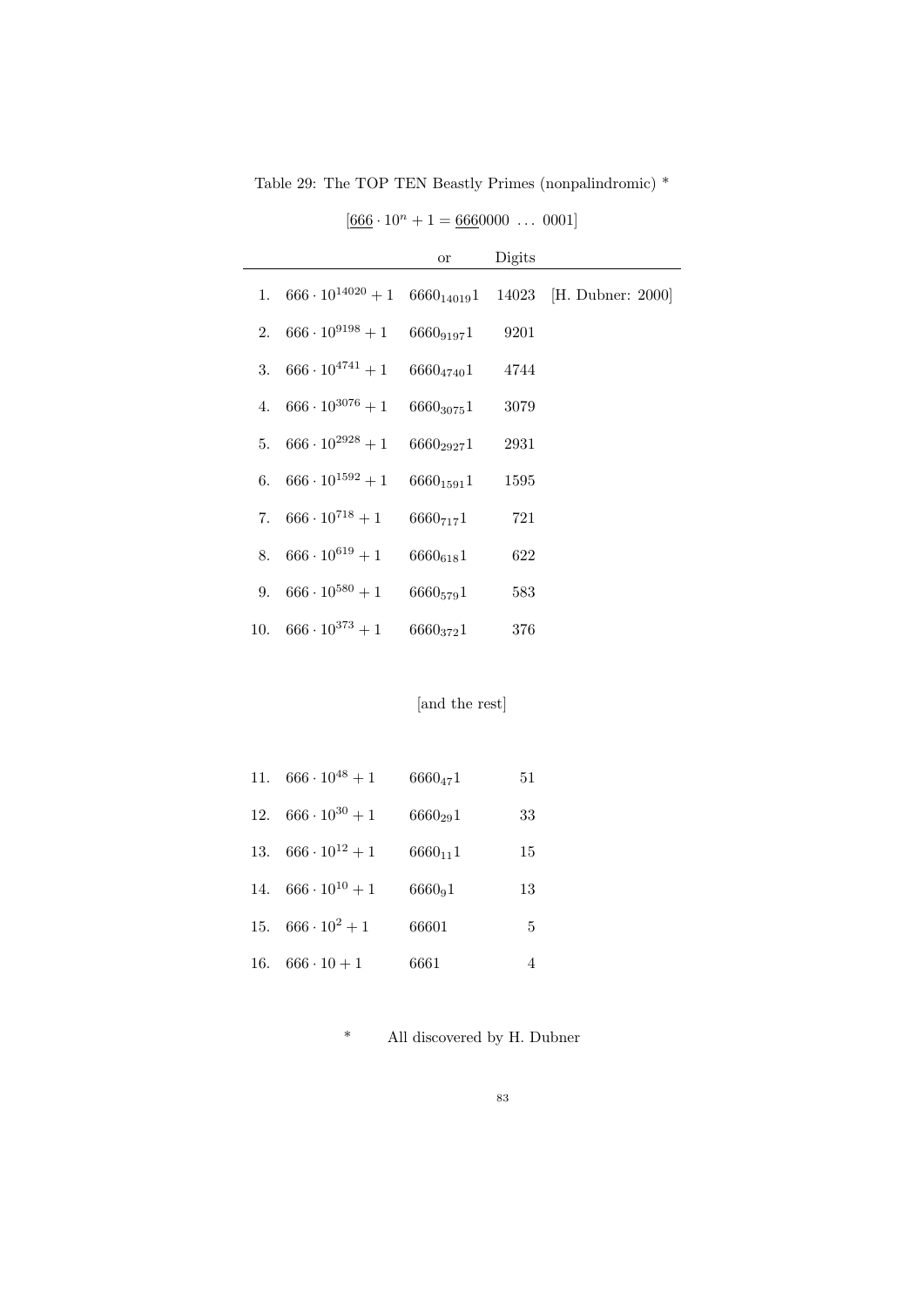|     |                                                                                     | Digits |                   |
|-----|-------------------------------------------------------------------------------------|--------|-------------------|
| 1.  | $1_{1000}2_{1000}3_{1000}4_{1000}5_{1000}6_{1000}7_{1000}8_{1000}9_{1000}0_{6645}1$ | 15646  | [H. Dubner: 2000] |
| 2.  | $1_{1000}2_{1000}3_{1000}4_{1000}5_{1000}6_{1000}7_{1000}8_{1000}9_{1000}0_{3339}1$ | 12340  |                   |
| 3.  | $1_12_23_44_85_{16}6_{32}7_{64}8_{128}9_{4220}$                                     | 4475   |                   |
|     | 4. $2.34485_{16}6_{32}7_{64}8_{128}9_{256}0_{3207}1$                                | 3718   |                   |
| 5.  | $1_{111}2_{111}3_{111}4_{111}5_{111}6_{111}7_{111}8_{111}9_{111}0_{1917}1$          | 2917   |                   |
| 6.  | $1_{111}2_{111}3_{111}4_{111}5_{111}6_{111}7_{111}8_{111}9_{111}0_{1667}1$          | 2667   |                   |
| 7.  | $1_12_23_44_85_{16}6_{32}7_{64}8_{128}9_{2145}$                                     | 2400   |                   |
| 8.  | $1_12_23_44_85_{16}6_{32}7_{64}8_{128}9_{1866}$                                     | 2121   |                   |
| 9.  | $1_{50}2_{50}3_{50}4_{50}5_{50}6_{50}7_{50}8_{50}9_{50}0_{1255}1$                   | 1706   |                   |
| 10. | $1_{50}2_{50}3_{50}4_{50}5_{50}6_{50}7_{50}8_{50}9_{50}0_{1065}1$                   | 1516   |                   |

Table 30: The TOP TEN Sub $_{script}$  Prime Numbers  $^\ast$ 

\* All discovered by H. Dubner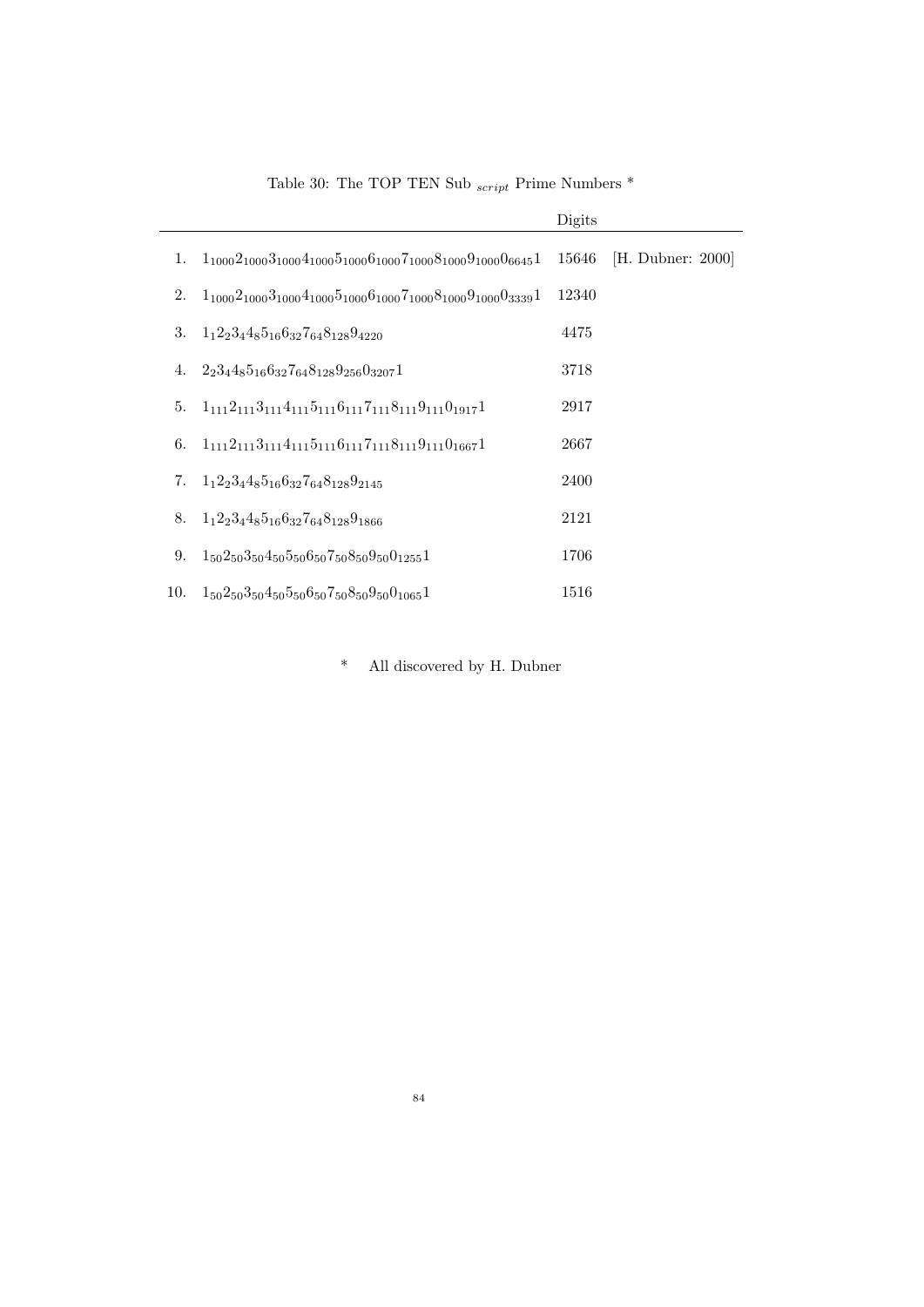Table 31: The TOP TEN Unholey Primes

 $[1, 2, 3, 5, 7]$ 

|           |                                                                                                               | or                                       | Digits          |
|-----------|---------------------------------------------------------------------------------------------------------------|------------------------------------------|-----------------|
|           | *1. $[(17275727273727273727275727) \cdot R_{3120}/R_{26}] \cdot 10 + 1$                                       | $(17275727273727273727275727)_{120}1$    | 3121<br>HD:1992 |
|           | **2. $[(1(2)_{17}35553(2)_{17})(R_{3120}/R_{40})] \cdot 10 + 1$                                               | $(1(2)_{17}35553(2)_{17})_{78}1$         | 3121            |
| $***3.$   | $(72323252323272325252)(10^{3120} - 1)/(10^{20} - 1) + 1$                                                     | $(72323252323272325252)_{156} + 1$       | 3120            |
| $***4.$   | $(72323232723232525252)(10^{3120} - 1)/(10^{20} - 1) + 1$                                                     | $(72323232723232525252)_{156} + 1$       | 3120            |
|           | *5. $370 \cdot ((100^{1441}) - 1)/99 + 3$                                                                     | $(37)_{1441}$ 3                          | 2883            |
| $*6.$     | $[(173737573727572727572737573737)R_{2160}/R_{30}]\cdot 10 + 1$                                               | $(173737573727572727572737573737)_{72}1$ | 2161            |
| $*7.$     | $[(173737572727375757372727573737)R_{2160}/R_{30}] \cdot 10 + 1 \quad (173737572727375757372727573737)_{72}1$ |                                          | 2161            |
| *8.       | $[(173727375757572727575757372737)R_{2160}/R_{30}]\cdot 10 + 1$                                               | $(173727375757572727575757372737)_{72}1$ | 2161            |
| $***9.$   | $(752275532)(10^{2160} - 1)/(10^9 - 1) + 1$                                                                   | $(752275532)_{240} + 1$                  | 2160            |
| $***10.$  | $(723232523232327272)(10^{2160} - 1)/(10^{18} - 1) + 1$                                                       | $(723232523232327272)_{120} + 1$         | 2160            |
| $****10.$ | $(575253222)(10^{2160} - 1)/(10^9 - 1) + 1$                                                                   | $(575253222)_{240} + 1$                  | 2160            |

\* Undulating and palindromic

\*\* Palindromic

\*\*\* Undulating anti-palindromic with all prime digits  $***$  All prime digits

 $\;$  All prime digits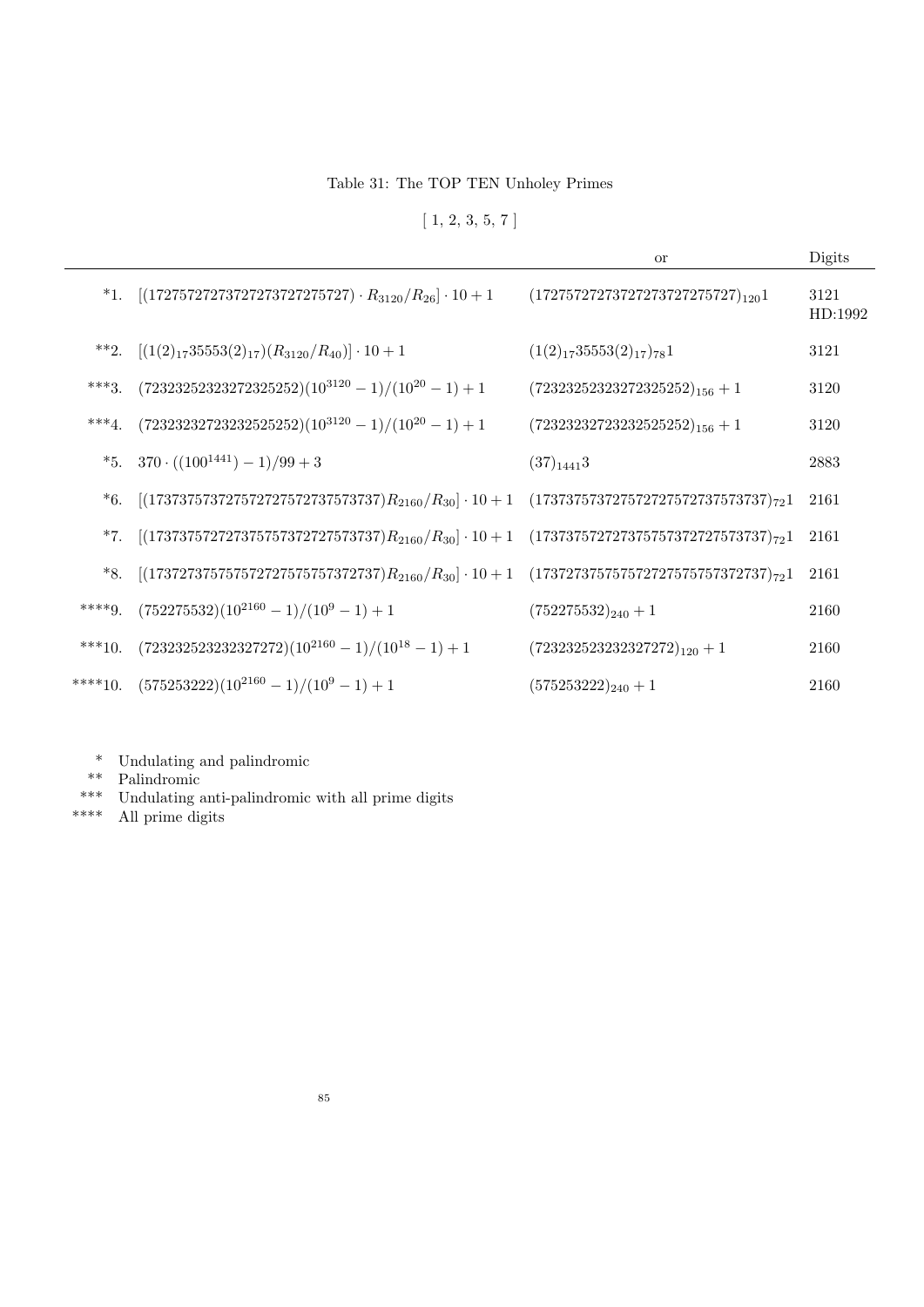Table 32: The TOP TEN Prime Numbers with Prime Digits

 $[2, 3, 5, 7]$ 

|         |                                                                                                  | or                               | Digits          |
|---------|--------------------------------------------------------------------------------------------------|----------------------------------|-----------------|
|         | *1. $(723232523252325252)(10^{3120} - 1)/(10^{20} - 1) + 1$ $(723232523272325252)_{156} + 1$     |                                  | 3120<br>HD:1992 |
|         | *2. $(72323232723232525252)(10^{3120} - 1)/(10^{20} - 1) + 1$ $(72323232723232525252)_{156} + 1$ |                                  | 3120            |
|         | **3. $370 \cdot ((100^{1441}) - 1)/99 + 3$                                                       | $(37)_{1441}$ 3                  | 2883            |
|         | 4. $(752275532)(10^{2160} - 1)/(10^9 - 1) + 1$                                                   | $(752275532)_{240}+1$            | 2160            |
|         | *5. $(7232325232327272)(10^{2160} - 1)/(10^{18} - 1) + 1$                                        | $(723232523232327272)_{120} + 1$ | 2160            |
|         | 6. $(575253222)(10^{2160} - 1)/(10^9 - 1) + 1$                                                   | $(575253222)_{240}+1$            | 2160            |
|         | *7. $(5232325252327272)(10^{2160} - 1)/(10^{18} - 1) + 1$                                        | $(523232525252327272)_{120} + 1$ | 2160            |
|         | *8. $(5232323252525252)(10^{2160} - 1)/(10^{18} - 1) + 1$                                        | $(523232325232525252)_{120} + 1$ | 2160            |
| $***9.$ | $(323232727272327272)(10^{2160} - 1)/(10^{18} - 1) + 1$                                          | $(323232727272327272)_{120} + 1$ | 2160            |
| 10.     | $(323222)(10^{2160} - 1)/(10^6 - 1) + 1$                                                         | $(323222)_{360}+1$               | 2160            |

- \* Anti-palindromic with undulating digits
- \*\* Undulating digits and palindrome
- \*\*\* Undulating digits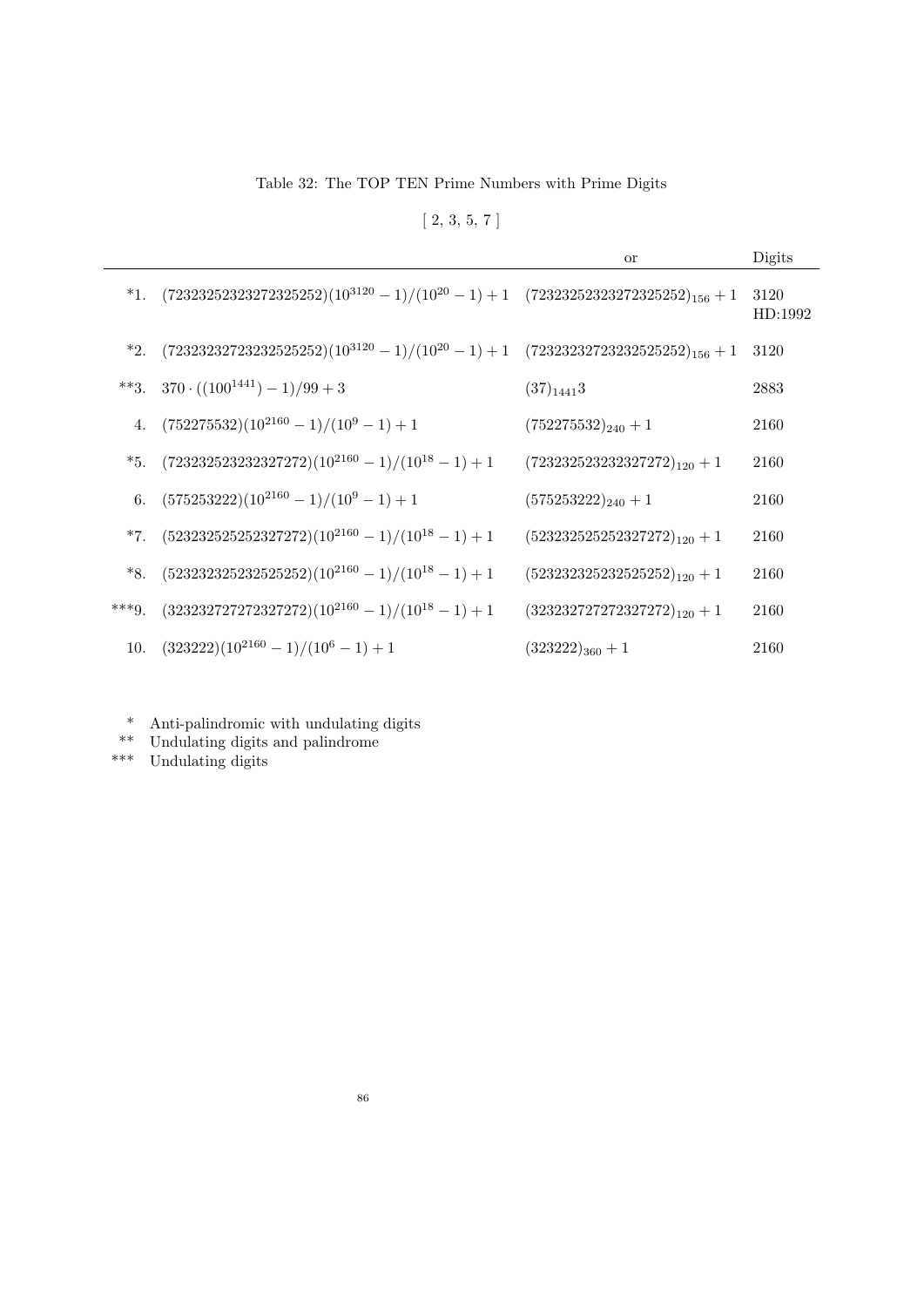Table 33: The TOP TEN Lucas Prime Numbers

| $[L_n = 2, 1, 3, 4, 7, 11, 18, 29, 47, \dots]$ |  |  |  |  |  |
|------------------------------------------------|--|--|--|--|--|
|                                                |  |  |  |  |  |

|                    | Digits |                    |  |
|--------------------|--------|--------------------|--|
| 1. $L(35449)$      | 7909   | [B. DeWater: 2001] |  |
| 2. $L(14449)$      | 3020   |                    |  |
| 3. $L(10691)$ 2235 |        |                    |  |
| 4. $L(8467)$       | 1770   |                    |  |
| 5. $L(7741)$       | 1618   |                    |  |
| 6. $L(5851)$       | 1223   |                    |  |
| 7. $L(4793)$       | 1002   |                    |  |
| 8. $L(4787)$       | 1001   |                    |  |
| 9. $L(1361)$       | 285    |                    |  |
| 10. $L(1097)$      | 230    |                    |  |
|                    |        | and the rest       |  |

| 11. | L(863) | 181 | 24. | L(37) | 8              |
|-----|--------|-----|-----|-------|----------------|
| 12. | L(617) | 129 | 25. | L(31) | $\overline{7}$ |
| 13. | L(613) | 129 | 26. | L(19) | 4              |
| 14. | L(503) | 106 | 27. | L(17) | 4              |
| 15. | L(353) | -74 | 28. | L(16) | 4              |
| 16. | L(313) | 66  | 29. | L(13) | 3              |
| 17. | L(113) | 24  | 30. | L(11) | 3              |
| 18. | L(79)  | 17  | 31. | L(8)  | $\overline{2}$ |
| 19. | L(71)  | 15  | 32. | L(7)  | $\overline{2}$ |
| 20. | L(61)  | 13  | 33. | L(5)  | $\overline{2}$ |
|     |        |     |     |       |                |

21.  $L(53)$  12 34.  $L(4)$  1<br>22.  $L(47)$  10 35.  $L(2)$  1 22.  $L(47)$  10 35.  $L(2)$  1 23. L(41) 9 36. L(0) 1

87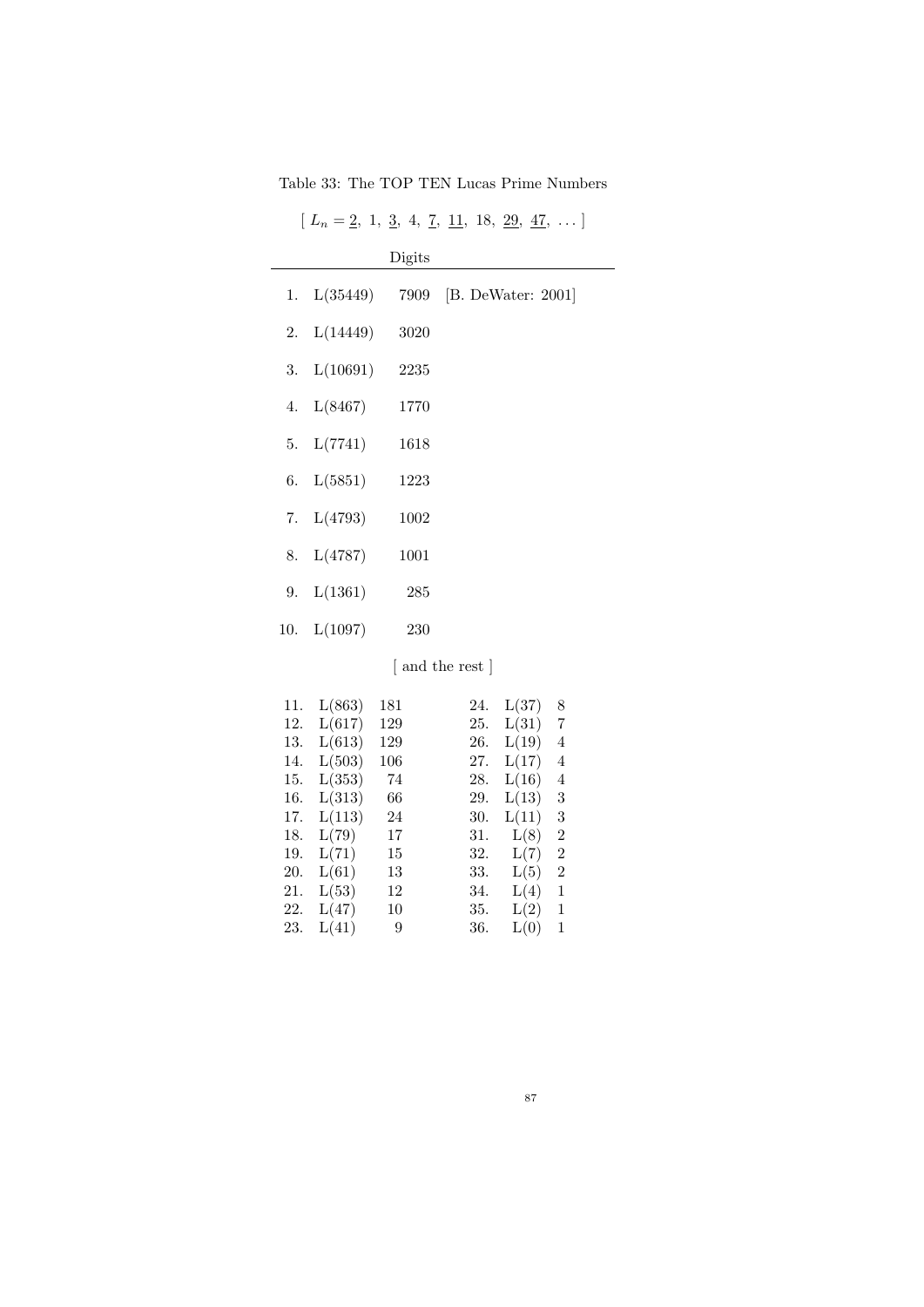Table 34: The TOP TEN Prime Fibonacci Numbers

|     |              | Digits |                     |
|-----|--------------|--------|---------------------|
|     | 1. $F(9677)$ | 2023   | $[B.$ deWater: 2000 |
|     | 2. $F(9311)$ | 1946   |                     |
| 3.  | F(5387)      | 1126   |                     |
|     | 4. $F(4723)$ | 987    |                     |
|     | 5. $F(2971)$ | 621    |                     |
|     | 6. $F(571)$  | 119    |                     |
|     | 7. $F(569)$  | 119    |                     |
| 8.  | F(509)       | 107    |                     |
| 9.  | F(449)       | 94     |                     |
| 10. | F(433)       | 91     |                     |

 $[F_n = 1, 1, 2, 3, 5, 8, 13, 21, 34, ...]$ 

[and the rest]

|              | D      |               | D |
|--------------|--------|---------------|---|
| 11. $F(431)$ | 90     | 19. $F(23)$ 5 |   |
| 12. $F(359)$ | $75\,$ | 20. $F(17)$ 4 |   |
| 13. $F(137)$ | $\,29$ | 21. $F(13)$ 3 |   |
| 14. F(131)   | $28\,$ | 22. $F(11)$ 2 |   |
| 15. $F(83)$  | 17     | 23. $F(7)$ 2  |   |
| 16. $F(47)$  | 10     | 24. $F(5)$ 1  |   |
| 17. F(43)    | 9      | 25. $F(4)$ 1  |   |
| 18. $F(29)$  | 6      | 26. $F(3)$ 1  |   |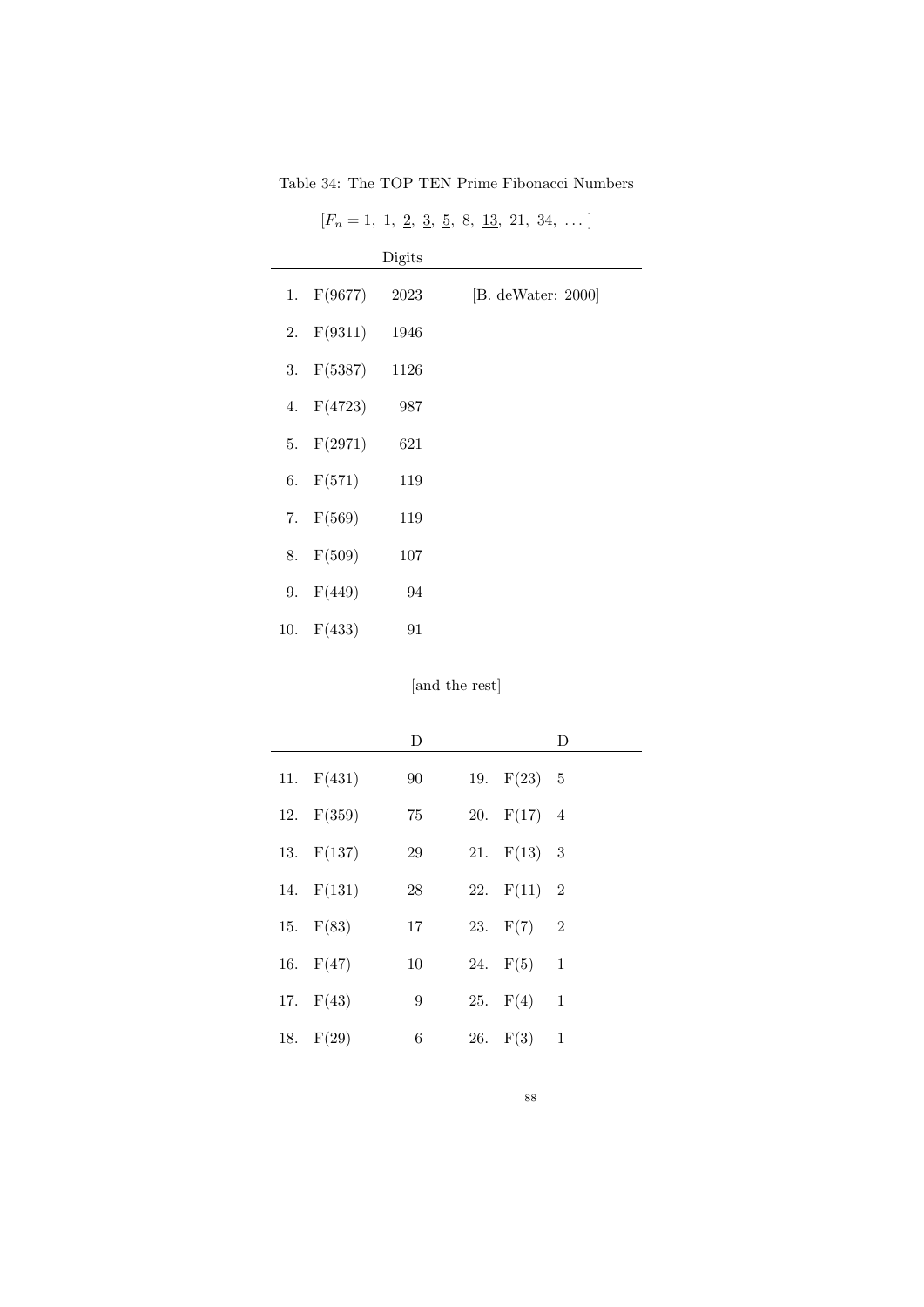Table 35: The TOP TEN Countdown Prime Numbers

[ 10 or 9 8 7 6 5 4 3 2 1 ]

|        |                                       | Digits |                        |
|--------|---------------------------------------|--------|------------------------|
| 1.     | $9876543210_{2002}1$                  |        | 2012 [C. Rivera: 1997] |
| 2.     | $(987654321)_{10}0_{1515}1$           | 1606   |                        |
|        | 3. $(987654321)_{10}0_{1388}1$        | 1479   |                        |
|        | 4. $(987654321)_{10}0_{1291}1$        | 1382   |                        |
| 5.     | $(9876543210)_{10}0_{1222}1$          | 1323   |                        |
| $*6.$  | $(1098765432)_{131}1098765433$        | 1320   |                        |
| 7.     | $(987654321)_{10}$ 0 <sub>979</sub> 1 | 1070   |                        |
| $**8.$ | $(10987654321234567890)_{42}1$        | 841    |                        |
| 9.     | $(9876543210)_{38}1$                  | 381    |                        |
| 10.    | $(9876543210)_{9}1$                   | 91     |                        |

\* Antipalindrome

\*\* Almost-equi-pandigital palindrome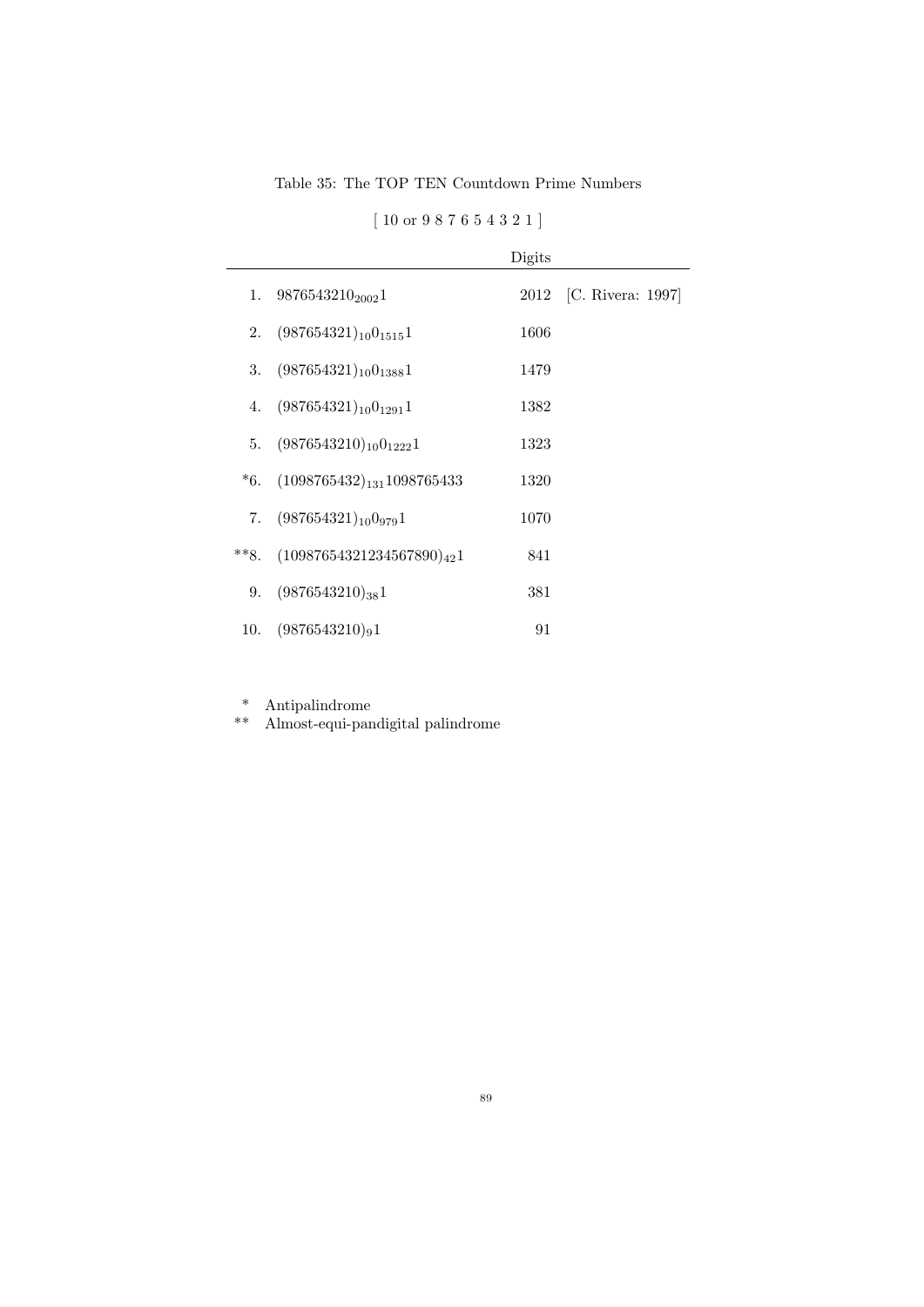Table 36: The TOP TEN Reversible Primes (nonpalindromic)

|       |                                  | Digits |                   |
|-------|----------------------------------|--------|-------------------|
| 1.    | $10_{850}20471010_{850}1$        | 1709   | [H. Dubner: 1997] |
| 2.    | $10_{849}74408010_{849}1$        | 1707   |                   |
| 3.    | $10_{749}26149310_{749}1$        | 1507   |                   |
| 4.    | $10_{747}83012010_{747}1$        | 1503   |                   |
| 5.    | $10_{600}40544310_{600}1$        | 1209   |                   |
| 6.    | $10_{503}28886010_{503}1$        | 1015   |                   |
| 7.    | $10_{502}40982210_{502}1$        | 1013   |                   |
| 8.    | $10_{500}16338110_{500}1$        | 1009   |                   |
| $*9.$ | $10_{496}959260987654320_{495}1$ | 1007   |                   |
| 10.   | $10_{496}40100210_{496}1$        | 1001   |                   |
|       |                                  |        |                   |

 $[ 10<sub>xxx</sub> "REVERSE" 0<sub>xxx</sub> 1 ]$ 

\* Pandigital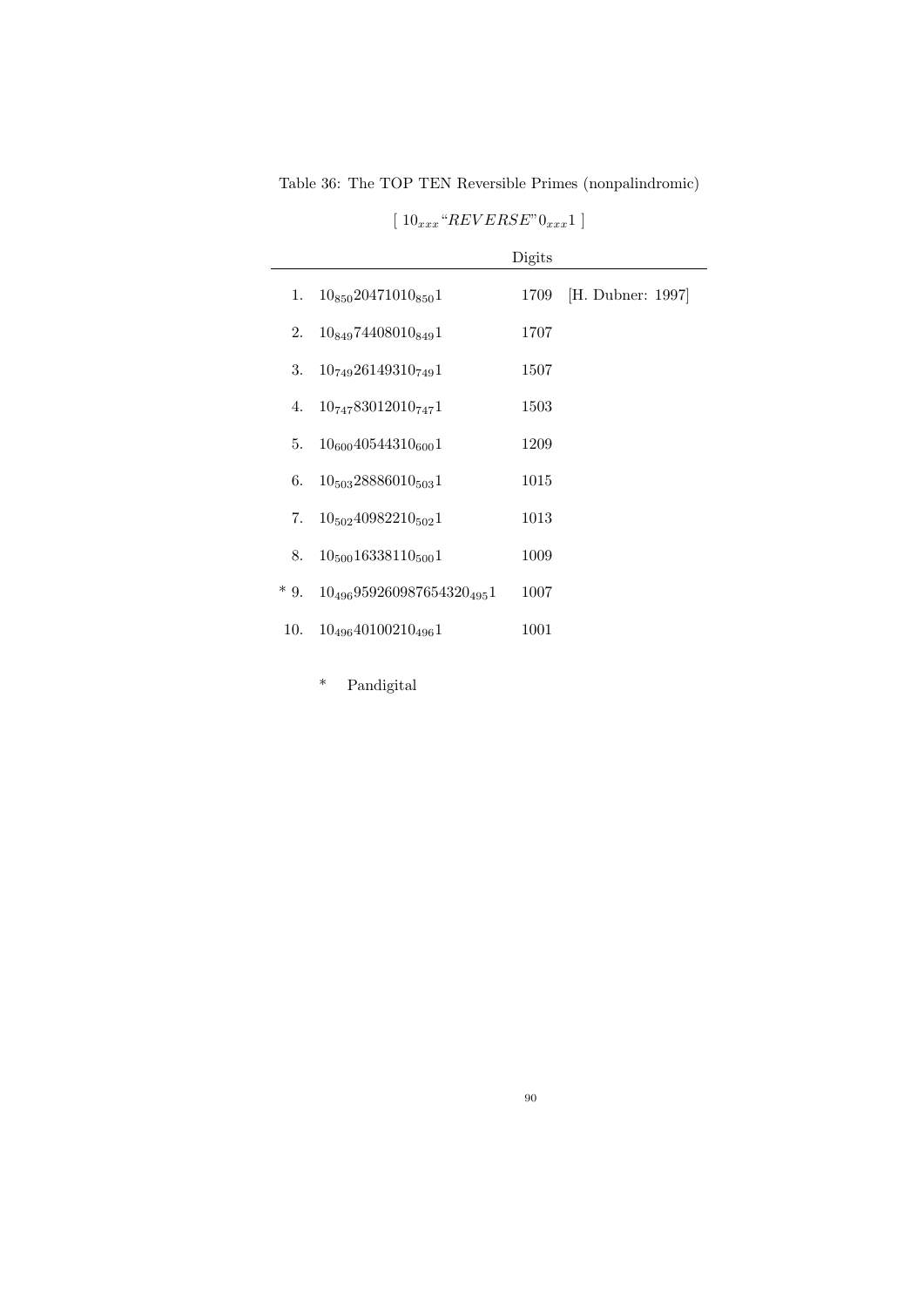Table 37: The TOP TEN Primes with Straight Digits

# $[\;1,\,4,\,7\;]$

|                                 | Digits |                        |
|---------------------------------|--------|------------------------|
| $* 1. (14)_{815}1$              |        | 1631 [C. Rivera: 1997] |
| ** 2. $7_{1368}1$               | 1369   |                        |
| ** 3. $7_{1066}1$               | 1067   |                        |
| *** 4. $R_{1031}$ or $1_{1031}$ | 1031   |                        |
| 5. $17_{1001}1$                 | 1003   |                        |
| ** 6. $7_{924}1$                | 925    |                        |
| $* 7. (1474)_{231}1$            | 925    |                        |
| $* 8. (14)_{291}1$              | 583    |                        |
| ** 9. $17_{510}$                | 511    |                        |
| $*10.74_{483}7$                 | 485    |                        |

\* Palindrome

\*\* Near repdigit prime

\*\*\* Repunit palindrome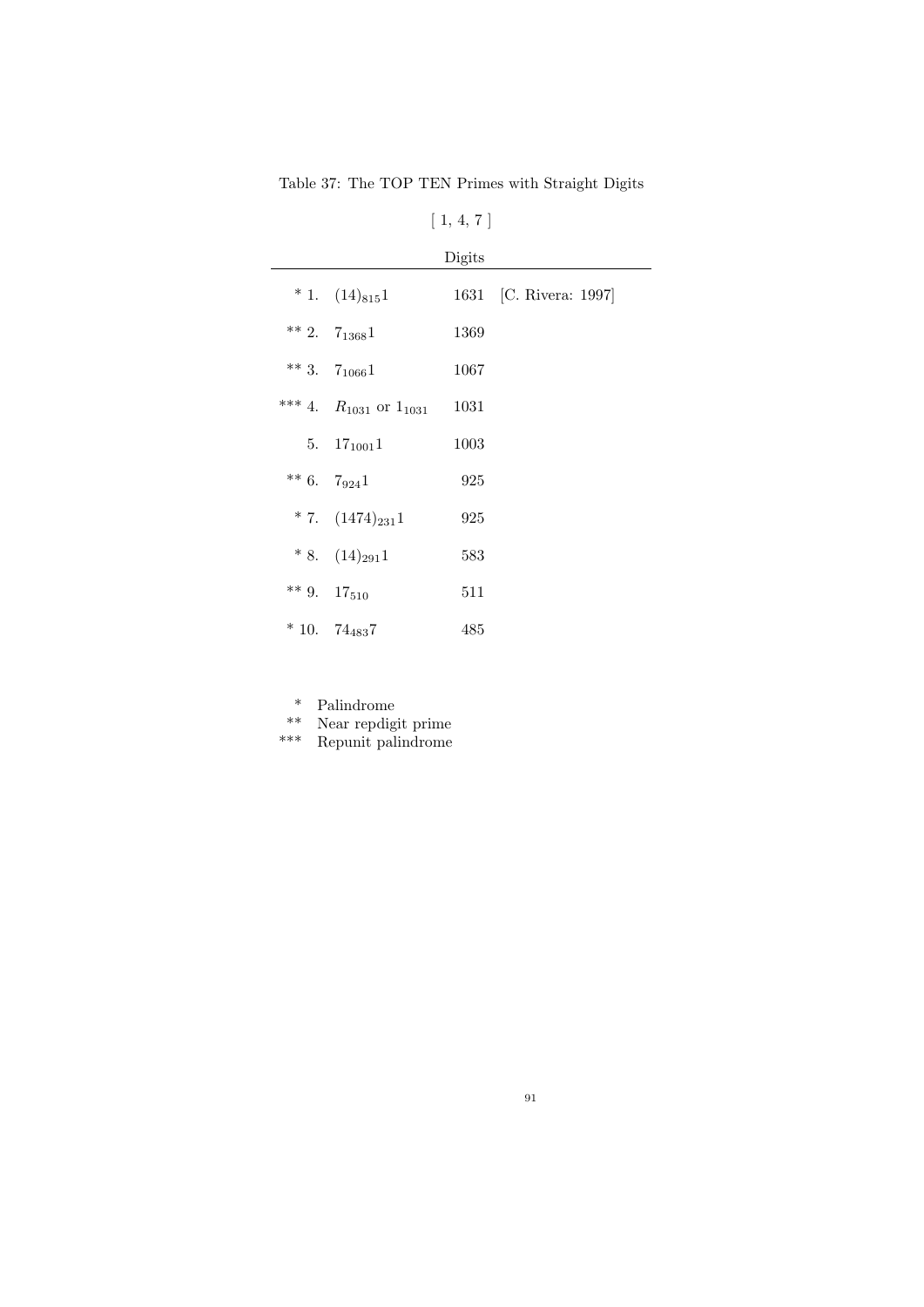|           |                                                                   | <b>or</b>              | Period | Digits |
|-----------|-------------------------------------------------------------------|------------------------|--------|--------|
|           | 1. $10_{125}9_{249}89_{124}89_{125}0_{249}10_{124}1$              |                        | 3750   | 1001   |
|           | $* 2. (10^{1132} + 1)/10001$                                      | $(99990000)_{141} + 1$ | 2264   | 1128   |
| 3.        | $(10_{12}9_{23}89_{12}0_{23})_50(9_{23}89_{12}0_{23}10_{12})_5+1$ |                        | 2232   | 721    |
|           | * 4. $(10^{922} + 1)/(101)$                                       | $(9900)_{230}+1$       | 1844   | 920    |
|           | 5. $(100999899000)_{25}0(999899000100)_{25} + 1$                  |                        | 1812   | 601    |
|           | 6. $(10_49_789_40_7)_{12}0(9_789_40_710_4)_{12}+1$                |                        | 1752   | 577    |
|           | * 7. $(9_{39}0_{78})_4(9_{78}0_{39})_4+1$                         |                        | 1521   | 936    |
|           | ** 8. $(10^{641} + 1)/11$                                         | $(90)_{320}+1$         | 1282   | 640    |
|           | $*$ 9. $(10^{586} + 1)/101$                                       | $(9900)_{146} + 1$     | 1172   | 584    |
| *** $10.$ | $R_{1031}$                                                        | $1_{1031}$             | 1031   | 1031   |

Table 38: The TOP TEN Primes with Largest Unique Periods

\* Antipalindromic

\*\* Undulating and antipalindromic

\*\*\* Largest known repunit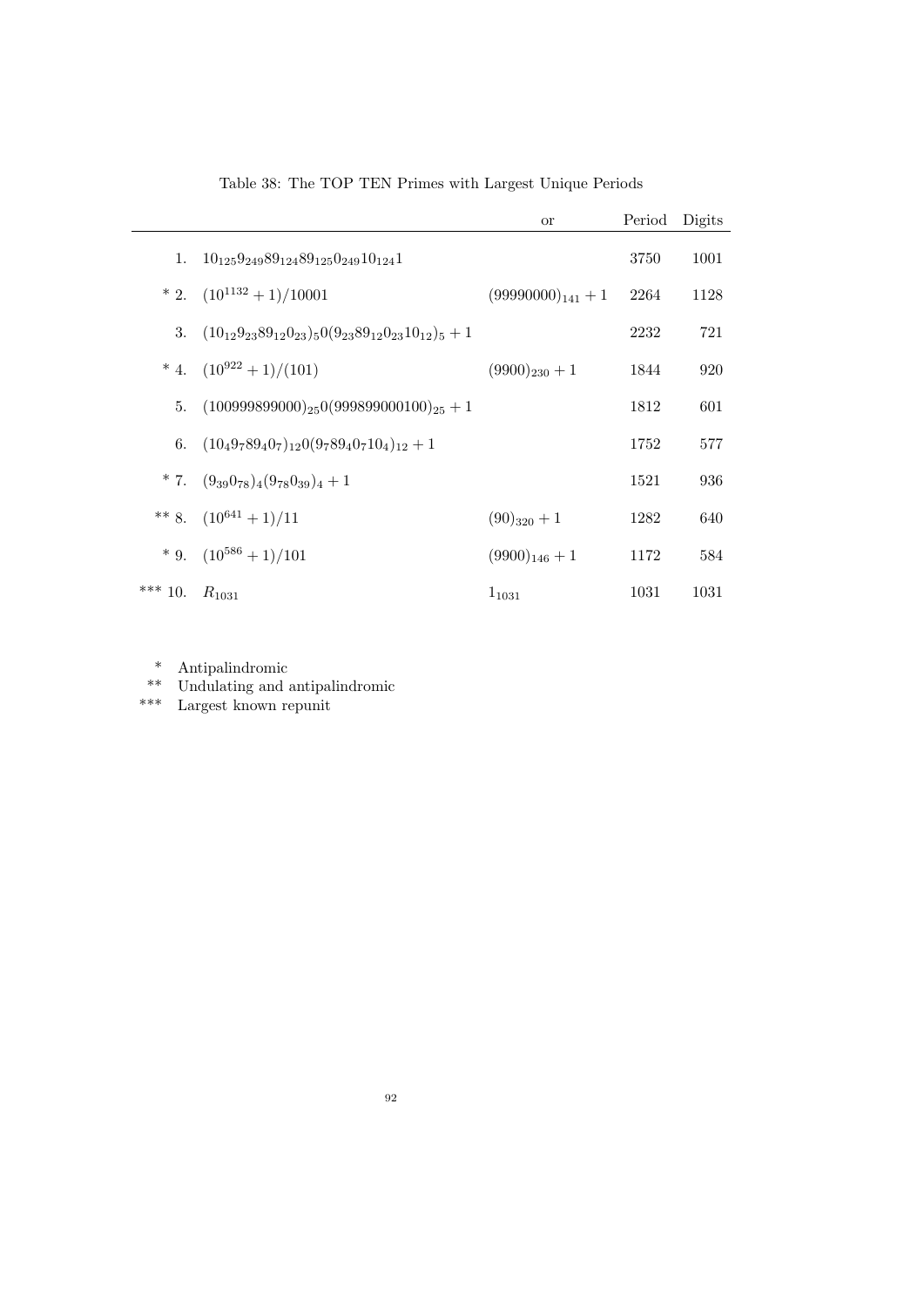|           |                      | Digits     |                                         |
|-----------|----------------------|------------|-----------------------------------------|
| 1.        | $R_{1031}$           |            | 1031 (H. C. Williams & H. Dubner: 1985) |
|           | 2. $R_{317}$         | 317        |                                         |
|           | 3. $R_{23}$          | 23         |                                         |
|           | 4. $R_{19}$          | 19         |                                         |
| $*5.991$  |                      | $\sqrt{3}$ |                                         |
| $*6.919$  |                      | 3          |                                         |
| $*7.733$  |                      | 3          |                                         |
| * 8. 373  |                      | $\sqrt{3}$ |                                         |
| $*9.337$  |                      | $\sqrt{3}$ |                                         |
| $*10.311$ |                      | 3          |                                         |
| $\ast$    | <b>Actual Primes</b> |            |                                         |

Table 39: The TOP TEN Absolute Prime Numbers

[ and the rest ]

| <b>Actual Primes</b> |         |        |                          |  |  |
|----------------------|---------|--------|--------------------------|--|--|
|                      | 11. 199 | 19. 31 |                          |  |  |
|                      | 12. 131 | 20. 17 |                          |  |  |
|                      | 13. 113 | 21. 13 |                          |  |  |
|                      | 14. 97  | 22. 11 |                          |  |  |
|                      | 15. 79  | 23. 7  |                          |  |  |
| 16.                  | - 73    | 24.    | - 5                      |  |  |
|                      | 17. 71  | 25.    | $\overline{\phantom{a}}$ |  |  |
|                      | 18. 37  | 26.    | $\overline{2}$           |  |  |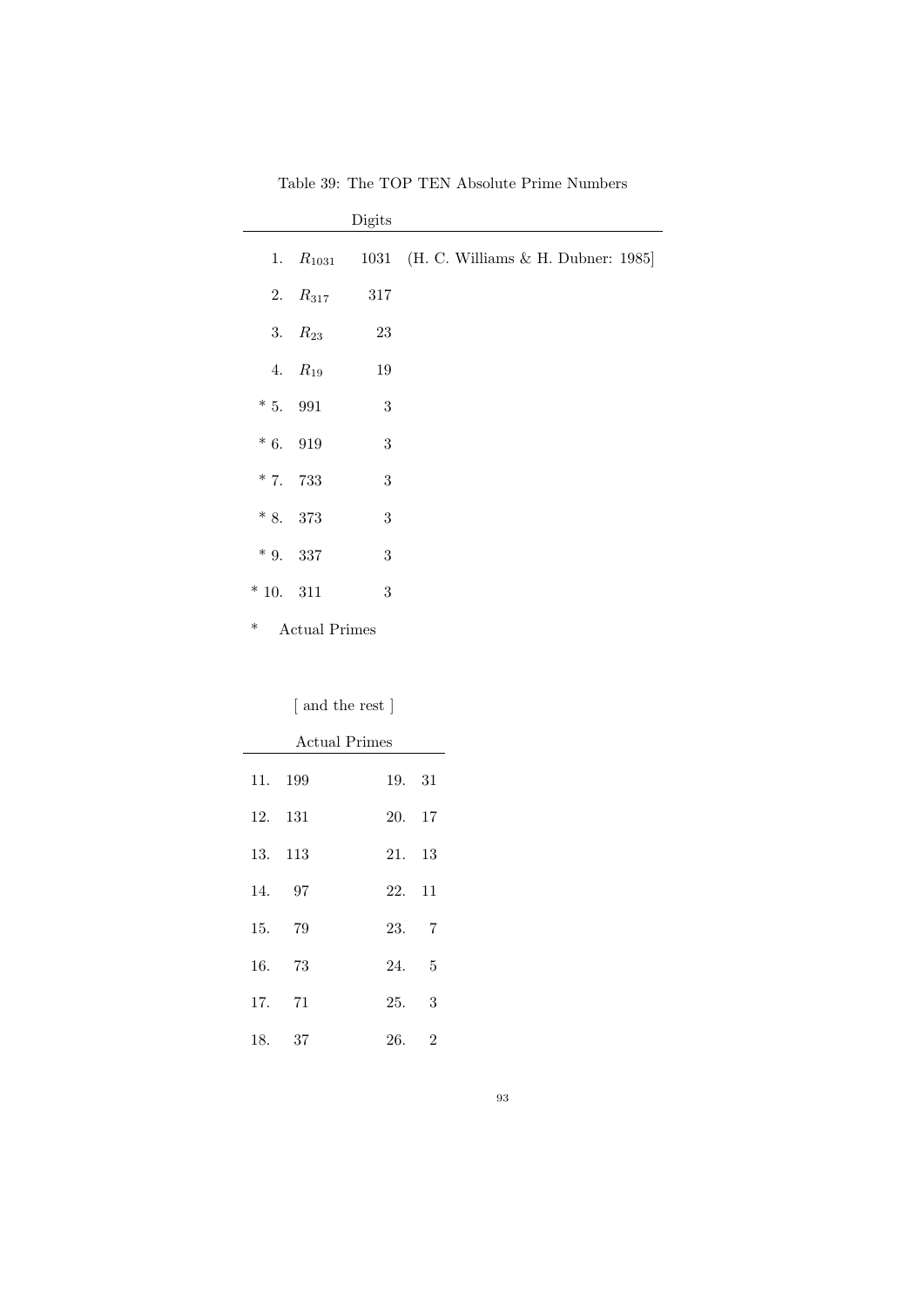Table 40: the TOP TEN Consecutive Primes in Arithmetic Progression

[ P, P+210, P+420, P+630, P+840, P+1050, P+1260, P+1470, P+1680, P+1890 ]

|       |  | 1. $P + 1890 = 10099697246971424763778665558796984032950952468919004$<br>18036 03417 75890 43417 03348 88215 90672 31609 |  |  |                          |  |  |
|-------|--|--------------------------------------------------------------------------------------------------------------------------|--|--|--------------------------|--|--|
|       |  | 2. $P + 1680 = 1009697$                                                                                                  |  |  | $\ldots$ . $31399$ .     |  |  |
|       |  | 3. $P + 1470 = 10099697$                                                                                                 |  |  | $\ldots$ . $31189$ .     |  |  |
|       |  | 4. $P + 1260 = 1009697$                                                                                                  |  |  | $\ldots$ 30979.          |  |  |
|       |  | 5. $P + 1050 = 1009697$                                                                                                  |  |  | $\ldots$ 30769.          |  |  |
|       |  | 6. $P + 840 = 1009697$                                                                                                   |  |  | $\ldots$ 30559.          |  |  |
|       |  | 7. $P + 630 = 10099697$                                                                                                  |  |  | $\ldots$ $\ldots$ 30349. |  |  |
|       |  | 8. $P + 420 = 10099697$                                                                                                  |  |  | $\ldots$ . $30139$ .     |  |  |
|       |  | 9. $P + 210 = 1009697$                                                                                                   |  |  | $\ldots$ . 29929.        |  |  |
| 10. P |  | $= 100$ 99697 24697 14247 63778 66555 87969 84032 95093 24589 19004<br>18036 03417 75890 43417 03348 88215 90672 29719   |  |  |                          |  |  |

Discovered in 1998 by M. Toplic etal, these 93-digit primes have a common difference of 210.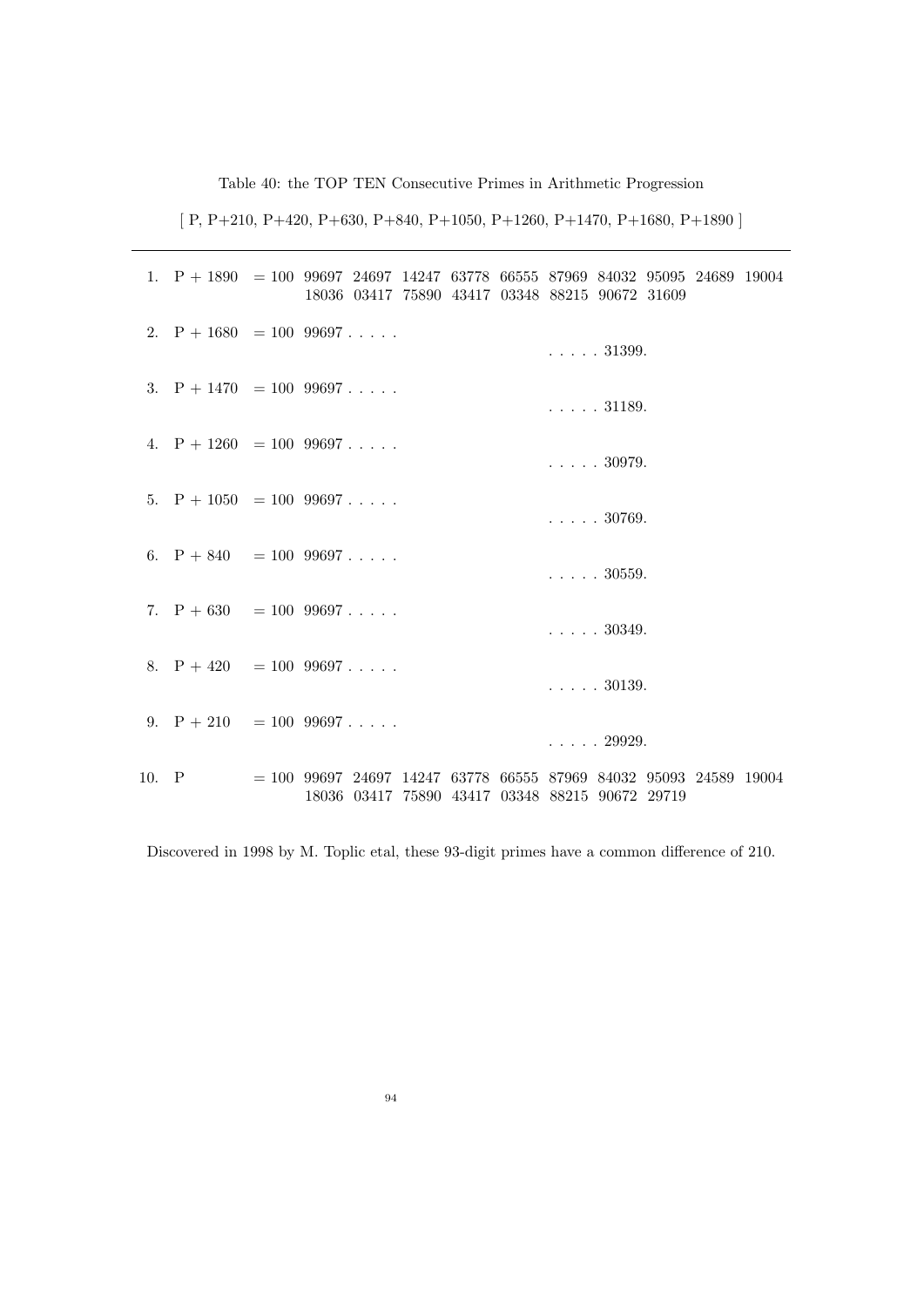Table 41: The TOP TEN Known Prime Factors of Googolplex Plus One

[Googolplex +1 = 10<sup>10</sup><sup>100</sup> + 1 = 10<sup>100000000000000000000000000000000000</sup><sup>−</sup>

<sup>00000000000000000000000000000000000000000000000000000000000000000</sup> + 1]

|                                                         | Digits |                                 |
|---------------------------------------------------------|--------|---------------------------------|
| 1. $370791604769783808 \cdot 10^{63} + 1$               | 81     | $\vert$ R. Harley: 1994 $\vert$ |
| 2. $156941061512238345486336 \cdot 10^{48} + 1$         | 72     |                                 |
| 3. $353433491556781785088 \cdot 10^{50} + 1$            | 71     |                                 |
| 4. $325123864299130847232 \cdot 10^{42} + 1$            | 63     |                                 |
| 5. 83010348331692982272 · $10^{41} + 1$                 | 61     |                                 |
| 6. 8019958276735747672058735099904 · $10^{21} + 1$      | 52     |                                 |
| 7. $493333612765059415097397477376 \cdot 10^{21} + 1$   | 51     |                                 |
| 8. $98231572083407610249634223245754368 \cdot 10^8 + 1$ | 43     |                                 |
| 9. $73994152028165749791270453116928 \cdot 10^{11} + 1$ | 43     |                                 |
| 10. $4951760157141521099596496896 \cdot 10^{14} + 1$    | 42     |                                 |